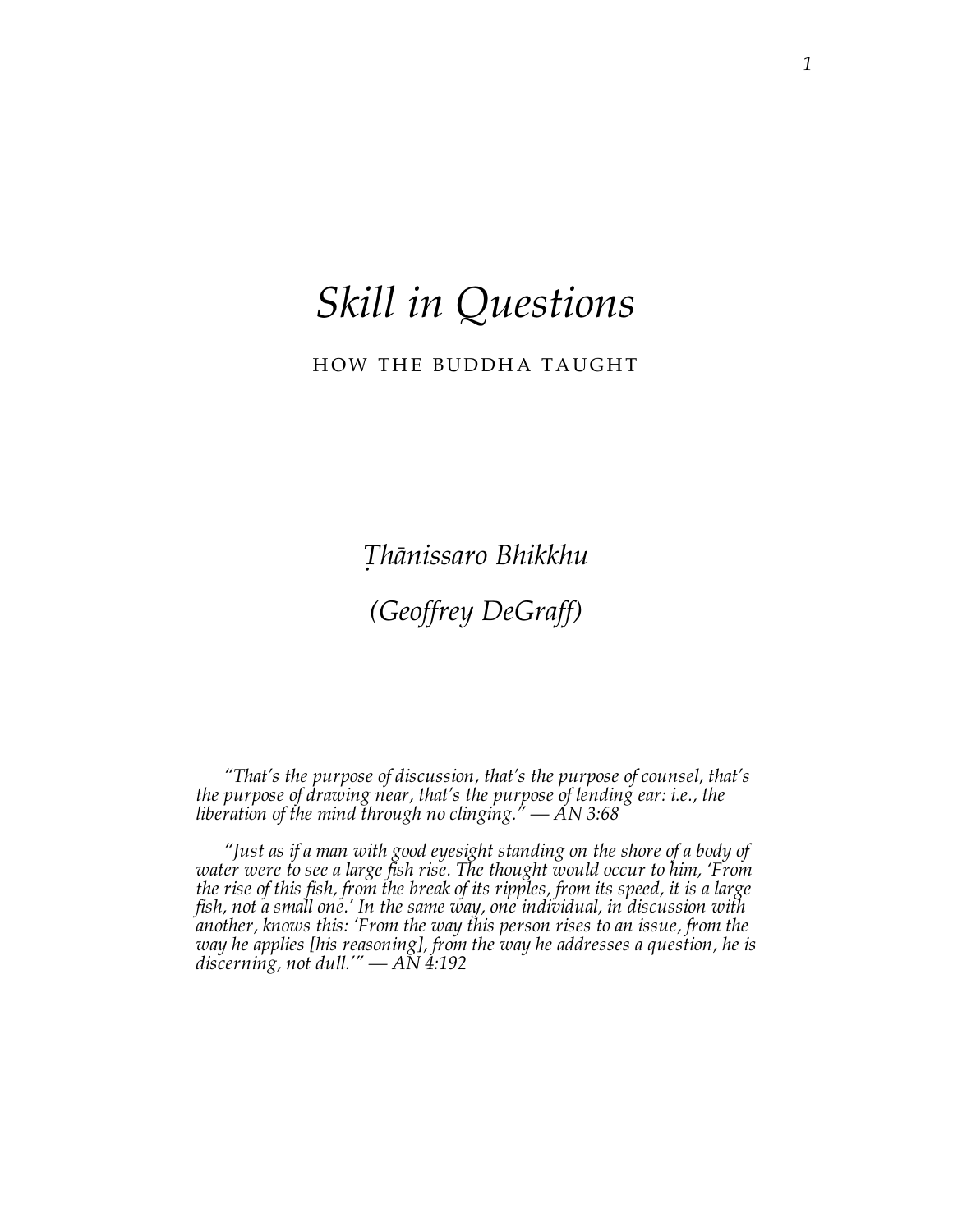### *Contents*

#### FOREWORD

#### INTRODUCTION

#### CHAPTER ONE: THE KAMMA OF TEACHING READINGS *Skill in Questions Skill in Answers The Buddha's Rhetoric*

#### CHAPTER TWO: THE BODHISATTA'S QUEST READINGS

CHAPTER THREE: CATEGORICAL ANSWERS READINGS *Categorical Teachings* 

*Appropriate Attention Skillful & Unskillful Actions The Four Noble Truths Dependent Co -arising Recommended Questions Views & Awakening Papañca* 

#### CHAPTER FOUR: ANALYTICAL ANSWERS READINGS *On Judging People Judging Ways of Life Judging Practices*

*Kamma & Feeling On the Buddha as Teacher* 

#### CHAPTER FIVE: CROSS -QUESTIONING – I

#### READINGS

*Establishing Orthodoxy Cross -questioning in the Process of Learning The Buddha Questions Other Sectarians Clarifying the Question Extracting Definitions Hypotheticals: On the Buddha as Teacher Hypotheticals: Kings, Princes, & Generals Hypotheticals: Brahmans Hypotheticals: Kamma Hypotheticals: Understanding Pleasure & Pain People Worth Talking to (& Not) Debates* 

CHAPTER SIX: CROSS -QUESTIONING - II READINGS

CHAPTER SEVEN: QUESTIONS PUT ASIDE - I READINGS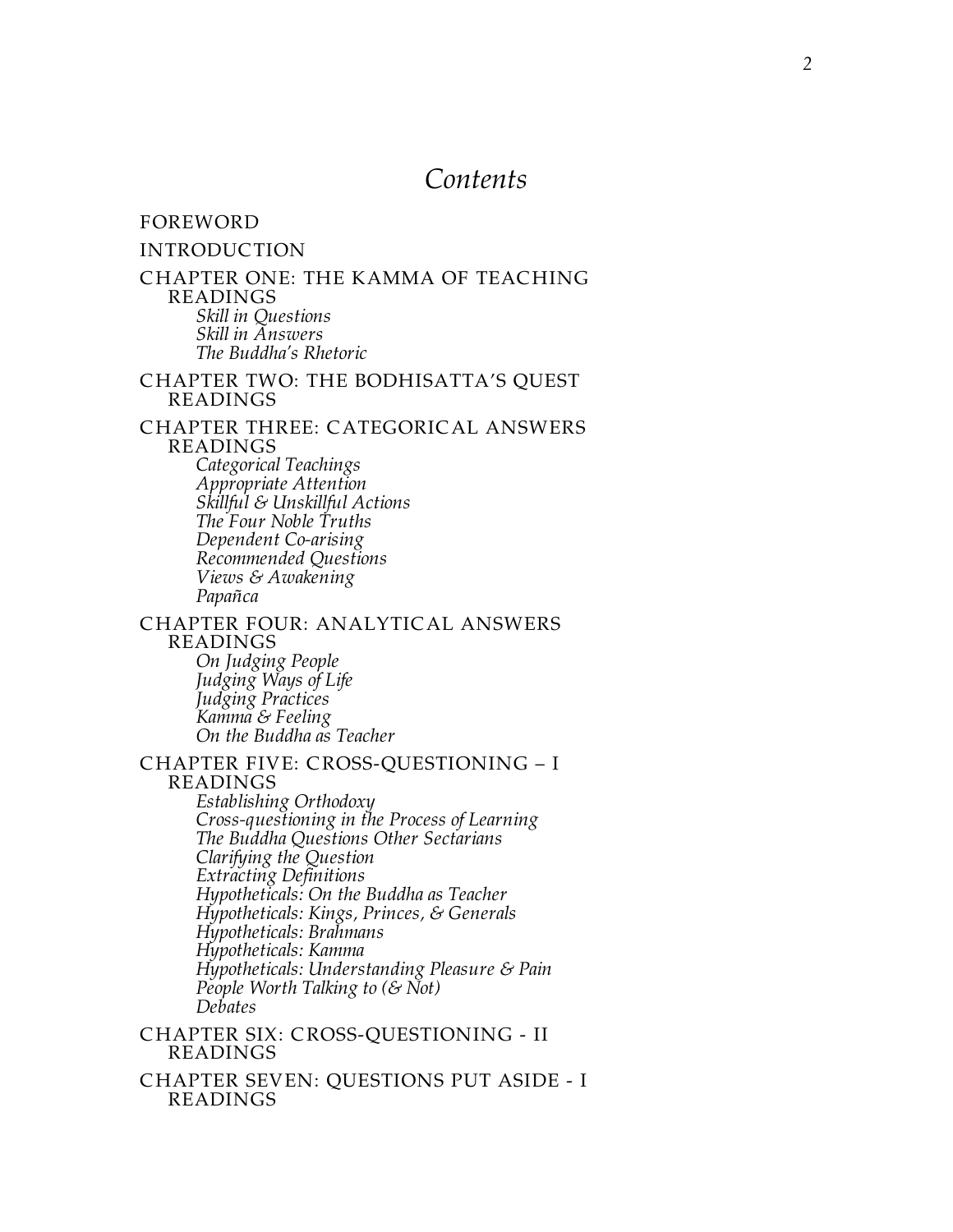*Livelihood Other Teachers* 

CHAPTER EIGHT: QUESTIONS PUT ASIDE - II READINGS *Agnosticism Inconceivables: Kamma & the World The Buddha's Silence Questions of Inappropriate Attention Dependent Co-arising: Extremes Avoided* 

*Dependent Co-arising: Invalid Questions The Ten Undeclared Issues Viewpoints from DN 1 The Tetralemma The Tetralemma Declared Meaningless Different Responses to Similar Questions* 

CHAPTER NINE: A PATH OF QUESTIONS

APPENDIX ONE: BUDDHAGHOSA ON THE FOUR CATEGORIES OF QUESTIONS

APPENDIX TWO: MNEMONIC QUESTIONS

APPENDIX THREE: ETERNALISM & ANNIHILATIONISM

APPENDIX FOUR: ON THE MEANING OF TATHĀGATA IN THE TETRALEMMA

GLOSSARY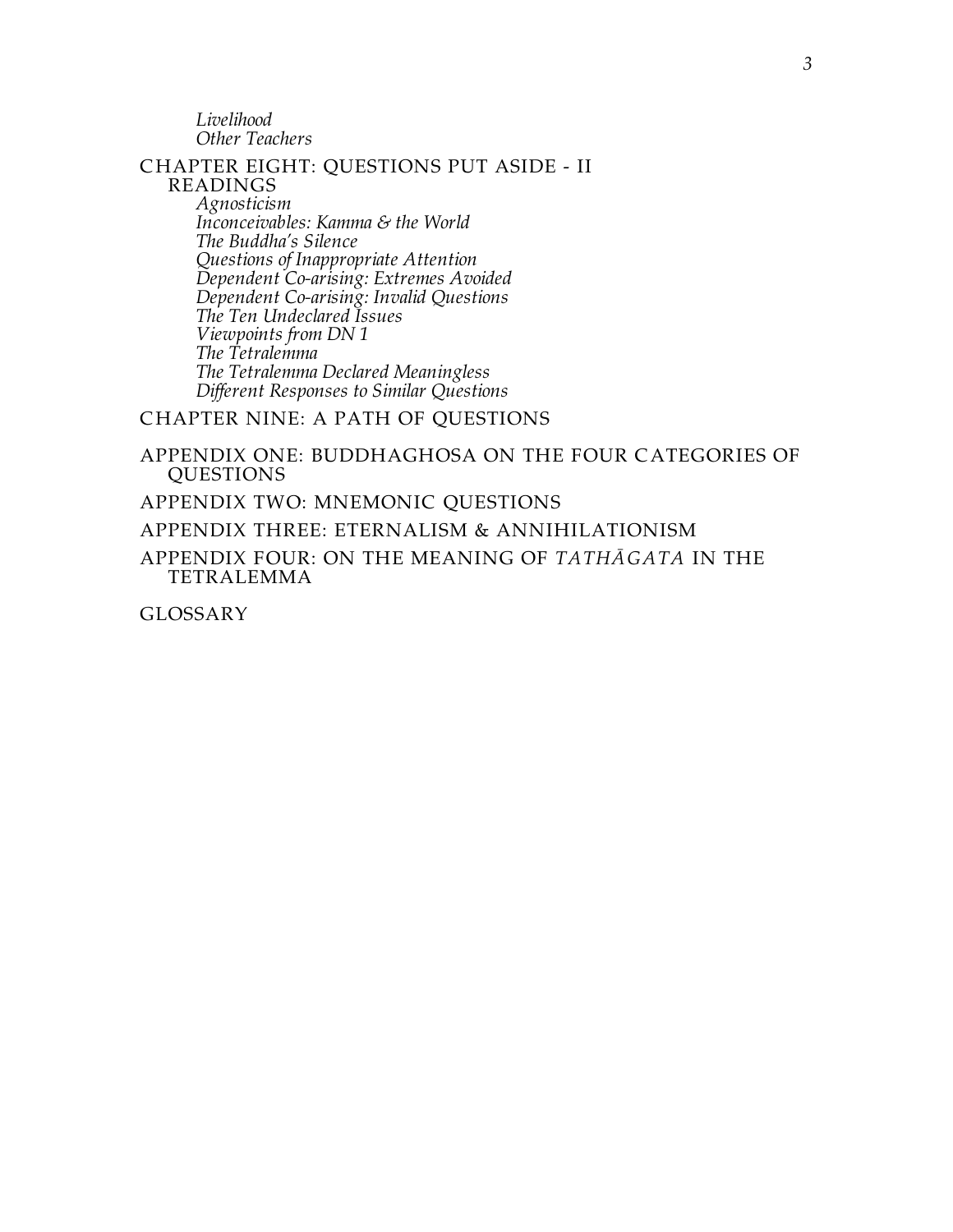## *Foreword*

This is a book about discernment in action, centered on the Buddha's strategic use of discernment in framing and responding to questions.

The idea for this book was born more than a decade ago from reading three of the Buddha's discourses. The first was SN 44:10, in which he refused to answer the question of whether there is or is not a self. This discourse called attention to the fact that the Buddha had clear ideas about which questions his teachings were meant to answer, and which ones they weren't. I realized that if I wanted to understand and get the best use out of his teaching on not-self, I had to find the questions to which this teaching was a response and not take it out of context. I also realized that the same principle would apply to the Buddha's other teachings as well.

The second discourse was MN 2, which defined appropriate attention—one of the most important qualities of mind in leading to awakening—as the ability to know which questions were worth attending to, and which ones were not. Among the questions listed as not worth attending to were, "Am I?" "Am I not?" "What am I?" This discourse reinforced the lessons of SN 44:10, proving that they were not limited to the circumstances described in that discourse, at the same time showing that the ability to focus one's questions on the issue of suffering and stress was central to the path.

The third discourse was AN 4:42, in which the Buddha classified questions into four types depending on the response-strategy they deserved: a categorical answer, an analytical answer, cross-questioning, and being put aside. Although the discourse didn't define these types of questions or illustrate them with examples, it did suggest that the Buddha had reflected carefully on the general issue of how to approach questions. Because so many of his teachings were in response to questions, the thought occurred to me that it would be instructive to look through the discourses to see if and how he used this typology in practice, and how it affected the way he approached particular topics in his teaching. And more than instructive: Given the importance of appropriate attention in the practice of the path, a study of this sort would provide a valuable practical tool, giving guidance in how to keep the practice on course by paying careful attention to the questions that motivated it and gave it shape.

That's how the idea for this book was born.

For many years I was unable to pursue this project because of other responsibilities, but I did keep a growing file of passages from the Canon that seemed relevant to this project as I encountered them in the course of other pursuits. These passages showed that the Buddha actually employed his fourfold typology in approaching questions, and that it was a useful tool in focusing attention on issues of genuine importance and avoiding distractions. I began applying the typology in my own practice, and found that it clarified many issues that had previously been unclear. Also, I began referring to the Buddha's response-strategies in my writings, for instance in the articles, "No Self or Notself?" "Questions of Skill," "De-perception," and "Perennial Issues," along with the discussions of appropriate attention in *The Wings to Awakening,* "Food for Awakening," and "Untangling the Present." Some of the other projects I worked on in this period—in particular, the books, *The Paradox of Becoming* and *The Shape of Suffering*—broadened and sharpened my understanding of the issues involved in the Buddha's choice of response-strategies.

At the same time, I began noticing discussions on the topic of questions in non-Buddhist sources as well. Two passages in particular underlined its importance. One was a story told by a man born in New York whose parents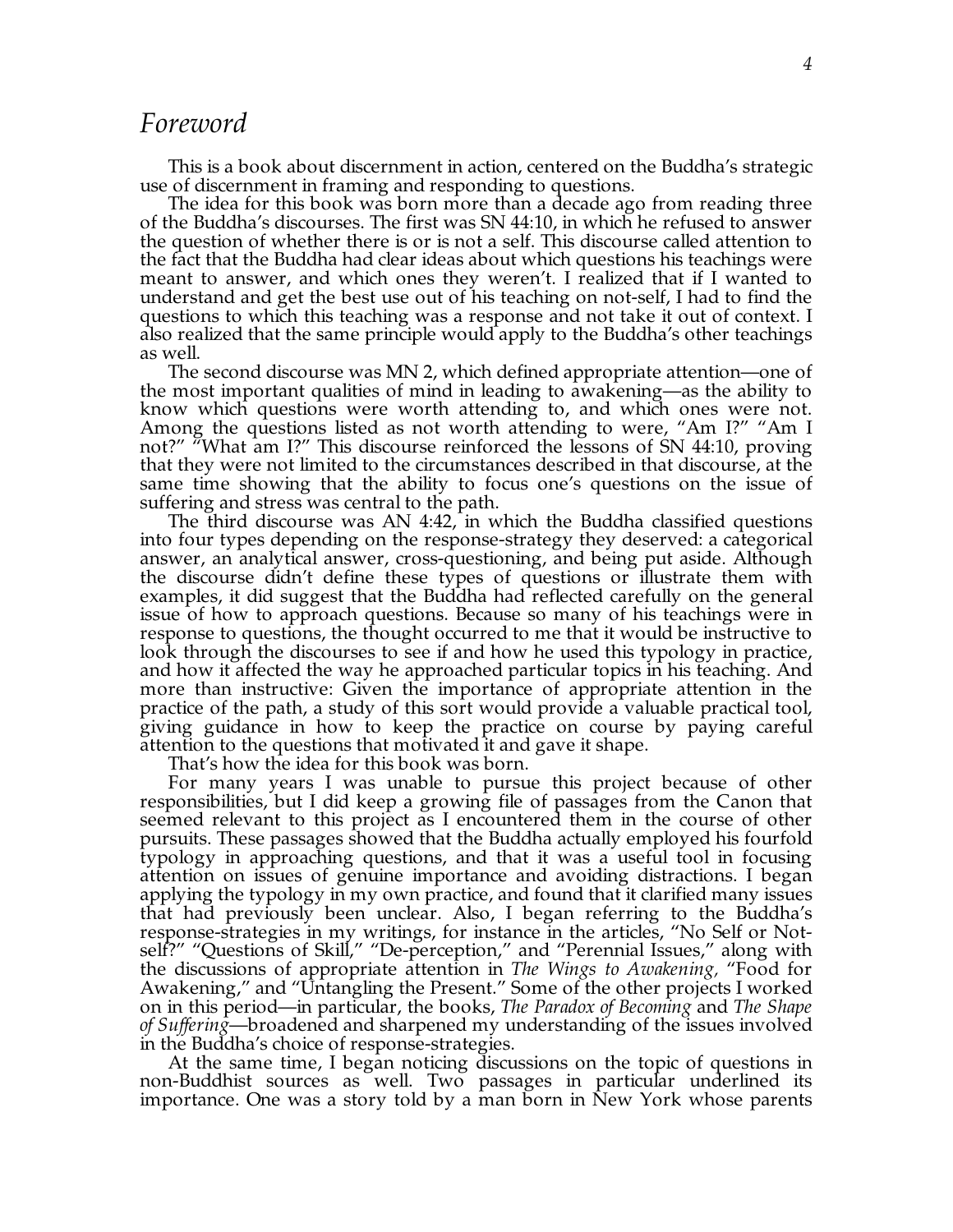had been immigrants from Eastern Europe. They had placed great importance on his education, and his mother would ask him every day after school, not what he had learned that day, but what questions he had asked. The mother was wise, understanding the importance of an inquisitive mind in the ability to learn what is of true value in a subject. The second passage was a quote from a famous author to the effect that if they can get you to ask the wrong questions, it doesn't matter what answers you come up with. This quote underlines the fact that we often pick up our questions from other people without considering whether they actually help us or not, and that people can often use their influence in this way to keep others distracted from what's in their true best interest to know. Reflecting on this quote, I appreciated even more the Buddha's typology and the way he taught it in practice. He didn't rest content with teaching others the right answers to questions; by his example, he provided them with the tools to foster their own discernment: to choose their questions wisely, to find the answers for themselves, and to gauge whether their answers really helped them. This was a rare and important gift.

For the past year and a half I have been working on this project, and I have found that the more time and energy I have put into this issue, the more fruitful the results have been in my teaching and practice. As the manuscript took shape, I benefitted from sharing it with others and gaining their insights in how to improve it. In addition to the monks here at the monastery, these people include: Ven. Varadhammo Bhikkhu, Michael Barber, Gerald Eule, Bok-Lim Kim, Emer O'Hagan, Addie Onsanit, Nathaniel Osgood, Xiao-Quan Osgood, Narciso Polanco, Dale Schultz, Mary Talbot, Sebastian Wong, Jane Yudelman, and Michael Zoll. Ruby Grad and Jonathan Tarbox generously gave of their professional skills, compiling the indexes and proofreading the text, respectively. The generosity of these people in providing their time and expertise has greatly improved the book. I, of course, am responsible for any errors that remain.

I would like to dedicate this book, in gratitude, to the memory of Phra Rajvinayasobhana (Boontham Puññamayo) of Wat Makut Kasatriyaram, Bangkok, a monk I have known for many years as *Luang Lung,* or Venerable Uncle. Beginning with the day of my ordination, he provided much help and encouragement in my practice of the life gone forth. When he passed away last March, it was as if I had lost a protector. I hope that the merit of this book will help speed him on his way to Nibbāna.

And I hope it will help you, the reader, in the quest for discernment on the path.

> *Thanissaro Bhikkhu (Geoffrey DeGraff)*

METTA FOREST MONASTERY VALLEY CENTER, CA 92082-1409 USA OCTOBER, 2010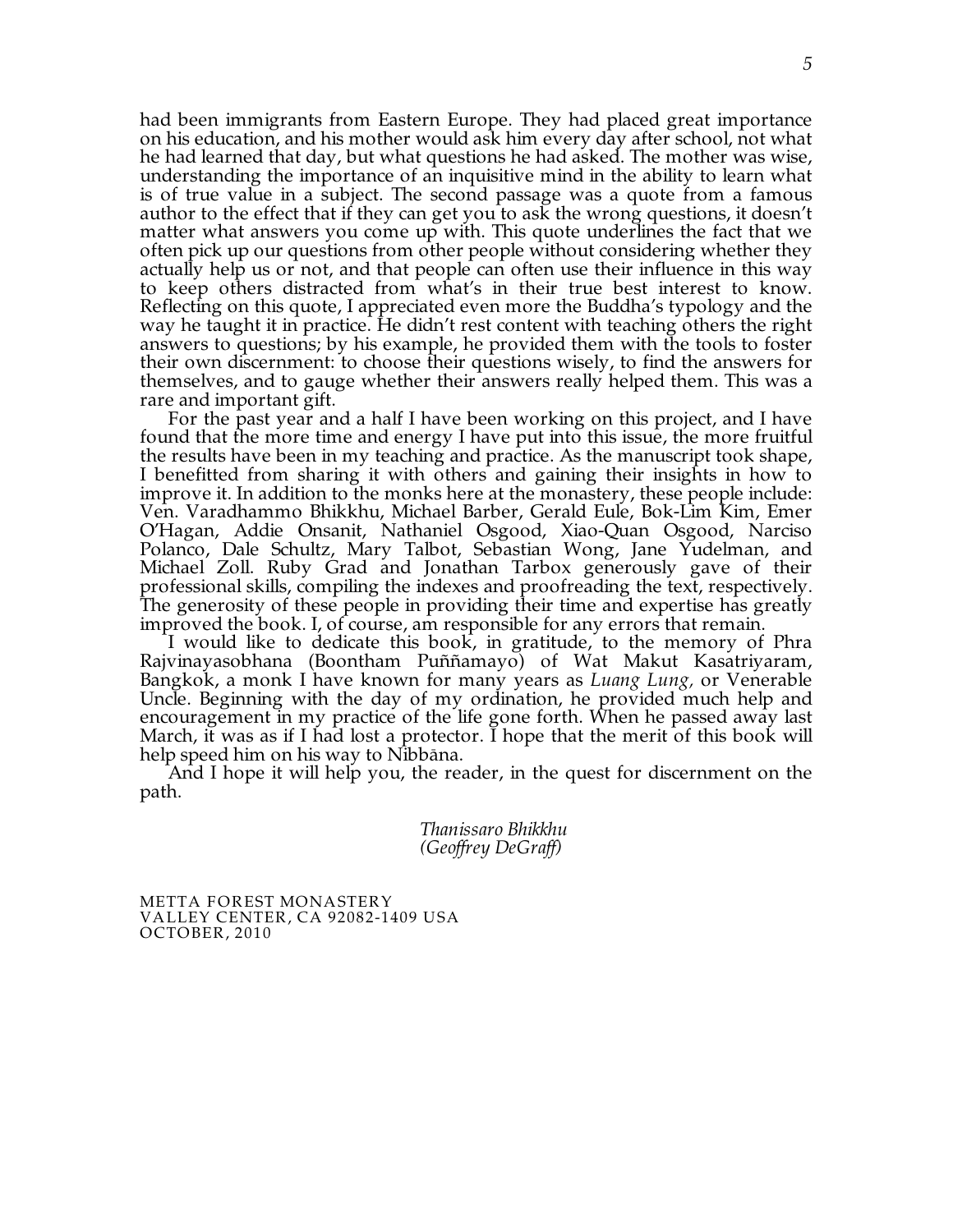## *Skill in Questions*

When we read the account of the Buddha's last night, it's easy to sense the importance of his final teaching before entering total nibbana: "Now, then, monks, I exhort you: All fabrications are subject to decay. Bring about completion by being heedful." These words call attention to themselves because they were the last he ever said.

That may be why it's so easy to overlook the importance of what the Buddha did right before saying them. In a gesture extremely gracious—given that he had been walking all day, had fallen severely ill along the way, and now was about to die—he offered one last opportunity for his followers to question him. He even made the offer four times to show that it wasn't just a gesture. He seriously wanted to clear up any remaining doubts in their minds before closing his mouth for good.

Then the Blessed One addressed the monks, "If even a single monk has any doubt or indecision concerning the Buddha, Dhamma, or Sangha, the path or the practice, ask. Don't later regret that 'The Teacher was faceto-face with us, but we didn't bring ourselves to cross-question him in his presence.'"

When this was said, the monks were silent.

A second time… A third time, the Blessed One said, "If even a; single monk has any doubt or indecision concerning the Buddha, Dhamma, or Sangha, the path or the practice, ask. Don't later regret that 'The Teacher' was face-to-face with us, but we didn't bring ourselves to cross-question him in his presence.'"

A third time, the monks were silent.

Then the Blessed One addressed the monks, "Now, if it's out of respect for the Teacher that you don't ask, let a friend inform a friend."

When this was said, the monks were silent.

Then Ven. Ananda said to the Blessed One, "It's amazing, lord. It's astounding. I'm confident that in this community of monks there isn't even a single monk who has any doubt or indecision concerning the Buddha, Dhamma, or Sangha, the path or the practice."

"You, Ananda, speak out of confidence, while there is knowledge in the Tathāgata that in this community of monks there isn't even a single monk who has any doubt or indecision concerning the Buddha, Dhamma, or Sangha, the path or the practice. Of these 500 monks, the most backward is a stream-winner, not destined for the planes of deprivation, headed to self-awakening for sure." — *DN 16*

It's possible to read this passage simply as a rhetorical flourish, indicating how special the assembly was that had gathered to witness the Buddha's passing: Only those who had had their first taste of the deathless were privileged enough to be present. But the passage goes deeper than that, showing *how* the Buddha had brought them to that taste. Instead of enforcing an unquestioning acceptance of his teachings, he had resolved his students' doubts by being open to their questions. The fact that this incident is placed right before the last teaching is a measure of how central this method was to his teaching, and how important it was to his followers who assembled the Canon.

Other discourses emphasize this point as well. AN 2:46 [§73], for instance,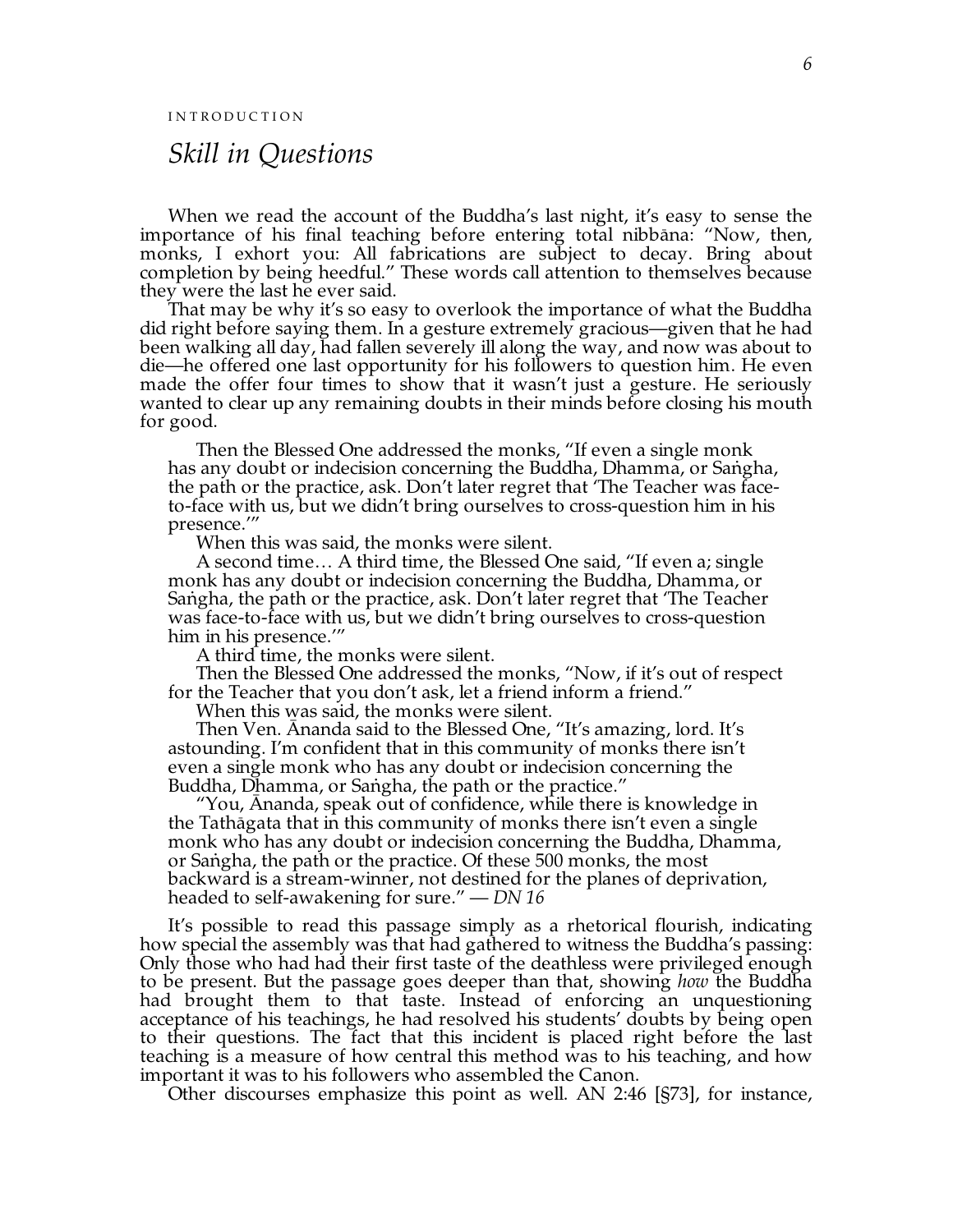notes that the Buddha trained his followers in cross-questioning, with the result that, "when they have mastered the Dhamma, they cross-question one another about it and dissect it: 'How is this? What is the meaning of this?' They make open what isn't open, make plain what isn't plain, dispel doubt on its various doubtful points."

The central role of questioning in the Buddha's teaching may be connected to the fact that his teaching starts not with a first principle but with a self-evident problem: how to put an end to suffering. And instead of trying to argue from this problem back to first principles, he stays focused on the immediate question of how to solve it. As he noted, suffering gives rise to two responses bewilderment and a searching question: "Who knows a way or two to stop this pain?" To help put an end to that bewilderment, the Buddha presented his teachings as responses to the many questions deriving from that primal, searching question. Thus questions formed the primary mode for organizing what he taught.

But even though the Buddha ordered his teachings around questions rather than first principles, he did not set out to answer every controversial question that came his way. He focused solely on questions related strategically to the end of suffering, i.e., questions that would actually help in attaining that goal. For this reason, he classified questions—as they related to this focus—according to the response-strategy they deserved, and he arrived at four sorts: those that deserved a categorical answer, those that deserved an analytical answer, those that deserved to be cross-questioned before being answered, and those that deserved to be put aside. This fourfold classification is the theme of this book, for it provides important insights into both how and what the Buddha taught about the way to end suffering.

To understand the importance of this classification, and why the Buddha formulated it in those terms, it might be useful first to reflect in general terms on what it means to ask and answer a question based on a desire to attain a goal. A helpful way to begin that reflection is with a question that, in Western thought, is first stated in Plato's *Meno:*

#### *When you're looking for something but don't know quite what it is, how do you know when you've found it?*

In the *Meno,* Socrates uses this question as the departure point for his doctrine of memory from past lives: You know what you want because you knew it in a previous lifetime. But from a Buddhist point of view, a more fruitful approach to this question is to look at the psychology of how people go about setting up a problem and solving it in the here and now: You know when you've found the knowledge you were seeking because the desire that sparked your search had already given it a function and a shape. You wanted knowledge that would perform a desired function, and you wanted it to make sense, to fit in with what had worked with similar problems in the past. When you've encountered something that, when put to the test, meets both specifications—the function and the fit—you know that that's what you wanted. (Ironically, even Socrates himself would set up a problem and test the proposed solutions in precisely this way.)

The questions aimed at determining the fit and function of your answers operate on three levels. The first level aims at giving your ignorance a shape, to define your felt need and why the need makes sense. The second and third levels determine if the answer actually functions as you want it to, with the second level establishing tests for checking the actual performance of whatever potential answer seems to fit that shape, and the third setting standards for measuring whether an answer has actually passed the tests.

In formulating a question on the first level, you create the frame of a sentence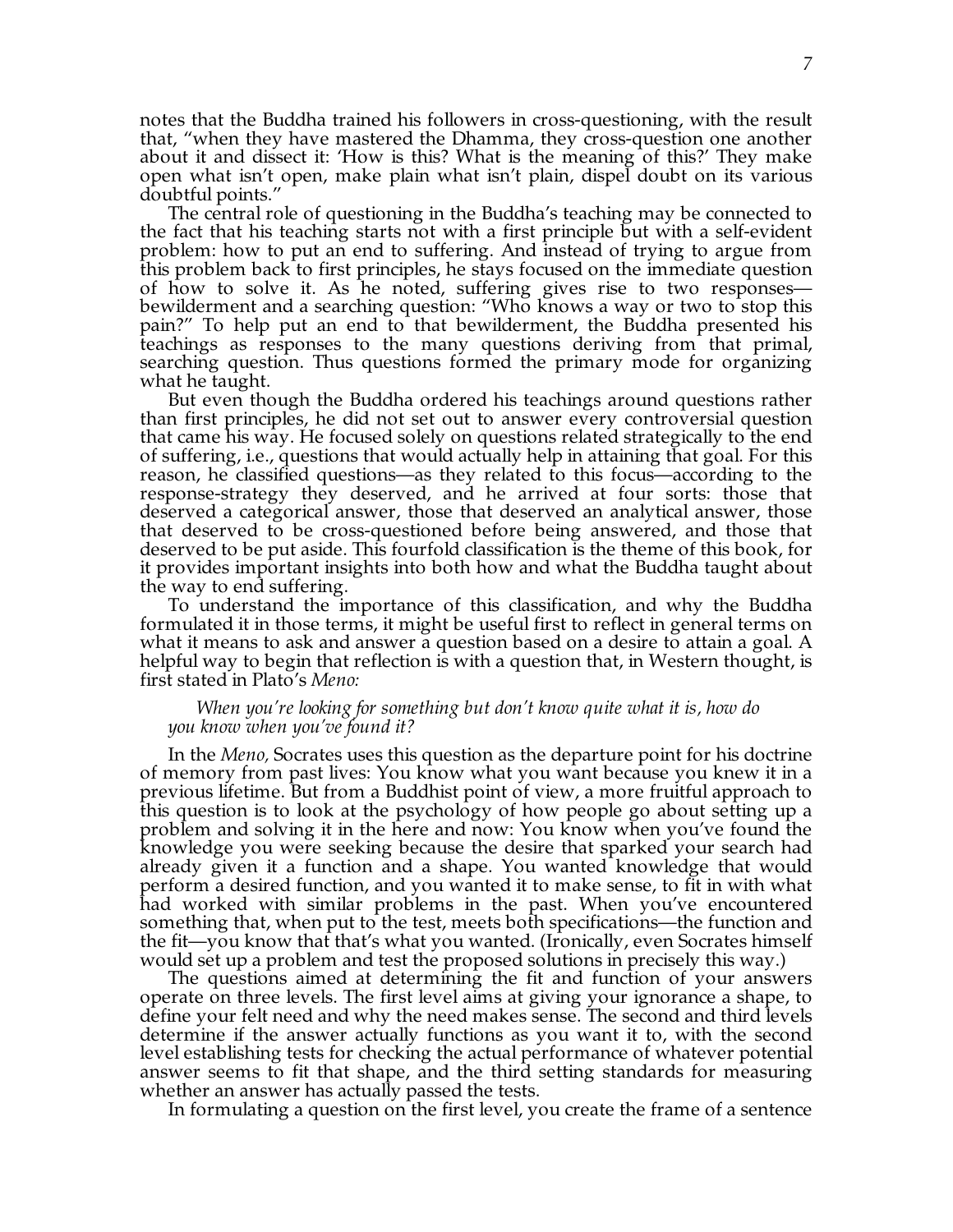and leave part of the frame blank. The important feature of the blank is that it's not an amorphous hole. It's more like the shape of a missing piece of a puzzle. Only a piece that matches the shape and the pattern of the puzzle will fit. If you ask, "Why am I suffering?" and are told, "42," you won't be satisfied with the answer, for it's not just a wrong piece from the right puzzle. It's from the wrong puzzle entirely.

The reason we need questions to give shape to our ignorance is that the shape helps to narrow down the range of potential answers we will need to test to see if they fulfill the function we want. It's a way of saving energy and time so that our second and third levels of questions can be applied immediately to the most promising candidates. If it turns out that none of the possibilities suggested by the shape of the first-level questions pass the second- or third-, we can then turn around and question the puzzle with which we started: Maybe the shape it suggested was mistaken, and we have to find a new puzzle or a new way of putting the pieces together. Then we experiment with a new shape, and apply the second- and third-level questions again. This way, through trial and error, we have a chance of finding the answer we want. When our questions on all three levels are well formulated, they help us to recognize the solution to our problem even though we originally had only a vague notion of what it might be.

But if the questions are wrongly formulated, they can easily lead us astray. The original narrowing-down might narrow down on the wrong spot, focusing our attention away from the actual answer. The tests we set for our answers, and our standards for judging the results of those tests, might be misguided or aim too low.

This means that when you try to find an answer to a question of this sort, you have to do more than simply provide a piece that fits into the puzzle you've formulated. You have to question the question, remembering that your answer will have an impact, in terms either of what the questioner—you or your listener—will do with it, or of what it will do to the questioner. And this means that the puzzle analogy, which is essentially static, has to be replaced with a more dynamic one: The questioner is assembling a complex tool or instrument, such as a piano or a machine, and—seeing that you have practical experience with what he wants to assemble—has asked you for a missing part and advice on how to use the completed instrument. In this case, the first-level questions would cover the structure of the instrument; the second-level questions, the way it should be played or used; and the third-level questions, standards for determining whether it's being played or used well. If you want to give responsible answers in a situation like this, you can't simply supply the missing part. You first have to ascertain the desire behind the request: Does the questioner really want the part, or is he trying to make you look like a fool? Or does he want to use the part to assemble something more sinister? Even if his desire for the part is sincere, you want to make sure he's planning to use the instrument for a beneficial purpose, that the instrument is the correct one for the purpose he has in mind, and that he knows how to use the instrument in a way that doesn't cause inadvertent harm.

For instance, suppose that you're a construction engineer, and a close friend—a would-be do-it-yourselfer totally inexperienced in construction—has come to you for advice. He's discovered that a concrete barrier in his backyard is acting as a dam after heavy rain, preventing drainage, and keeping his yard and cellar flooded. He has what he thinks is a jackhammer for chipping away the concrete and has asked you for a missing part. Your first duty is to make sure that he really intends to use the jackhammer to attack the barrier, and that he's not actually going to dig into a sewer main instead. Then you check to see that the concrete is actually causing harm, and that its removal will be beneficial: The water, when allowed to flow, won't cause worse damage somewhere else. And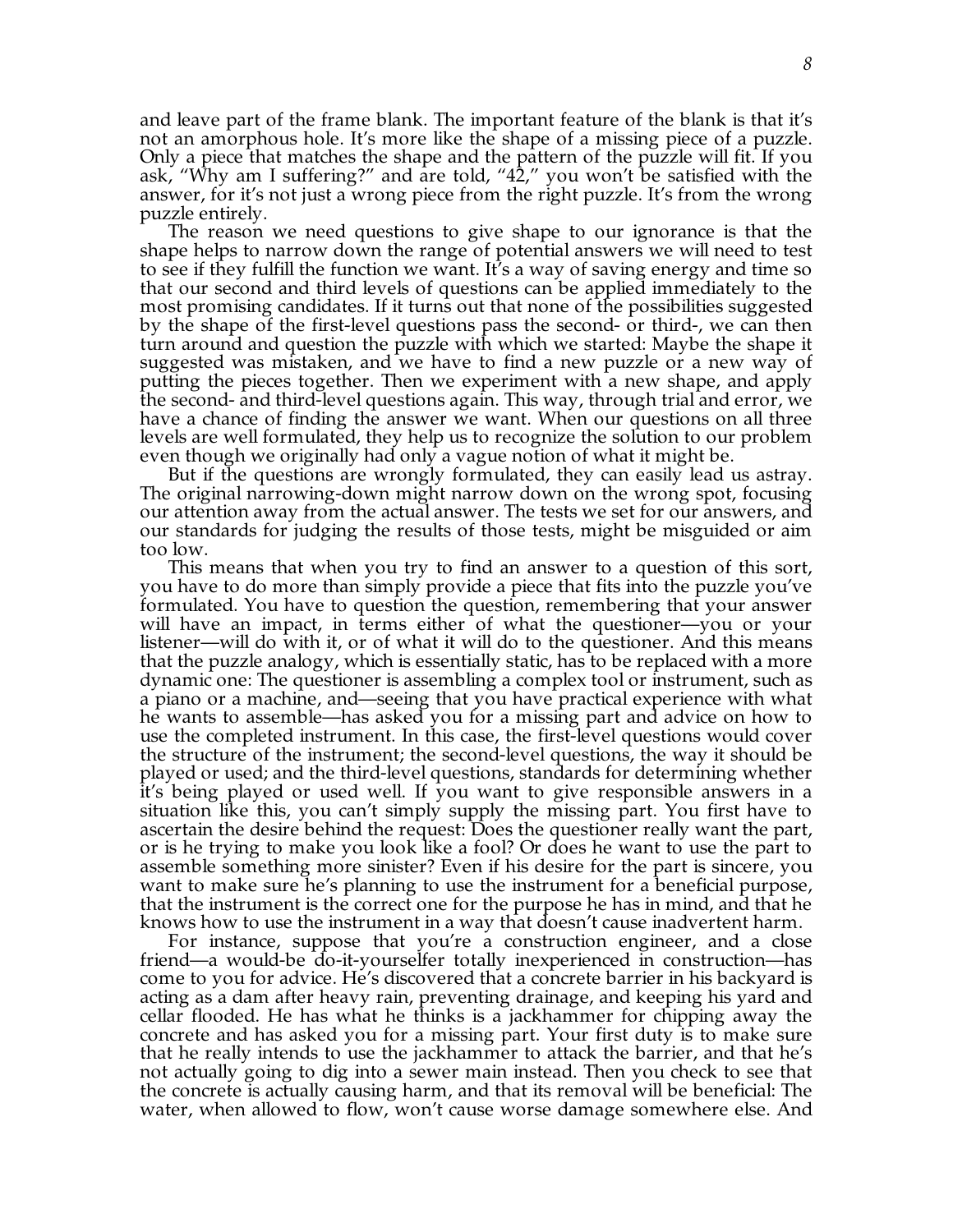you want to make sure that your friend isn't assembling a cement mixer to make more cement by mistake.

When you're sure that his purpose is skillful and that he actually has a jackhammer, you then check to see that the parts he's already assembled have been put together correctly. Otherwise, even the best possible part you might give him wouldn't fit, and the jackhammer wouldn't work. And even then, when you supply the missing part, you might have to quiz him to make sure that he knows where to put it and how to use the jackhammer once it's fully assembled so that he doesn't end up injuring himself. And ideally you should give him the opportunity to ask you questions, for otherwise you can't be sure that he's understood what you've said. If you're really responsible, you'll give him a checklist of questions that will teach him how to judge whether he's using his jackhammer appropriately and with skill.

What this means is that when you take into consideration the impact of the knowledge you're providing, simply being truthful is not enough. You also have to ensure that your answer will be beneficial. If it's challenging to your listener, you have to take care in presenting it with words that are timely: appropriate to the situation and the listener's level of skill and understanding.

This was the Buddha's approach to the responsibilities he took on when answering questions. His primary purpose in teaching was to provide his listeners with something they were looking for—a total end to suffering and stress—yet he knew that they might have only vague or downright wrong ideas of what that end might be or how to attain it. He had learned from experience that the act of framing skillful questions played an essential role in directing his own search for release, so his first step in helping his listeners overcome their ignorance was to show them how to give it the proper shape: how to frame the questions they addressed to him so that they would recognize the truth and utility of his solutions when they heard them. However, he had also learned from personal experience the importance of self cross-examination in testing the original frames he had formulated, and the answers he had come up with, in the course of his quest. Thus he also wanted to teach his listeners how to frame the questions they addressed to themselves, so that they could become independent in the Dhamma and learn to overcome their ignorance on their own.

In other words, he wasn't content simply to provide answers to people's questions. He also wanted to show them how unskillful questions can be recognized through testing, and how skillful questions—conducive to the end of suffering—can be framed and tested in their place.

The Buddha was one of those rare teachers who understood how the content of his teaching gave insight into the act of teaching, so that *how* he taught was shaped by *what* he taught. In this case, the how was shaped by what he had learned on the night of his awakening. In the second watch of the night, he had seen that people's experience of pleasure and pain is shaped by their actions *(kamma),* that their actions are shaped by their views, and that their views are shaped by their attitude of respect or disrespect for those who have realized and taught the truth.

This insight showed him that, as a teacher, he would be responsible for more than simply providing his listeners with right views. To be effective, he would also have to provide them with good reasons for respecting him and accepting those views, along with the right framework for putting them to proper use and testing the results they received. In other words, his approach would have to be strategic. He saw that words are not only descriptive but also performative: The act of speaking is a type of kamma, and as with all kamma it has an effect. The speaker's responsibility is to make that effect as beneficial and timely as possible.

Thus, when answering questions, he kept the kamma of teaching and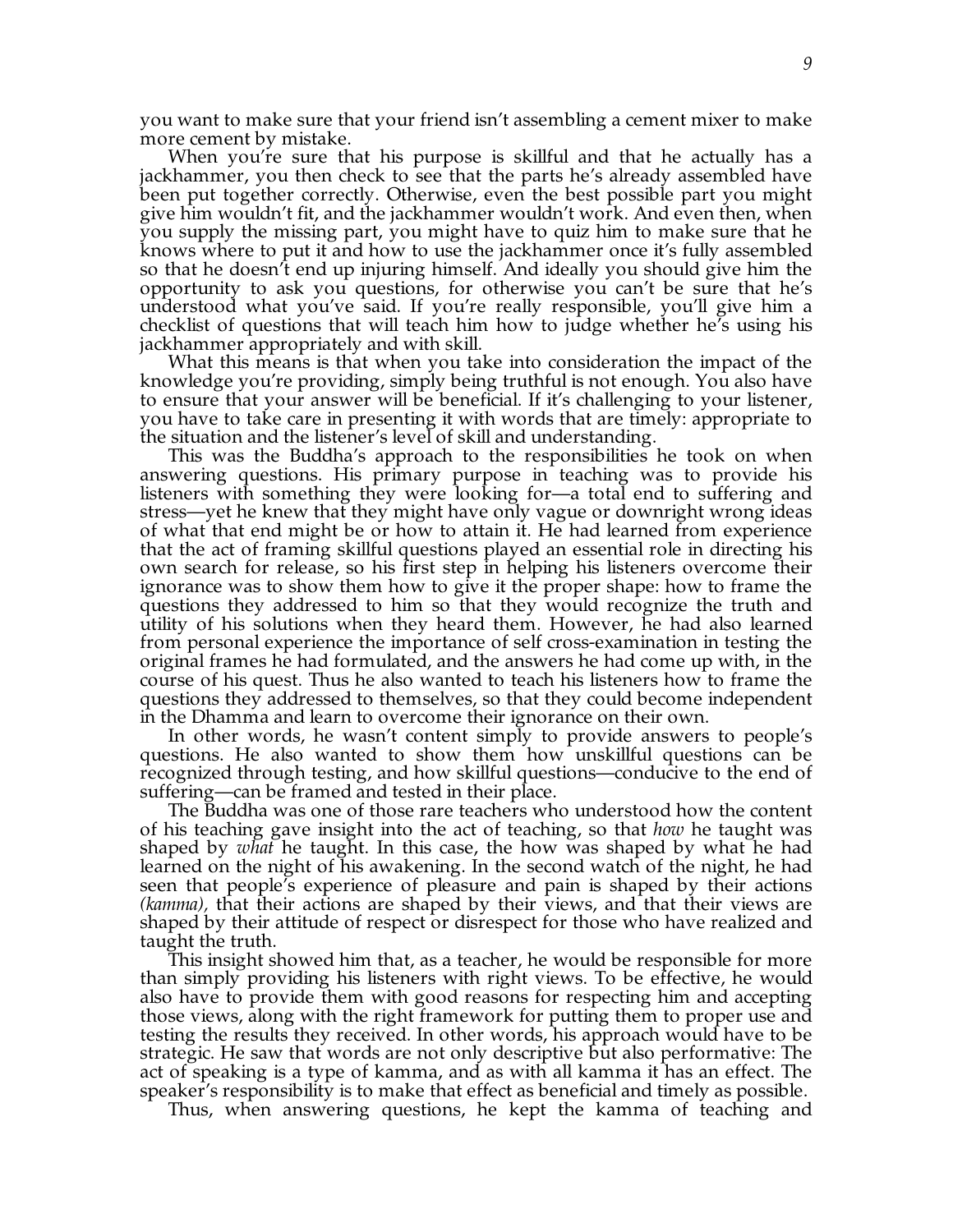learning in mind. He saw that teaching and learning, to be most effective, have to be cooperative efforts. This meant, as a basic ground rule, that he'd be open to questions about his teachings, showing that he was responsive both to his listeners' desire to find an end to suffering and to their desire to learn and understand his teachings. At the same time, however, he'd be careful to answer questions only when he felt the questioner was truthful and sincerely wanted to put an end to suffering and stress. Then he'd make sure that the person's way of framing questions was appropriate to that task. If it was, he'd respond to the questions with answers that were categorical—absolute and without exceptions. If it wasn't, he had a choice. Either he'd reframe the questions, giving what he called analytical answers, if the questions were relevant to the ending of suffering and the frame could be adjusted to bring it in line with the path—the jackhammer wrongly assembled—or else he'd put the questions aside if he found them irrelevant and the frame totally inappropriate: the cement mixer when a jackhammer was the better tool. If he saw that his listeners might have trouble understanding the way he framed his answers, he'd cross-question them to help them remember and apply their knowledge of other skills to understanding and utilizing the skills he was teaching. When he was being especially thorough, he'd continue the cross-questioning by providing them with a checklist of points to ask themselves so that they could put his answers to the best use and gauge for themselves how well they were succeeding.

These are apparently the considerations that lay behind the Buddha's decision to classify questions as to whether they deserved categorical answers, analytical answers, cross-questioning, or to be put aside. These four categories form the framework for his skill in questions—*pañha-kosalla*—which was not simply a matter of providing deft answers to difficult questions, but also an ability always to keep in mind how an individual question fits into the larger quest for freedom from suffering. This is why the Buddha said that a person's wisdom and discernment can be gauged by the way he or she responds to questions, for wisdom is not content simply with correct answers. It's strategic, pragmatic. It wants those answers to have as beneficial an effect as possible.

Because of this intimate connection between what the Buddha taught and how he taught, the *how* is not just an offshoot of the *what.* The *what* is also shaped by the *how.* In particular, there's a great deal to be learned about the content of the Buddha's teachings by examining where those teachings fit into the four response-strategies, for the questions provide the framework in which the terms and strategies of the teachings find their meaning. This is particularly important in a teaching like the Buddha's, which—as we have noted—neither starts nor ends with first principles, but stays focused on a question that seeks a solution to a problem. This is why the Buddha viewed questions as the primary means by which the mind creates contexts for its concepts. If we want to understand and use his teachings for their intended purpose, we have to view them in terms of the questions they were and were not meant to answer. So there's a great deal to be learned by looking at his skill in choosing which questions to answer as they were, which to reframe, which to cross-question, and which to put aside.

This is the motivation behind this book. Although the Buddha lists the four types of questions three times in the discourses (DN 33, AN 3:68 [§118], and AN 4:42 [§1]), he doesn't illustrate the lists with examples of the different types. However, there are many situations in which he calls attention to the fact that a particular question deserves a particular response-strategy, which he then provides. Thus it's possible to collate these examples from the discourses to show these various response-strategies in action, along with the distinctive patterns that emerge when the material is organized in this way.

For this reason—after Chapters One and Two provide a theoretical and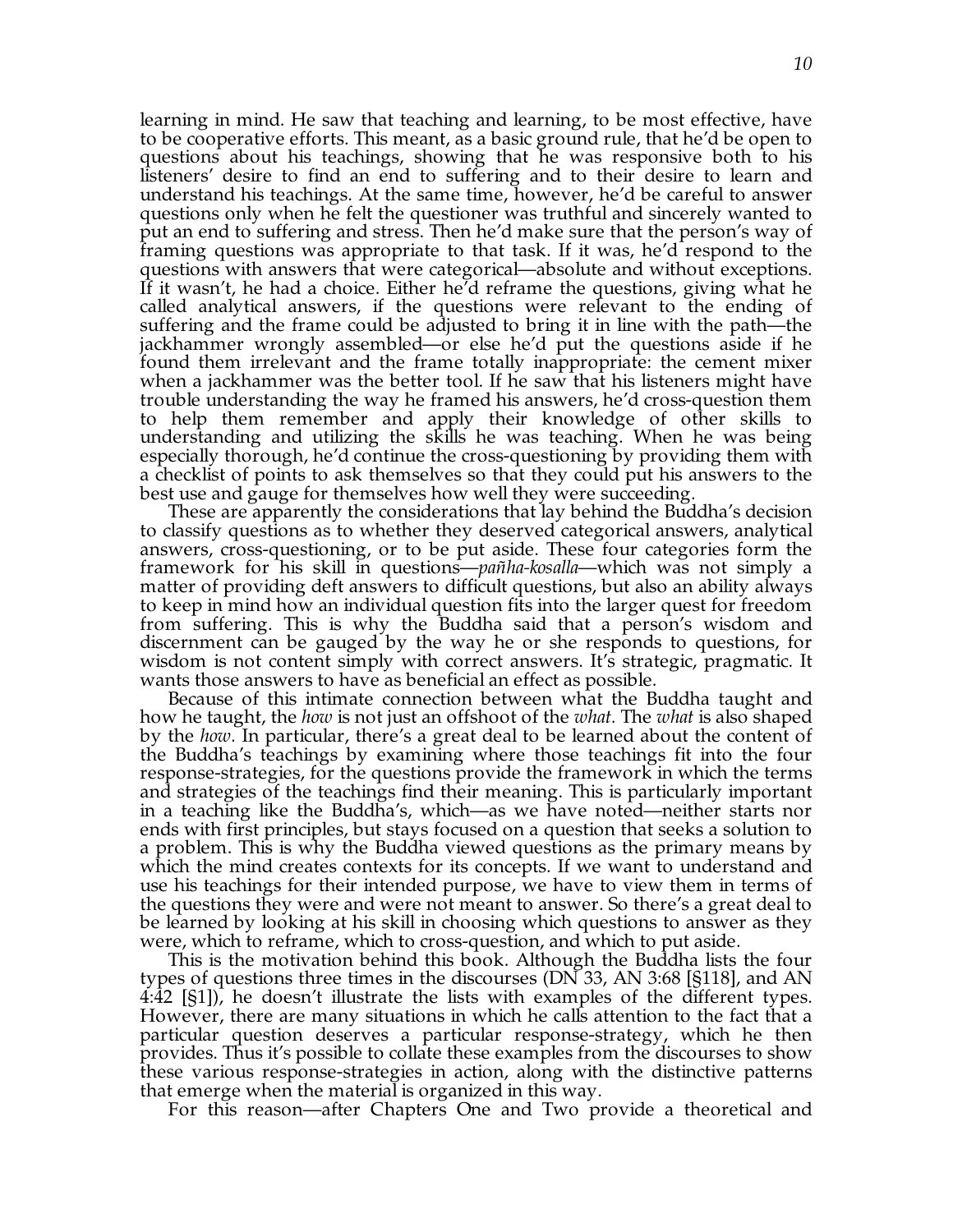narrative background for the Buddha's approach to responding to questions— Chapters Three through Eight provide readings that consist primarily of passages in which a particular response-strategy is used. I say *primarily* because the Buddha tended to use particular response-strategies with particular topics, and so I have augmented the passages in some of the chapters with additional passages that help to flesh out these topics. I have done this with two aims in mind: to help give a more coherent account of the Dhamma lessons contained in the Buddha's responses, and to help clarify the rationale behind the responsestrategies he has chosen.

Also, each chapter is prefaced by a discussion calling attention to some of the salient lessons to be learned when similar response-strategies are viewed side by side. Although some of these discussions are fairly long, they are not meant to be exhaustive. They simply provide a few beginning insights for anyone interested in pursuing the material further. Because the Buddha, in responding to questions, is often operating on many levels, I felt it would be most useful to limit my observations to the essentials, and to give extensive quotations from the texts so that the reader can observe the Buddha's skill in questions in action for him or herself.

However, because it's easy to get lost in the large number of passages provided in these chapters, *I would recommend reading the discussion sections for all the chapters before delving into the readings in any one of the chapters.* That way you can start with a clear overview of the main points, which will then allow you to pursue the particulars of whatever you find interesting without losing your bearings.

You will notice—especially in the discussions in Chapters Three, Five, and Eight—that I have frequently compared the Buddha's approach to asking and responding to questions with Socrates' approach as recorded in the Platonic dialogues. I have done this for four reasons.

The first is that some modern commentators have asserted that the Buddha employed the Socratic method in his teaching, and I felt that a close examination of the Buddha's approach to the four types of questions would offer a good opportunity to test exactly how far this assertion is true.

The second reason, related to the first, is that some have noted that the Buddha and Socrates were near contemporaries in the so-called Axial Age, and that as seminal figures representing the spirit of inquiry in that age they shared a common agenda. A comparative study of how they handled questions is a good way to test this assertion as well.

Third, to the extent that Socrates and Plato set the agenda for Western intellectual life, I thought that comparing the Buddha's approach to dialogue with Socrates' would be a useful starting point for comparing the Buddha's thought with Western thought in a way not limited to superficial or invidious generalities—to see precisely where his approach to wisdom differs from the assumptions about wisdom that Westerners have absorbed, often unthinkingly, from the history of their culture.

Fourth, I found that the comparisons between the Buddha's approach and Socrates' help highlight what is truly distinctive and important in the Buddha's manner of teaching. To make clear what he *was* doing in his teaching strategy, it's useful to have a clear point of comparison to show what he *wasn't.* The compilers of the Pali Canon use this approach to introduce the Buddha's teachings in the discourses they place at the beginning of both the Digha Nikāya and the Majjhima Nikāya (DN 1 & 2, MN 1 & 2), and it's especially helpful here in clarifying the Buddha's reasons for dividing questions into four types.

There are many advantages to viewing the Buddha's teachings from the standpoint of these four types of questions, but one of the most important is that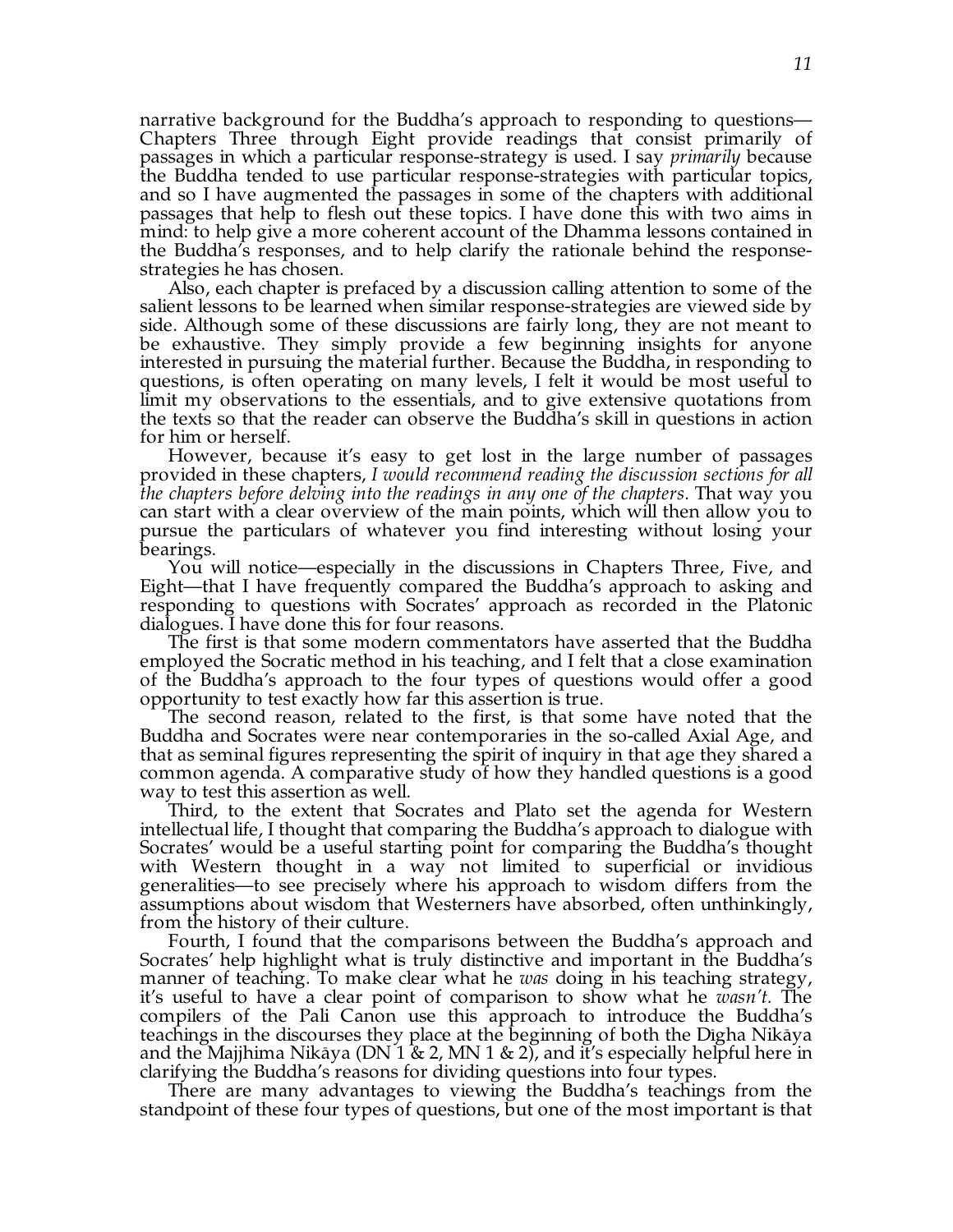it allows us to see those teachings in a framework that the Buddha himself regarded as having utmost importance. For example, when we compare the questions to which the Buddha gave categorical answers to those whose answers were more specific to the context, we can see which of his teachings, in his eyes, had the most categorical, universal significance, and which had a more limited, specific range. When we note the topics he taught using analytical or crossquestioning strategies—which are primarily methods of clarification—we can see which of his teachings his contemporaries found hardest to understand. This, in turn, helps us to see which of his teachings were most original to his thought and newest to them. And when we examine the questions he put aside, we can learn important lessons about how his teachings are best understood and used, in that they were clearly meant to function in the context of some questions but not others.

This way of organizing the Buddha's teachings also draws attention to the central fact that all of his teachings have the strategic purpose of helping people to change their minds. As we watch the Buddha respond to questions, we are watching discernment in action, for that's how he understood discernment: as an action, as a compassionate strategy for bringing about release. To see his teachings in this light helps to correct the common tendency to regard Buddhist wisdom as sage aphorisms devoid of context. It also helps to correct the more academic tendency—dating back to the Abhidhamma—of teaching Buddhist wisdom as a vocabulary lesson, believing that if we can define the terms, we can fully understand what he's saying. Admittedly, the terms are important, and clear definitions useful, but they find their true meaning only when applied in the context of the Buddha's overall strategy of questions and answers in teaching the path to release.

Although our main focus will be on how the Buddha used the four responsestrategies when dealing with the questions of his time, the import of the book is not entirely historical. As we will see in Chapter Two, the Buddha's own path of practice to awakening was directed by the questions he asked himself. The more skillful he became in asking and answering the right questions, the closer he came to release. For this reason, in Chapters Five and Six we will find that he encouraged his students to ask questions of him—and themselves—in just the same way. Thus, for anyone interested in practicing the Buddha's teachings, an important dimension in reading this book will lie in learning how to apply its lessons in formulating the questions you ask yourself in the course of your practice.

At the same time, Chapters Four, Five, and Eight show the many ways in which the Buddha's listeners misinterpreted his teachings by trying to force those teachings to answer questions shaped by the listeners' preconceived notions—an important object lesson for those of us at present who may not share the preconceived notions of the Buddha's time, but still bring preconceived notions to the Dhamma nonetheless. When we see the advantages that the Buddha's listeners gained as he reworked their questions, we can be more inclined to accept the idea that our questions may require some reworking as well.

So by watching the Buddha in action as he responds to a wide range of questions that people in his time brought to their practice, we can gain lessons in how to be more skillful and discerning in the questions we bring to our own.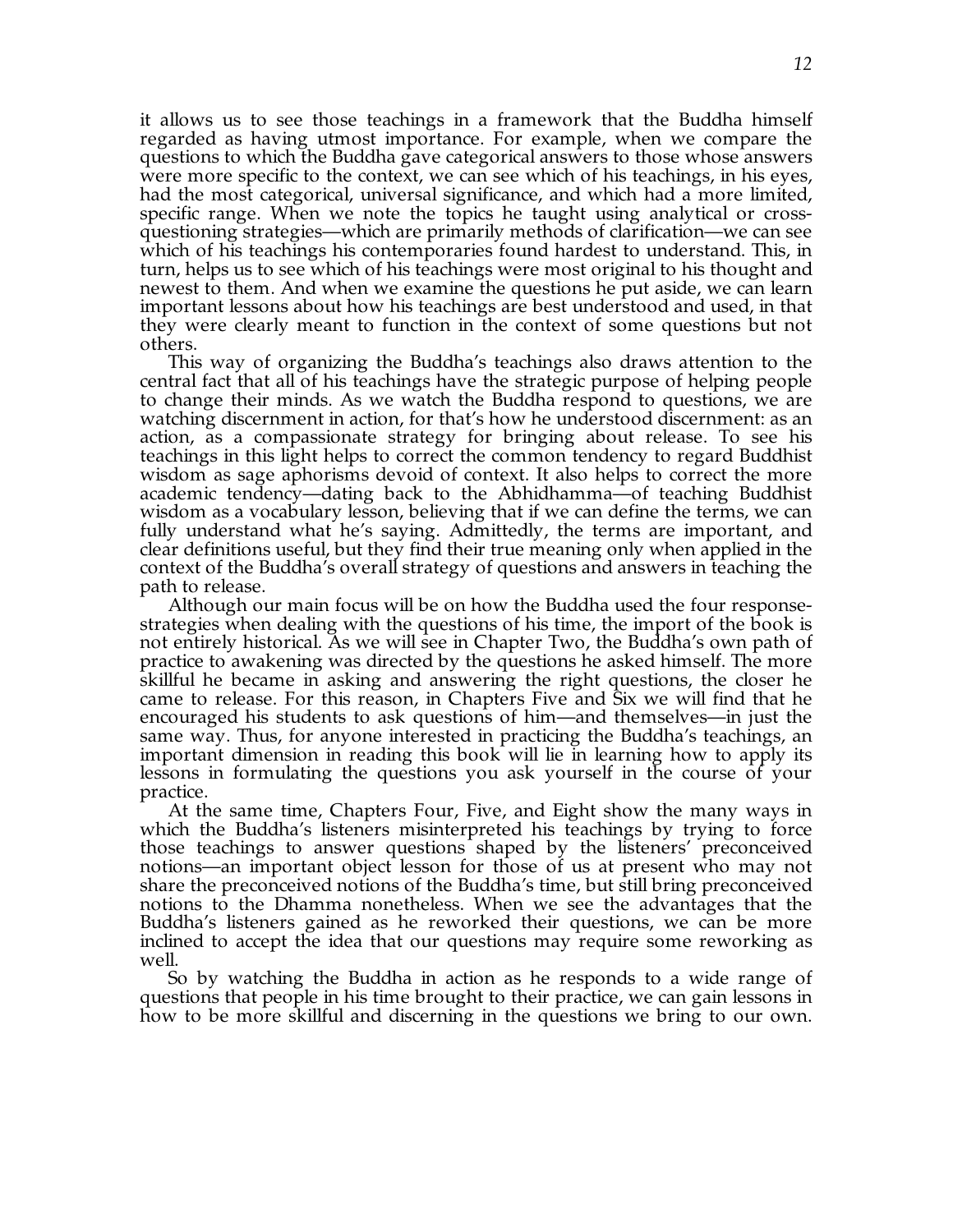## *The Kamma of Teaching*

The Buddha as a teacher was known for his skill in giving apt and effective answers to difficult people asking difficult questions. When a fierce and powerful spirit threatened him, saying, "I will ask you a question, contemplative. If you can't answer me, I will possess your mind or rip open your heart or, grabbing you by the feet, hurl you across the Ganges," the Buddha remained unfazed and gave such satisfactory answers that he converted the spirit into becoming one of his followers (Sn 1:10). When approached by Sakka, the king of the devas—who had never received satisfactory answers to his questions from any other teacher—he answered those questions in such a way that Sakka gained the highest happiness he had ever experienced: his first taste of awakening [§4]. When a famous brahmanical teacher sent sixteen of his students to test his knowledge of advanced stages of meditation, the Buddha's answers to their questions not only converted all sixteen, but also brought all but one of them to total release (Sn 5).

The discourses in the Pali Canon—our earliest extant record of the Buddha's teachings—show that the Buddha's skill in dealing with questions went beyond simply providing good answers. Whereas other teachers at the time had formulaic doctrines that they repeated regardless of the questions they were asked, the Buddha tailored his answers not only to the question but also to the questioner's needs [§5, §99]. He could often detect the assumptions or beliefs lying behind a question [§66], and could tell when two questions—though widely different in their wording—were actually equivalent [§167].

The Buddha was also able to pass some of this mastery on to his students. When Ven. Assaji, one of the Buddha's first students, was approached by the wanderer Upatissa—later Ven. Sāriputta—his brief answer to Upatissa's question gave Upatissa a first glimpse of awakening. When Upatissa later reported this answer to his friend, Kolita—later Ven. MahāMoggallāna—Kolita gained his first glimpse of awakening as well [§3].

From the early years of the Buddhist tradition, the Buddha's followers memorized and celebrated these skillful answers. The question-and-answer dialogues recorded in the fourth and fifth chapters of the Sutta Nipata, we are told, were memorized during the Buddha's lifetime not only by monks but also by lay followers (Ud 5:6; AN 7:50). When the Pali Canon was compiled, two chapters in the Samyutta Nikaya were devoted to the Buddha's answers to questions posed by devas; another chapter, to the answers that his nun disciples gave to questions posed by Māra. When King Asoka, in one of his edicts, compiled a list of texts for monks and nuns to chant frequently, he included Ven. Assaji's answer to Upatissa's question in the list. Amulets distributed to pilgrims to the Buddhist holy spots in the early centuries of the Common Era were inscribed with the first line of Ven. Assaji's answer on the reverse side.

Part of the reason for the early tradition's focus on these question-andanswer dialogues was their effectiveness as teaching tools: They spoke directly to the questions that many people brought to the early Buddhists about their teachings. But another part is that the Buddha explicitly cited the skill with which one addresses a question as a measure of one's wisdom and discernment. The early Buddhists, in focusing on this aspect of the Buddha's teachings, wanted to show clearly that their teacher was wise.

"There is the case where one individual, through discussion with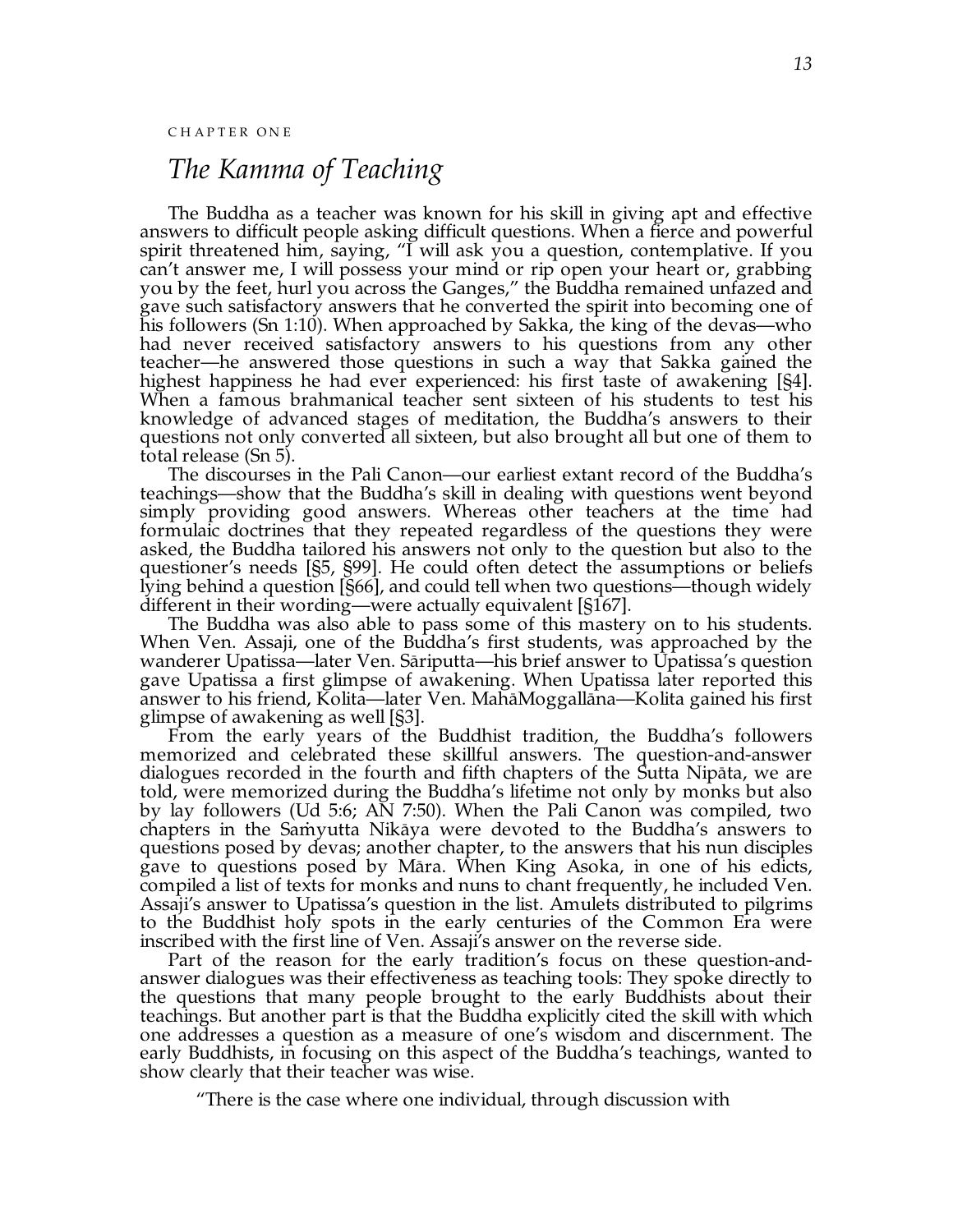another, knows this: 'From the way this person rises to an issue, from the way he applies [his reasoning], *from the way he addresses a question,* he is discerning, not dull. Why is that? He makes statements that are deep, peaceful, refined, beyond the scope of conjecture, subtle, to-beexperienced by the wise. He can declare the meaning, teach it, describe it, set it forth, reveal it, explain it, & make it plain. He is discerning, not dull.' Just as if a man with good eyesight standing on the shore of a body of water were to see a large fish rise. The thought would occur to him, 'From the rise of this fish, from the break of its ripples, from its speed, it is a large fish, not a small one.' In the same way, one individual, in discussion with another, knows this: 'From the way this person rises to an issue, from the way he applies [his reasoning], *from the way he addresses a question*… he is discerning, not dull.'" — *AN 4:192* [emphasis added]

Thus, given the tradition's appreciation of the Buddha's skill in answering questions, it is somewhat ironic that in the centuries following the compilation of the Pali Canon a misunderstanding developed around one of the most important features of that skill. The Canon contains a list of the Buddha's analysis of questions into four categories based on the response they deserved, but the meaning of those categories was apparently forgotten at a later date.

"There are these four ways of answering questions. Which four? There are questions that should be answered categorically. There are questions that should be answered analytically. There are questions that should be answered with cross-questioning. There are questions that should be put aside. These are the four ways of answering questions." — *AN 4:42*

In the three discourses where the Buddha lists these four categories of questions, he gives no examples or definitions for any of the categories, nor does he explain why a particular question would fall into one category rather than another. This may be why his intended definitions of the categories were lost by the tradition and—by the time of Buddhaghosa, the primary commentator of the Theravada tradition—replaced by definitions that dealt with issues in formal logic and had nothing to do with questions the Buddha actually encountered (see Appendix One).

Fortunately, however, even though the Buddha didn't explain the four categories in the discourses where he listed them, he did leave clues in other discourses that provide a clear indication of what these categories meant. In some cases, he would state outright that he was employing a particular response-strategy. For instance, he might preface an analytical answer by saying, "Prince, there is no categorical answer to that," or "Here… I am one who speaks analytically, not one who speaks categorically"; a session of cross-questioning by saying, "Very well then … I will cross-question you on this matter. Answer as you see fit"; or the fact that the question deserved to be put aside by saying, "Not a valid question," "Don't say that," or "Enough…. Put that aside. Don't ask me that."

In other cases, he would correct his students if they asked a question in the wrong way: "Your question should not be phrased in this way… instead, it should be phrased like this." Or he would chastise them for employing the wrong response-strategy to a question: "His question, which deserved an analytical answer, has been given a categorical answer by this worthless man." Or he would commend them for using the right response. Once [§62], when he asked Ven. Ananda, "Ananda, every habit & practice, every life, every holy life that is followed as of essential worth: Is every one of them fruitful?" Ven. Ananda responded, "Lord, that is not [to be answered] with a categorical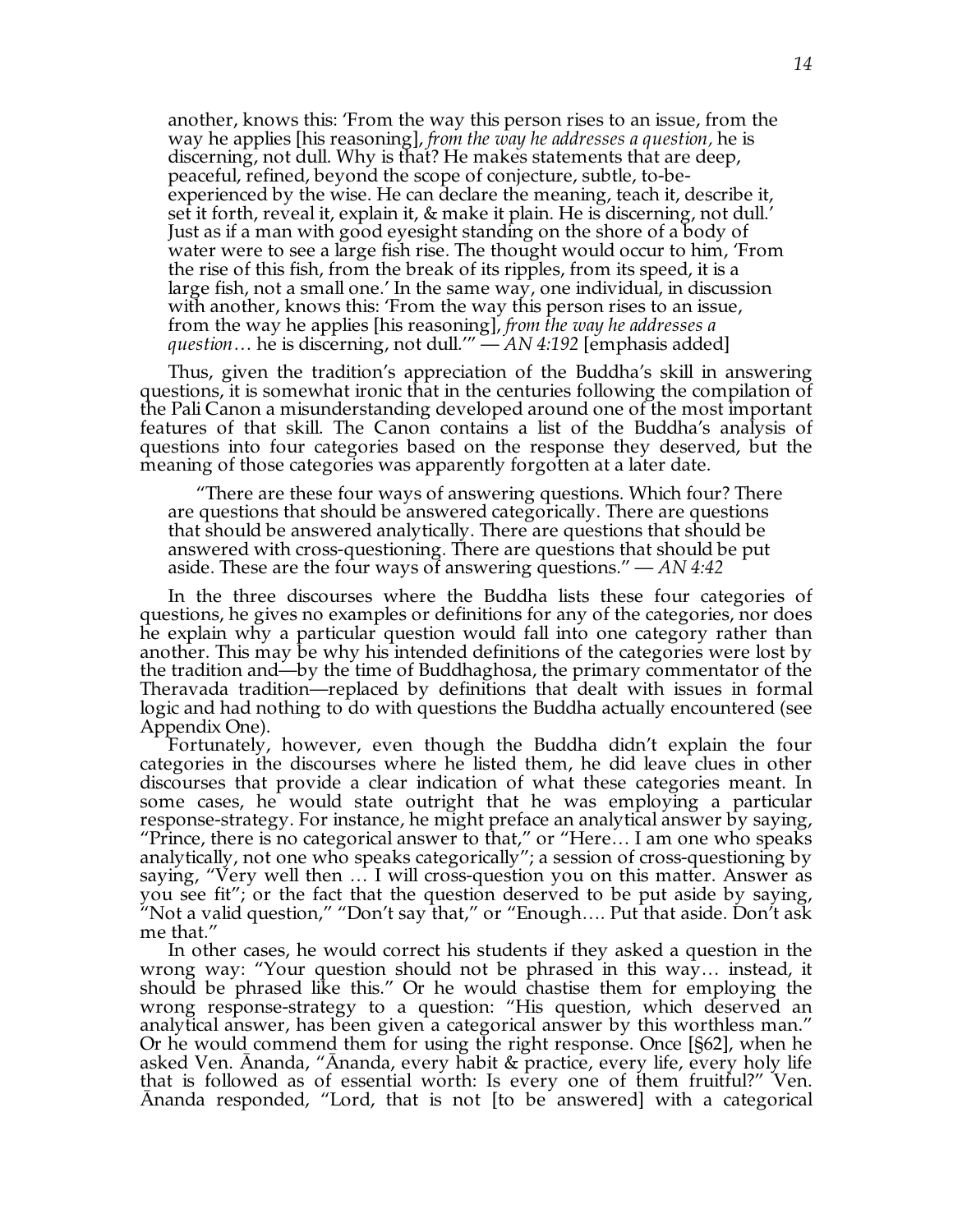answer."

"Very well then, Ananda, give an analytical answer."

Ananda then gave an answer, got up, and left, after which the Buddha said to the monks who had listened in, "Monks, finanda is still in training, but it would not be easy to find his equal in discernment"—showing both that Ven. Ananda's answer qualified as analytical and that his ability to use this strategy aptly in responding to the question was a clear sign of his discernment.

In addition to flagging instances where one of the more strategic approaches to answering questions should be used, the Buddha also made a habit of framing his formal talks as responses to questions he would pose at the beginning of the talks, to show the proper framework for understanding his statements, at the same time demonstrating which questions are worth answering in a categorical way.

So even though he did not spell out a clear system for classifying the four sorts of questions into these four categories, he did teach his four responsestrategies by example. This means that it's possible to draw examples from the discourses to see what the Buddha meant by these four categories and how they are best put to use. That is the approach taken in this book. Instead of trying to approach the four categories of questions with predetermined definitions, I have culled the discourses for passages in which the Buddha calls attention to the way he is using a particular response-strategy in answering a question. Having gathered these passages and organized them by strategy, I tried to discover the patterns underlying each strategy, and then added other passages that fall in line with those patterns. In adopting this approach, I have done my best to follow the method for learning these strategies that the Buddha himself seems to have intended. He apparently wanted his students to use their own powers of observation to gain a sense of how he used these categories in action, so that they could employ them in action themselves.

When we collect the instances of the various response-strategies as flagged by the Buddha, we find that the primary criterion for sorting out the four categories is a consideration highlighted in the Buddha's own statement of his purpose in engaging in conversation:

"That's the purpose of discussion, that's the purpose of counsel, that's the purpose of drawing near, that's the purpose of lending ear: i.e., the liberation of the mind through no clinging." — *AN 3:68*

In every case, the Buddha responds to questions in line with how effective a particular response to those questions would be in leading the listener to follow the path of practice leading to liberation. He starts not with a logical first principle, but by holding in mind a solution to a problem, an intended final goal. Then he has to gauge how the act of asking and answering a question would relate to that goal. This, in turn, requires that he focus on three issues: the way the question is framed, the topic of the question, and the mental state of the listener.

To gain a fuller appreciation of how the Buddha uses these considerations in gauging the proper response-strategy for a particular question, we need to look at his larger analysis of what is involved in the act of teaching—and learning the way to liberation. And the best way to do this is to consider these issues in light of the two teachings he said were categorical: skillful and unskillful kamma (action) on the one hand, and the four noble truths on the other [§§21-22].

Of these two teachings, the one on kamma is the more basic. In the second watch of the night of his awakening, the Buddha gained insight into how beings pass away and are reborn in line with their actions [§18]. This insight was the source both of the content and of the method of his teachings on skillful and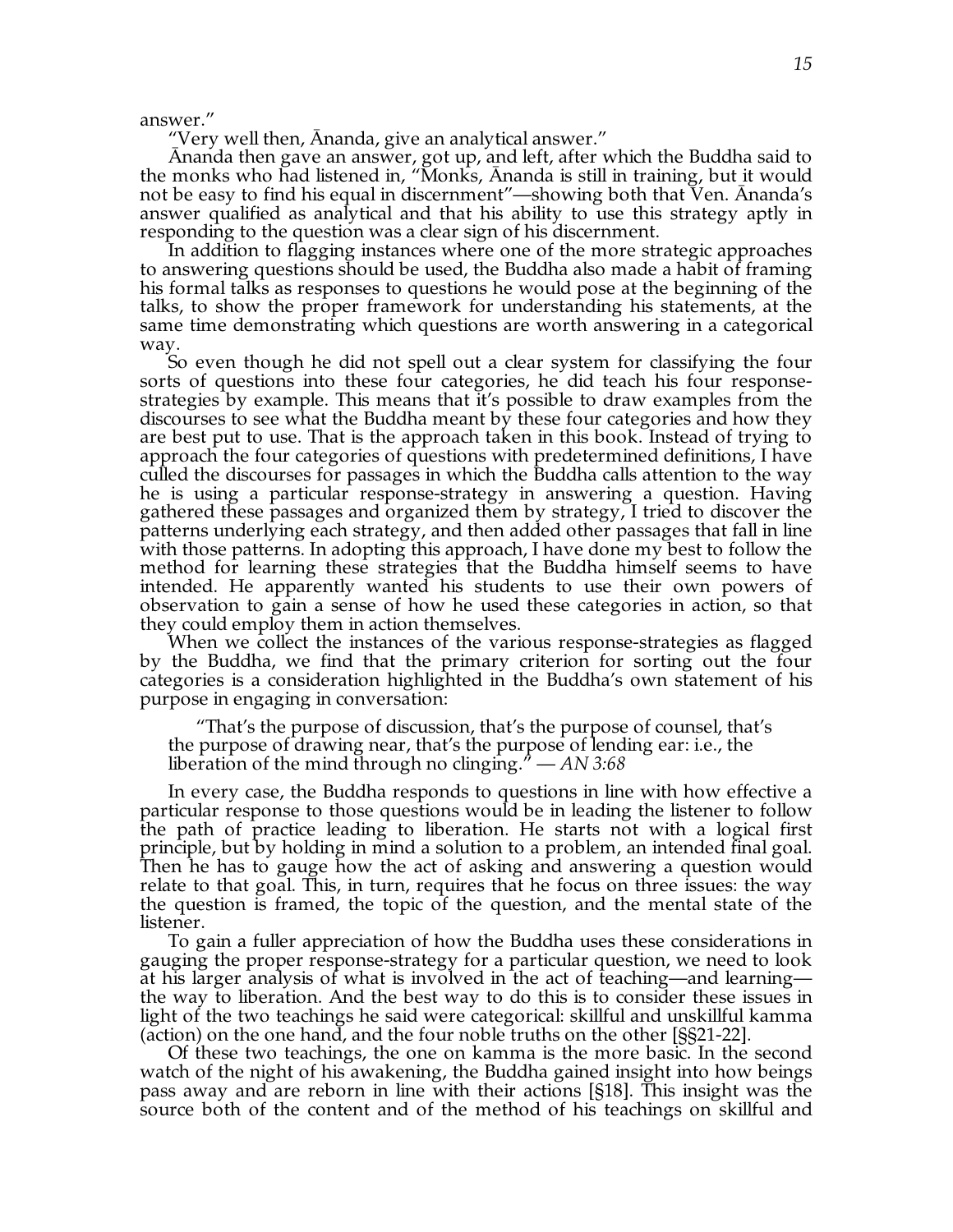unskillful kamma. He saw that beings fared well on the basis of skillful kamma, and poorly on the basis of unskillful kamma. Their choice of skillful or unskillful kamma, in turn, was influenced by their views and by their level of respect for noble ones. This last factor indicated that skillful and unskillful kamma were not inspired solely by internal factors. If beings could be induced to develop respect for the noble ones, they could learn from those noble ones to develop right view and skillful kamma. This meant that they could be taught.

Soon after his awakening, though, the Buddha despaired at the idea of trying to teach others what he had found.

"The thought occurred to me, 'This Dhamma I have attained is deep, hard to see, hard to realize, peaceful, refined, beyond the scope of conjecture, subtle, to-be-experienced by the wise. But this generation delights in attachment *[ālaya]*, is excited by attachment, enjoys attachment. For a generation delighting in attachment, excited by attachment, enjoying attachment, this/that conditionality *[idappaccayata*] [§40] & dependent co-arising *[paṭicca samuppāda]* [§41] are hard to see. This state too is hard to see: the resolution of all fabrications, the relinquishment of all acquisitions, the ending of craving; dispassion; cessation; unbinding *(nibbāna).* And if I were to teach the Dhamma and others would not understand me, that would be tiresome for me, troublesome for me.'

"Just then these verses, unspoken in the past, unheard before, occurred to me,

> 'Enough now with teaching what only with difficulty I reached. This Dhamma is not easily realized by those overcome with aversion & passion.

What is abstruse, subtle, deep, hard to see, going against the flow those delighting in passion, cloaked in the mass of darkness, won't see.'

"As I reflected thus, my mind inclined to dwelling at ease, not to teaching the Dhamma." — *MN 26*

However, the Brahma Sahampati—on reading the Buddha's thoughts, came down from his heaven and, on bended knee, pleaded with the Buddha to teach, saying that there would be those who would understand the Dhamma and benefit from it. The Buddha then confirmed this fact with his own knowledge, and so resolved to teach.

On a later occasion, the brahman Lohicca challenged the Buddha on whether it was fitting to teach the Dhamma, arguing,

"Suppose that a contemplative or brahman were to arrive at a skillful doctrine. Having arrived at a skillful doctrine, he should not declare it to anyone else, for what can one person do for another? It would be just the same as if, having cut through an old bond, one were to make another new bond. I say that such a thing is an evil, greedy deed, for what can one person do for another?" — *DN 12*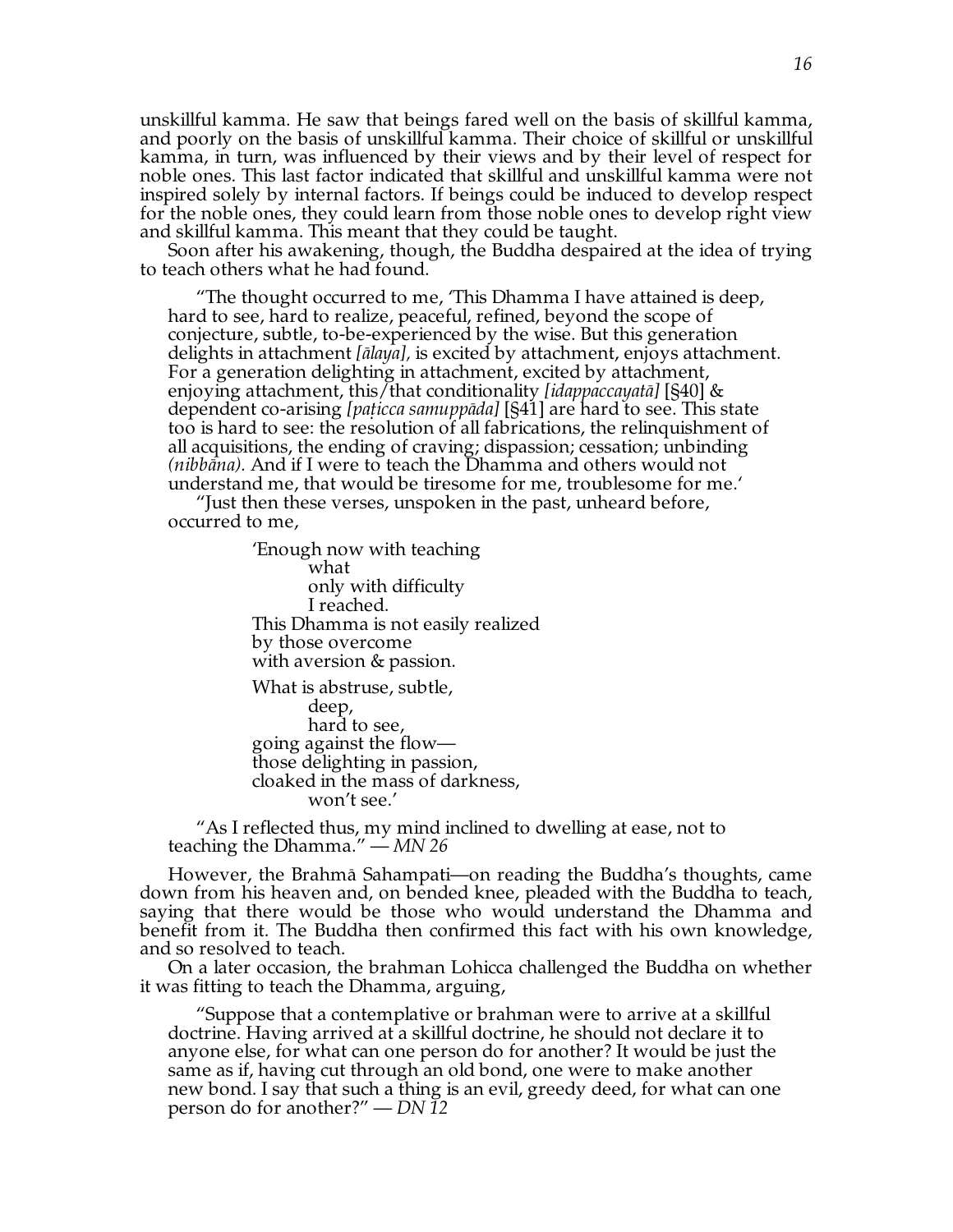The Buddha responded that this position would create obstacles for those who desire freedom, thus implying that it is both possible and beneficial to teach others. He did note, however, that a teacher could escape censure only if he had attained the goal of the contemplative life and was able to teach his disciples in a way that convinced them to lend ear, apply his instructions, and attain that goal for themselves. Thus a teacher's duty was both to have true knowledge and attainment on the one hand, and to be able to interest others in trying to follow the way to that attainment on the other.

Now, even a skilled teacher could not expect that everyone would reach the goal after listening to his teachings. The listener's past and present kamma could form insurmountable obstacles. For example:

"Endowed with these six qualities, a person is incapable of alighting on the lawfulness, the rightness of skillful qualities even when listening to the true Dhamma. Which six?

"He is endowed with a [present] kamma obstruction, a defilement obstruction, a result-of-[past]-kamma obstruction; he lacks conviction, has no desire [to listen], and has dull discernment." — *AN 6:86*

"Endowed with these six qualities, a person is incapable of alighting on the lawfulness, the rightness of skillful qualities even when listening to the true Dhamma. Which six?

"He has killed his mother; he has killed his father; he has killed an arahant; he has, with corrupt intent, caused the blood of a Tathagata to flow; he has caused a split in the Sangha; or he is a person of dull discernment, slow & dull-witted." — *AN 6:87*

In addition to having no control over the past and present kamma of his listeners, a teacher has no control over their future kamma. Thus he has no control over what they will do with his words. Given these limitations posed by the workings of kamma, a teacher can at most only point the way to others and persuade them that it's worth following. His words, on their own, cannot spark an experience of liberation without his listeners' kammic cooperation. Their proper response while listening is to develop appropriate attention—i.e., to focus on questions that would lead to the end of suffering and stress [§25]—and then to practice the Dhamma in line with the Dhamma (SN 55:5), i.e. to practice in a way that leads to disenchantment with stress and suffering, and on to release [§37]. But whether they would do so is up to them [§94].

> I have taught you this path having known —for your knowing the extraction of arrows. It's for you to strive ardently. Tathāgatas simply point out the way. Those who practice, absorbed in jhāna: from Māra's bonds they'll be freed. — *Dhp 275-276*

Because his primary task was to inspire in his listeners the will to follow the path, the Buddha adopted an approach as a teacher that was more rhetorical than logically dialectical. In other words, instead of presenting his teaching as a body of knowledge derived logically from a foundation of first principles, he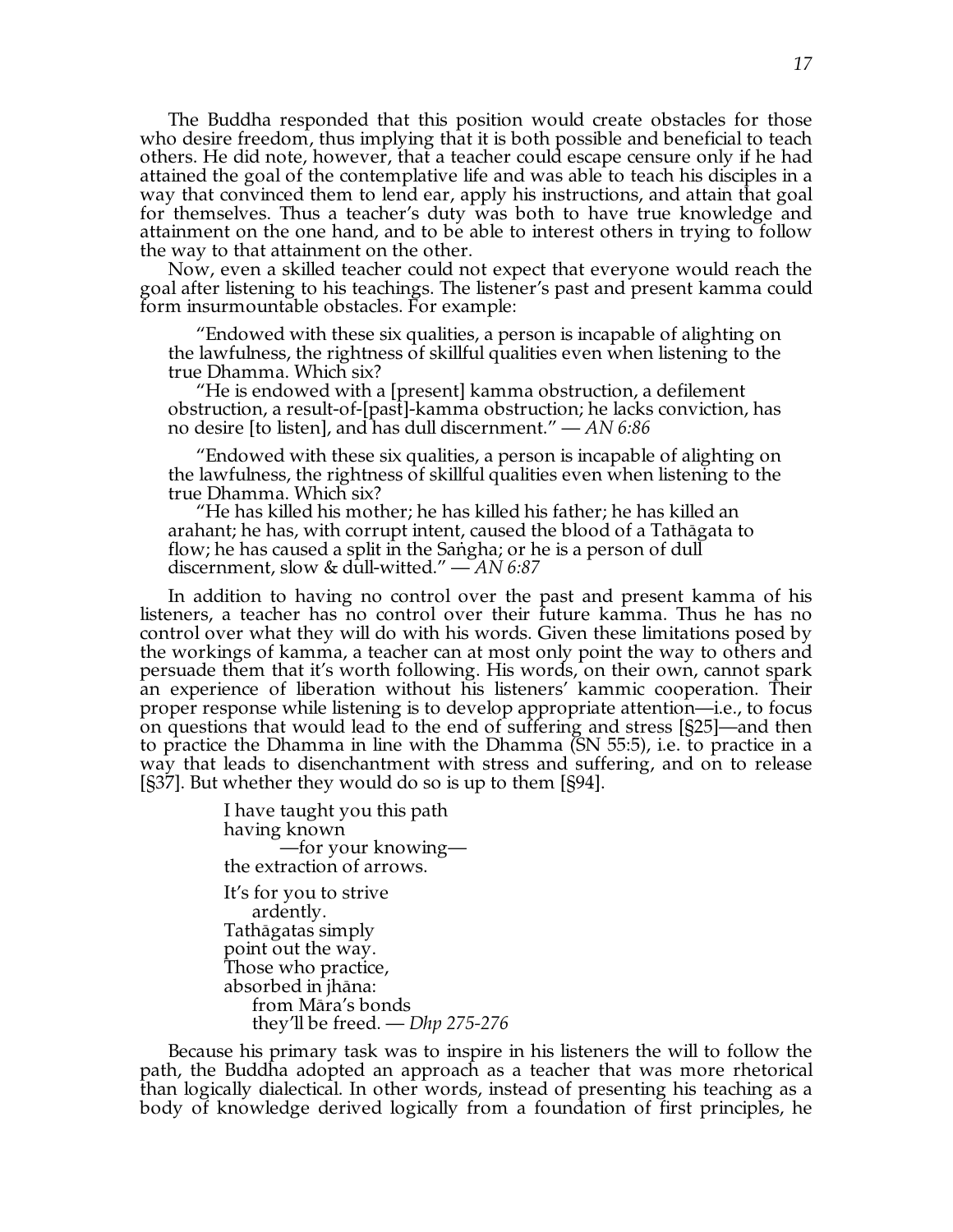focused on the impact his words would have on his listeners: getting them not only to acquiesce to his teachings but also to act on them. This meant that he, like any rhetorician, had to tailor his instructions to his audience, sensitive to their level of understanding and to the mixture of skillful and unskillful qualities in their minds. Instead of starting all his discourses with the same principles, he had to start each one at a point accessible to where his listeners already were.

However, his purpose in speaking was not to leave them there. It was to induce them to act in the direction of the desired goal. In fact, this is precisely the difference between a dialectical or foundational approach and a rhetorical one: In dialectics, everything lies in the foundational principles, and the duty of logic is to draw out their implications to wherever they will lead. In rhetoric, words are not merely descriptive. They are also performative, having an impact on the listener and leading the listener to react in various ways. The duty of the rhetorician is to use this performative aspect of words skillfully to induce his or her audience to move from where they already are toward a specific desired result.

In the common practice of rhetoric, the desired results are often ad hoc and subject to the mood of the moment, but it is possible to develop a coherent rhetorical system where intermediate results are all directed toward a single overarching end. This was the rhetorical approach the Buddha adopted. But it is important to understand what "coherent" means in the context of a system of this sort. In a logical or dialectical system, coherence is foundational, lying in the logical consistency with which secondary principles are derived from first principles. In a systematic rhetorical approach, however, coherence is teleological, lying in the consistency with which intermediate ends assist in reaching a common final goal. This point is important to keep in mind as we evaluate the coherence of the Buddha's teachings.

The word "rhetoric" has acquired some unfortunate connotations in our culture—as in the phrases, "empty rhetoric" and "rhetorical tricks"—but we have to remember that when combined with compassionate and responsible motives, rhetorical tools can have a powerful effect for the good. Because the Buddha aimed his teachings at leading his listeners to the end of suffering, we can characterize his teaching style as the rhetoric of compassion. And because he was concerned with the long-term beneficial impact of his teachings—he wasn't the sort of person who simply wanted to gain their approval or get them to feel good in the present moment—we could add that the compassion of his rhetoric was also responsible.

As a responsible and compassionate rhetorician, he faced a particular difficulty in that the goal he taught was non-verbal. The deathless is said to be "touched with the body" (AN 6:46) or "plunged into" (Khp 6), indicating that it is an all-encompassing experience unmediated by the verbal processing of the mind. However, this did not mean that the path to that goal couldn't be taught by verbal means. In the same way that the kamma of the noble eightfold path can be used to bring an end to kamma [§31], words can be used to induce a listener to practice in line with the Dhamma so as to experience something that lies beyond words. They do this by engendering right view within the listener, so that the listener will then be inclined to exert the proper effort to follow the remainder of the path. The Buddha would sometimes use his psychic powers to subdue the pride of his listeners in a non-verbal way [§205; also MN 86; Mv.I.15- 21], but these non-verbal methods served simply to induce his listeners to feel proper respect for his words. This respect was what then caused them to act on those words and follow the path to release.

"Monks, there are these two conditions for the arising of right view. Which two? The voice of another and appropriate attention. These are the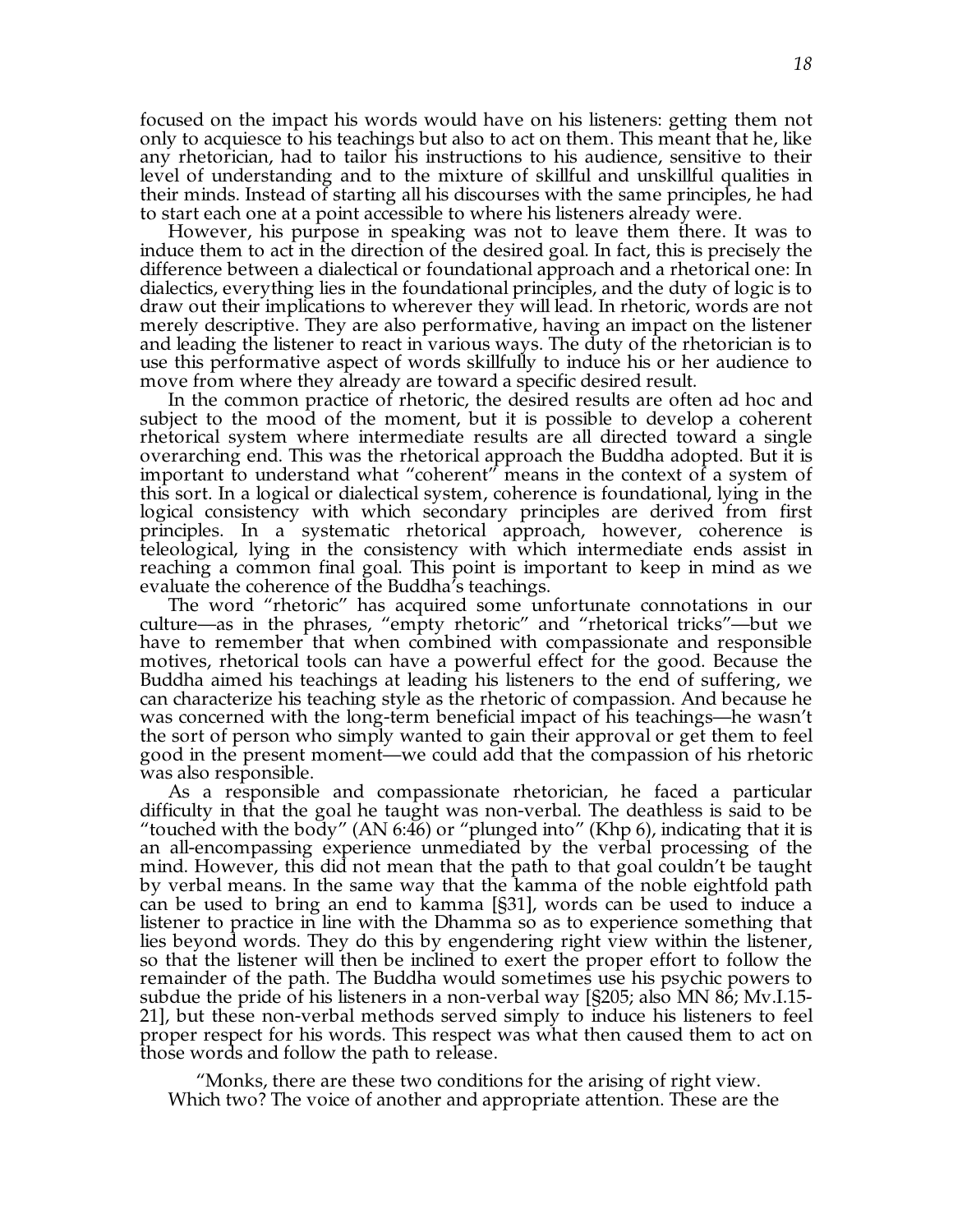two conditions for the arising of right view." — *AN 2:124*

"In a knowledgeable person, immersed in clear knowing, right view arises. In one of right view, right resolve arises. In one of right resolve, right speech…. In one of right speech, right action…. In one of right action, right livelihood…. In one of right livelihood, right effort…. In one of right effort, right mindfulness…. In one of right mindfulness, right concentration arises." — *SN 45:1*

Because right view plays an instrumental role in the path leading to release, the words that inspire it—and the truths they contain—are instrumental as well, an important part of the kamma leading to the end of kamma.

This is why the Buddha never taught a truth simply because it was true. As a compassionate and responsible rhetorician, he also chose his words for their beneficial and timely effect.

"In the case of words that the Tathagata knows to be unfactual, untrue, unbeneficial [or: not connected with the goal], unendearing  $&$ displeasing to others, he doesn't say them.

"In the case of words that the Tath $a$  at knows to be factual, true, unbeneficial, unendearing & displeasing to others, he doesn't say them.

"In the case of words that the Tath $a$  at knows to be factual, true, beneficial, but unendearing & displeasing to others, he has a sense of the proper time for saying them.

In the case of words that the Tathagata knows to be unfactual, untrue, unbeneficial, but endearing & pleasing to others, he doesn't say them.

"In the case of words that the Tath $a$  at knows to be factual, true, unbeneficial, but endearing & pleasing to others, he doesn't say them.

"In the case of words that the Tath $a$ gata knows to be factual, true, beneficial, and endearing & pleasing to others, he has a sense of the proper time for saying them. Why is that? Because the Tathagata has sympathy for living beings." — *MN 58*

These three attributes of his words—true, beneficial, and timely in being pleasing or displeasing—provide a useful framework for understanding the ways in which the Buddha responded to questions from his listeners.

A primary point to note in the above passage is that the Buddha, while listing the possibility that true words might be unbeneficial, never entertains the idea that untrue words could ever be of benefit. There is no such thing as a "useful fiction" in his teaching. Thus the first consideration in choosing one's words is always whether they are true, for only in the realm of truth can anything beneficial be found.

As AN 2:124 [§7] suggests, a teacher hoping to focus a listener's attention on what is true and beneficial should encourage the listener to develop appropriate attention, for this is the primary internal quality leading to awakening.

"With regard to internal factors, I don't envision any other single factor like appropriate attention as doing so much for a monk in training, who has not attained the heart's goal but remains intent on the unsurpassed safety from bondage. A monk who attends appropriately abandons what is unskillful and develops what is skillful." — *Iti 16* 

This is because appropriate attention frames issues in terms of skillful and unskillful actions. Not only that, it also frames issues in terms of the four noble truths.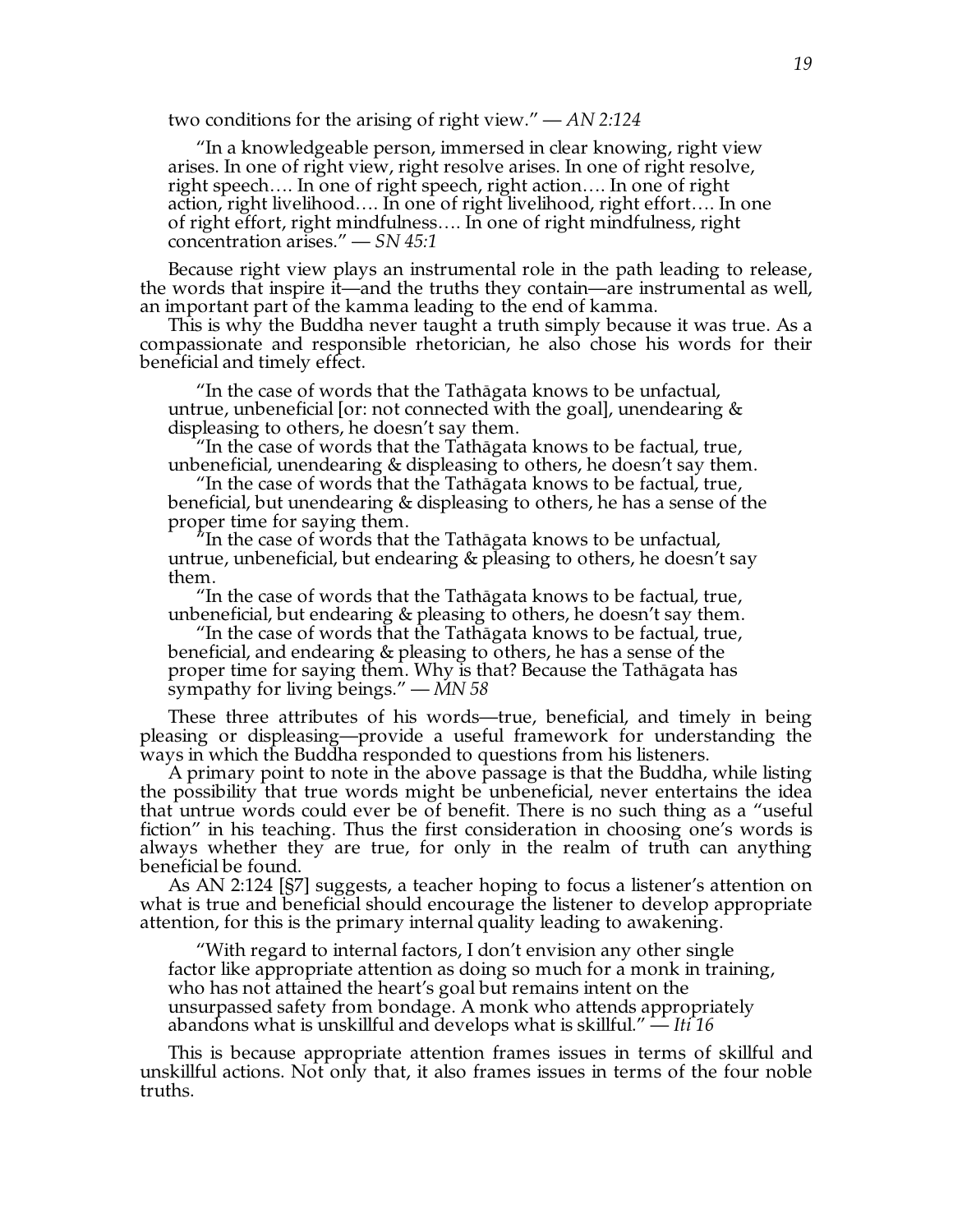"The well-instructed disciple of the noble ones… discerns what ideas are fit for attention, and what ideas are unfit for attention. This being so, he doesn't attend to ideas unfit for attention, and attends [instead] to ideas fit for attention…. And which are the ideas fit for attention that he attends to? Whichever ideas such that, when he attends to them, the unarisen fermentation *[āsava]* of sensuality doesn't arise, and the arisen fermentation of sensuality is abandoned; the unarisen fermentation of becoming… the unarisen fermentation of ignorance doesn't arise, and the arisen fermentation of ignorance is abandoned…. He attends appropriately, *This is stress… This is the origination of stress… This is the cessation of stress… This is the way leading to the cessation of stress.* As he attends appropriately in this way, three fetters are abandoned in him: selfidentity view, doubt, and grasping at habits & practices."— *MN 2*

On one occasion the Blessed One was staying at Kosambı in the simsapa forest. Then, picking up a few simsapa leaves with his hand, he asked the monks, "What do you think, monks? Which are more numerous, the few simsapa leaves in my hand or those overhead in the simsapā forest?"

"The leaves in the hand of the Blessed One are few in number, lord. Those overhead in the forest are far more numerous."

"In the same way, monks, those things that I have known with direct knowledge but have not taught are far more numerous [than those I have taught]. And why haven't I taught them? Because they are not connected with the goal, do not relate to the rudiments of the holy life, and do not lead to disenchantment, to dispassion, to cessation, to calm, to direct knowledge, to self-awakening, to unbinding. That is why I have not taught them.

"And what have I taught? *'This is stress… This is the origination of stress… This is the cessation of stress… This is the path of practice leading to the cessation of stress':* This is what I have taught. And why have I taught these things? Because they are connected with the goal, relate to the rudiments of the holy life, and lead to disenchantment, to dispassion, to cessation, to calm, to direct knowledge, to self-awakening, to unbinding. This is why I have taught them." — *SN 56:31*

On the night of his awakening, the Buddha had found that the most beneficial truths to teach as means to liberation were those focusing on stress and the way to its cessation. In fact, he often declared that these two issues formed the framework for his entire teaching.

"Both formerly & now, it is only stress that I describe, and the cessation of stress." — *SN 22:86*

In this way, his teaching can be seen as a response to the bewilderment and search that come from the gut-level experience of stress—the first level of questions to which his teaching responds.

"And what is the result of stress? There are some cases in which a person overcome with stress, his mind exhausted, grieves, mourns, laments, beats his breast, & becomes bewildered. Or one overcome with stress, his mind exhausted, comes to search outside, 'Who knows a way or two to stop this stress?' I tell you, monks, that stress results either in bewilderment or in search." — *AN 6:63*

The teachings on skillful and unskillful kamma relate to the teachings on stress and its ending in two ways. The first is that they provide a preliminary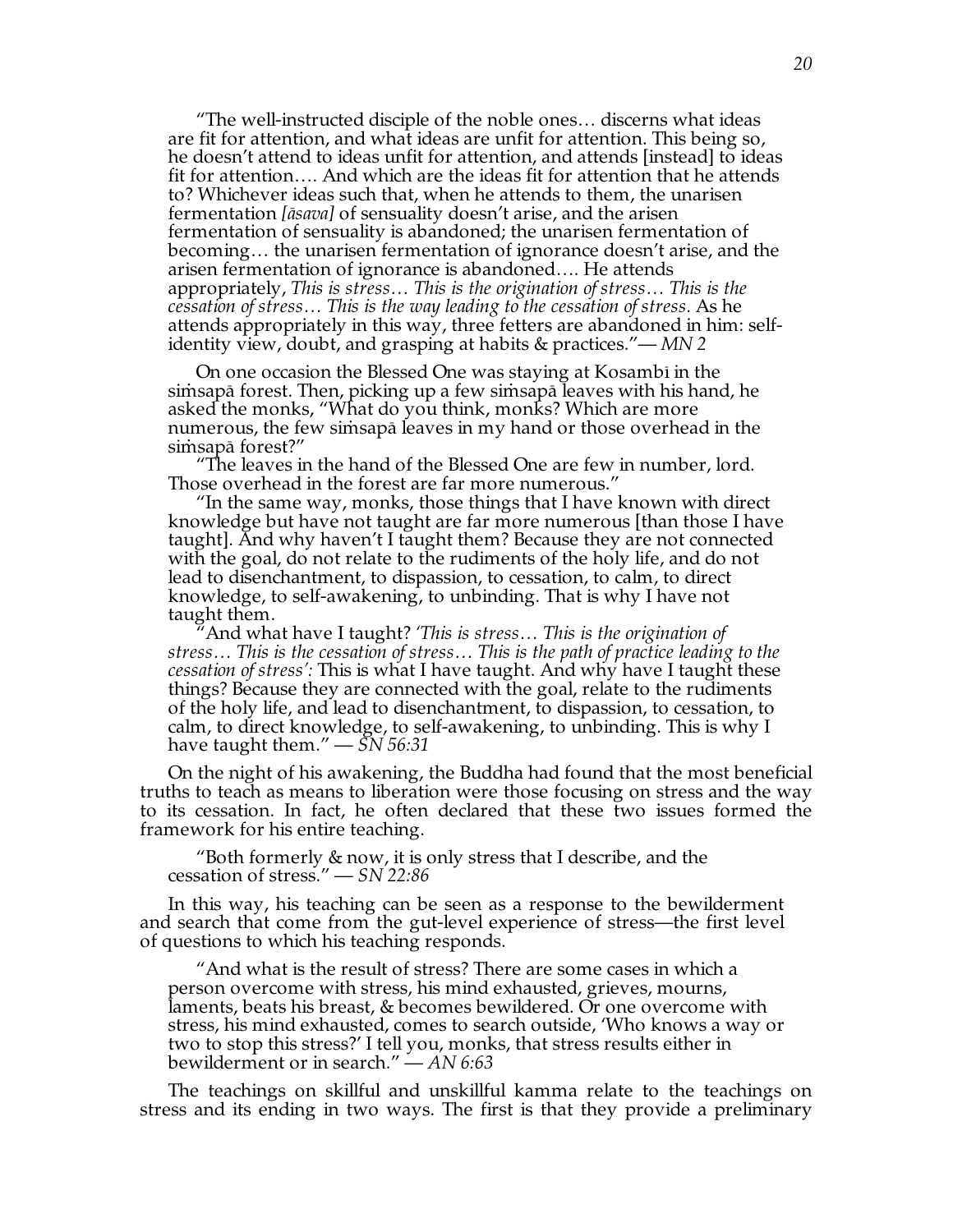framework for understanding how actions lead either to pleasure or pain. Thus they act as a preliminary level of right view that can be developed into right view on the transcendent level.

"And which is the right view that has fermentations, sides with merit, & results in acquisitions? 'There is what is given, what is offered, what is sacrificed. There are fruits & results of good & bad actions. There is this world & the next world. There is mother & father. There are spontaneously reborn beings; there are contemplatives & brahmans who, faring rightly & practicing rightly, proclaim this world & the next after having directly known & realized it for themselves.' This is the right view that has fermentations, sides with merit, & results in acquisitions." — *MN 117*

Taking skillful action and pleasant results as one pair, and unskillful actions and unpleasant results as another, we have the framework for the four noble truths.

"And which is right view? Knowledge in terms of stress, knowledge in terms of the origination of stress, knowledge in terms of the cessation of stress, knowledge in terms of the way of practice leading to the cessation of stress: This is called right view." — *SN 45:8*

The other way in which the principle of skillful and unskillful kamma relates to the four noble truths is that, for a person who desires the end of stress, each of the truths implies a duty that must be developed as a skill.

"Vision arose, insight arose, discernment arose, knowledge arose, illumination arose within me with regard to things never heard before: …. 'This noble truth of stress is to be comprehended'…. 'This noble truth of the origination of stress is to be abandoned'…. 'This noble truth of the cessation of stress is to be directly realized'…. 'This noble truth of the way of practice leading to the cessation of stress is to be developed.'" — *SN 56:11*

Thus the role of appropriate attention is not only to see things in terms of the four noble truths, but also to attend to things in such a way as to develop the skills appropriate to each: developing factors of the path, abandoning the causes of stress, and comprehending the factors of stress in such a way as to realize dispassion for them [§§23-24].

In addition, the role of appropriate attention is to dismantle and reject any form of questioning that would interfere with developing these skills [§25]. In particular, it rejects the categories of *papañca,* a type of thinking whose categories begin with the thought, "I am the thinker" [§52] and proliferate from there. We will consider this topic further in our continued discussion of appropriate attention in Chapters Three and Eight. Suffice it to say here that *papañca* is a primary example of dialectic or foundational thinking—with "I am the thinker" the underlying first principle—and thus the antithesis of the Buddha's rhetorical approach.

So, in providing a framework for understanding stress in a way that encourages one to develop the skills actually leading to its cessation, appropriate attention provides the Buddha's standards for determining whether a teaching is true and beneficial.

As for whether the teaching is timely in being pleasing or displeasing, the Buddha's teaching methods show that he kept in mind at least five major dimensions in what *pleasing* and *displeasing* might mean.

First was the issue of whether the teacher knew what he/she was talking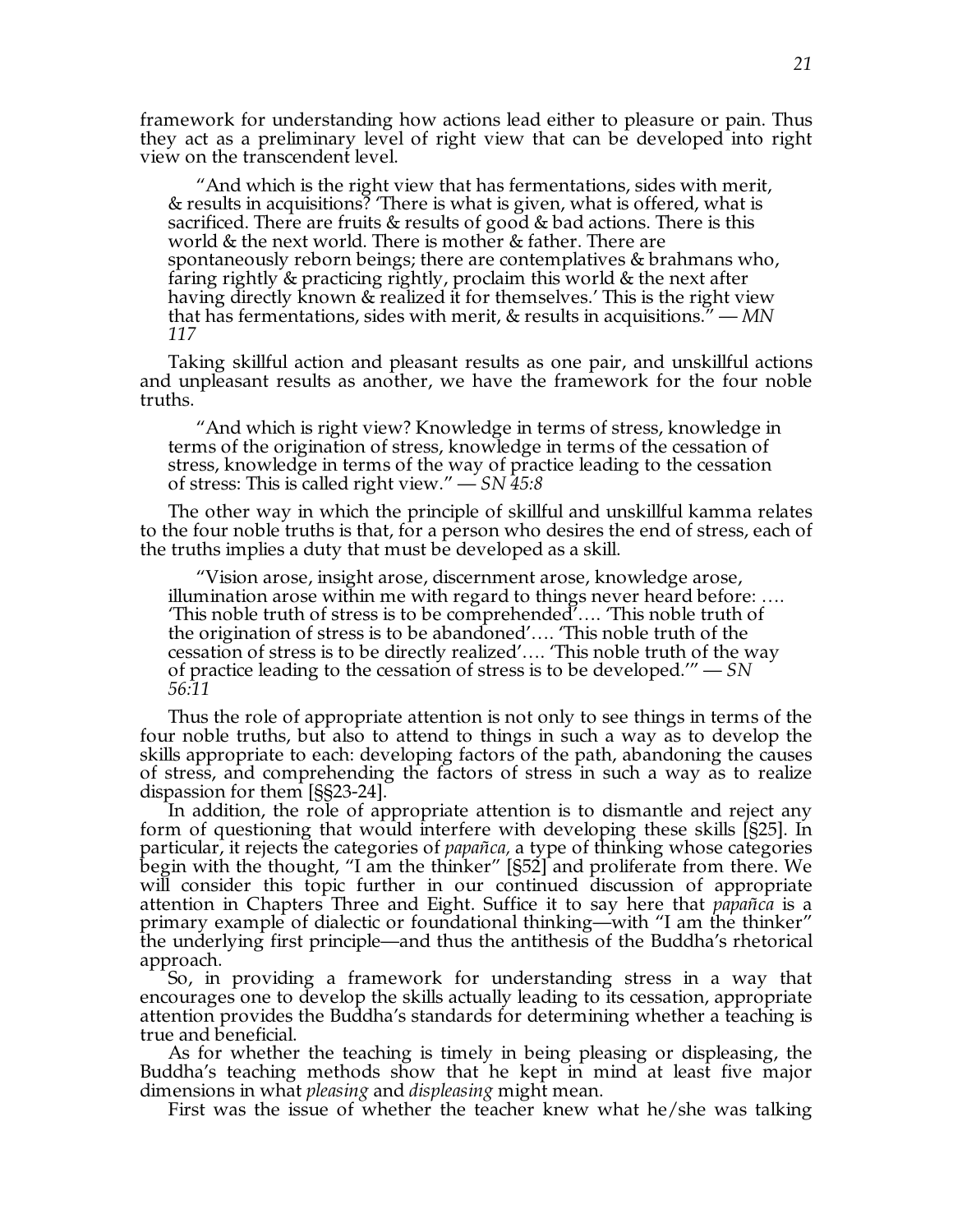about, and acted in line with his/her words. We have already noted, in the discussion of DN 12, that a person is qualified to teach the goal of the contemplative life only if he/she has had direct experience of that goal. This accords with a principle set forth in the Dhammapada [§§11-13], that words are fragrant only when carried out, and sweet only when spoken from direct knowledge of what they say. In this sense, the Buddha's words were always pleasing.

The second consideration the Buddha used in judging the timeliness of a teaching was that of clarity. There are occasional instances in which he deliberately spoke in a cryptic way—either to humble the pride of his listener [§47; also SN 1:1; SN 1:20], to rebuff a listener looking for a debate [§123], or to spark the curiosity of the monks (MN 131, MN 138)—but for the most part he made every effort to be clear. He would invite his listeners to question him about any of his teachings they did not understand [§75] and often would tailor his similes and metaphors to the personal background of the person he was teaching. In line with the pragmatic thrust of his teaching, he held that two of the duties of a Dhamma teacher were to speak step by step and to explain the sequence of cause and effect [§8]. In this way he took to heart the duty of a discerning teacher, which is to take subtle and profound matters, and to "reveal them, explain them, & make them plain" [§55]. This is an area where the issue of timely speech overlaps with that of beneficial speech, for unclear words are hard to put into practice. Clear words are effective tools on the path.

Third, the Buddha had a strong sense of who was and wasn't fit to engage in discussion. Although he was willing to teach all people regardless of their kammic background (AN 3:22, below), he would engage specific individuals in discussion only if he respected their ability to conduct a fair discussion. As Ven. Sariputta commented, some questioners are sincere, whereas others ask questions with evil or contemptuous motives [§2]. Thus only when a listener was truthful and sincere in his or her search for truth would the Buddha be willing to join in a discussion. This means that even when he was aggressive and cutting in arguing with his listeners, it was not a sign of disrespect [§§125-126]. The fact that he was willing to speak with them in the first place showed that he respected their intentions and compassionately wanted to help them understand the error of their views.

Fourth, the Buddha was sensitive to the social background of his speakers, understanding how best to address the members of the different social castes of his time in a way appropriate to their status [§10]. For instance, he could use urbane language with brahmans, although there are also many discourses in which he derides them for their ill-founded caste pride [§125]. However, there are no recorded cases in which he insulted lepers or members of lower castes for their social status. In many cases he showed them high respect (Thag 12:2; Ud 5:3).

Finally, the Buddha was sensitive to the need for a teacher not to hurt himself or others with his teaching [§8]. According to the Commentary, this means that the teacher must not exalt himself or disparage others. Again, the Buddha had a sense of time and place when employing this principle, making critical remarks about other contemporary teachers by name only to his monk disciples (AN 3:138, Chapter Seven), and criticizing a person's occupation or mode of practice to his face only when the person showed that he sincerely wanted the Buddha to comment on the kammic results of his way of life [§§145-147].

In making sure that his words conformed to these standards for being timely as well as beneficial, the Buddha showed the pragmatic thrust of his teaching. He didn't expound truths just for the sake of saying what's true. He wanted his words to *work* so that the kamma of teaching would bear fruit.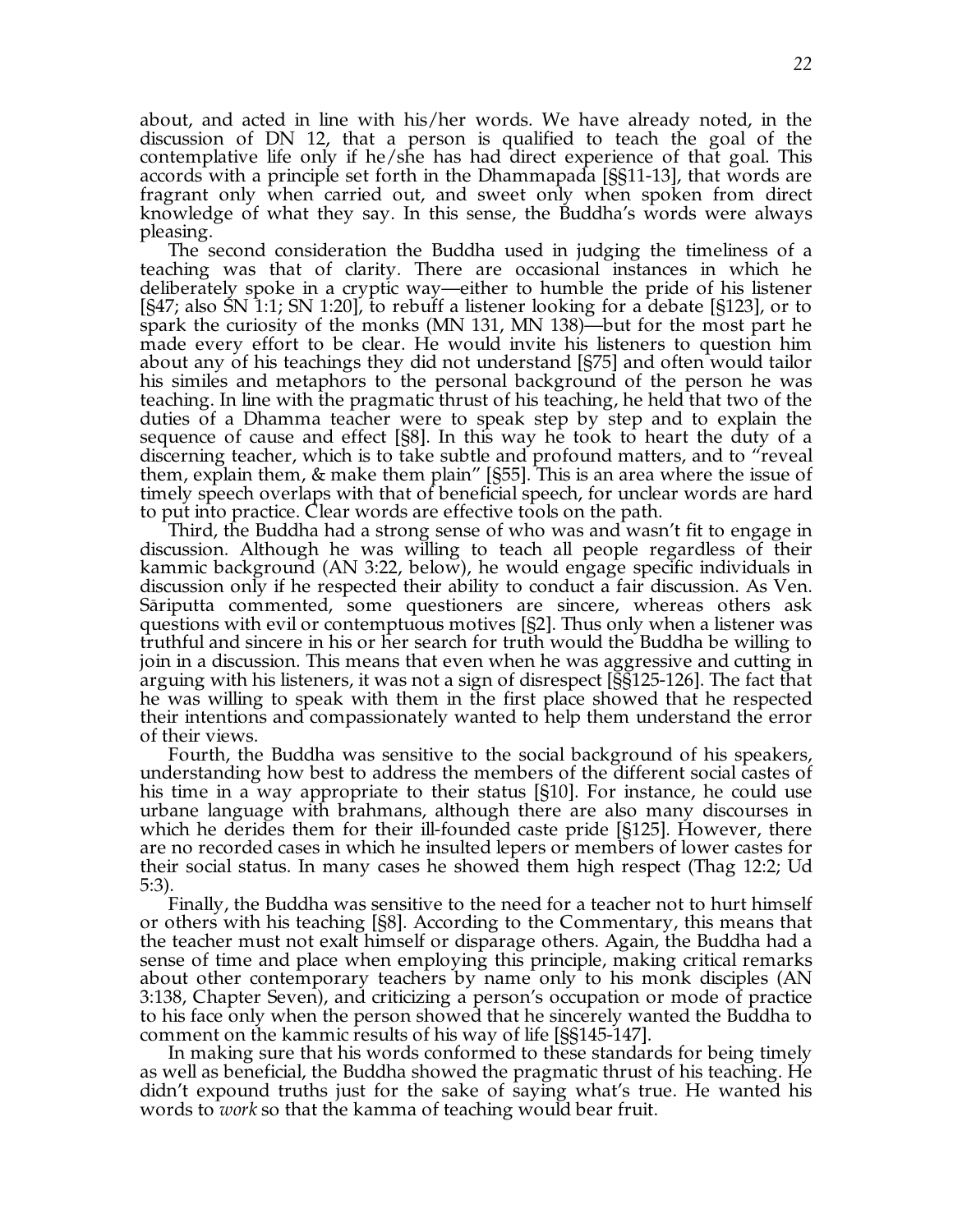To put it another way, he wanted that kamma to be skillful. Anyone familiar with the factors of the noble eightfold path will recognize that the Buddha's standards for his speech—true, beneficial, and timely—fall under the path factor of right speech. Even though the Buddha had followed the path to its end, he still applied its standards to the problem of how to speak to others so that they would follow the path to awakening. This is an important point. As we will see in later chapters, the Buddha would recommend some ways of thinking as skillful at certain stages of the path and not at others. But the path factors of right speech, right action, and right livelihood he saw as standards of behavior that applied all along the path, and even after the path had issued in awakening.

"I do not say, brahman, that everything that has been seen should be spoken about. Nor do I say that everything that has been seen should not be spoken about. I do not say that everything that has been heard… everything that has been sensed… everything that has been cognized should be spoken about. Nor do I say that everything that has been cognized should not be spoken about.

"When, for one who speaks of what has been seen, unskillful qualities increase and skillful qualities decrease, then that sort of thing should not be spoken about. But when, for one who speaks of what has been seen, unskillful qualities decrease and skillful qualities increase, then that sort of thing should be spoken about.

"When, for one who speaks of what has been heard… what has been sensed… what has been cognized, unskillful qualities increase and skillful qualities decrease, then that sort of thing should not be spoken about. But when, for one who speaks of what has been cognized, unskillful qualities decrease and skillful qualities increase, then that sort of thing should be spoken about." — *AN 4:183*

"There is the case where a certain person, abandoning false speech, abstains from false speech…. He doesn't consciously tell a lie for his own sake, for the sake of another, or for the sake of any reward…. He speaks the truth, holds to the truth, is firm, reliable, no deceiver of the world.

"Abandoning divisive speech he abstains from divisive speech. What he has heard here he does not tell there to break those people apart from these people here. What he has heard there he does not tell here to break these people apart from those people there. Thus reconciling those who have broken apart or cementing those who are united, he loves concord, delights in concord, enjoys concord, speaks things that create concord.

"Abandoning coarse speech, he abstains from coarse speech. He speaks words that are soothing to the ear, that are affectionate, that go to the heart, that are polite, appealing, & pleasing to people at large.

"Abandoning idle chatter, he abstains from idle chatter. He speaks in season, speaks what is factual, what is in accordance with the goal, the Dhamma, & the Vinaya. He speaks words worth treasuring, seasonable, reasonable, circumscribed, connected with the goal." — *AN 10:165*

Thus in ensuring that his speech is beneficial, clear ("circumscribed"), and timely, the Buddha is following the principle of abstaining from idle chatter. In knowing when it is appropriate and inappropriate to criticize contemporary teachers, he is abstaining from divisive speech. In knowing how to frame the answers to his questions, he is following the principle of speaking truths that do not foster the unskillful mental quality of delusion.

Underlying all of these considerations is a personal quality that SN 16:3 calls compassion *(kāruñña);* MN 58 [§69], sympathy *(anukampā);* and AN 5:159 [§8],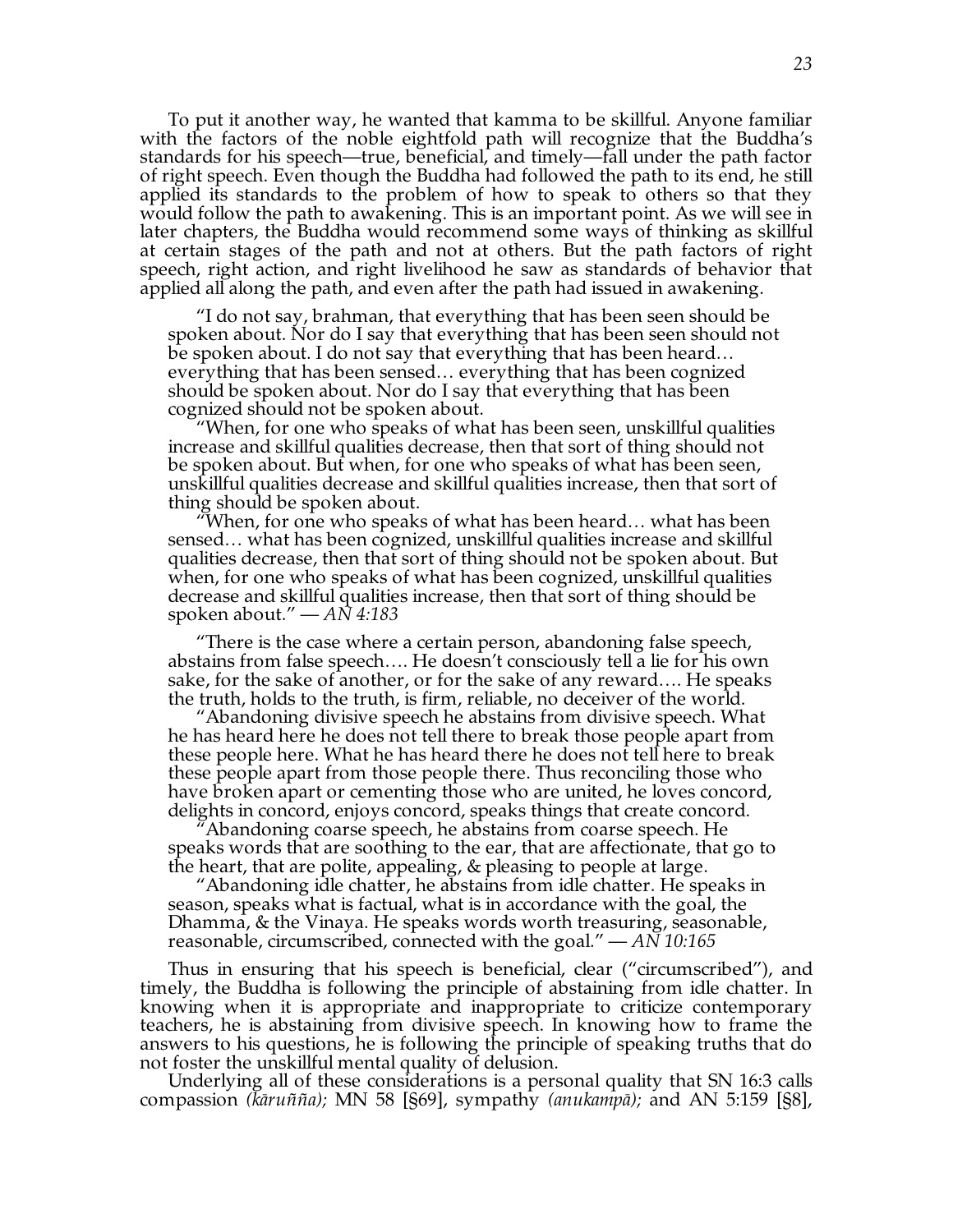kindliness *(anudayā)*. The Buddha, as a teacher, saw himself as a doctor, treating the fevers and illnesses of the world.

"I have heard that on one occasion, when the Blessed One was newly self-awakened—staying at Uruvelā on the bank of the Nerañjarā River in the shade of the Bodhi tree, the tree of awakening—he sat in the shade of the Bodhi tree for seven days in one session, sensitive to the bliss of release. At the end of seven days, after emerging from that concentration, he surveyed the world with the eye of an Awakened One. As he did so, he saw living beings burning with the many fevers and aflame with the many fires born of passion, aversion, & delusion." — *Ud 3:10*

"There are these three types of sick people to be found existing in the world. Which three?

"There is the case of the sick person who—regardless of whether he does or doesn't receive amenable food, regardless of whether he does or doesn't receive amenable medicine, regardless of whether he does or doesn't receive proper nursing—will not recover from that illness. There is the case of the sick person who—regardless of whether he does or doesn't receive amenable food, regardless of whether he does or doesn't receive amenable medicine, regardless of whether he does or doesn't receive proper nursing—will recover from that illness. There is the case of the sick person who will recover from that illness if he receives amenable food, amenable medicine, & proper nursing, but not if he doesn't.

"Now, it is because of the sick person who will recover from that illness if he receives amenable food, amenable medicine, & proper nursing—but not if he doesn't—that food for the sick has been allowed, medicine for the sick has been allowed, nursing for the sick has been allowed. And it is because there is this sort of sick person that the other sorts of sick persons are to be nursed as well [on the chance that they may actually turn out to need and benefit from such nursing].

"These are the three types of sick people to be found existing in the world.

"In the same way, these three types of people, like the three types of sick people, are to be found existing in the world. Which three?

There is the case of the person who—regardless of whether he does or doesn't get to see the Tathagata, regardless of whether he does or doesn't get to hear the Dhamma & Vinaya proclaimed by the Tathāgata will not alight on the lawfulness, the rightness of skillful qualities. There is the case of the person who—regardless of whether he does or doesn't get to see the Tathāgata, regardless of whether he does or doesn't get to hear the Dhamma & Vinaya proclaimed by the Tath $a$ gata—will alight on the lawfulness, the rightness of skillful qualities. There is the case of the person who will alight on the lawfulness, the rightness of skillful qualities if he gets to see the Tathagata and gets to hear the Dhamma  $\&$  Vinaya proclaimed by the Tathagata, but not if he doesn't.

"Now, it is because of the person who will alight on the lawfulness, the rightness of skillful qualities if he gets to see the Tathagata and gets to hear the Dhamma & Vinaya proclaimed by the Tathāgata—but not if he doesn't—that the teaching of the Dhamma has been allowed. And it is because there is this sort of person that the other sorts of persons are to be taught the Dhamma as well [in case they may actually turn out to need and benefit from the teaching, or will benefit from it at a later time].

"These are the three types of people, like the three types of sick people, to be found existing in the world."*— AN 3:22*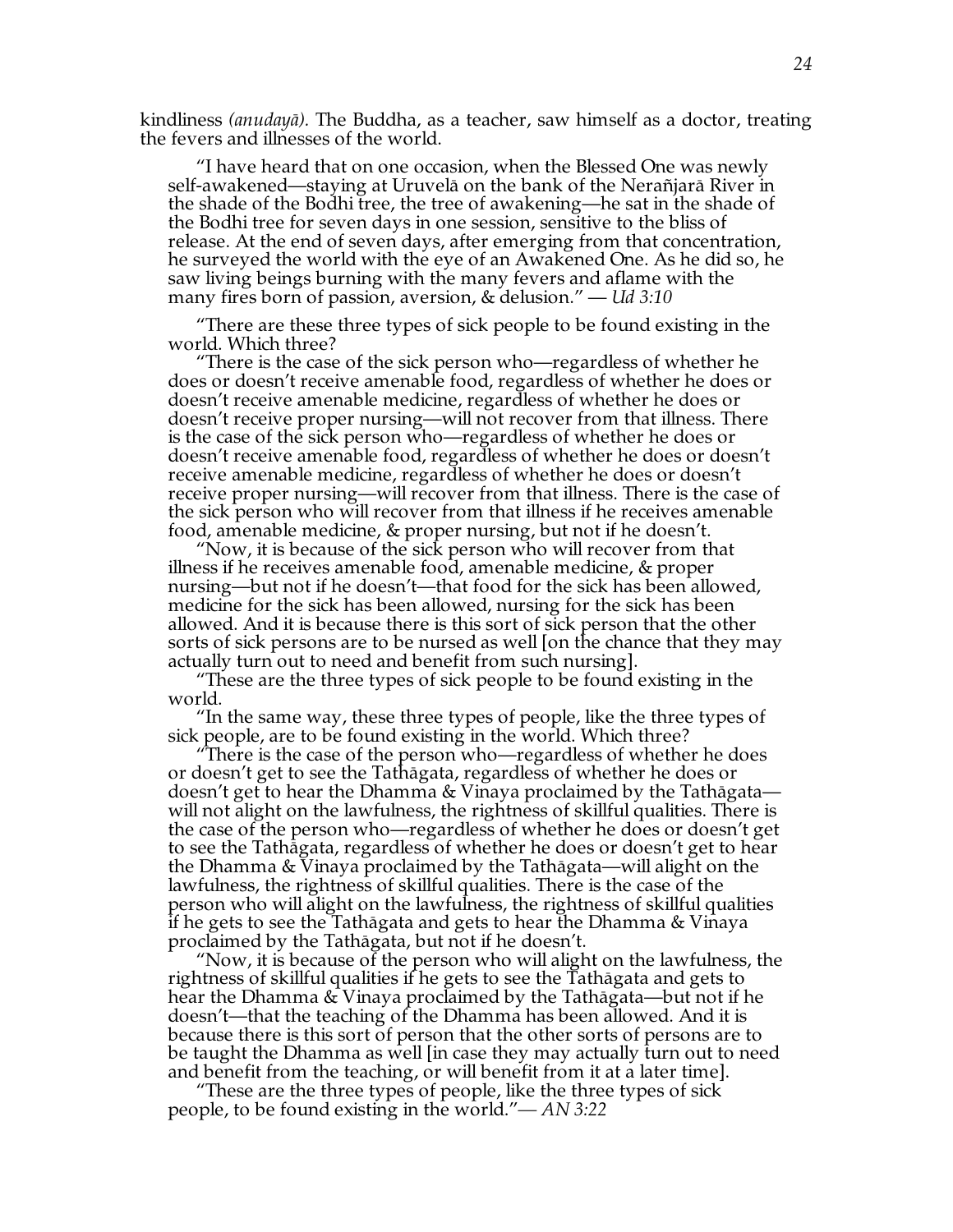Thus a teacher, like a doctor, should always hold the well-being of his suffering listeners in mind, aiming his remarks at their immediate or eventual liberation. However, for this compassion to be pure, one should not teach for the sake of material gain [§8]. And even though one should aim at gaining the respect of the listener, one should hope that the respect is aimed not at oneself but at the Dhamma, so that the listener will understand it and feel inspired to practice it.

"Any monk who teaches the Dhamma to others with this sort of thought in mind, 'O, may they listen to the Dhamma from me! And having listened, may they gain confidence in the Dhamma! Confident, may they show an expression of confidence in me!'—the Dhamma teaching of this sort of monk is impure.

"But any monk who teaches the Dhamma to others with this sort of thought in mind, '"The Dhamma is well-expounded by the Blessed One, to be seen here & now, timeless, inviting verification, pertinent, to be realized by the observant for themselves." O, may they listen to the Dhamma from me! And having listened, may they understand it! Understanding it, may they practice for the sake of what's authentic!' He teaches the Dhamma to others inspired by the true rightness of the Dhamma, inspired by compassion, inspired by kindliness, inspired by sympathy—the Dhamma teaching of this sort of monk is pure." — *SN 16:3* 

Compassion should also be balanced with mindful alertness so that one isn't emotionally dependent on whether one's listeners show an interest in one's instructions.

"'There are three establishings of mindfulness that a noble one cultivates, cultivating which he is a teacher fit to instruct a group.' Thus it was said. And in reference to what was it said?

"There is the case where the Teacher—out of sympathy, seeking their benefit—teaches the Dhamma to his disciples: 'This is for your benefit, this is for your happiness.' His disciples do not listen or lend ear or apply their minds to gnosis. Turning aside, they stray from the Teacher's message. In this case the Tathagata is not satisfied nor is he sensitive to satisfaction, yet he remains untroubled, mindful, & alert. This is the first establishing of mindfulness….

"Furthermore, there is the case where the Teacher—out of sympathy, seeking their benefit—teaches the Dhamma to his disciples: 'This is for your benefit, this is for your happiness.' Some of his disciples do not listen or lend ear or apply their minds to gnosis. Turning aside, they stray from the Teacher's message. But some of his disciples listen, lend ear, & apply their minds to gnosis. They do not turn aside or stray from the Teacher's message. In this case the Tathāgata is not satisfied nor is he sensitive to satisfaction; at the same time he is not dissatisfied nor is he sensitive to dissatisfaction. Free from both satisfaction & dissatisfaction, he remains equanimous, mindful, & alert. This is the second establishing of mindfulness….

"Furthermore, there is the case where the Teacher—out of sympathy, seeking their benefit—teaches the Dhamma to his disciples: 'This is for your benefit, this is for your happiness.' His disciples listen, lend ear,  $\&$ apply their minds to gnosis. They do not turn aside or stray from the Teacher's message. In this case the Tathagata is satisfied and is sensitive to satisfaction, yet he remains untroubled, mindful, & alert. This is the third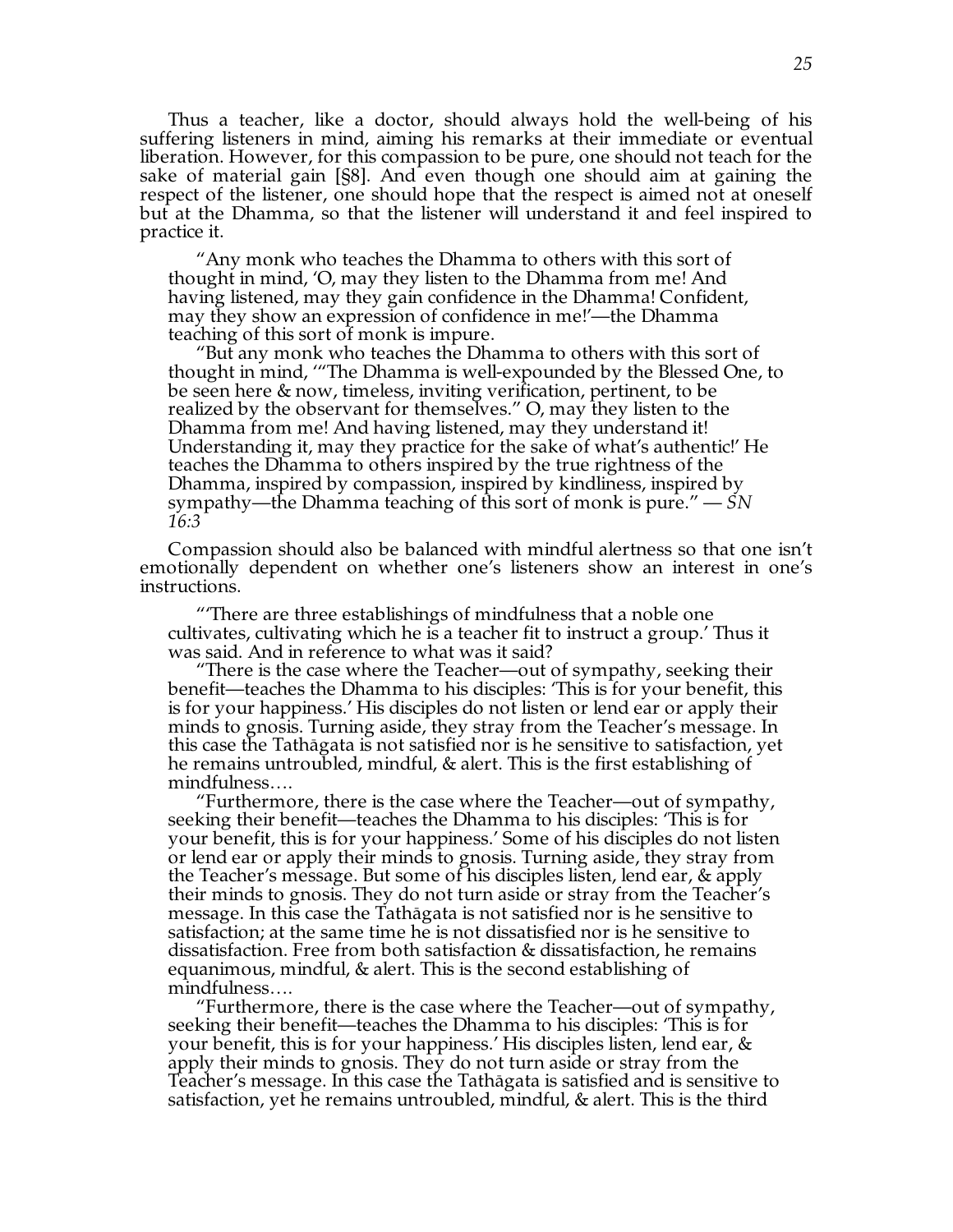establishing of mindfulness….

 "'There are three establishings of mindfulness that a noble one cultivates, cultivating which he is a teacher fit to instruct a group.' Thus it was said. And in reference to this was it said." — *MN 137*

These, then, appear to be the considerations that shaped the rhetoric of the Buddha's teaching. He began with the realization that the end of suffering and stress can be attained through human effort and with his compassionate desire to help others reach that attainment. Thus his teaching is strategic and teleological, i.e., all his words are aimed at this goal. This means that his words have to be not only true, but also beneficial for the listener in not creating distractions or obstacles to that end.

The Buddha's strategies to attain that end are further shaped by the principle of kamma, or action. There are people whose kammic background—past or present—is such that they will respond to the Dhamma teaching the path to the end of suffering and stress. Within the context of this background, the act of teaching and learning is a collaborative effort. On the one hand, the act of *teaching* is a type of kamma, which means that the teacher has to maintain a pure intention while teaching, to ensure that he is teaching from kind and compassionate motives. He must also keep in mind the performative nature of his words—what they *do* to the listener or *incite* the listener to do—and that they must follow the principles of right speech. On the other hand, the act of *learning* is also a type of kamma, in that the listener must respond sincerely to the teacher's words in order to benefit from them. This means that the purity of the listener's intention plays an important role as well. The Buddha cannot take his listeners to awakening simply by acting on his own.

Because the act of instruction is a collaborative effort, the listener's contribution is not fully under the teacher's control. For this reason, the teacher's words have to be not only true and beneficial, but also timely so as to persuade the listener to act in an appropriate way. Here the primary consideration, as noted in the Buddha's second knowledge, is that the listener develop an attitude of respect. This in turn requires that the teacher be sensitive to the listener's background and motivation in listening. In cases where the Buddha sensed that the listener was not ready to develop the proper attitude, he gave only a cursory teaching or none at all [§95]. If, however, the listener was ready, the Buddha would adjust his teaching strategies, paying attention to the listener's state of mind and social status, sensing when to be clear and when cryptic, when to be pleasing and when not, so as to persuade the listener to take up the practice and reap its benefits in the most effective way.

As we will see throughout this book, these considerations also underlay the Buddha's responses to questions posed by those he was trying to teach. If we keep these considerations in mind, we can more fully appreciate his four major response-strategies for dealing with these questions. The details of how these considerations shaped his responses will become apparent in the following chapters, but here we can make the following general observations:

1) Questions deserving a categorical answer are those framed in terms of appropriate attention.

2) Questions deserving an analytical answer are those touching on topics of legitimate concern for the pursuit of liberation, but are wrongly framed. The purpose of the analytical answer is to reframe the question—either by adding an extra variable or two, or by changing the variables entirely—so that it can be answered in a categorical way.

3) Cross-questioning is a strategy used in nine types of situations, only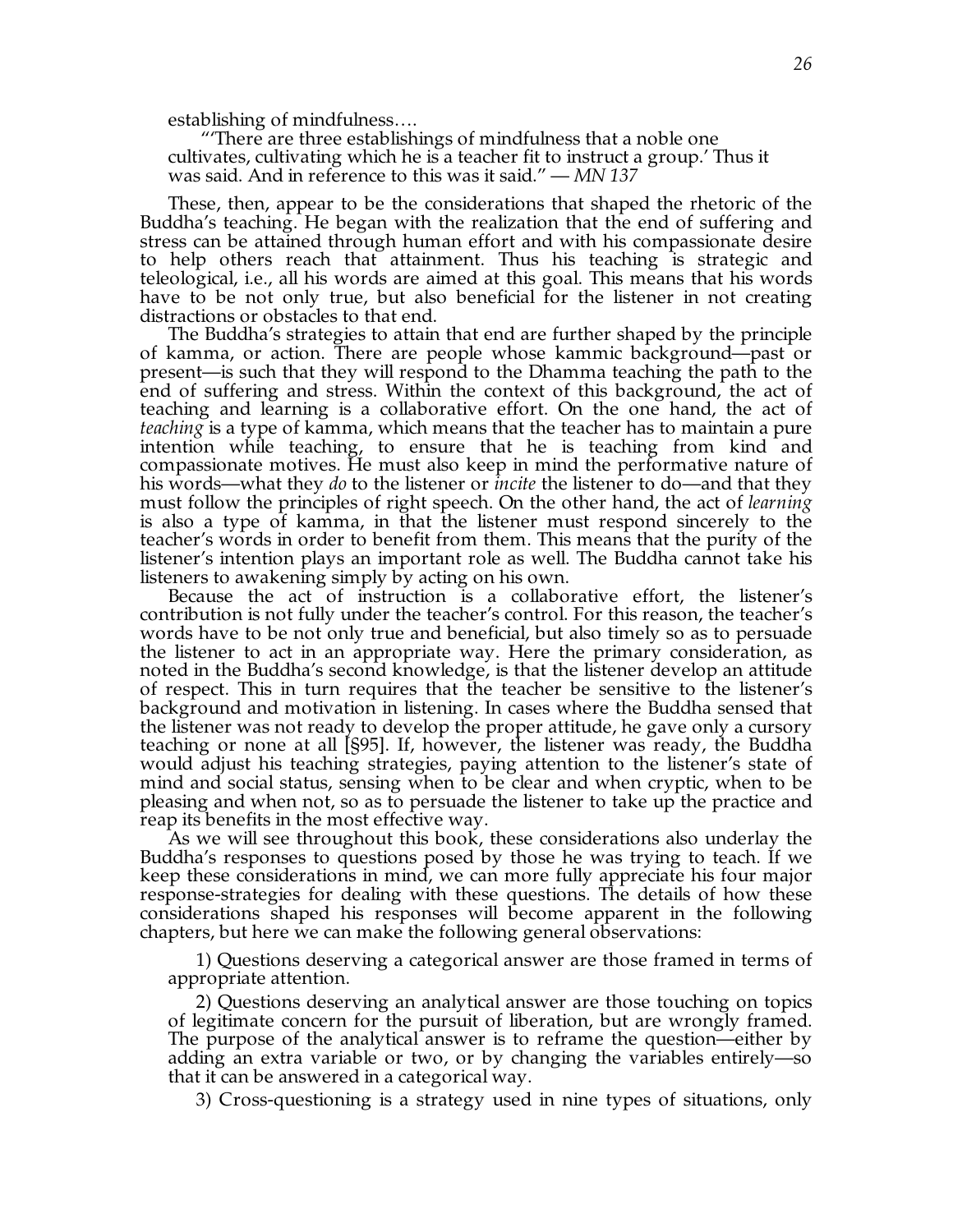four of which involve cross-questioning in response to a question. However, all nine uses of this strategy are concerned with clarification, and two common threads among them are important to note: A person should take responsibility for his or her actions or statements; and truth is to be found and clarified by a mutual willingness to cross-question and be crossquestioned. Thus we will list all nine situations here. They are:

a) A monk is accused of an offense that he denies committing. His fellow monks cross-question him to see if he can give a coherent and believable account of his behavior.

b) A monk, even after being reproved by his fellow monks, maintains a position in the Buddha's presence that is clearly pernicious. After the Buddha ascertains that the monk will not abandon the pernicious view, he rebukes the monk and then turns to the other monks to cross-question them as to the relevant right view. This is to ensure that none of them pick up the first monk's errant position.

c) The Buddha or one of his disciples makes a statement that a listener finds unclear. The listener asks him to explain what the statement means and how it fits in with his other statements.

d) A person asks a question unclear in its wording or underlying motive. The Buddha cross-questions him to clarify the original question.

e) A person asks for a definition of a term without realizing that he has enough knowledge to provide at least part of the definition himself. The Buddha responds by cross-questioning the person in such a way that the person ends up contributing to the answer of his own question.

f) A person asks a question in a way indicating that he may not understand the response the Buddha will give—either the content of the response or the strategy with which it is given. The Buddha then draws an example, usually an activity, familiar to the person and questions him on it. From the person's replies, the Buddha shows how the proper response to the original question can be understood in the same frame as the person's understanding of the familiar activity. For the most part, this sort of response is pleasing to the listener.

g) A person presents an argument against the Buddha's teaching. The Buddha cites an example that disproves the person's position and then questions him on it. From the person's answers, the Buddha shows how the person has contradicted himself and so disproven his own argument. This strategy usually displeases the listener initially, but it can nevertheless lead to his conversion to the Buddha's way.

h) The Buddha encourages his listeners to cross-question themselves about their actions or traits present in their minds. This process can lead directly to awakening.

i) The Buddha cross-questions his listeners as to phenomena they are experiencing in the present moment. Often this strategy causes them to abandon any clinging to what they are being asked to examine, so that they too achieve awakening.

4) Questions deserving to be put aside are those that are so wrongly framed—springing from ways of thought antithetical to the categories of appropriate attention, and dealing with topics that distract attention from the path—that they cannot be properly reframed in a way that would lead to liberation. Thus they are put aside.

The Buddha also uses the last three response-strategies—analytical, cross- questioning, and putting aside—to avoid giving a categorical answer in situations where a categorical answer would lead him to harm himself or others, in the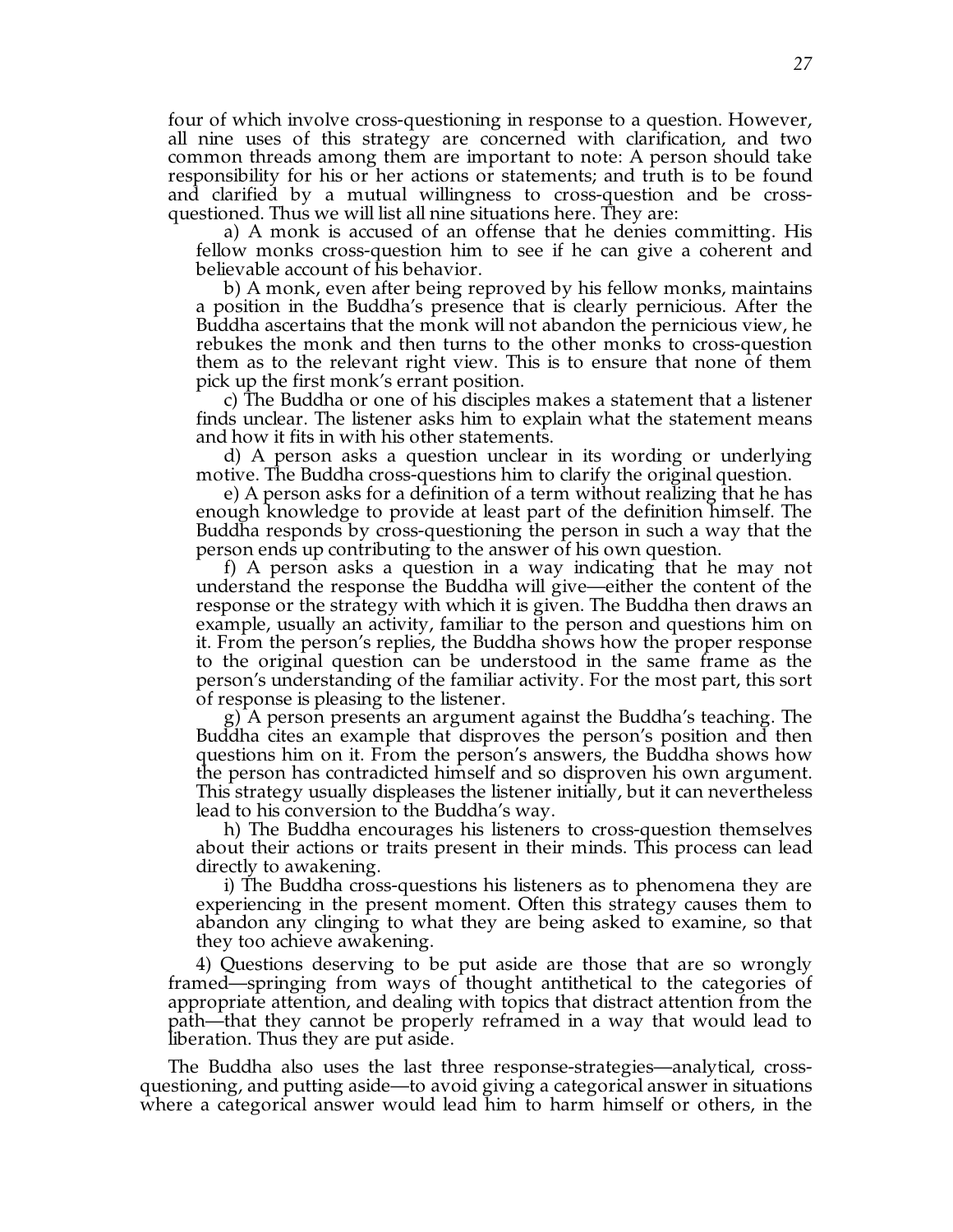sense explained above.

Notice that these four response-strategies—contrary to the way the Commentary defines them—are not determined simply by formal considerations. They address not only the form of the question, but also—more importantly—its purpose and the mental receptivity of the person asking it. This means that to better understand the Buddha's skill in using these strategies, we have to watch him in action, to see how he applied them in response to specific questions asked by specific individuals. Thus, beginning with Chapter Three, we will treat each of these strategies in turn, collating passages by the strategy used, and prefacing them with more specific observations about some of the lessons to be drawn from these examples.

But before we watch the Buddha in action as a teacher, we will watch him in an earlier phase of his life, when—as a bodhisatta, a "being in search of awakening"—he acted on the questions that he posed to himself and that directed his search. The Buddha's own accounts of this period and of these questions shed light on how he may have arrived at his fourfold strategy for answering questions to begin with. Apparently, he became skilled at answering others' questions by first learning how skillfully to answer his own.

#### **R EADI NGS**

#### SKILL IN QUESTIONS

§ 1. "There are these four ways of answering questions. Which four? There are questions that should be answered categorically. There are questions that should be answered analytically. There are questions that should be answered with cross-questioning. There are questions that should be put aside. These are the four ways of answering questions."

> First the categorical statement, then the analytical, third, the type to be cross-questioned, & fourth, the one to be put aside. And any monk who knows which is which, in line with the Dhamma, is said to be skilled in the four types of questions: hard to overcome, hard to beat, profound, hard to defeat. He knows what's worthwhile & what's not, proficient in [recognizing] both, he, wise, rejects the worthless, grasps the worthwhile.<br>He's called one who l one who has broken through to what's worthwhile, enlightened, wise.  $-AN 4:42$

§ 2. Ven. Sāriputta said, "All those who ask questions of another do so from any one of five motivations. Which five?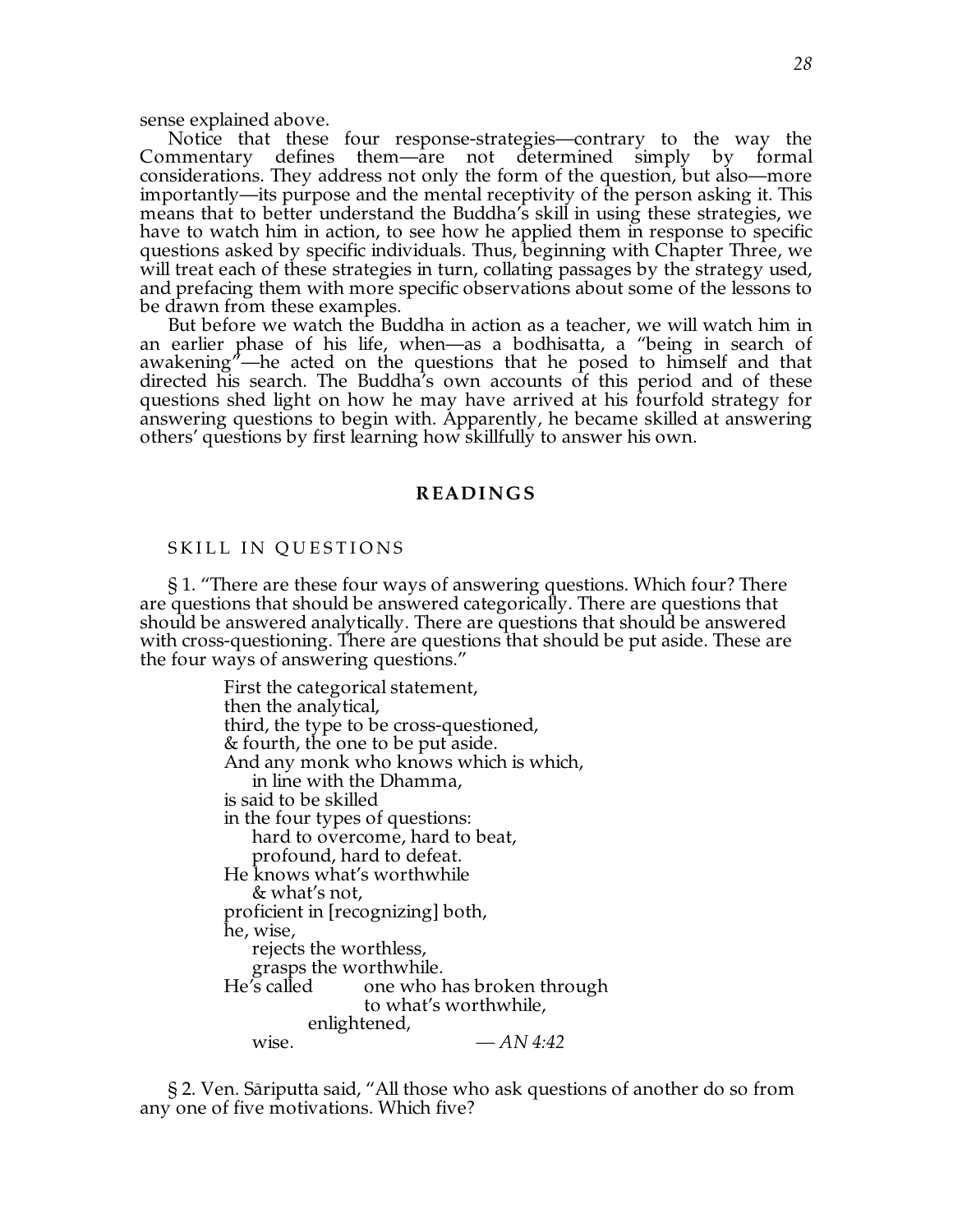"One asks a question of another through stupidity & bewilderment. One asks a question of another through evil desires & overwhelmed with greed. One asks a question of another through contempt. One asks a question of another when desiring knowledge. Or one asks a question with this thought, 'If, when asked, he answers correctly, well & good. If not, then I will answer correctly [for him].'

"All those who ask questions of another do so from any one of these five motivations. And as for me, when I ask a question of another, it's with this thought: 'If, when asked, he answers correctly, well & good. If not, then I will answer correctly [for him].'" — *AN 5:165*

#### SKILL IN ANSWERS

§ 3. Then Ven. Assaji, having gone for alms in Rājagaha, left, taking his alms. Then Sariputta the wanderer approached him and, on arrival, exchanged courteous greetings with him. After an exchange of friendly greetings  $\&$ courtesies, he stood to one side. As he was standing there he said, "Bright are your faculties, my friend, pure your complexion, and clear. On whose account have you gone forth? Or who is your teacher? Or in whose Dhamma do you delight?"

"There is, my friend, the Great Contemplative, a son of the Sakyans, gone forth from a Sakyan family. I have gone forth on account of that Blessed One. That Blessed One is my teacher. And it is in that Blessed One's Dhamma that I delight."

"But what is your teacher's teaching? What does he proclaim?''

"I am new, my friend, not long gone forth, only recently come to this Dhamma & Vinaya. I cannot explain the Dhamma in detail, but I will tell you the gist in brief."

Then Sariputta the wanderer spoke thus to the Ven. Assaji:

"Speak a little or a lot, but tell me just the gist. The gist is what I want. What use is a lot of verbosity?"

Then Ven. Assaji gave this Dhamma exposition to Sariputta the wanderer:

"Whatever phenomena arise from cause, their cause, & their cessation: Such is the teaching of the Tathagata, the Great Contemplative."

Then to Sāriputta the wanderer, as he heard this Dhamma exposition, there arose the dustless, stainless Dhamma eye: "Whatever is subject to origination is all subject to cessation." — *Mv.I.23.5*

§ 4. [Sakka the deva-king:] "But what, dear sir, is the cause of desire, what is its origination, what gives it birth, what is its source? When what exists does it come into being? When what doesn't exist does it not?"

"Desire has thinking as its cause, has thinking as its origination, has thinking as what gives it birth, has thinking as its source. When thinking exists, desire comes into being. When thinking is not, it doesn't."

"But what, dear sir, is the cause of thinking, what is its origination, what gives it birth, what is its source? When what exists does it come into being? When what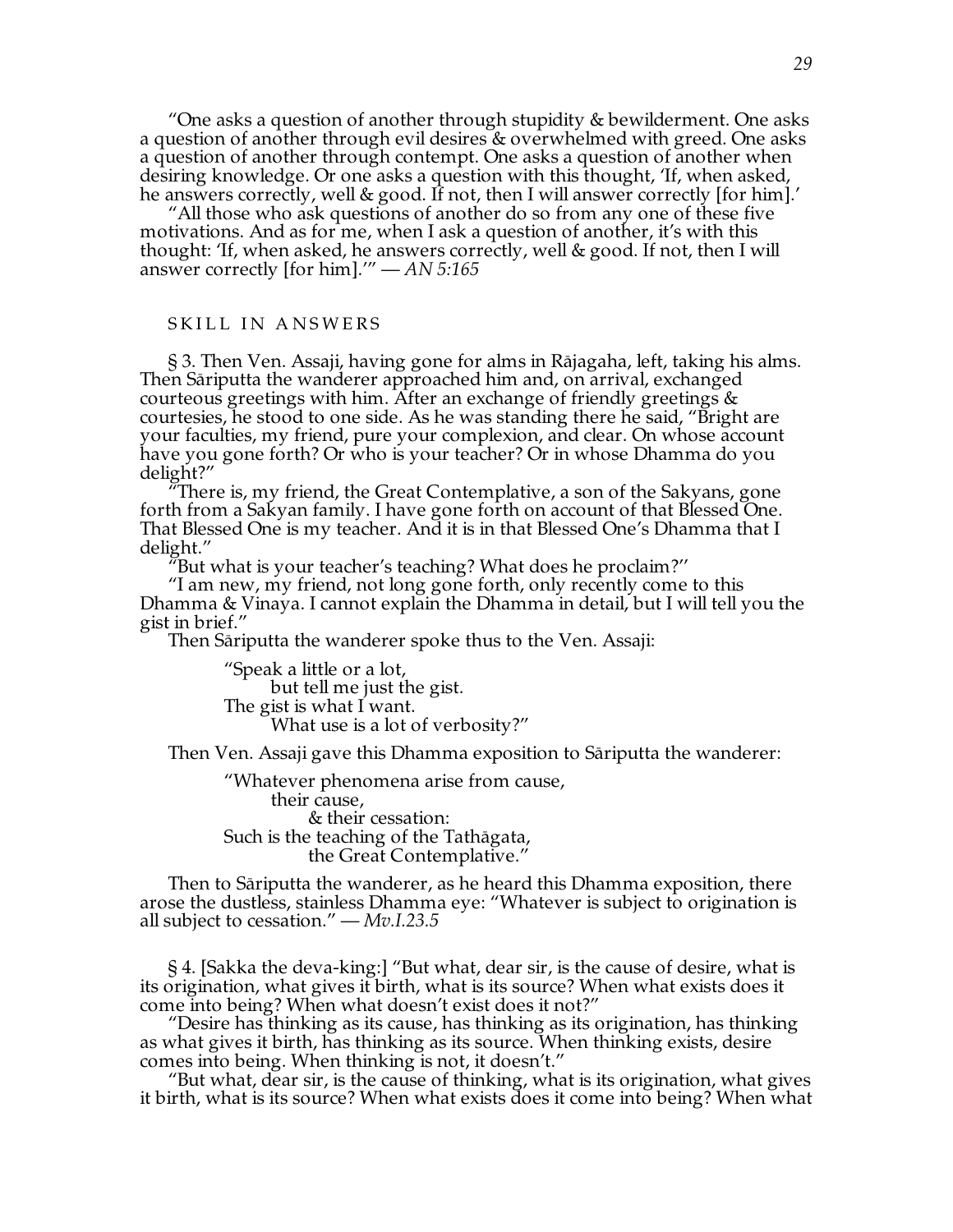doesn't exist does it not?"

"Thinking has the perceptions & categories of objectification as its cause, has the perceptions & categories of objectification as its origination, has the perceptions & categories of objectification as what gives it birth, has the perceptions & categories of objectification as its source. When the perceptions & categories of objectification exist, thinking comes into being. When the perceptions & categories of objectification are not, it doesn't."

"And how has he practiced, dear sir: the monk who has practiced the practice leading to the right cessation of the perceptions & categories of objectification?"

"Joy is of two sorts, I tell you, deva-king: to be pursued & not to be pursued. Grief is of two sorts: to be pursued & not to be pursued. Equanimity is of two sorts: to be pursued & not to be pursued.

"Toy is of two sorts, I tell you, deva-king: to be pursued  $\&$  not to be pursued." Thus was it said. And in reference to what was it said? When one knows of a feeling of joy, 'As I pursue this joy, unskillful qualities increase, and skillful qualities decline,' that sort of joy is not to be pursued. When one knows of a feeling of joy, 'As I pursue this joy, unskillful (mental) qualities decline, and skillful qualities increase,' that sort of joy is to be pursued. And this sort of joy may be accompanied by directed thought & evaluation or free of directed thought & evaluation. Of the two, the latter is the more refined. 'Joy is of two sorts, I tell you, deva-king: to be pursued & not to be pursued.' Thus was it said. And in reference to this was it said.

[Similarly with grief and equanimity.]

"This is how he has practiced, deva-king: the monk who has practiced the practice leading to the right cessation of the perceptions & categories of objectification."

Thus the Blessed One answered, having been asked by Sakka the deva-king. Gratified, Sakka was delighted in & expressed his approval of the Blessed One's words: "So it is, O Blessed One. So it is, O One Well-gone. Hearing the Blessed One's answer to my question, my doubt is now cut off, my perplexity overcome."

Then Sakka the deva-king, having delighted in & expressed his approval of the Blessed One's words, asked him a further question: "But how has he practiced, dear sir: the monk who has practiced for restraint in the Pātimokkha?"

"Bodily conduct is of two sorts, I tell you, deva-king: to be pursued & not to be pursued. Verbal conduct is of two sorts: to be pursued & not to be pursued. Searching is of two sorts: to be pursued & not to be pursued.

"Bodily conduct is of two sorts, I tell you, deva-king: to be pursued  $\&$  not to be pursued.' Thus was it said. And in reference to what was it said? When one knows of bodily conduct, 'As I pursue this bodily conduct, unskillful qualities increase, and skillful qualities decline,' that sort of bodily conduct is not to be pursued. When one knows of bodily conduct, 'As I pursue this bodily conduct, unskillful qualities decline, and skillful qualities increase,' that sort of bodily conduct is to be pursued. 'Bodily conduct is of two sorts, I tell you, deva-king: to be pursued & not to be pursued.' Thus was it said. And in reference to this was it said.

[Similarly with verbal conduct and searching.]

This is how he has practiced, deva-king: the monk who has practiced the practice for restraint in the Pātimokkha."

Thus the Blessed One answered, having been asked by Sakka the deva-king. Gratified, Sakka was delighted in & expressed his approval of the Blessed One's words: "So it is, O Blessed One. So it is, O One Well-gone. Hearing the Blessed One's answer to my question, my doubt is now cut off, my perplexity overcome."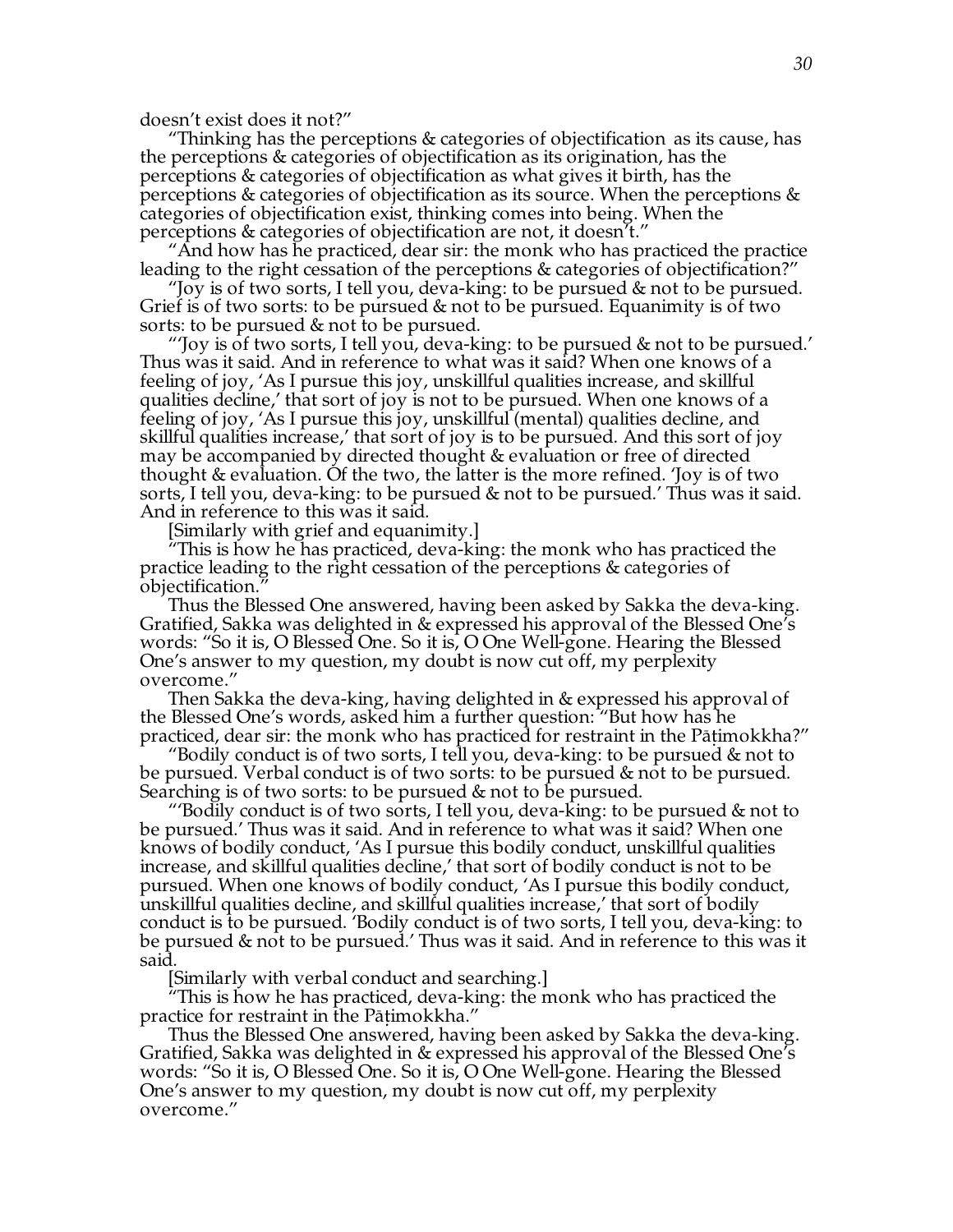Then Sakka, having delighted in & expressed his approval of the Blessed One's words, asked him a further question: "But how has he practiced, dear sir: the monk who has practiced for restraint with regard to the sense faculties?"

"Forms cognizable by the eye are of two sorts, I tell you, deva-king: to be pursued & not to be pursued. Sounds cognizable by the ear…. Aromas cognizable by the nose…. Flavors cognizable by the tongue…. Tactile sensations cognizable by the body…. Ideas cognizable by the intellect are of two sorts: to be pursued & not to be pursued."

When this was said, Sakka the deva-king said to the Blessed One, "Dear sir, I understand the detailed meaning of the Blessed One's brief statement. If, as one pursues a certain type of form cognizable by the eye, unskillful qualities increase, and skillful qualities decline, that sort of form cognizable by the eye is not to be pursued. But if, as one pursues a certain type of form cognizable by the eye, unskillful qualities decline, and skillful qualities increase, that sort of form cognizable by the eye is to be pursued.

"If, as one pursues a certain type of sound cognizable by the ear….

"If, as one pursues a certain type of aroma cognizable by the nose….

"If, as one pursues a certain type of flavor cognizable by the tongue….

"If, as one pursues a certain type of tactile sensation cognizable by the body….

"If, as one pursues a certain type of idea cognizable by the intellect, unskillful qualities increase, and skillful qualities decline, that sort of idea cognizable by the intellect is not to be pursued. But if, as one pursues a certain type of idea cognizable by the intellect, unskillful qualities decline, and skillful qualities increase, that sort of idea cognizable by the intellect is to be pursued.

"This is how I understand the detailed meaning of the Blessed One's brief statement. Hearing the Blessed One's answer to my question, my doubt is now cut off, my perplexity overcome."

Then Sakka, having delighted in & expressed his approval of the Blessed One's words, asked him a further question: "Dear sir, do all contemplatives & brahmans teach the same doctrine, adhere to the same precepts, desire the same thing, aim at the same goal?"

"No, deva-king, not all contemplatives & brahmans teach the same doctrine, adhere to the same precepts, desire the same thing, aim at the same goal."

"Why, dear sir, don't all contemplatives & brahmans teach the same doctrine, adhere to the same precepts, desire the same thing, aim at the same goal?"

"The world is made up of many properties, various properties. Because of the many & various properties in the world, then whichever property living beings get fixated on, they become entrenched & latch onto it, saying, 'Only this is true; anything else is worthless.' [§48] This is why not all contemplatives & brahmans teach the same doctrine, adhere to the same precepts, desire the same thing, aim at the same goal."

"But, dear sir, are all contemplatives & brahmans utterly complete, utterly free from bonds, followers of the utterly holy life, utterly consummate?"

"No, deva-king, not all contemplatives & brahmans are utterly complete, utterly free from bonds, followers of the utterly holy life, utterly consummate."

"But why, dear sir, are not all contemplatives & brahmans utterly complete, utterly free from bonds, followers of the utterly holy life, utterly consummate?"

"Those monks who are released through the total ending of craving are the ones who are utterly complete, utterly free from bonds, followers of the utterly holy life, utterly consummate. This is why not all contemplatives & brahmans are utterly complete, utterly free from bonds, followers of the utterly holy life, utterly consummate."

Thus the Blessed One answered, having been asked by Sakka the deva-king.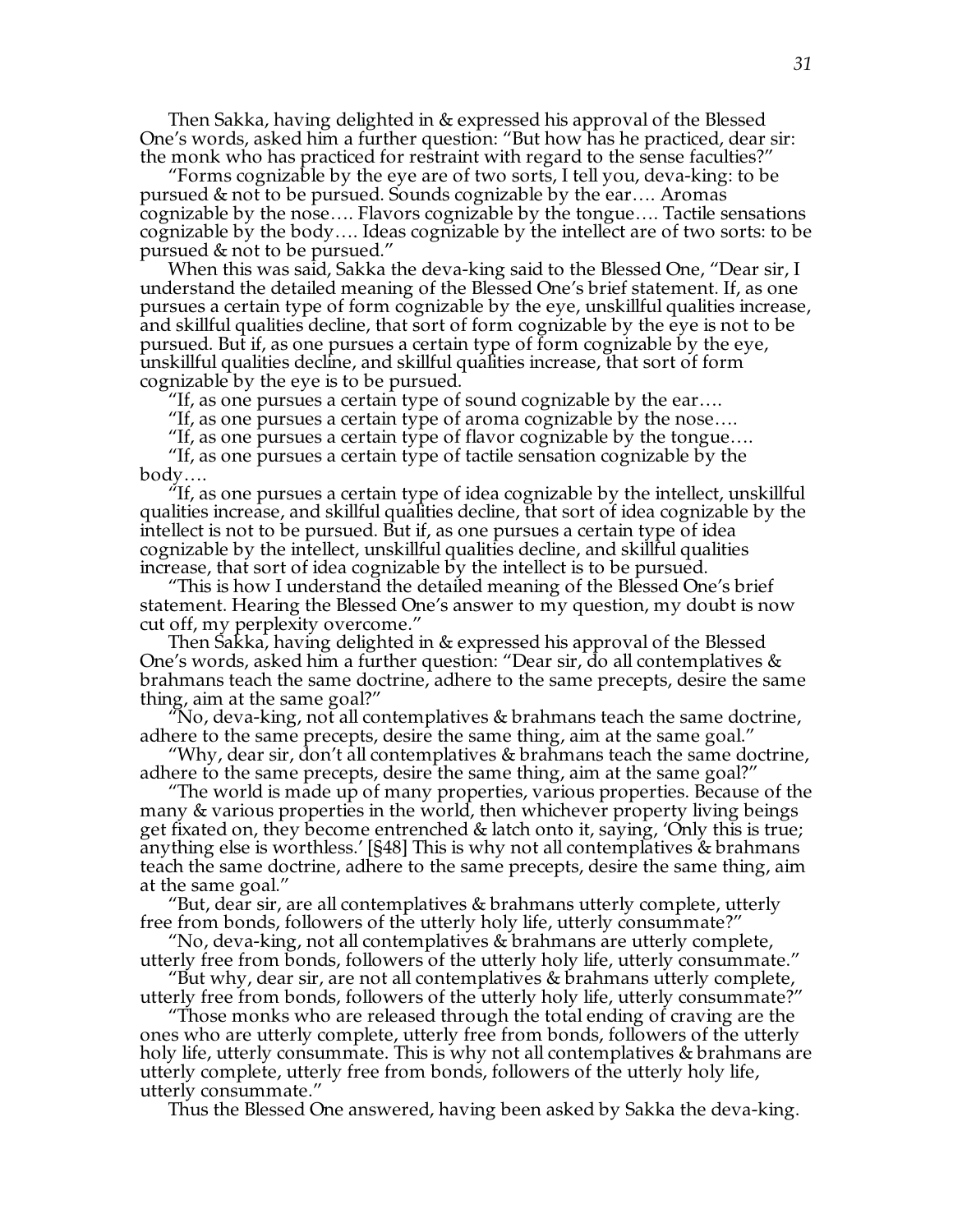Gratified, Sakka was delighted in & expressed his approval of the Blessed One's words: "So it is, O Blessed One. So it is, O One Well-gone. Hearing the Blessed One's answer to my question, my doubt is now cut off, my perplexity overcome."

Then Sakka, having delighted in & expressed his approval of the Blessed One's words, said to him, "Yearning is a disease, yearning is a boil, yearning is an arrow. It seduces one, drawing one into this or that state of becoming, which is why one is reborn in high states & low. Whereas other outside contemplatives & brahmans gave me no chance to ask them these questions, the Blessed One has answered at length, so that he has removed the arrow of my uncertainty & perplexity."

"Deva-king, do you recall having asked other contemplatives & brahmans these questions?"

"Yes, lord, I recall having asked other contemplatives  $\&$  brahmans these questions."

"If it's no inconvenience, could you tell me how they answered?"

"It's no inconvenience when sitting with the Blessed One or one who is like him."

"Then tell me, deva-king."

"Having gone to those whom I considered to be contemplatives & brahmans living in isolated dwellings in the wilderness, I asked them these questions. But when asked by me, they were at a loss. Being at a loss, they asked *me* in return, 'What is your name?'

"Being asked, I responded, 'I, dear sir, am Sakka, the deva-king.'

"So they questioned me further, 'But what kamma did you do to attain to this state?'

"So I taught them the Dhamma as far as I had heard & mastered it. And just this much was enough to gratify them: 'We have seen Sakka, the deva-king, and he has answered our questions!' So, instead of my becoming their disciple, they simply became mine. But I, lord, am [now] the Blessed One's disciple, a streamwinner, steadfast, never again destined for states of woe, headed for selfawakening."

"Deva-king, do you recall ever having previously experienced such happiness  $&$  joy?"

"Yes, lord, I do."

"And how do you recall ever having previously experienced such happiness  $&$  joy?"

"Once, lord, the devas & asuras were arrayed in battle. And in that battle the devas won, while the asuras lost. Having won the battle, as the victor in the battle, this thought occurred to me, 'Whatever has been the divine nourishment of the asuras, whatever has been the divine nourishment of the devas, the devas will now enjoy both of them.' But my attainment of happiness & joy was in the sphere of violence & weapons. It didn't lead to disenchantment, to dispassion, to cessation, to calm, to direct knowledge, to self-awakening, to unbinding. But my attainment of happiness & joy on hearing the Blessed One's Dhamma is in the sphere of no violence, the sphere of no weapons. It leads to disenchantment, to dispassion, to cessation, to calm, to direct knowledge, to self-awakening, to unbinding." — *DN 21*

§ 5. [King Ajātasattu:] "Once, venerable sir, I approached Pūrana Kassapa and, on arrival, exchanged courteous greetings with him. After an exchange of friendly greetings & courtesies, I sat to one side. As I was sitting there, I asked him, 'Venerable Kassapa, there are these common craftsmen: elephant-trainers,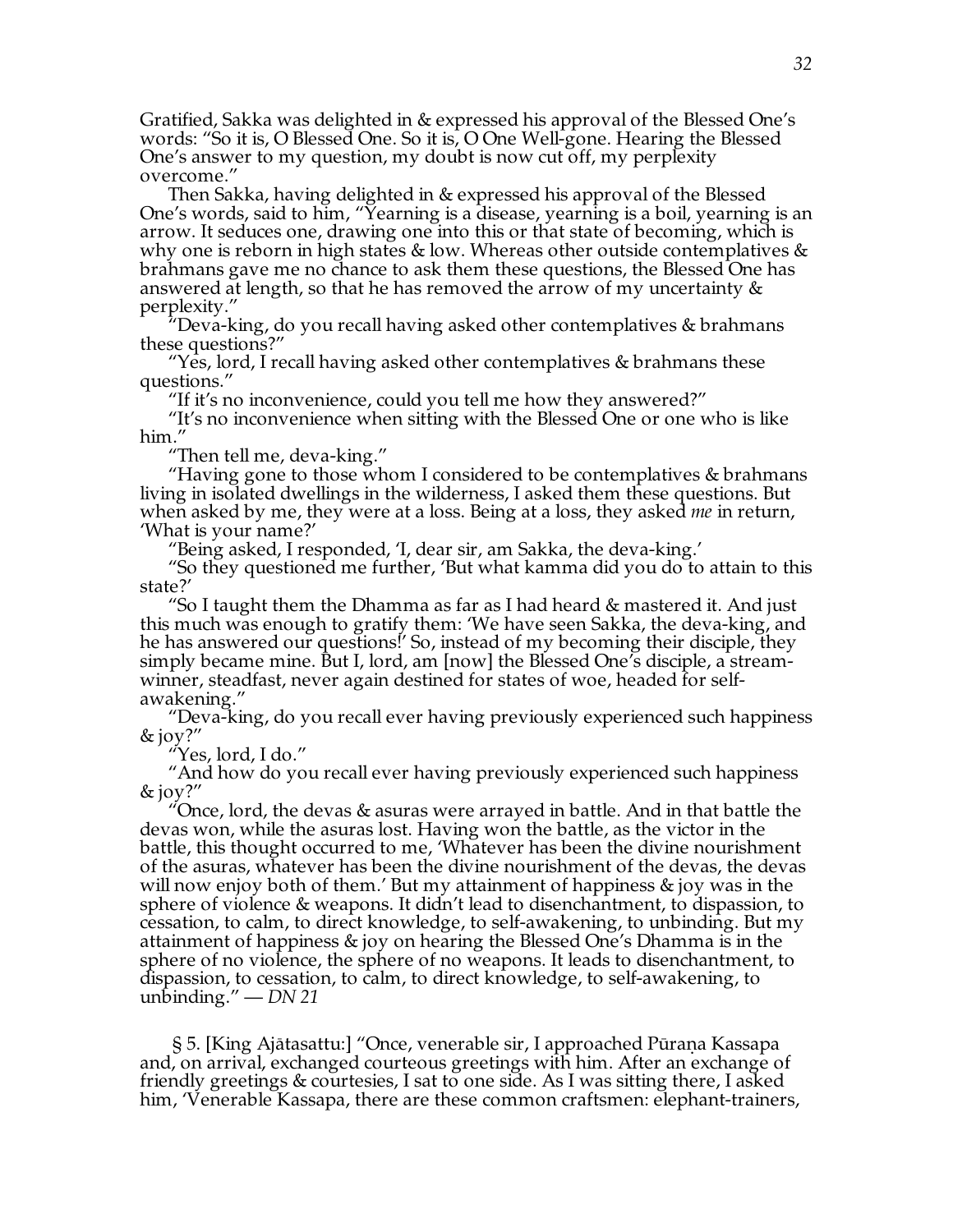horse-trainers, charioteers, archers, standard bearers, camp marshals, supply corps officers, high royal officers, commandos, military heroes, armor-clad warriors, leather-clad warriors, domestic slaves, confectioners, barbers, bath attendants, cooks, garland-makers, laundrymen, weavers, basket-makers, potters, calculators, accountants, and any other common craftsmen of a similar sort. They live off the fruits of their crafts, visible in the here & now. They give pleasure & refreshment to themselves, to their parents, wives, & children, to their friends & colleagues. They put in place an excellent presentation of offerings to contemplatives & brahmans, leading to heaven, resulting in happiness, conducive to a heavenly rebirth. Is it possible, venerable Kassapa, to point out a similar fruit of the contemplative life, visible in the here & now?'

"When this was said, Pūrana Kassapa said to me, 'Great king, in acting or getting others to act, in mutilating or getting others to mutilate, in torturing or getting others to torture, in inflicting sorrow or in getting others to inflict sorrow, in tormenting or getting others to torment, in intimidating or getting others to intimidate, in taking life, taking what is not given, breaking into houses, plundering wealth, committing burglary, committing highway robbery, committing adultery, speaking falsehood—one does no evil. If with a razoredged disk one were to turn all the living beings on this earth to a single heap of flesh, a single pile of flesh, there would be no evil from that cause, no coming of evil. Even if one were to go along the right bank of the Ganges, killing and getting others to kill, mutilating and getting others to mutilate, torturing and getting others to torture, there would be no evil from that cause, no coming of evil. Even if one were to go along the left bank of the Ganges, giving and getting others to give, making sacrifices and getting others to make sacrifices, there would be no merit from that cause, no coming of merit. Through generosity, self-control, restraint, & truthful speech there is no merit from that cause, no coming of merit.'

"Thus, when asked about a fruit of the contemplative life, visible here & now, Pūrana Kassapa answered with non-action. Just as if a person, when asked about a mango, were to answer with a breadfruit; or, when asked about a breadfruit, were to answer with a mango: In the same way, when asked about a fruit of the contemplative life, visible here  $\&$  now, Pūraṇa Kassapa answered with nonaction. The thought occurred to me, 'How can anyone like me think of disparaging a contemplative or brahman living in his realm?' Yet I neither delighted in Pūraṇa Kassapa's words nor did I protest against them. Neither delighting nor protesting, I was dissatisfied. Without expressing dissatisfaction, without accepting his teaching, without adopting it, I got up from my seat and left….

"Another time I approached Pakudha Kaccāyana and, on arrival, exchanged courteous greetings with him. After an exchange of friendly greetings & courtesies, I sat to one side. As I was sitting there, I asked him, 'Venerable Kaccāyana, there are these common craftsmen.... They live off the fruits of their crafts, visible in the here and now.... Is it possible, venerable Kaccayana, to point out a similar fruit of the contemplative life, visible in the here & now?'

"When this was said, Pakudha Kaccāyana said to me, 'Great king, there are these seven substances—unmade, irreducible, uncreated, without a creator, barren, stable as a mountain peak, standing firm like a pillar—that do not alter, do not change, do not interfere with one another, are incapable of causing one another pleasure, pain, or both pleasure & pain. Which seven? The earth- substance, the liquid-substance, the fire-substance, the wind-substance, pleasure, pain, and the soul as the seventh. These are the seven substances—unmade, irreducible, uncreated, without a creator, barren, stable as a mountain peak,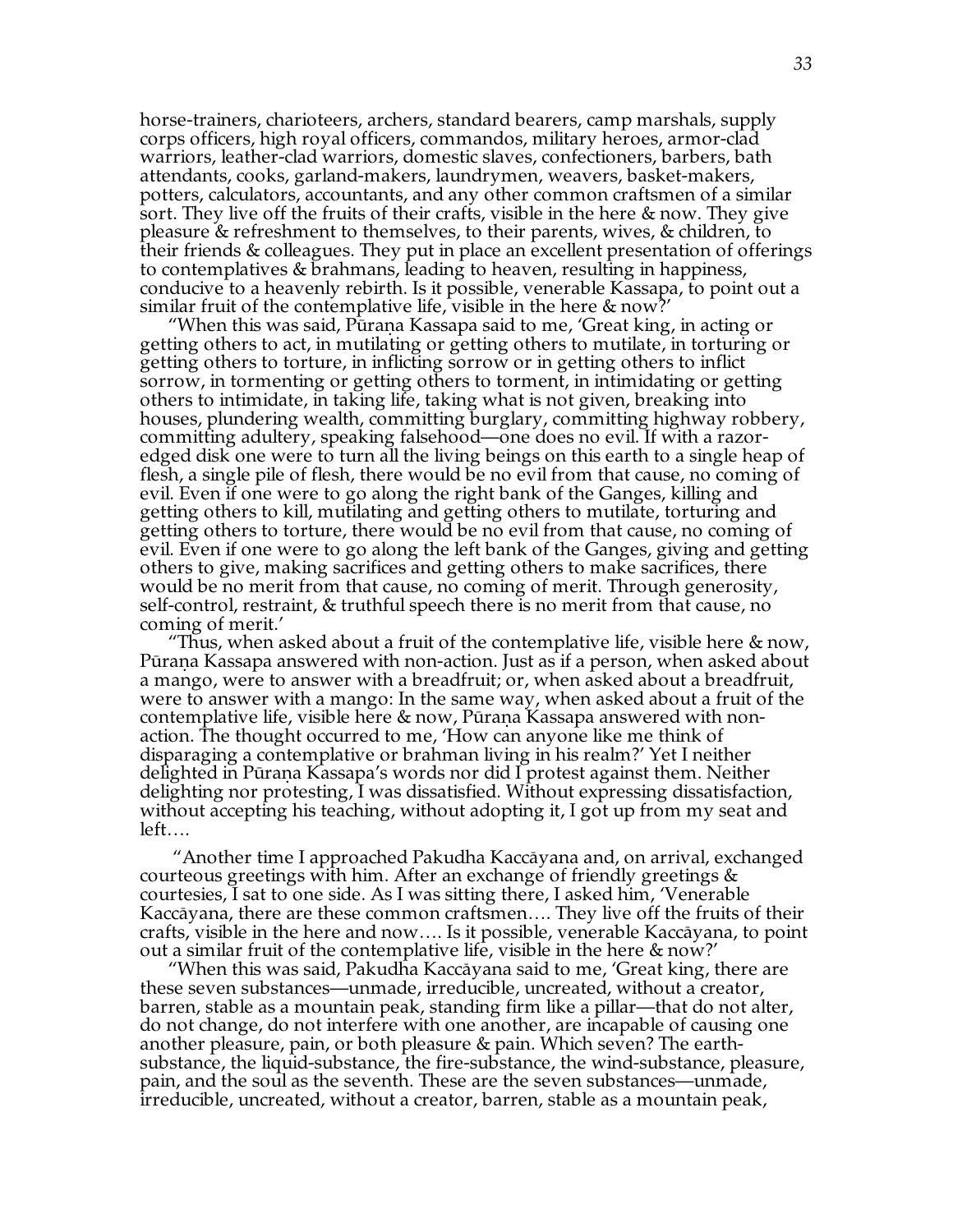standing firm like a pillar—that do not alter, do not change, do not interfere with one another, and are incapable of causing one another pleasure, pain, or both pleasure & pain.

"'And among them there is no killer nor one who causes killing, no hearer nor one who causes hearing, no cognizer nor one who causes cognition. When one cuts off [another person's] head, there is no one taking anyone's life. It is simply between the seven substances that the sword passes.'

"Thus, when asked about a fruit of the contemplative life, visible here  $\&$ now, Pakudha Kaccāyana answered with non-relatedness. Just as if a person, when asked about a mango, were to answer with a breadfruit; or, when asked about a breadfruit, were to answer with a mango. In the same way, when asked about a fruit of the contemplative life, visible here  $\&$  now, Pakudha Kaccayana answered with non-relatedness. The thought occurred to me, 'How can anyone like me think of disparaging a contemplative or brahman living in his realm?' Yet I neither delighted in Pakudha Kaccāyana's words nor did I protest against them. Neither delighting nor protesting, I was dissatisfied. Without expressing dissatisfaction, without accepting his teaching, without adopting it, I got up from my seat and left.

"Another time I approached Sañjaya Velatthaputta and, on arrival, exchanged courteous greetings with him. After an exchange of friendly greetings & courtesies, I sat to one side. As I was sitting there, I asked him, 'Venerable Sañjaya, there are these common craftsmen…. They live off the fruits of their crafts, visible in the here and now…. Is it possible, venerable Sañjaya, to point out a similar fruit of the contemplative life, visible in the here and now?'

"When this was said, Sañjaya Velatthaputta said to me, 'If you ask me if there exists another world [after death], if I thought that there exists another world, would I declare that to you? I don't think so. I don't think in that way. I don't think otherwise. I don't think not. I don't think not not. If you asked me if there isn't another world… both is and isn't… neither is nor isn't… if there are beings who transmigrate… if there aren't… both are & aren't… neither are nor aren't ... if the Tathāgata exists after death... doesn't... both... neither exists nor doesn't exist after death, would I declare that to you? I don't think so. I don't think in that way. I don't think otherwise. I don't think not. I don't think not not.'

"Thus, when asked about a fruit of the contemplative life, visible here  $\&$  now, Sañjaya Velatthaputta answered with evasion. Just as if a person, when asked about a mango, were to answer with a breadfruit; or, when asked about a breadfruit, were to answer with a mango: In the same way, when asked about a fruit of the contemplative life, visible here  $\&$  now, Sañjaya Velatthaputta answered with evasion. The thought occurred to me, 'This—among these contemplatives & brahmans—is the most foolish & confused of all. How can he, when asked about a fruit of the contemplative life, visible here & now, answer with evasion?' Still the thought occurred to me, 'How can anyone like me think of disparaging a contemplative or brahman living in his realm?' Yet I neither delighted in Sañjaya Velatthaputta's words nor did I protest against them. Neither delighting nor protesting, I was dissatisfied. Without expressing dissatisfaction, without accepting his teaching, without adopting it, I got up from my seat and left." — *DN 2 [See also Chapter Seven and Appendix Two for answers given by other teachers, and §99 for the answer given by the Buddha.]*

#### THE BUDDHA'S RHETORIC

§ 6. "Monks, there are these two conditions for the arising of wrong view.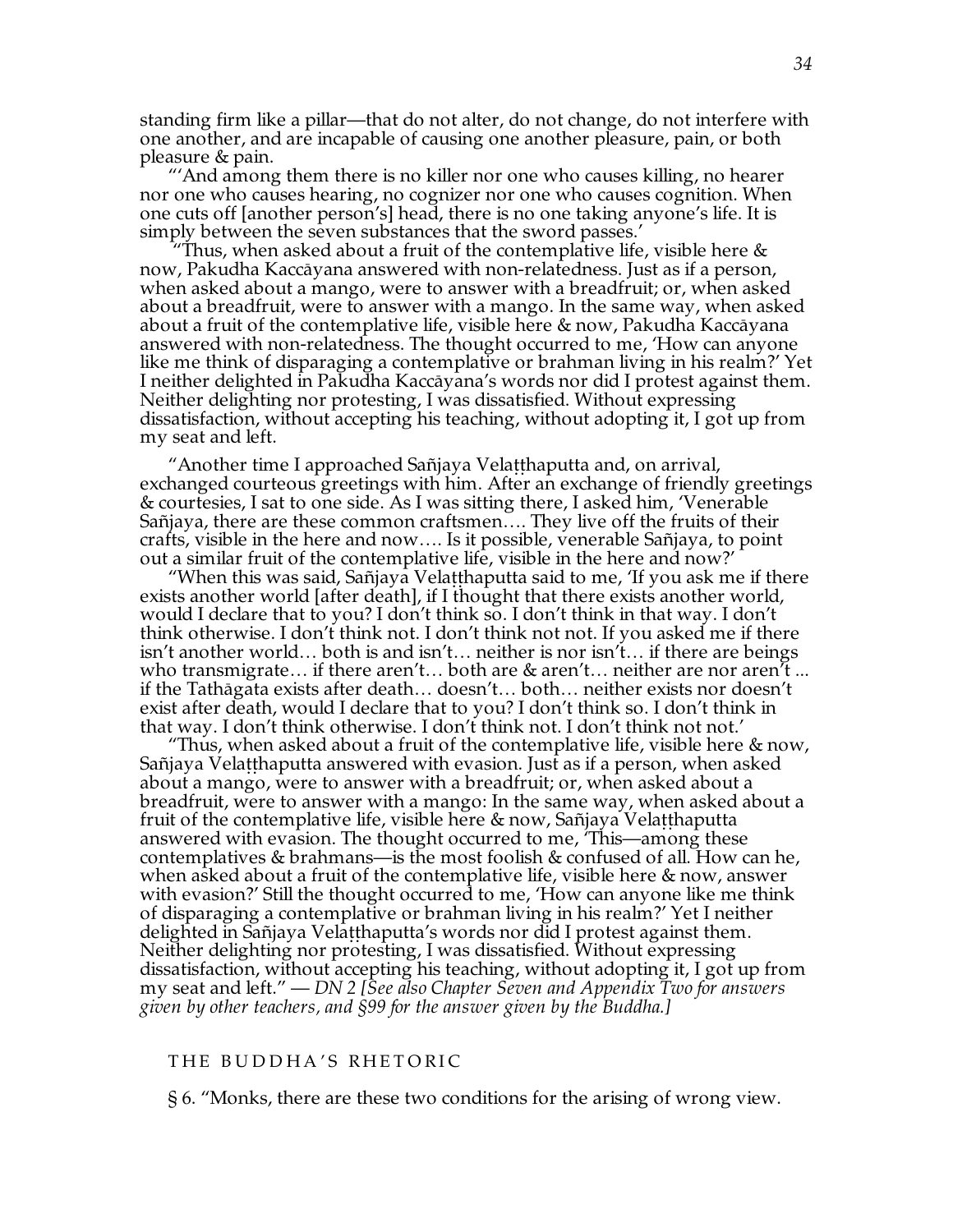Which two? The voice of another and inappropriate attention. These are the two conditions for the arising of wrong view." — *AN 2:123*

§ 7. "Monks, there are these two conditions for the arising of right view. Which two? The voice of another and appropriate attention. These are the two conditions for the arising of right view." — *AN 2:124*

§ 8. "It's not easy to teach the Dhamma to others, finanda. The Dhamma should be taught to others only when five qualities are established within the person teaching. Which five?

"[1] The Dhamma should be taught with the thought, 'I will speak step-bystep.'

"[2] The Dhamma should be taught with the thought, 'I will speak explaining the sequence [of cause & effect].'

"[3] The Dhamma should be taught with the thought, 'I will speak out of kindliness.'

"[4] The Dhamma should be taught with the thought, 'I will speak not for the purpose of material reward.'

"[5] The Dhamma should be taught with the thought, 'I will speak without hurting myself or others.'

"It's not easy to teach the Dhamma to others, finanda. The Dhamma should be taught to others only when these five qualities are established within the person teaching." — *AN 5:159* 

§ 9. "There are these five rewards in listening to the Dhamma. Which five?

"[1] One hears what one has not heard before. [2] One clarifies what one has heard before. [3] One gets rid of doubt. [4] One's views are made straight. [5] One's mind grows serene.

"These are the five rewards in listening to the Dhamma." — *AN 5:202* 

§ 10. "There is the case where a monk knows his social gathering: 'This is a social gathering of noble warriors; this, a social gathering of brahmans; this, a social gathering of householders; this, a social gathering of contemplatives; here one should approach them in this way, stand in this way, act in this way, sit in this way, speak in this way, stay silent in this way.'" — *AN 7:64*

> § 11. Just like a blossom, bright colored but scentless: a well-spoken word is fruitless when not carried out. Just like a blossom, bright colored & full of scent: a well-spoken word is fruitful when well carried out. — *Dhp 51-52*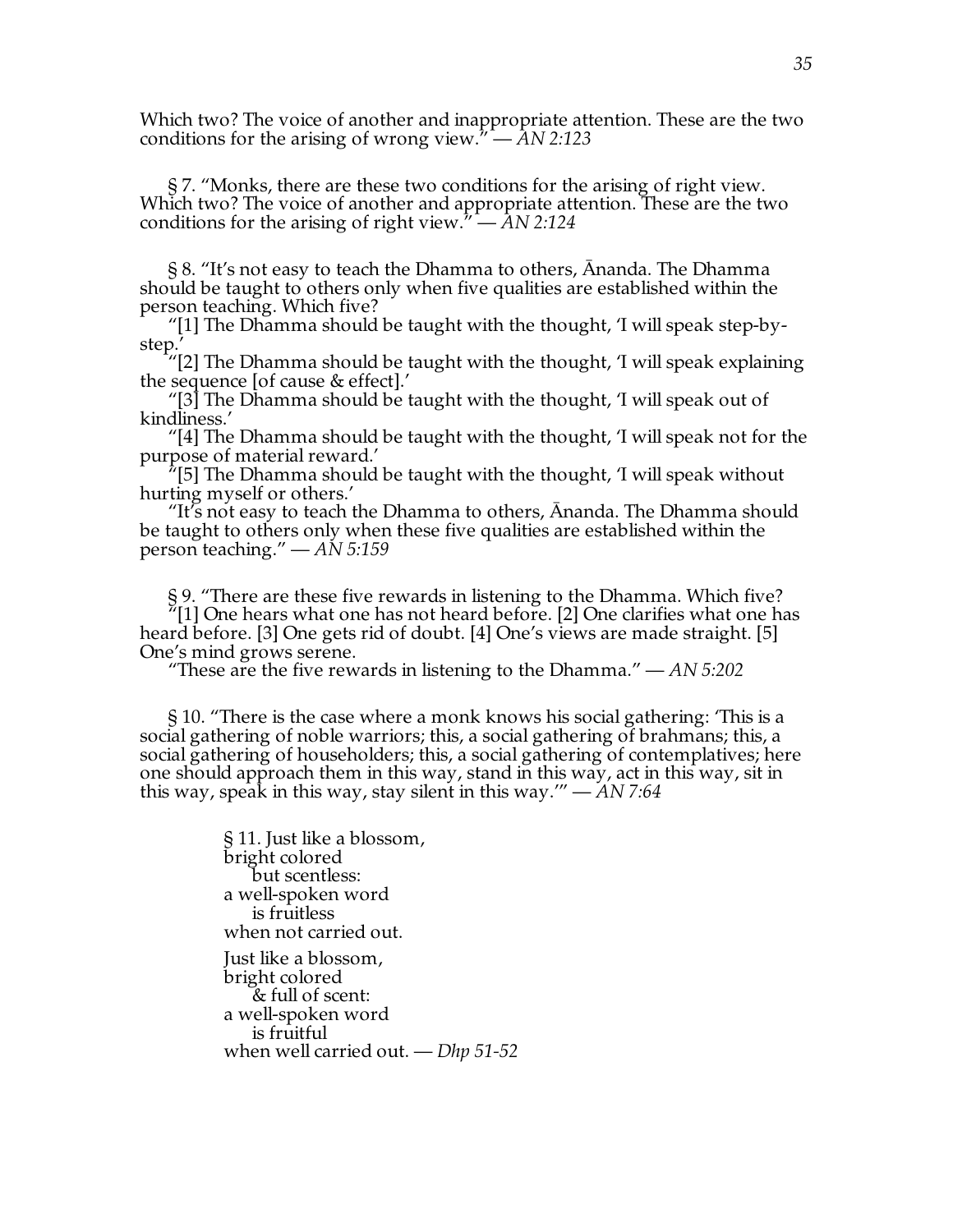§ 12. First he'd settle himself in what is correct, only then teach others. He wouldn't stain his name : he is wise. — *Dhp 158*

§ 13. A monk restrained in his speaking, giving counsel unruffled, declaring the message & meaning: sweet is his speech. — *Dhp 363*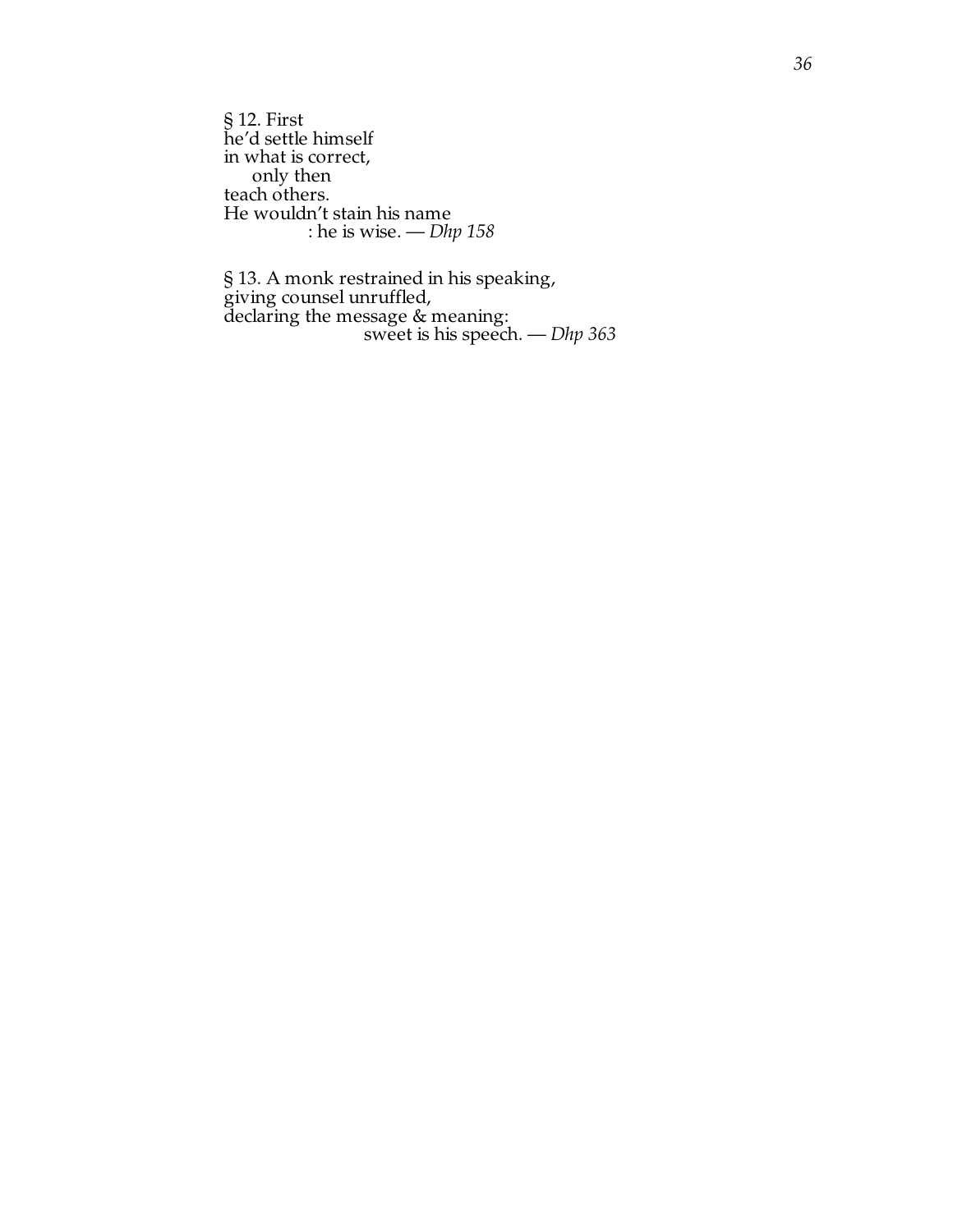# *The Bodhisatta's Quest*

The Buddha's own accounts of his actions as a bodhisatta, taken together, are one of the earliest spiritual autobiographies in recorded history. Some writers citing the Buddha's teaching on *anattā*, or not-self—have seen irony in this fact. Why would a teacher whose central teaching denies the self, they have asked, be so concerned with his own self-story?

This question derives from two misunderstandings. First, the anattā teaching does not deny the existence of the self. It is a mode of perception, a strategy using the label "not-self" to help abandon attachment to whatever is clung to as self, so as to reach liberation. Second, the Buddha's central teaching is not anattā. It's kamma, the principle of action. As we noted in the preceding chapter, the most fruitful and appropriate viewpoint for a person aiming at liberation is to regard experience in terms of skillful and unskillful actions, and their respective results. The anatta teaching is meant to function in the context of questions shaped by that viewpoint: When is the perception of self a skillful mental action and when is it not? When is the perception of not-self a skillful mental action and when is it not?

From this perspective, it is altogether appropriate that the Buddha would have pioneered the genre of spiritual autobiography, and for two reasons. First, the content of these accounts shows how his actions, his kamma, led to his understanding of action, and how that understanding then led to his awakening. The basic pattern of the accounts is this: "First I did this, then I experienced these results. In response to these results, I did that and experienced those results." In the course of these experiments with action, he had done something no one else had done, and had learned something new about action that was of universal import. His purpose in relating his autobiography wasn't simply to elicit an empathetic response from his listeners; he wanted to teach them lessons about kamma that would apply to their own pursuit of true happiness as well. Thus the story of his actions deserved to be shared.

Second, the Buddha's act of relating this story shows one of the instances in which a perception of self is skillful: By sharing his experiences of his actions and their results, the Buddha encourages his listeners to develop both a desire for awakening and a confidence that if the Buddha did it, they could do it too. AN 4:159 calls these attitudes the craving needed to abandon craving, and the conceit needed to abandon conceit. This is thus an area where the perception of self is skillful both in the act of relating the accounts and in the act of listening and responding to them.

In addition to showing the role of kamma in the bodhisatta's quest, these accounts also show the role of questioning as a type of kamma that provided the framework for shaping his other actions. In the basic pattern of the accounts, the statement, "I did this," is often prefaced by the questions that led to his doing the "this": "I asked myself, 'Why am I doing that? What if I were to do this?'" Thus it is possible to cull from these accounts the questions that shaped the Buddha's quest for awakening, not only to get a sense of the underlying concerns they express, but also to see what lessons the Buddha learned about questions in general as he allowed particular questions to shape his actions.

When viewed from the standpoint of the Buddha's later use of his fourfold strategy in responding to questions, the questions that shaped his quest for awakening show two consistent features. The first is that they all take for granted the principle that action has results, and that those results determine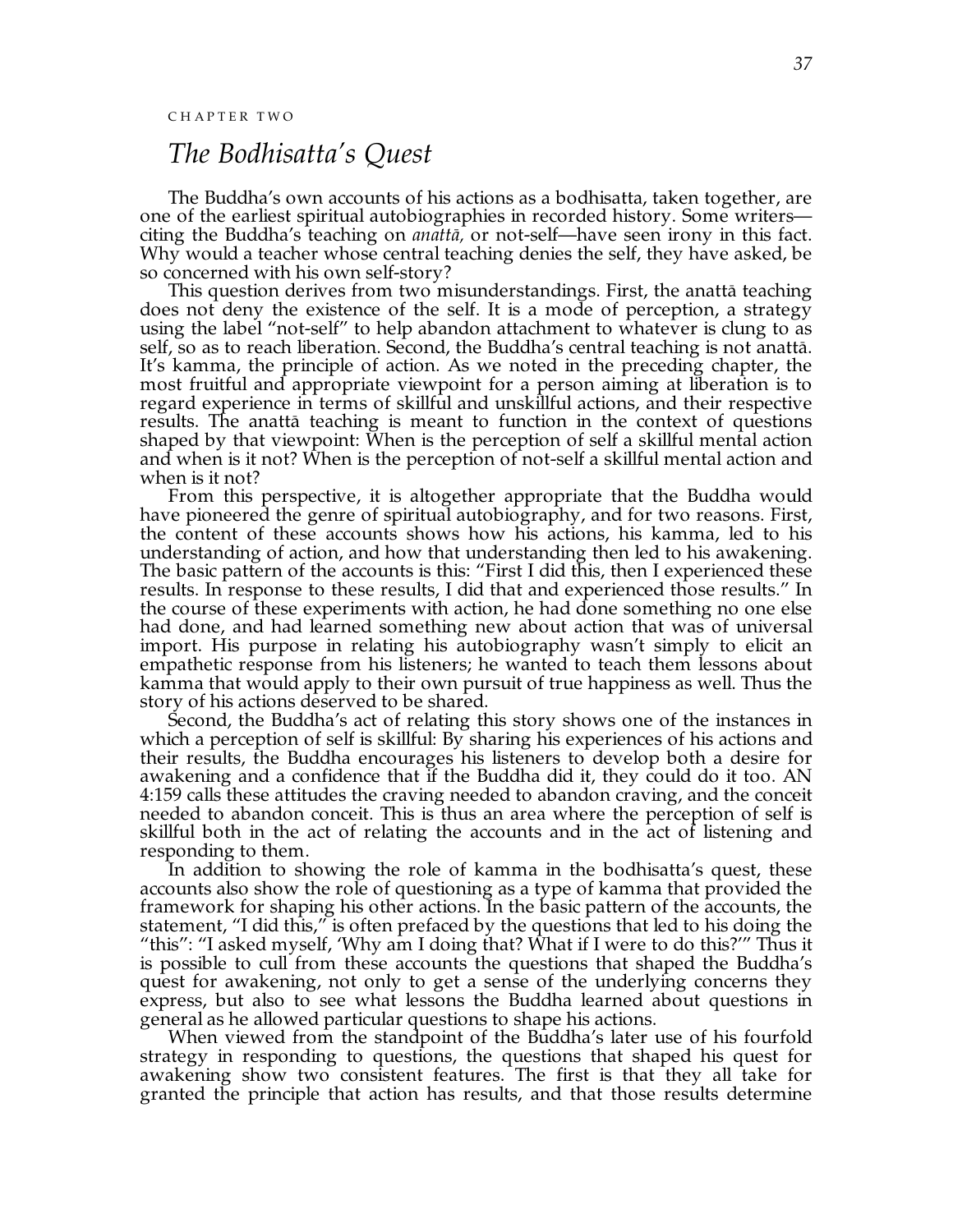whether the actions are skillful or unskillful. As the Buddha says in MN 26 [§14], his quest was from the very outset a search for "what might be skillful." Other accounts in the Canon tell us that there were teachers in the bodhisatta's time who taught a doctrine of inaction—saying either that human action was totally powerless to give results, that it was totally predetermined by influences from the past, or that the only way to liberation was to abstain from physical action but the bodhisatta does not appear to have shown any interest in their teachings. He was convinced that the way to a deathless happiness involved skillful action. The one question he reports posing to his teachers—"To what extent do you declare that you have entered & dwell in this Dhamma?"—shows that he was interested not simply in rote learning, but also in actual attainment. His response to their answers shows his conviction that attainment is something to reach through action. To the extent that his questions all reflect this conviction, they were properly framed.

In a handful of texts [§§83-84; also MN 14], the Buddha says that he approached members of sects who taught various forms of inaction (which, according to his analysis, includes determinism) and disputed their teaching, but he doesn't indicate whether these conversations occurred before or after his awakening. Either way, they would be consistent with concerns that we know *did* predate his awakening, for his arguments against doctrines of this sort are based on the conviction that if one engages in a holy life involving effort, one should believe in the efficacy of human effort. Otherwise, if one believes that everything is predetermined by the past, predetermined by an outside power, or—the other extreme—totally without cause, one's actions are not in line with one's beliefs. This alone, of course, doesn't prove the efficacy of action, but it does tell us why the bodhisatta showed no interest in doctrines denying that efficacy.

The second feature common to all the questions the bodhisatta posed to himself is that they all rank as a form of self cross-examination. In questioning himself, he examined his assumptions and habits, at the same time stretching his imagination to find new and better possibilities for what might be skillful in his search. He then tested his answers in practice, to see what did and didn't succeed in producing the desired results, at the same time formulating additional questions to establish what counts as success. In this way he refined the shape of his original questions—his sense of what is skillful and unskillful—honing it to the point where it yielded the perspective of the four noble truths. In the course of this refinement he discovered that some of his concepts of skillful and unskillful—such as the idea that self-torment is inherently skillful—had to be recast.

Even his response to the memory of his experience of jhāna in his youth followed the same pattern of phrasing a question and then testing the answer he had arrived at. He asked himself, "Could that be the path to awakening?" And even though there followed the consciousness, "That is the path to awakening," he still tested this answer to see how far it might be true [§17].

Because all of these questions are a form of self-examination through crossquestioning, it is easy to see why the Buddha made such extensive use of crossquestioning in his teachings, citing it as a distinctive feature of the way he taught [§73]. He saw that the ability to question one's own assumptions, and to make one's understanding more accurate and useful by testing new assumptions in practice, lay at the heart of the path to liberation. As §19 shows, even the application of the four noble truths, in the form of dependent co-arising, was a type of self-examination through cross-questioning that led to his ultimate awakening. Thus cross-questioning is obviously a strategy that the Buddha had perfected in the process of his own quest.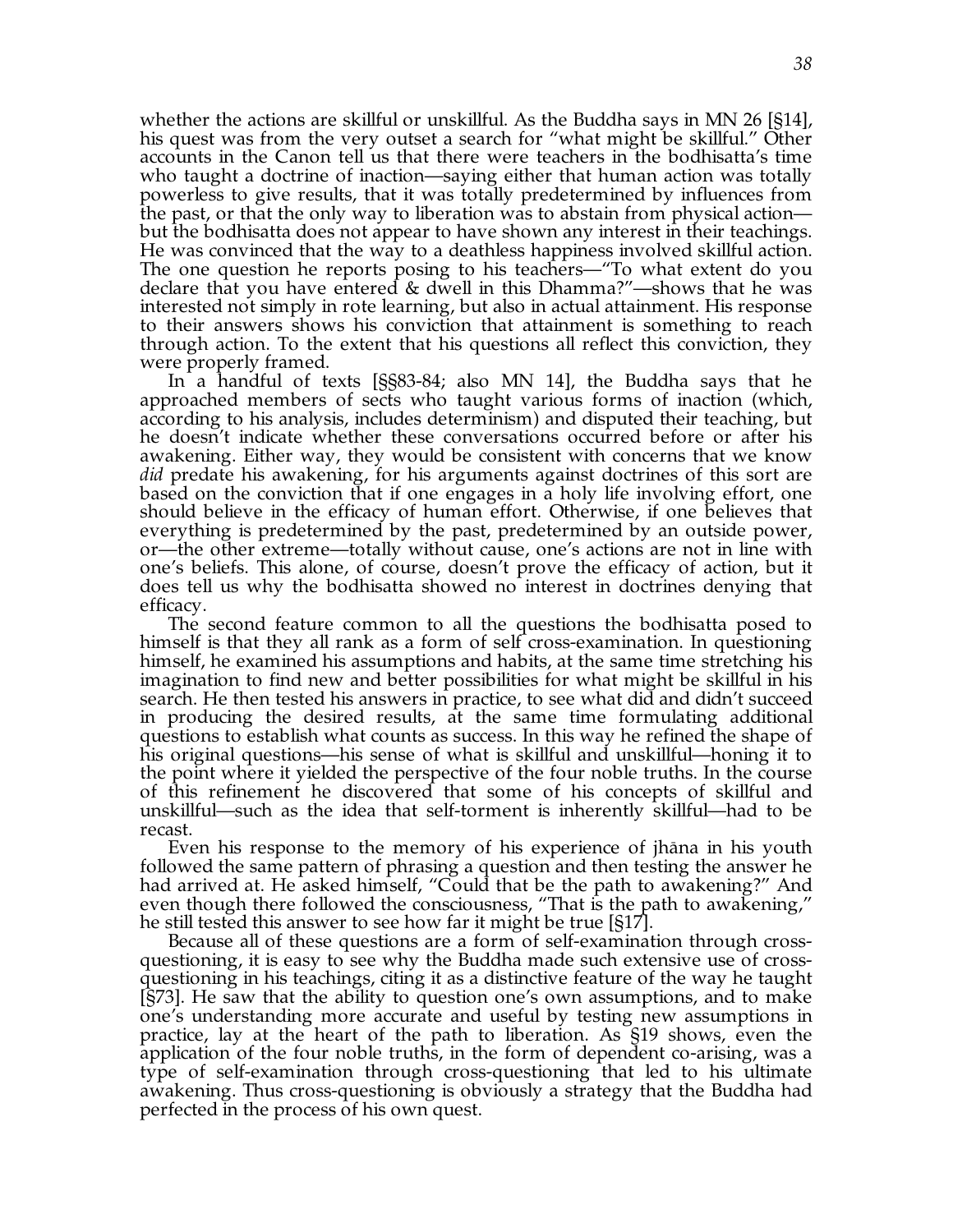An important aspect of his pursuit of that perfection lay in consistently holding to high standards for measuring the success of his quest. MN 26 [§14] indicates that the bodhisatta was not easily satisfied by the attainments he achieved under the instruction of other teachers. He wanted the deathless, and was not content with anything less. In AN 2:5 [§15] he claimed that one of the reasons for his self-awakening was that he didn't rest content with the skillful qualities he had developed until they had yielded absolute release. Thus, when he later became a teacher, a crucial element in the training he gave his students in self cross-examination lay in showing them how to measure their own behavior, and the success of their actions, against high standards as well.

This insistence on high standards aimed at a very specific goal is one of the distinctive features of the Buddha's pragmatism. Instead of allowing his students to rest complacent, defining "what works" by "what feels good enough for me," he showed them that the highest form of compassion is to raise one's standards to the level of a deathless happiness, for only through testing the results of one's actions against those standards can a truly safe and reliable happiness be attained.

In addition to perfecting the strategy of cross-questioning, the bodhisatta also perfected the other response-strategies, along with the most fruitful way to combine them. His basic assumption, tested and verified in practice—that action is fruitful and that it can be either skillful or not—provided his most basic standard for questions that are to be answered categorically. He then refined the principle of skillful and unskillful action into four categories—unskillful action, undesirable result, skillful action, desirable result—which formed the framework for the four noble truths. As he further explored the framework of these truths through self cross-examination, he arrived at the categories of dependent coarising. The fact that awakening followed on these ultimate refinements meant that the four noble truths and dependent co-arising provided his most refined standard for the categorical response-strategy as well. In this way, he learned the value of self cross-examination in refining the framework of his categorical questions.

Also, his discovery that self-torment was not inherently skillful provided the hard-earned insight—after six years of extreme physical suffering—that some questions deserve analytical answers. His first statement in his first sermon—that sensual indulgence and self-torment are both ignoble extremes—can be seen as an analytical answer to the question of whether self-torment was a nobler livelihood than sensual indulgence. His listeners had long assumed that the answer was a categorical Yes, so before teaching them the middle way the Buddha had to reframe the question by giving the analytical response that his own self cross-examination had shown to be most productive in leading to freedom.

As we will see in Chapter Four, many variations on the issue of how different livelihoods should be judged kept resurfacing throughout his teaching career, and they provided the occasion for the largest sub-set of his analytical answers. When asked which livelihood is most praiseworthy and fruitful, the Buddha would respond in each case that a livelihood is to be measured not by social status or heroic austerities, but by the fruitfulness of one's actions.

And finally, when the bodhisatta on the night of his awakening moved from the first and second knowledges (the recollection of his past lives, and the knowledge of the passing away and reappearance of beings) to the third knowledge (the knowledge of the ending of mental fermentations) [§18], he learned an object lesson in the fact that assumptions useful on one level of the path might have to be put aside on a higher level. This meant that questions based on those assumptions would have to be put aside on higher levels of the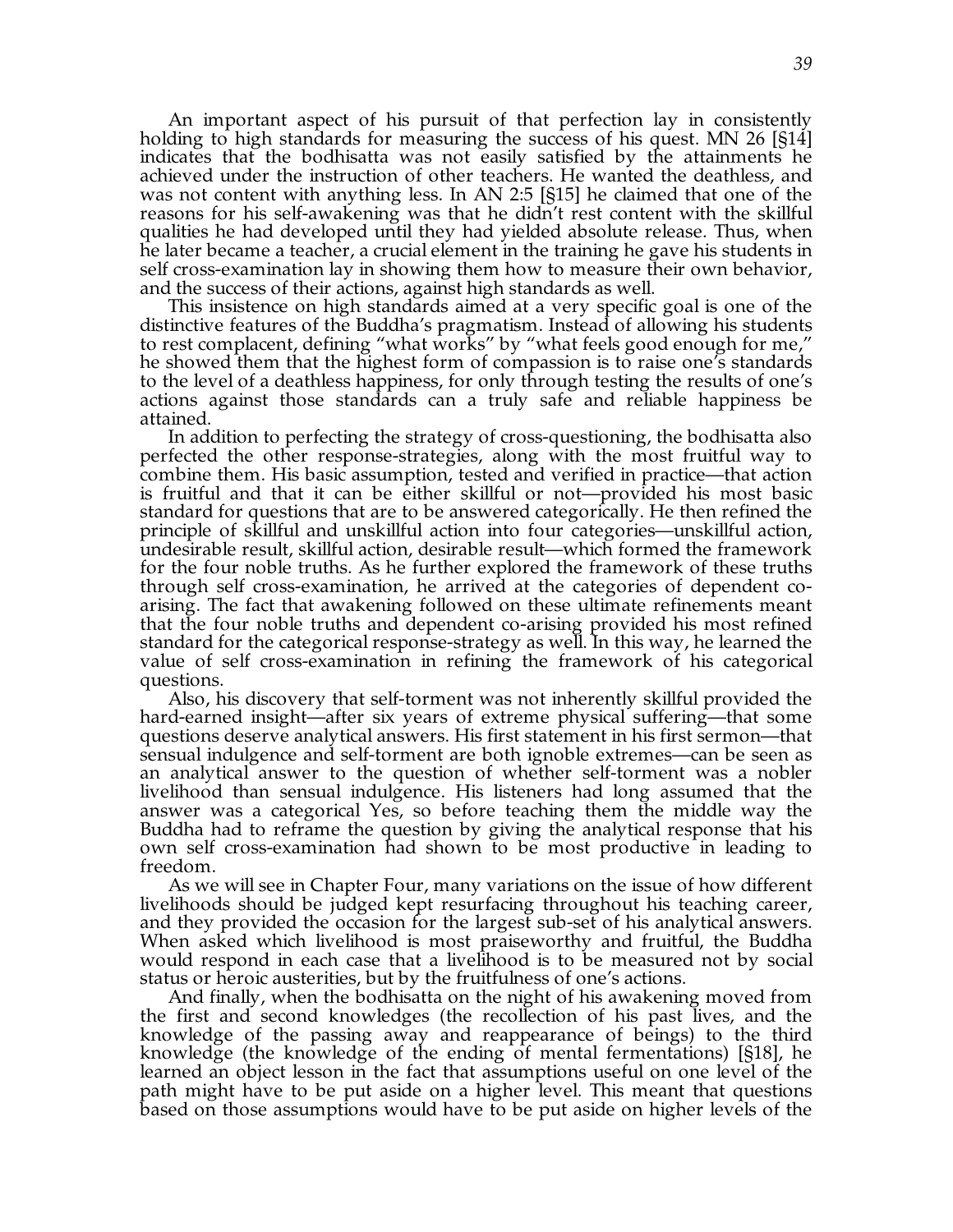path as well.

He also learned which particular assumptions deserve to be put aside. The first and second knowledges were expressed in terms of beings and worlds—the basic terms of *bhava,* or becoming. The third knowledge dropped those terms in favor of the bare terms of stress and fermentations, their origination, their cessation, and the path to their cessation.

DN 1 [§184] and MN 136 [§66] show that many other meditators of the period, on gaining knowledge of the same sort that the bodhisatta gained in his first and second knowledges, proceeded to develop theories about the self and the world based on what they had seen. As a result, they became entangled in controversies and further states of becoming, leading them further and further away from awakening.

 In contrast, the bodhisatta, on attaining those two knowledges, maintained the original framework for his quest: "What is the most skillful use of this knowledge?" By maintaining this framework, he was able ultimately to avoid developing theories of the self or the world. In fact, *in order to* maintain this framework on a heightened level, he *had to* stop thinking in terms of beings and worlds. After discovering in his second knowledge the role of view and intention in determining birth, aging, and death throughout the cosmos, he applied this knowledge to processes he experienced in the present moment, as they were directly experienced apart from notions of being and self. As he cross-questioned his experience of the causes of aging and death in the present, he learned the entire interdependent sequence of causes down through becoming, from there through the factor of fabrications—which shape views and intentions—and from there to ignorance. In this way, he learned how the ending of ignorance could bring all these causes to an end. This proper framing of the issue, part of the third knowledge he gained that night, led to the step corresponding to what is elsewhere called the arising of the Dhamma eye: insight into dependent coarising and its use in bringing stress and suffering to an end.

"I discerned, as it had come to be, that 'This is stress… This is the origination of stress… This is the cessation of stress… This is the way leading to the cessation of stress." — *MN 19*

Then, apparently, he followed a similar process whereby he discerned how ignorance and the fermentations are mutually conditioned [§42], and how both of these could also be brought to an end.

"I discerned, as it had come to be, that 'These are fermentations… This is the origination of fermentations… This is the cessation of fermentations… This is the way leading to the cessation of fermentations.' My heart, thus knowing, thus seeing, was released from the fermentation of sensuality, released from the fermentation of becoming, released from the fermentation of ignorance. With release, there was the knowledge, 'Released.' I discerned that 'Birth is ended, the holy life fulfilled, the task done. There is nothing further for this world.'" — *MN 19*

This was his total release. And because total release followed on dismantling and putting aside the terms of becoming—*self* and *world—*he learned that, even though questions framed in these terms might be legitimately answered on earlier levels of the path (see Chapters One and Six), on later levels they would have to be put aside.<br>From these passages we can see how the bodhisatta's experience in cross-

questioning his assumptions of what might be skillful in leading to release provided him with the framework for the four response-strategies he used, as the Buddha, in dealing with his listeners' questions and in teaching them the way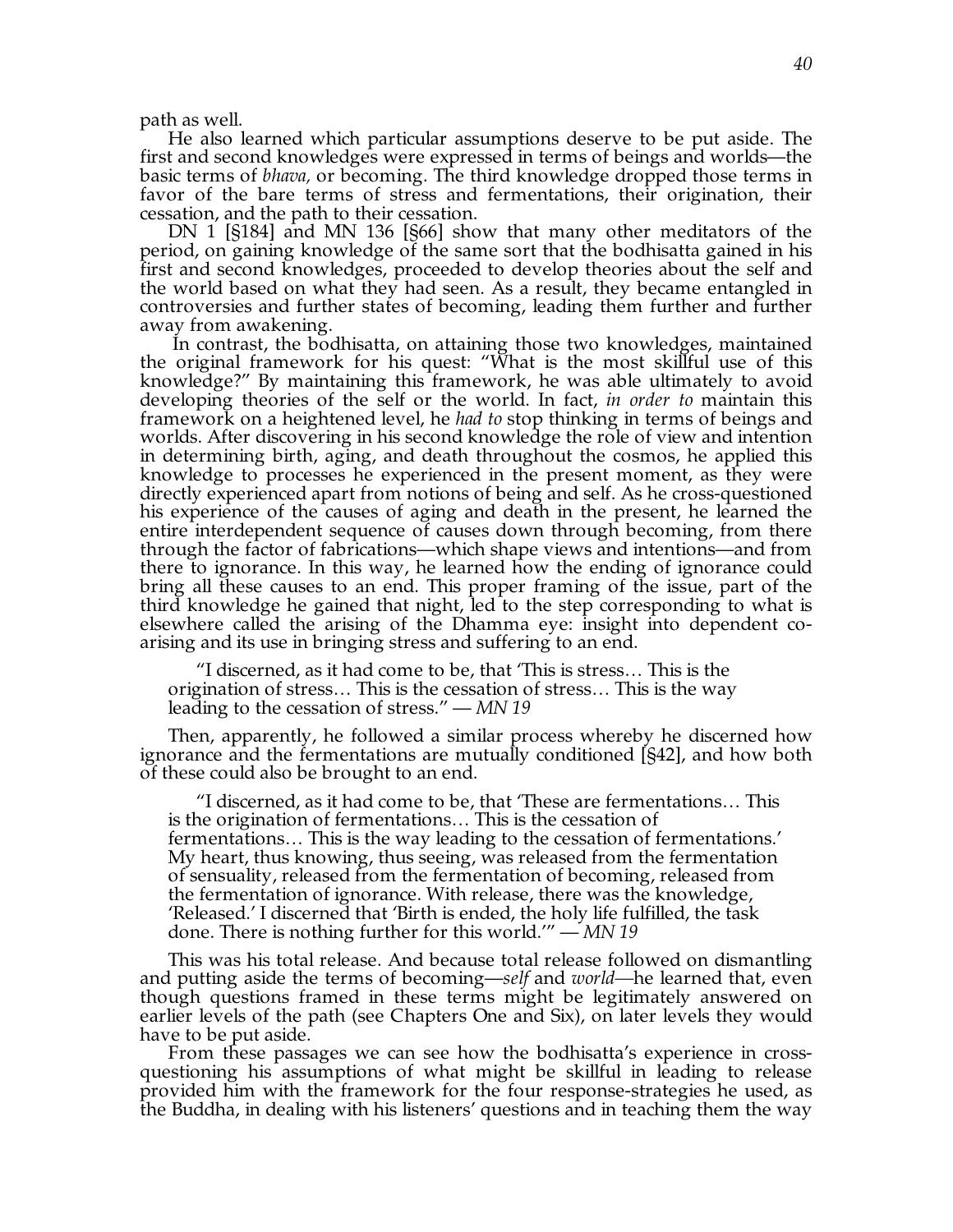to release.

But his quest for awakening also taught him other lessons about questions. In particular, he learned an important lesson about the pitfalls of using a simile to answer a question. Prior to his awakening, his initial response to the three similes about timber and sensuality [§17] was to undertake six years of severe austerities and the total avoidance of pleasure. This, however, was a serious misreading of how to use those similes most effectively. Only when he came to appreciate the pleasure of jhana as secluded from sensuality was he able to benefit from the similes. This may explain why, when using a simile to explain an answer, he would often accompany the simile with detailed cross-questioning to ensure that his listener would interpret the simile in the most effective way. His hard-won experience had taught him the need for clarity in this approach.

These are some of the ways in which the bodhisatta's quest for awakening perfected his skill in asking and answering questions. By describing these experiences to his listeners, he taught them important lessons in how they could develop skill in asking and answering questions as part of the path to their awakening as well.

### **R EADI NGS**

§ 14. "Before my self-awakening, when I was still just an unawakened bodhisatta, being subject myself to birth, I sought what was likewise subject to birth. Being subject myself to aging… illness… death… sorrow… defilement, I sought [happiness in] what was likewise subject to illness… death… sorrow… defilement. The thought occurred to me, 'Why do I, being subject myself to birth, seek what is likewise subject to birth? Being subject myself to aging… illness… death… sorrow… defilement, why do I seek what is likewise subject to illness… death… sorrow… defilement? What if I, being subject myself to birth, seeing the drawbacks of birth, were to seek the unborn, unexcelled safety from the yoke: unbinding. What if I, being subject myself to aging… illness… death… sorrow… defilement, seeing the drawbacks of aging… illness… death… sorrow… defilement, were to seek the aging-less, illness-less, deathless, sorrowless, unexcelled safety from the yoke: unbinding.'

"So, at a later time, while still young, a black-haired young man endowed with the blessings of youth in the first stage of life—and while my parents, unwilling, were crying with tears streaming down their faces—I shaved off my hair & beard, put on the ochre robe and went forth from the home life into homelessness.

"Having thus gone forth in search of what might be skillful, seeking the unexcelled state of sublime peace, I went to Alāra Kālāma and, on arrival, said to him, 'Friend Kālāma, I want to practice in this Dhamma & Vinaya.'

"When this was said, he replied to me, 'You may stay here, my friend. This doctrine is such that a wise person can soon enter & dwell in his own teacher's knowledge, having realized it for himself through direct knowledge.'

"It was not long before I quickly learned the doctrine. As far as mere lipreciting & repetition, I could speak the words of knowledge, the words of the elders, and I could affirm that I knew & saw—I, along with others.

"I thought, 'It isn't through mere conviction alone that Alāra Kālāma declares, "I have entered & dwell in this Dhamma, having realized it for myself through direct knowledge." Certainly he dwells knowing & seeing this Dhamma.' So I went to him and said, 'To what extent do you declare that you have entered & dwell in this Dhamma?' When this was said, he declared the dimension of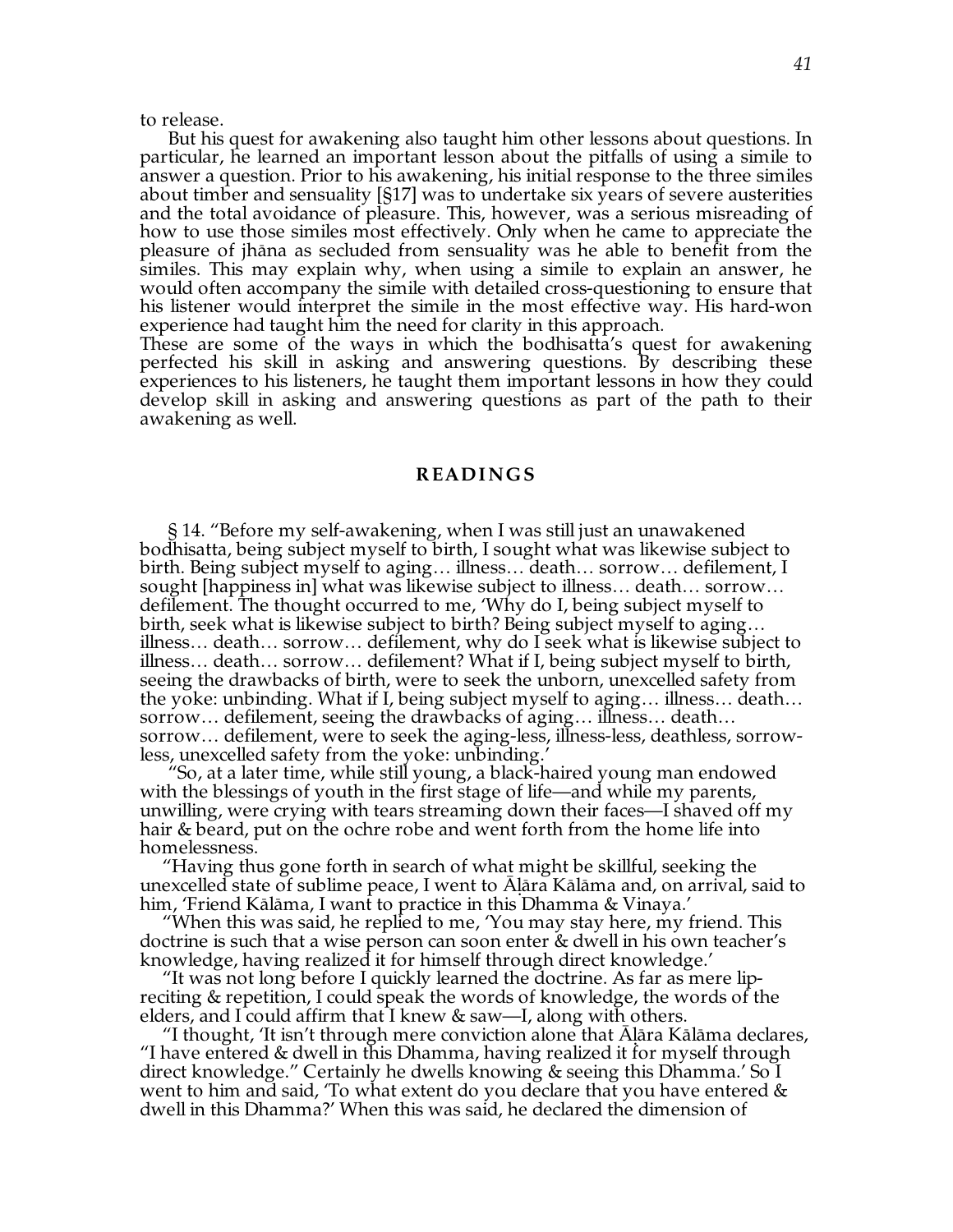### nothingness.

"I thought, 'Not only does  $\bar{A}$ lāra Kālāma have conviction, persistence, mindfulness, concentration, & discernment. I too have conviction, persistence, mindfulness, concentration, & discernment. What if I were to endeavor to realize for myself the Dhamma that Alāra Kālāma declares he has entered & dwells in, having realized it for himself through direct knowledge.' So it was not long before I quickly entered & dwelled in that Dhamma, having realized it for myself through direct knowledge. I went to him and said, 'Friend Kalama, is this the extent to which you have entered & dwell in this Dhamma, having realized it for yourself through direct knowledge?'

"'Yes, my friend….'

"'This, friend, is the extent to which I too have entered & dwell in this Dhamma, having realized it for myself through direct knowledge.'

"'It is a gain for us, my friend, a great gain for us, that we have such a companion in the holy life. So the Dhamma I declare I have entered & dwell in, having realized it for myself through direct knowledge, is the Dhamma you declare you have entered & dwell in, having realized it for yourself through direct knowledge. And the Dhamma you declare you have entered & dwell in, having realized it for yourself through direct knowledge, is the Dhamma I declare I have entered & dwell in, having realized it for myself through direct knowledge. The Dhamma I know is the Dhamma you know; the Dhamma you know is the Dhamma I know. As I am, so are you; as you are, so am I. Come friend, let us now lead this community together.'

"In this way did Alāra Kālāma, my teacher, place me, his pupil, on the same level with himself and pay me great honor. But the thought occurred to me, 'This Dhamma leads not to disenchantment, to dispassion, to cessation, to stilling, to direct knowledge, to self-awakening, nor to unbinding, but only to reappearance in the dimension of nothingness.' So, dissatisfied with that Dhamma, I left.

"In search of what might be skillful, seeking the unexcelled state of sublime peace, I went to Uddaka Rāmaputta and, on arrival, said to him, 'Friend Uddaka, I want to practice in this Dhamma & Vinaya.' [The story here follows a pattern similar to that of the bodhisatta's encounter with Alāra Kālāma, except that Uddaka teaches the dimension of neither perception nor non-perception, which he himself has not attained, but which had been attained by his teacher, Rama. When the bodhisatta reaches that attainment, Uddaka offers to set him up as the sole leader of the community.]

"In this way did Uddaka Rāmaputta, my companion in the holy life, place me in the position of teacher and pay me great honor. But the thought occurred to me, 'This Dhamma leads not to disenchantment, to dispassion, to cessation, to stilling, to direct knowledge, to self-awakening, nor to unbinding, but only to reappearance in the dimension of neither perception nor non-perception.' So, dissatisfied with that Dhamma, I left.

"In search of what might be skillful, seeking the unexcelled state of sublime peace, I wandered by stages in the Magadhan country and came to the military town of Uruvela. There I saw some delightful countryside, with an inspiring forest grove, a clear-flowing river with fine, delightful banks, and villages for alms-going on all sides. The thought occurred to me, 'How delightful is this countryside, with its inspiring forest grove, clear-flowing river with fine, delightful banks, and villages for alms-going on all sides. This is just right for the exertion of a clansman intent on exertion.' So I sat down right there, thinking, 'This is just right for exertion.'" — *MN 26*

§ 15. "Monks, I have known two qualities through experience: discontent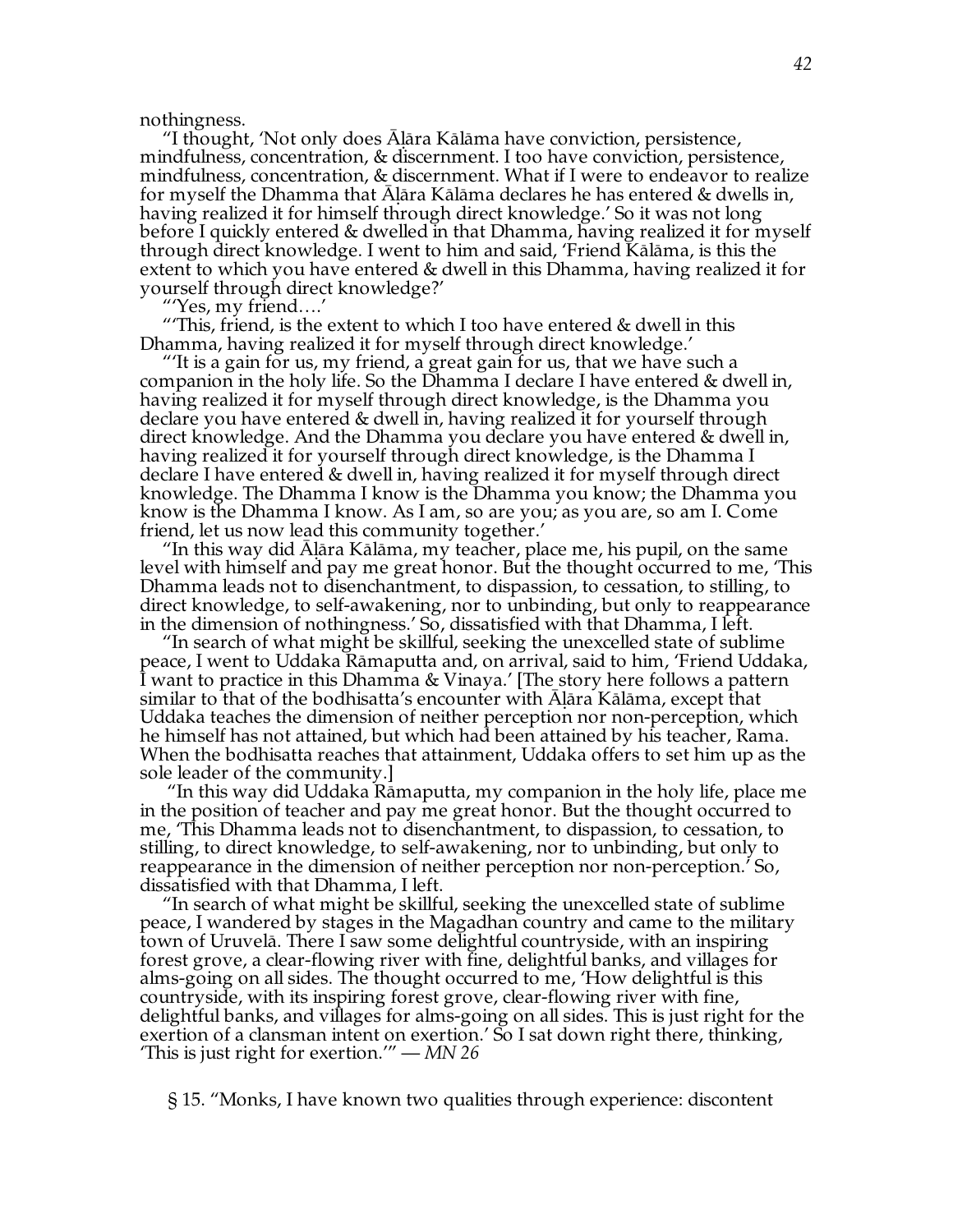with regard to skillful qualities & unrelenting exertion. Relentlessly I exerted myself, (thinking,) 'Gladly would I let the flesh & blood in my body dry up, leaving just the skin, tendons, & bones, but if I have not attained what can be reached through human firmness, human persistence, human striving, there will be no relaxing my persistence.' From this heedfulness of mine was attained awakening. From this heedfulness of mine was attained the unexcelled safety from bondage.

"You too monks, should relentlessly exert yourselves, (thinking,) 'Gladly would we let the flesh & blood in our bodies dry up, leaving just the skin, tendons, & bones, but if we have not attained what can be reached through human firmness, human persistence, human striving, there will be no relaxing our persistence.' You too in no long time will reach & remain in the supreme goal of the holy life for which clansmen rightly go forth from home into homelessness, knowing & realizing it for yourselves in the here & now.

"Thus you should train yourselves: 'We will relentlessly exert ourselves, (thinking,) "Gladly would we let the flesh & blood in our bodies dry up, leaving just the skin, tendons, & bones, but if we have not attained what can be reached through human firmness, human persistence, human striving, there will be no relaxing our persistence."' That's how you should train yourselves." — *AN 2:5*

§ 16. "The thought occurred to me, 'What if—on recognized, designated nights such as the eighth, fourteenth, & fifteenth of the lunar fortnight—I were to stay in the sort of places that are awe-inspiring and make your hair stand on end, such as park-shrines, forest-shrines, & tree-shrines? Perhaps I would get to see that fear & terror.' So at a later time—on recognized, designated nights such as the eighth, fourteenth, & fifteenth of the lunar fortnight—I stayed in the sort of places that are awe-inspiring and make your hair stand on end, such as parkshrines, forest-shrines, & tree-shrines. And while I was staying there a wild animal would come, or a bird would drop a twig, or wind would rustle the fallen leaves. The thought would occur to me: 'Is this that fear & terror coming?' Then the thought occurred to me, 'Why do I just keep waiting for fear? What if I were to subdue fear & terror in whatever state they come?' So when fear & terror came while I was walking back & forth, I would not stand or sit or lie down. I would keep walking back & forth until I had subdued that fear & terror. When fear & terror came while I was standing, I would not walk or sit or lie down. I would keep standing until I had subdued that fear & terror. When fear & terror came while I was sitting, I would not lie down or stand up or walk. I would keep sitting until I had subdued that fear & terror. When fear & terror came while I was lying down, I would not sit up or stand or walk. I would keep lying down until I had subdued that fear & terror." — *MN 4*

§ 17. "Then, Aggivessana, these three similes—spontaneous, never before heard—appeared to me. Suppose there were a wet, sappy piece of timber lying in the water, and a man were to come along with an upper fire-stick, thinking, 'I'll produce fire. I'll make heat appear.' Now, what do you think? Would he be able to produce fire and make heat appear by rubbing the upper fire-stick in the wet, sappy timber lying in the water?"

"No, Master Gotama. Why is that? Because the timber is wet & sappy, and besides it is lying in the water. Eventually the man would reap only his share of weariness & disappointment."

"So it is with any contemplative or brahman who doesn't live secluded from sensuality in body & mind, and whose desire, infatuation, urge, thirst, & fever for sensuality is not relinquished & stilled within him: Whether or not he feels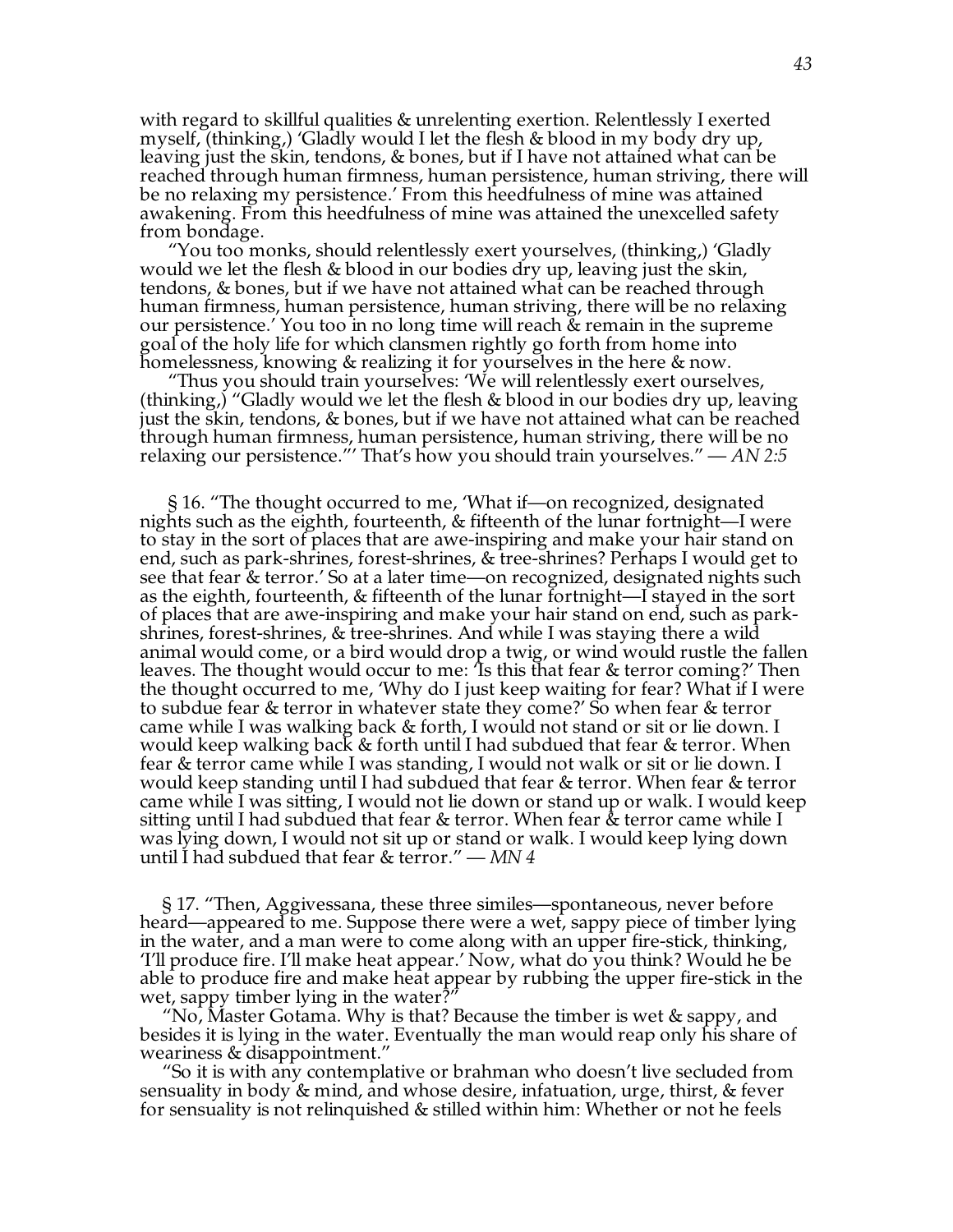painful, racking, piercing feelings due to his striving [for awakening], he is incapable of knowledge, vision, & unexcelled self-awakening. This was the first simile—spontaneous, never before heard—that appeared to me.

"Then a second simile—spontaneous, never before heard—appeared to me. Suppose there were a wet, sappy piece of timber lying on land far from water, and a man were to come along with an upper fire-stick, thinking, 'I'll produce fire. I'll make heat appear.' Now, what do you think? Would he be able to produce fire and make heat appear by rubbing the upper fire-stick in the wet, sappy timber lying on land far from water?"

"No, Master Gotama. Why is that? Because the timber is wet & sappy, even though it is lying on land far from water. Eventually the man would reap only his share of weariness & disappointment."

"So it is with any contemplative or brahman who lives secluded from sensuality in body only, but whose desire, infatuation, urge, thirst, & fever for sensuality is not relinquished & stilled within him: Whether or not he feels painful, racking, piercing feelings due to his striving, he is incapable of knowledge, vision, & unexcelled self-awakening. This was the second simile spontaneous, never before heard—that appeared to me.

"Then a third simile—spontaneous, never before heard—appeared to me. Suppose there were a dry, sapless piece of timber lying on land far from water, and a man were to come along with an upper fire-stick, thinking, 'I'll produce fire. I'll make heat appear.' Now, what do you think? Would he be able to produce fire and make heat appear by rubbing the upper fire-stick in the dry, sapless timber lying on land?"

"Yes, Master Gotama. Why is that? Because the timber is dry  $\&$  sapless, and besides it is lying on land far from water."

"So it is with any contemplative or brahman who lives secluded from sensuality in body & mind, and whose desire, infatuation, urge, thirst, & fever for sensuality is relinquished & stilled within him: Whether or not he feels painful, racking, piercing feelings due to his striving, he is capable of knowledge, vision, & unexcelled self-awakening. This was the third simile—spontaneous, never before heard—that appeared to me.

 "I thought, 'What if I, clenching my teeth and pressing my tongue against the roof of my mouth, were to beat down, constrain, & crush my mind with my awareness?' So, clenching my teeth and pressing my tongue against the roof of my mouth, I beat down, constrained, & crushed by mind with my awareness. Just as a strong man, seizing a weaker man by the head or the throat or the shoulders, would beat him down, constrain, & crush him, in the same way I beat down, constrained, & crushed my mind with my awareness. As I did so, sweat poured from my armpits. And although tireless persistence was aroused in me, and unmuddled mindfulness established, my body was aroused & uncalm because of the painful exertion. But the painful feeling that arose in this way did not invade my mind or remain.

"I thought, 'What if I were to become absorbed in the jhana of nonbreathing?' So I stopped the in-breaths & out-breaths in my nose & mouth. As I did so, there was a loud roaring of winds coming out my earholes, just like the loud roar of winds coming out of a smith's bellows…. So I stopped the in-breaths & out-breaths in my nose & mouth & ears. As I did so, extreme forces sliced through my head, just as if a strong man were slicing my head open with a sharp sword…. Extreme pains arose in my head, just as if a strong man were tightening a turban made of tough leather straps around my head…. Extreme forces carved up my stomach cavity, just as if a butcher or his apprentice were to carve up the stomach cavity of an ox…. There was an extreme burning in my body, just as if two strong men, grabbing a weaker man by the arms, were to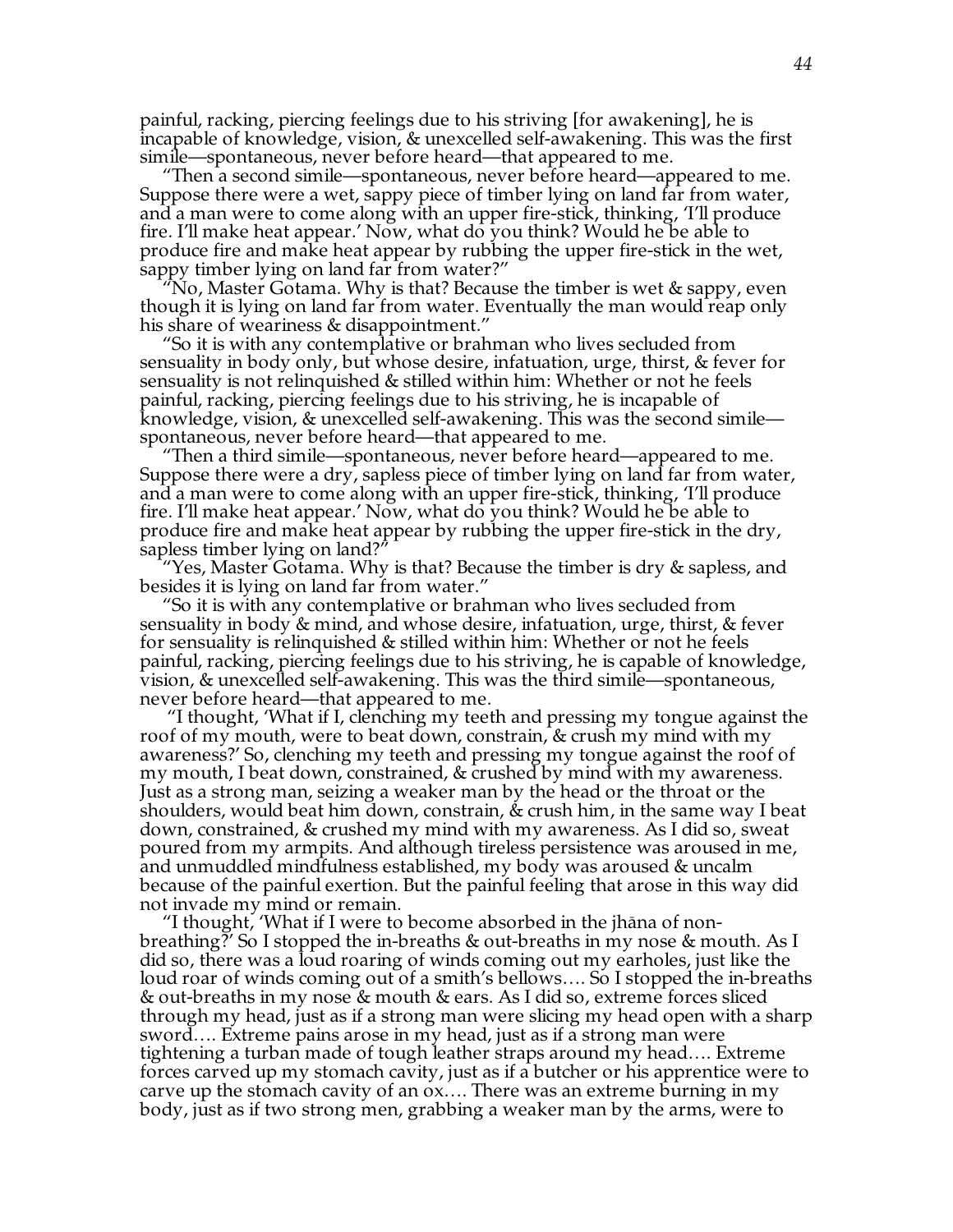roast & broil him over a pit of hot embers. And although tireless persistence was aroused in me, and unmuddled mindfulness established, my body was aroused & uncalm because of the painful exertion. But the painful feeling that arose in this way did not invade my mind or remain.

"Devas, on seeing me, said, 'Gotama the contemplative is dead.' Other devas said, 'He isn't dead, he's dying.' Others said, 'He's neither dead nor dying, he's an arahant, for this is the way arahants live.'

"I thought, 'What if I were to practice going altogether without food?' Then devas came to me and said, 'Dear sir, please don't practice going altogether without food. If you go altogether without food, we'll infuse divine nourishment in through your pores, and you will survive on that.' I thought, 'If I were to claim to be completely fasting while these devas are infusing divine nourishment in through my pores, I would be lying.' So I dismissed them, saying, 'Enough.'

"I thought, 'What if I were to take only a little food at a time, only a handful at a time of bean soup, lentil soup, vetch soup, or pea soup?' So I took only a little food at a time, only a handful at a time of bean soup, lentil soup, vetch soup, or pea soup. My body became extremely emaciated. Simply from my eating so little, my limbs became like the jointed segments of vine stems or bamboo stems…. My backside became like a camel's hoof…. My spine stood out like a string of beads…. My ribs jutted out like the jutting rafters of an old, run-down barn…. The gleam of my eyes appeared to be sunk deep in my eye sockets like the gleam of water deep in a well…. My scalp shriveled & withered like a green bitter gourd, shriveled & withered in the heat & the wind…. The skin of my belly became so stuck to my spine that when I thought of touching my belly, I grabbed hold of my spine as well; and when I thought of touching my spine, I grabbed hold of the skin of my belly as well…. If I urinated or defecated, I fell over on my face right there…. Simply from my eating so little, if I tried to ease my body by rubbing my limbs with my hands, the hair—rotted at its roots—fell from my body as I rubbed, simply from eating so little.

"People on seeing me would say, 'Gotama the contemplative is black. Other people would say, 'Gotama the contemplative isn't black, he's brown.' Others would say, 'Gotama the contemplative is neither black nor brown, he's goldenskinned. So much had the clear, bright color of my skin deteriorated, simply from eating so little.

 "I thought, 'Whatever painful, racking, piercing feelings have been felt in the past by contemplatives or brahmans due to their striving, this is the utmost. None have been greater than this. Whatever painful, racking, piercing feelings will be felt in the future by contemplatives or brahmans due to their striving, this is the utmost. None will be greater than this. Whatever painful, racking, piercing feelings are being felt in the present by contemplatives or brahmans due to their striving, this is the utmost. None is greater than this. But with this racking practice of austerities I haven't attained any superior human state, any distinction in knowledge or vision worthy of the noble ones. Could there be another path to awakening?'

"I thought, 'I recall once, when my father the Sakyan was working, and I was sitting in the cool shade of a rose-apple tree, then—quite secluded from sensuality, secluded from unskillful qualities—I entered & remained in the first jhāna: rapture & pleasure born of seclusion, accompanied by directed thought & evaluation. Could that be the path to awakening?' Then there was the consciousness following on that memory: 'That is the path to awakening.' I thought, 'So why am I afraid of that pleasure that has nothing to do with sensuality, nothing to do with unskillful qualities?' I thought, 'I am no longer afraid of that pleasure that has nothing to do with sensuality, nothing to do with unskillful qualities, but that pleasure is not easy to achieve with a body so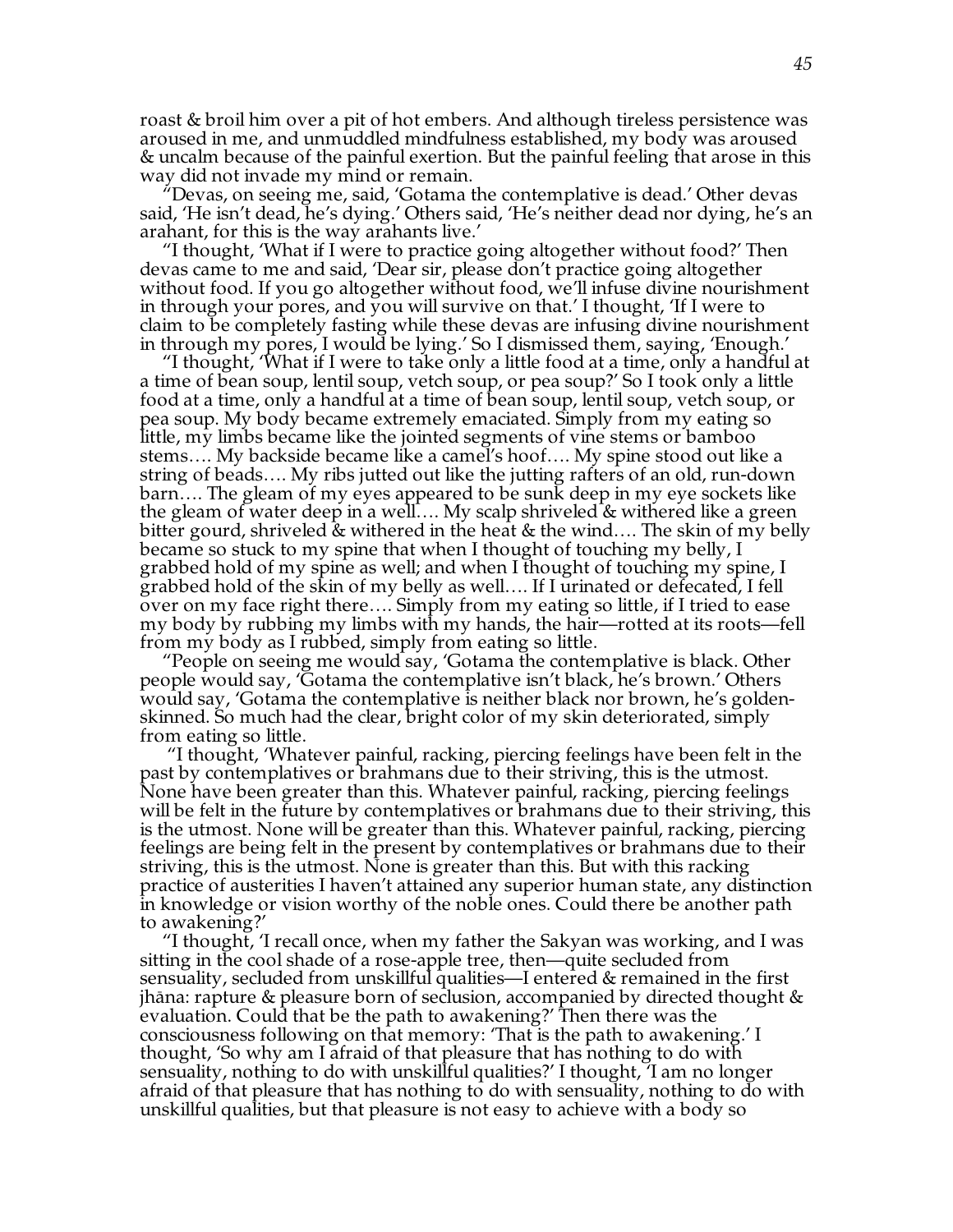extremely emaciated. What if I were to take some solid food: some rice & porridge?' So I took some solid food: some rice & porridge. Now five monks had been attending to me, thinking, 'If Gotama, our contemplative, achieves some higher state, he will tell us.' But when they saw me taking some solid food some rice & porridge—they were disgusted and left me, thinking, 'Gotama the contemplative is living luxuriously. He has abandoned his exertion and is backsliding into abundance.'

"So when I had taken solid food and regained strength, then—quite secluded from sensuality, secluded from unskillful qualities—I entered & remained in the first jhāna: rapture & pleasure born of seclusion, accompanied by directed thought & evaluation. But the pleasant feeling that arose in this way did not invade my mind or remain." — *MN 36*

§ 18. "Monks, before my self-awakening, when I was still just an unawakened bodhisatta, the thought occurred to me, 'What if I were to keep dividing my thinking into two sorts?' So I made thinking imbued with sensuality, thinking imbued with ill will, & thinking imbued with harmfulness one sort, and thinking imbued with renunciation, thinking imbued with non-ill will, & thinking imbued with harmlessness another sort.

"And as I remained thus heedful, ardent, & resolute, thinking imbued with sensuality arose. I discerned that 'Thinking imbued with sensuality has arisen in me; and that leads to my own affliction or to the affliction of others or to the affliction of both. It obstructs discernment, promotes vexation, & does not lead to unbinding.'

"As I noticed that it leads to my own affliction, it subsided. As I noticed that it leads to the affliction of others… to the affliction of both… it obstructs discernment, promotes vexation, & does not lead to unbinding, it subsided. Whenever thinking imbued with sensuality had arisen, I simply abandoned it, destroyed it, dispelled it, wiped it out of existence.

"And as I remained thus heedful, ardent, & resolute, thinking imbued with ill will arose. I discerned that 'Thinking imbued with ill will has arisen in me; and that leads to my own affliction or to the affliction of others or to the affliction of both. It obstructs discernment, promotes vexation, & does not lead to unbinding.'

"As I noticed that it leads to my own affliction, it subsided. As I noticed that it leads to the affliction of others… to the affliction of both… it obstructs discernment, promotes vexation, & does not lead to unbinding, it subsided. Whenever thinking imbued with ill will had arisen, I simply abandoned it, destroyed it, dispelled it, wiped it out of existence.

"And as I remained thus heedful, ardent, & resolute, thinking imbued with harmfulness arose. I discerned that 'Thinking imbued with harmfulness has arisen in me; and that leads to my own affliction or to the affliction of others or to the affliction of both. It obstructs discernment, promotes vexation, & does not lead to unbinding.'

"As I noticed that it leads to my own affliction, it subsided. As I noticed that it leads to the affliction of others… to the affliction of both… it obstructs discernment, promotes vexation, & does not lead to unbinding, it subsided. Whenever thinking imbued with harmfulness had arisen, I simply abandoned it, destroyed it, dispelled it, wiped it out of existence.

"Whatever a monk keeps pursuing with his thinking & pondering, that becomes the inclination of his awareness. If a monk keeps pursuing thinking imbued with sensuality, abandoning thinking imbued with renunciation, his mind is bent by that thinking imbued with sensuality. If a monk keeps pursuing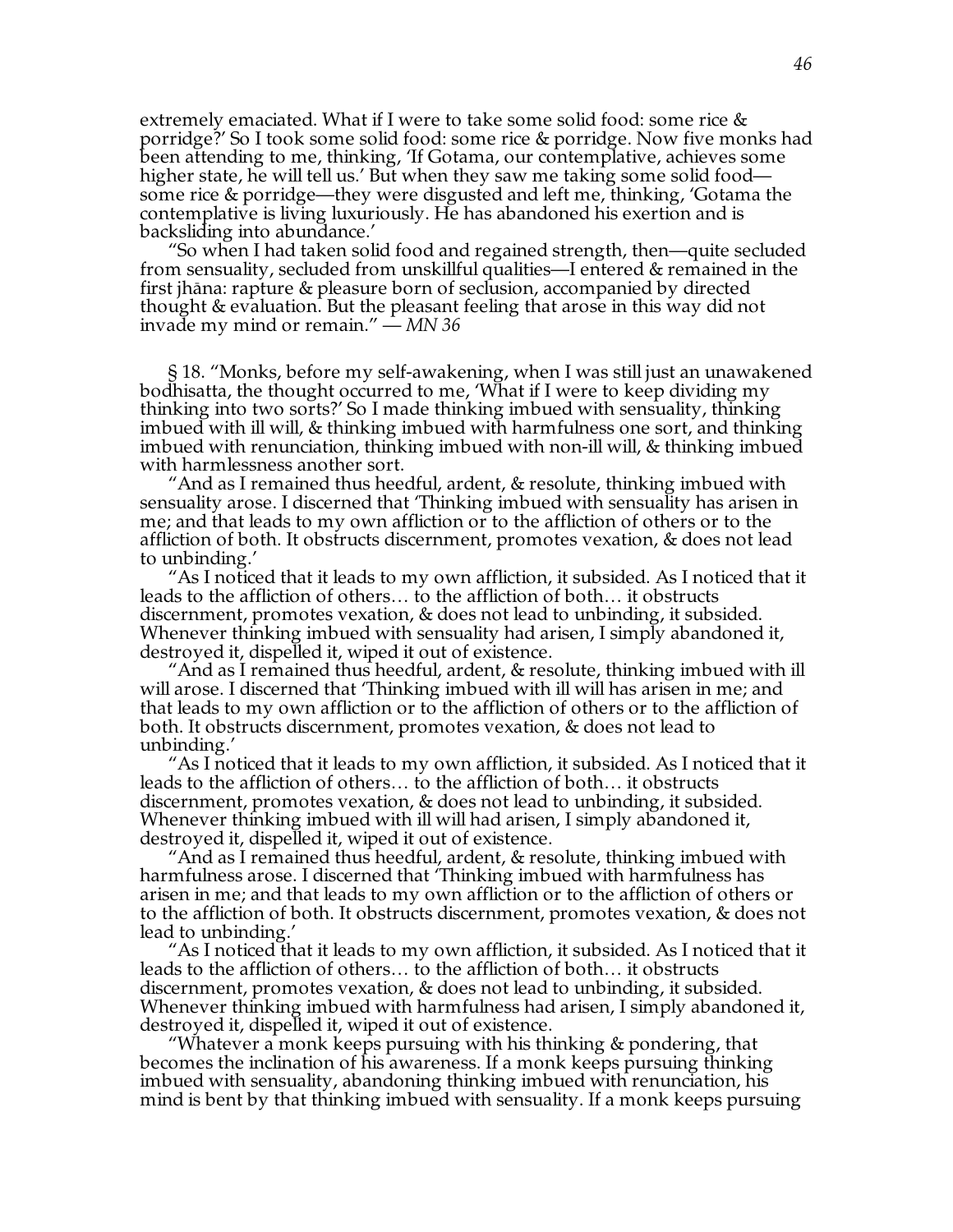thinking imbued with ill will, abandoning thinking imbued with non-ill will, his mind is bent by that thinking imbued with ill will. If a monk keeps pursuing thinking imbued with harmfulness, abandoning thinking imbued with harmlessness, his mind is bent by that thinking imbued with harmfulness.

"Just as in the last month of the Rains, in the autumn season when the crops are ripening, a cowherd would look after his cows: He would tap & poke  $\&$ check & curb them with a stick on this side & that. Why is that? Because he foresees flogging or imprisonment or a fine or public censure arising from that [if he were to let his cows wander into the crops]. In the same way I foresaw in unskillful qualities drawbacks, degradation, & defilement, and I foresaw in skillful qualities rewards related to renunciation & promoting cleansing.

"And as I remained thus heedful, ardent, & resolute, thinking imbued with renunciation arose. I discerned that 'Thinking imbued with renunciation has arisen in me; and that leads neither to my own affliction, nor to the affliction of others, nor to the affliction of both. It fosters discernment, promotes lack of vexation, & leads to unbinding. If I were to think & ponder in line with that even for a night… even for a day… even for a day & night, I do not envision any danger that would come from it, except that thinking & pondering a long time would tire the body. When the body is tired, the mind is disturbed; and a disturbed mind is far from concentration.' So I steadied my mind right within, settled, unified, & concentrated it. Why is that? So that my mind would not be disturbed.

"And as I remained thus heedful, ardent, & resolute, thinking imbued with non-ill will arose. I discerned that 'Thinking imbued with non-ill will has arisen in me; and that leads neither to my own affliction, nor to the affliction of others, nor to the affliction of both. It fosters discernment, promotes lack of vexation, & leads to unbinding. If I were to think & ponder in line with that even for a night… even for a day… even for a day & night, I do not envision any danger that would come from it, except that thinking & pondering a long time would tire the body. When the body is tired, the mind is disturbed; and a disturbed mind is far from concentration.' So I steadied my mind right within, settled, unified, & concentrated it. Why is that? So that my mind would not be disturbed.

"And as I remained thus heedful, ardent, & resolute, thinking imbued with harmlessness arose. I discerned that 'Thinking imbued with harmlessness has arisen in me; and that leads neither to my own affliction, nor to the affliction of others, nor to the affliction of both. It fosters discernment, promotes lack of vexation, & leads to unbinding. If I were to think & ponder in line with that even for a night… even for a day… even for a day & night, I do not envision any danger that would come from it, except that thinking & pondering a long time would tire the body. When the body is tired, the mind is disturbed; and a disturbed mind is far from concentration.' So I steadied my mind right within, settled, unified, & concentrated it. Why is that? So that my mind would not be disturbed.

"Whatever a monk keeps pursuing with his thinking & pondering, that becomes the inclination of his awareness. If a monk keeps pursuing thinking imbued with renunciation, abandoning thinking imbued with sensuality, his mind is bent by that thinking imbued with renunciation. If a monk keeps pursuing thinking imbued with non-ill will, abandoning thinking imbued with ill will, his mind is bent by that thinking imbued with non-ill will. If a monk keeps pursuing thinking imbued with harmlessness, abandoning thinking imbued with harmfulness, his mind is bent by that thinking imbued with harmlessness.

"Just as in the last month of the hot season, when all the crops have been gathered into the village, a cowherd would look after his cows: While resting under the shade of a tree or out in the open, he simply keeps himself mindful of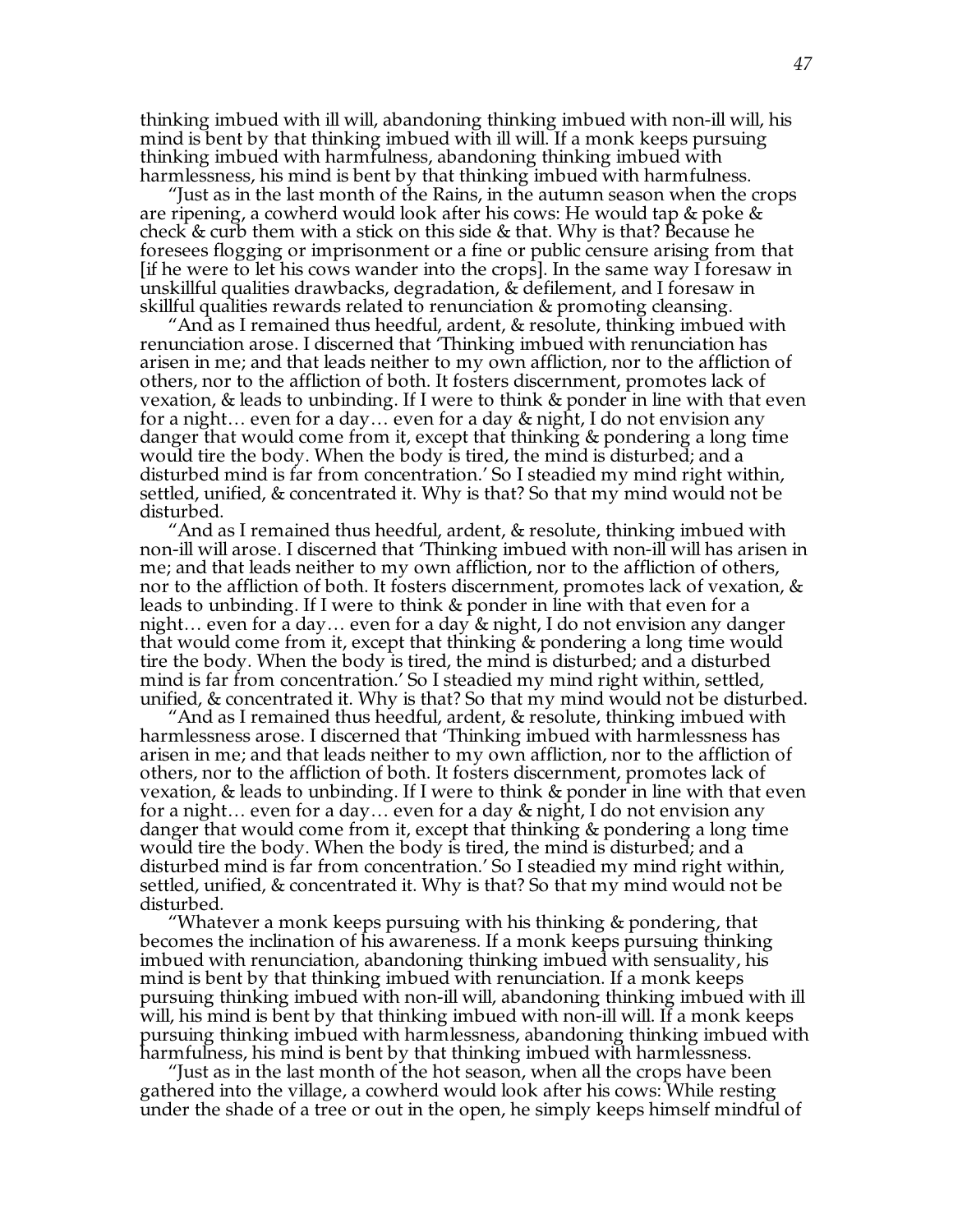'those cows.' In the same way, I simply kept myself mindful of 'those qualities.'

"Unflagging persistence was aroused in me, and unmuddled mindfulness established. My body was calm & unaroused, my mind concentrated & single. Quite secluded from sensuality, secluded from unskillful qualities, I entered & remained in the first jhana: rapture & pleasure born of seclusion, accompanied by directed thought  $\&$  evaluation. $^1$  With the stilling of directed thoughts  $\&$ evaluations, I entered  $\&$  remained in the second jhāna: rapture  $\&$  pleasure born of concentration, unification of awareness free from directed thought & evaluation—internal assurance. With the fading of rapture, I remained equanimous, mindful,  $\&$  alert, and sensed pleasure with the body. I entered  $\&$ remained in the third jhāna, of which the noble ones declare, 'Equanimous  $\&$ mindful, he has a pleasant abiding.' With the abandoning of pleasure & pain—as with the earlier disappearance of joys & distresses—I entered & remained in the fourth jhāna: purity of equanimity & mindfulness, neither pleasure nor pain.

"When the mind was thus concentrated, purified, bright, unblemished, rid of defilement, pliant, malleable, steady, & attained to imperturbability, I directed it to the knowledge of recollecting my past lives. I recollected my manifold past lives, i.e., one birth, two… five, ten… fifty, a hundred, a thousand, a hundred thousand, many eons of cosmic contraction, many eons of cosmic expansion, many eons of cosmic contraction & expansion: 'There I had such a name, belonged to such a clan, had such an appearance. Such was my food, such my experience of pleasure & pain, such the end of my life. Passing away from that state, I re-arose there. There too I had such a name, belonged to such a clan, had such an appearance. Such was my food, such my experience of pleasure & pain, such the end of my life. Passing away from that state, I re-arose here.' Thus I remembered my manifold past lives in their modes & details.

"This was the first knowledge I attained in the first watch of the night. Ignorance was destroyed; knowledge arose; darkness was destroyed; light arose—as happens in one who is heedful, ardent, & resolute.

"When the mind was thus concentrated, purified, bright, unblemished, rid of defilement, pliant, malleable, steady, & attained to imperturbability, I directed it to the knowledge of the passing away & reappearance of beings. I saw—by means of the divine eye, purified & surpassing the human—beings passing away & re-appearing, and I discerned how they are inferior & superior, beautiful & ugly, fortunate & unfortunate in accordance with actions: 'These beings—who were endowed with bad conduct of body, speech, & mind, who reviled the noble ones, held wrong views and undertook actions under the influence of wrong views—with the breakup of the body, after death, have re-appeared in the plane of deprivation, the bad destination, the lower realms, in hell. But these beings who were endowed with good conduct of body, speech, & mind, who did not revile the noble ones, who held right views and undertook actions under the influence of right views—with the breakup of the body, after death, have reappeared in the good destinations, in the heavenly world.' Thus—by means of the divine eye, purified & surpassing the human—I saw beings passing away & re-appearing, and I discerned how they are inferior & superior, beautiful & ugly, fortunate & unfortunate in accordance with actions.

"This was the second knowledge I attained in the second watch of the night. Ignorance was destroyed; knowledge arose; darkness was destroyed; light arose—as happens in one who is heedful, ardent, & resolute.

"When the mind was thus concentrated, purified, bright, unblemished, rid of defilement, pliant, malleable, steady, & attained to imperturbability, I directed it to the knowledge of the ending of (mental) fermentations. I discerned, as it had come to be, that *'This is stress… This is the origination of stress… This is the cessation of stress… This is the way leading to the cessation of stress… These are fermentations…*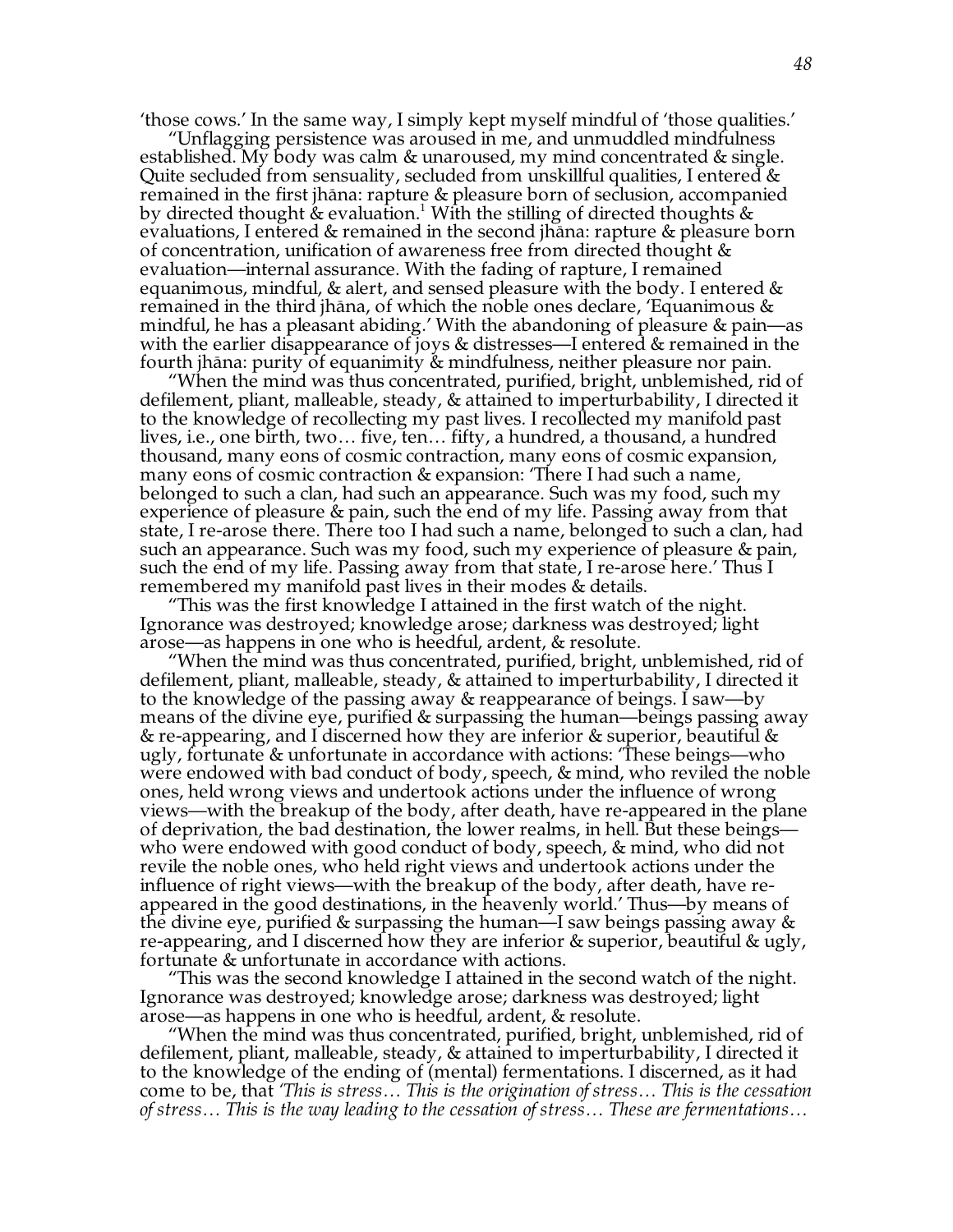*This is the origination of fermentations… This is the cessation of fermentations… This is the way leading to the cessation of fermentations.'* My heart, thus knowing, thus seeing, was released from the fermentation of sensuality, released from the fermentation of becoming, released from the fermentation of ignorance. With release, there was the knowledge, 'Released.' I discerned that 'Birth is ended, the holy life fulfilled, the task done. There is nothing further for this world.'

"This was the third knowledge I attained in the third watch of the night. Ignorance was destroyed; knowledge arose; darkness was destroyed; light arose—as happens in one who is heedful, ardent, & resolute." — *MN 19*

N O T E : 1. AN 9:41 describes the question that led the bodhisatta from right resolve to the first jhāna:

"Even I myself—before my self-awakening, when I was still just an unawakened bodhisatta—thought, 'Renunciation is good; seclusion is good,' but my heart didn't leap up at renunciation, didn't grow confident, steadfast, or firm, seeing, 'That is peace.' The thought occurred to me, 'What is the cause, what is the reason, why my heart doesn't leap up at renunciation, doesn't grow confident, steadfast, or firm, seeing, "That is peace"?' Then the thought occurred to me, 'I haven't seen the drawback of sensuality; I haven't pursued [that theme]. I haven't understood the reward of renunciation; I haven't familiarized myself with it. That's why my heart doesn't leap up at renunciation, doesn't grow confident, steadfast, or firm, seeing, "That is peace."

"Then the thought occurred to me, 'If, having seen the drawback of sensuality, I were to pursue that theme; and if, having understood the reward of renunciation, I were to familiarize myself with it, there's the possibility that my heart would leap up at renunciation, grow confident, steadfast, & firm, seeing, "That is peace."'

"So at a later time, having seen the drawback of sensuality, I pursued that theme; having understood the reward of renunciation, I familiarized myself with it. My heart leaped up at renunciation, grew confident, steadfast, & firm, seeing, 'That is peace.' Then, quite secluded from sensuality, secluded from unskillful qualities, I entered & remained in the first jhāna."

Similar questions and reflections then led him to the remaining jhānas and levels of formlessness [§150.]

§ 19. "Monks, before my self-awakening, when I was still just an unawakened bodhisatta, the realization came to me: 'How this world has fallen on difficulty! It is born, it ages, it dies, it falls away & rearises, but it doesn't discern the escape from this stress, from this aging-&-death. O when will it discern the escape from this stress, from this aging-&-death?'

"Then the thought occurred to me, 'Aging-&-death exists when what exists? From what as a requisite condition comes aging-&-death?' From my appropriate attention there came the breakthrough of discernment: 'Aging-&-death exists when birth exists.<sup>1</sup> From birth as a requisite condition comes aging-&-death.'

Then the thought occurred to me, <sup>7</sup>Birth exists when what exists? From what as a requisite condition comes birth?' From my appropriate attention there came the breakthrough of discernment: 'Birth exists when becoming exists. From becoming as a requisite condition comes birth.'….

"'Becoming exists when what exists?' … 'Becoming exists when clinging exists….

"'Clinging exists when what exists?' … 'Clinging exists when craving exists….

"'Craving exists when what exists?' … 'Craving exists when feeling exists….

"'Feeling exists when what exists?' … 'Feeling exists when contact exists….

"'Contact exists when what exists?' … 'Contact exists when the six sense media exist….

"'The six sense media exist when what exists?' … 'The six sense media exist when name-&-form exists….

"'Name-&-form exists when what exists?' … 'Name-&-form exists when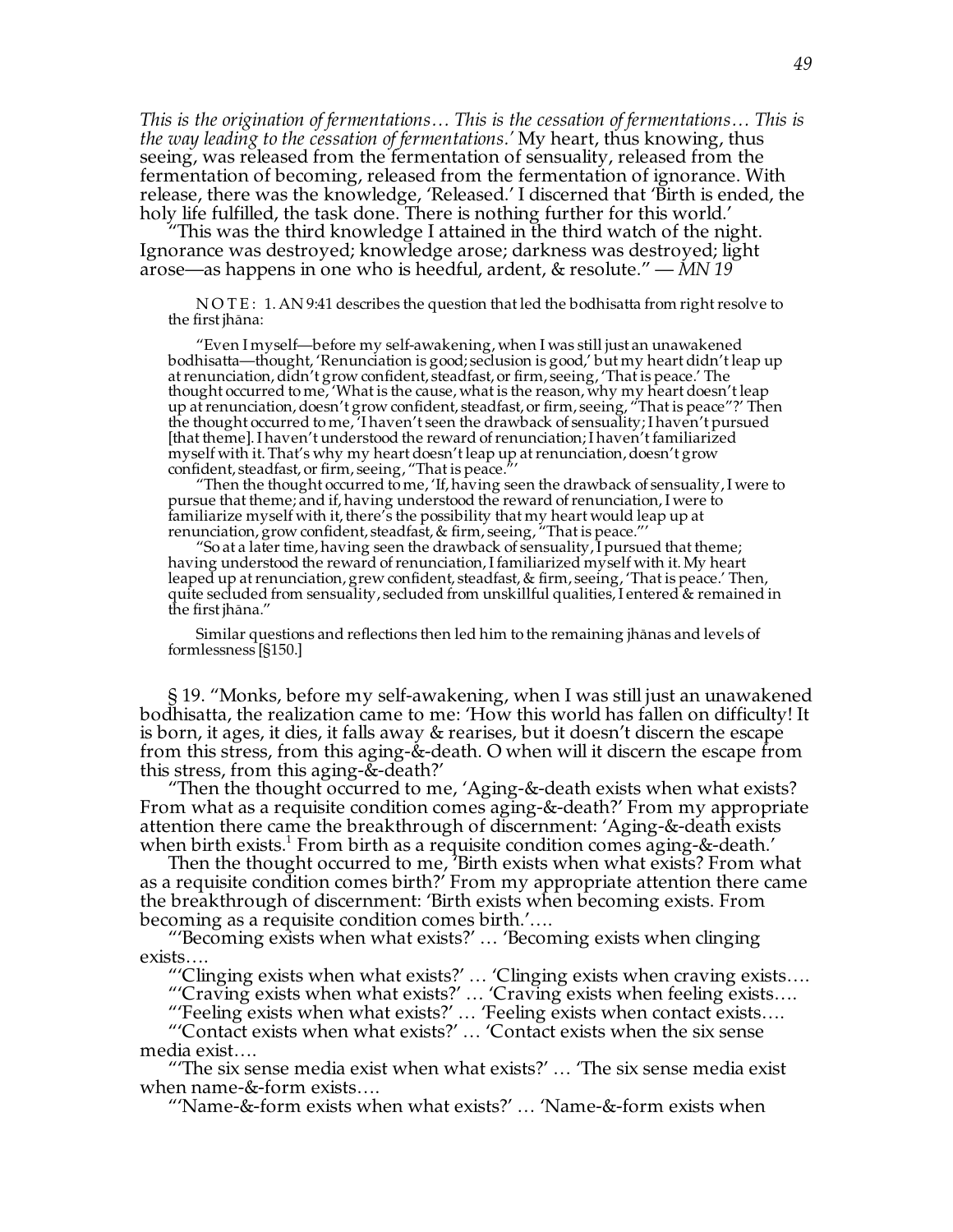consciousness exists….

"'Consciousness exists when what exists?' … 'Consciousness exists when fabrications exist….

Then the thought occurred to me, 'Fabrications exist when what exists? From what as a requisite condition come fabrications?' From my appropriate attention there came the breakthrough of discernment: 'Fabrications exist when ignorance exists. From ignorance as a requisite condition come fabrications. "'Thus:

From ignorance as a requisite condition come fabrications.

From fabrications as a requisite condition comes consciousness.

From consciousness as a requisite condition comes name-&-form.

From name-&-form as a requisite condition come the six sense media.

From the six sense media as a requisite condition comes contact.

From contact as a requisite condition comes feeling.

From feeling as a requisite condition comes craving.

From craving as a requisite condition comes clinging/sustenance.

From clinging/sustenance as a requisite condition comes becoming.

From becoming as a requisite condition comes birth.

From birth as a requisite condition, then aging-&-death, sorrow, lamentation, pain, distress, & despair come into play. Such is the origination of this entire mass of stress & suffering. Origination, origination.' Vision arose, clear knowing arose, discernment arose, knowledge arose, illumination arose within me with regard to things never before heard.

"Then the thought occurred to me, 'Aging-&-death doesn't exist when what doesn't exist? From the cessation of what comes the cessation of aging-&-death?' From my appropriate attention there came the breakthrough of discernment: 'Aging-&-death doesn't exist when birth doesn't exist. From the cessation of birth comes the cessation of aging-&-death.'

"Then the thought occurred to me, 'Birth doesn't exist when what doesn't exist? From the cessation of what comes the cessation of birth?' From my appropriate attention there came the breakthrough of discernment: 'Birth doesn't exist when becoming doesn't exist. From the cessation of becoming comes the cessation of birth.'….

"'Becoming doesn't exist when what doesn't exist?' … 'Becoming doesn't exist when clinging doesn't exist….

"'Clinging doesn't exist when what doesn't exist?' … 'Clinging doesn't exist when craving doesn't exist….

"'Craving doesn't exist when what doesn't exist?' … 'Craving doesn't exist when feeling doesn't exist….

"'Feeling doesn't exist when what doesn't exist?' … 'Feeling doesn't exist when contact doesn't exist….

"'Contact doesn't exist when what doesn't exist?' … 'Contact doesn't exist when the six sense media don't exist….

"'The six sense media don't exist when what doesn't exist?' … 'The six sense media don't exist when name-&-form doesn't exist….

"'Name-&-form doesn't exist when what doesn't exist?' … 'Name-&-form doesn't exist when consciousness doesn't exist….

"'Consciousness doesn't exist when what doesn't exist?' … 'Consciousness doesn't exist when fabrications don't exist….

Then the thought occurred to me, 'Fabrications don't exist when what doesn't exist? From the cessation of what comes the cessation of fabrications?' From my appropriate attention there came the breakthrough of discernment: 'Fabrications don't exist when ignorance doesn't exist. From the cessation of ignorance comes the cessation of fabrications.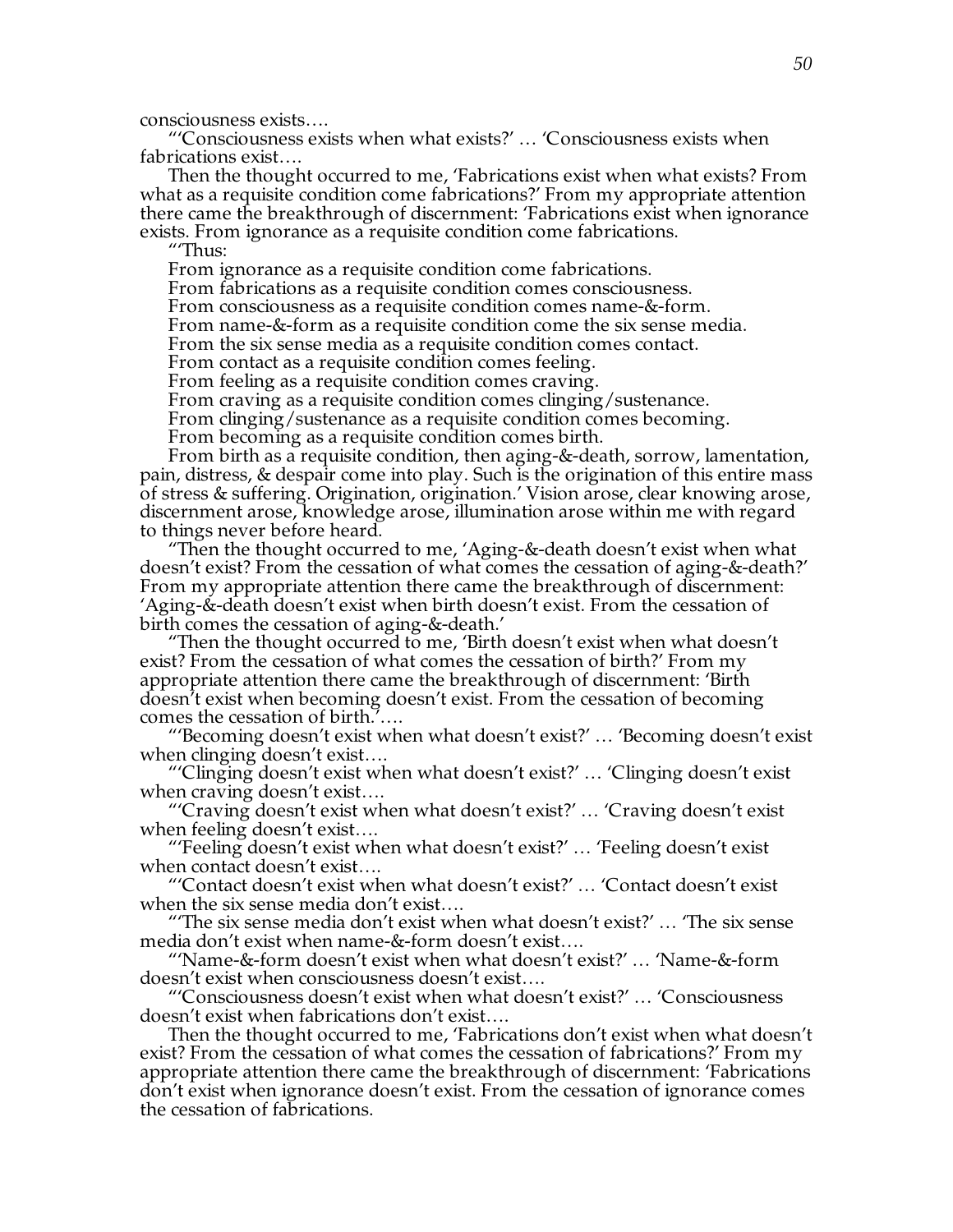#### "'Thus:

From the cessation of ignorance comes the cessation of fabrications. From the cessation of fabrications comes the cessation of consciousness. From the cessation of consciousness comes the cessation of name-&-form. From the cessation of name-&-form comes the cessation of the six sense media.

From the cessation of the six sense media comes the cessation of contact. From the cessation of contact comes the cessation of feeling.

From the cessation of feeling comes the cessation of craving.

From the cessation of craving comes the cessation of clinging/sustenance.

From the cessation of clinging/sustenance comes the cessation of becoming.

From the cessation of becoming comes the cessation of birth. From the cessation of birth, then aging-&-death, sorrow, lamentation, pain, distress, & despair all cease. Such is the cessation of this entire mass of stress & suffering. Cessation, cessation.' Vision arose, clear knowing arose, discernment arose, knowledge arose, illumination arose within me with regard to things never before heard." — *SN 12:10* 

N O T E : 1. The statements, "X exists when Y exists" and "X doesn't exist when Y doesn't exist" appear as part of the general causal principle—*idappaccayatā*, this/that conditionality—underlying dependent co-arising as a whole [§42]. In that principle, these statements are paired with two other statements: "From the arising of X comes the arising of Y" and "From the cessation of X comes the cessation of Y."

The first pair of statements can be read in two ways: loosely and precisely. Read loosely, they can mean that the existence of X creates the conditions for Y eventually to exist; when  $X$  goes out of existence, that creates the conditions for  $Y$  eventually to go out of existence. Read in this way, the statements are equivalent with the second pair of statements. The resulting interpretation of this/that conditionality, however, has very little explanatory power, for it cannot account for the Buddha's rejection of determinism [§§83-84], nor can it account for the complexity of feedback loops in the Buddha's detailed descriptions of causality.

Read as precise statements, however, these statements can mean that Y will come into existence simultaneously with X's coming into existence and that Y will go out of existence simultaneously with X's going out of existence. Read in this way, this/that conditionality contains the interplay of two fairly different causal principles—causes that bring effects in the immediate present, and causes that can give effects over time—which goes a great way toward explaining both the complexity and the non-deterministic nature of the causal relationships described in the Buddha's teachings. (See the Introduction to *The Wings to Awakening* for a discussion of this point.)

However, it has been argued that this second reading is invalid because it obviously does not apply to the statement that aging-&-death exist when birth exists, for the aging and death of a being can obviously occur many years after its birth. This argument, however, ignores the possibility that the Buddha in this passage is referring to the arising, decay, and passing away of momentary mind-states, which can occur so quickly that the process of aging-&-death on this level would occur simultaneously with the process of birth.

This interpretation is supported by two considerations. The first is that the Buddha terms this insight a "breakthrough of discernment," which would hardly apply to the general observation that aging-&-death follows on birth. The second consideration is that in SN 23:2 [§199], the Buddha states that one becomes a "being" whenever one gets caught up in desire for any of the aggregates. Because this is a purely mental process, and because individual aggregates and their attendant desires can arise and pass away very quickly— SN 22:95 compares the arising and passing away of feelings with the evanescent appearance and disappearance of bubbles caused by rain falling on a body of water—the aging-&-death of a "being" on this level could very easily occur simultaneously with its birth.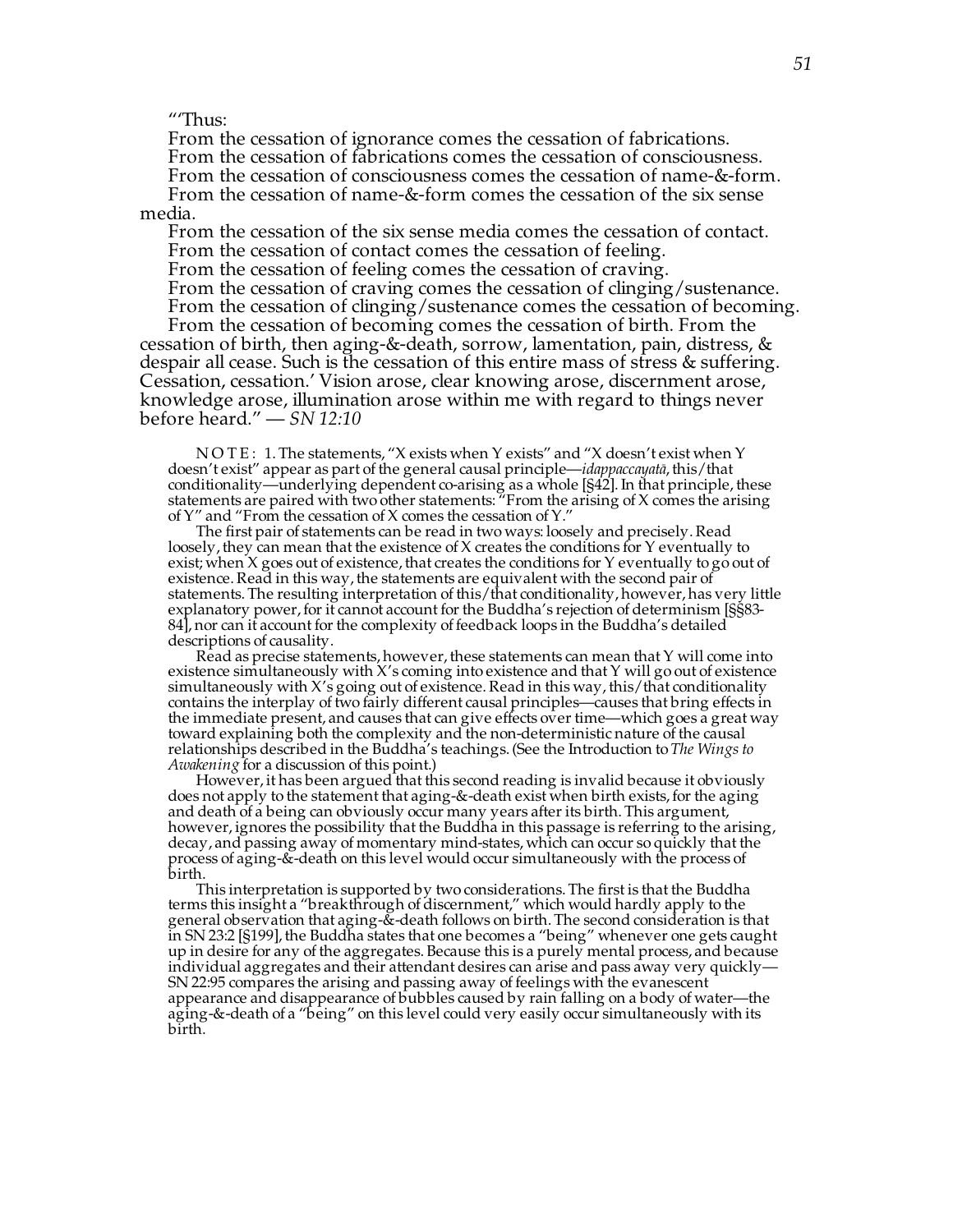## *Categorical Answers*

The Buddha often structured his talks as categorical *(ekamsa)* answers to specific questions that he himself had posed. In this way, he accomplished three objectives. He was showing his listeners which questions are worth asking, he was demonstrating the context in which they should place the concepts he was discussing, and he was providing a framework to help them remember what he said. (See Appendix Two.) The fact that he structured his talks in this way means that the vast majority of the questions he answered in the Canon are categorical, and that there are thousands of them. It would be impractical in a book of this scope to survey all of the Buddha's categorical answers, so we will focus instead on two central questions related to this type of answer: (1) What standards did the Buddha use to determine which sorts of questions deserved a categorical answer? (2) How did he intend his listeners to organize the vast body of his categorical answers into a coherent and useful fund of knowledge? In answering these two questions, we will also gain an understanding of how far the truthvalue of a categorical answer goes.

Fortunately, the Buddha himself provided a useful hint in how to answer these two questions by clearly indicating that some of his answers were more categorical than others. Of all the teachings he gave in the Canon, only two did he label as categorical. The first is the distinction between good bodily conduct, good verbal conduct, and good mental conduct on the one hand, and bodily misconduct, verbal misconduct, and mental misconduct on the other [§21]. Comparing MN 9 [§27] with AN 10:165 [§28], we can see that this distinction is the same as that between skillful and unskillful kamma. The second teaching the Buddha labeled as categorical was that of the four noble truths [§22].

These two sets of teachings are categorical because their range isn't limited to particular situations. Acting on them leads categorically—universally—to good results. They are reliable guides to mastering the principle of kamma across the board. Any people who act on the distinction between skillful and unskillful actions—adopting the skillful and abandoning the unskillful—produce bright kamma, in the sense that they don't have to fault themselves on their behavior; observant people, on close examination, praise them; their good reputation gets spread about; they die unconfused; and—on the breakup of the body, after death—reappear in the good destinations, in the heavenly world [§31]. Any people who act on the four noble truths—comprehending stress, abandoning its cause, realizing its cessation, and developing the path to its cessation—produce kamma that leads to the end of kamma, in that these truths are conducive to the goal, conducive to the Dhamma, and basic to the holy life; they lead to disenchantment, to dispassion, to cessation, to calm, to direct knowledge, to selfawakening, to unbinding: a happiness so total that the need for any further action for the sake of happiness has been transcended (SN 56:31).

As for other teachings that the Buddha gave as categorical answers to questions, they can be regarded as falling under these two. As Ven. Sariputta noted,

"Just as the footprints of all legged animals are encompassed by the footprint of the elephant, and the elephant's footprint is reckoned the foremost among them in terms of size; in the same way, all skillful qualities are included in the four noble truths." — *MN 28* 

In much the same way, all the Buddha's categorical answers to questions are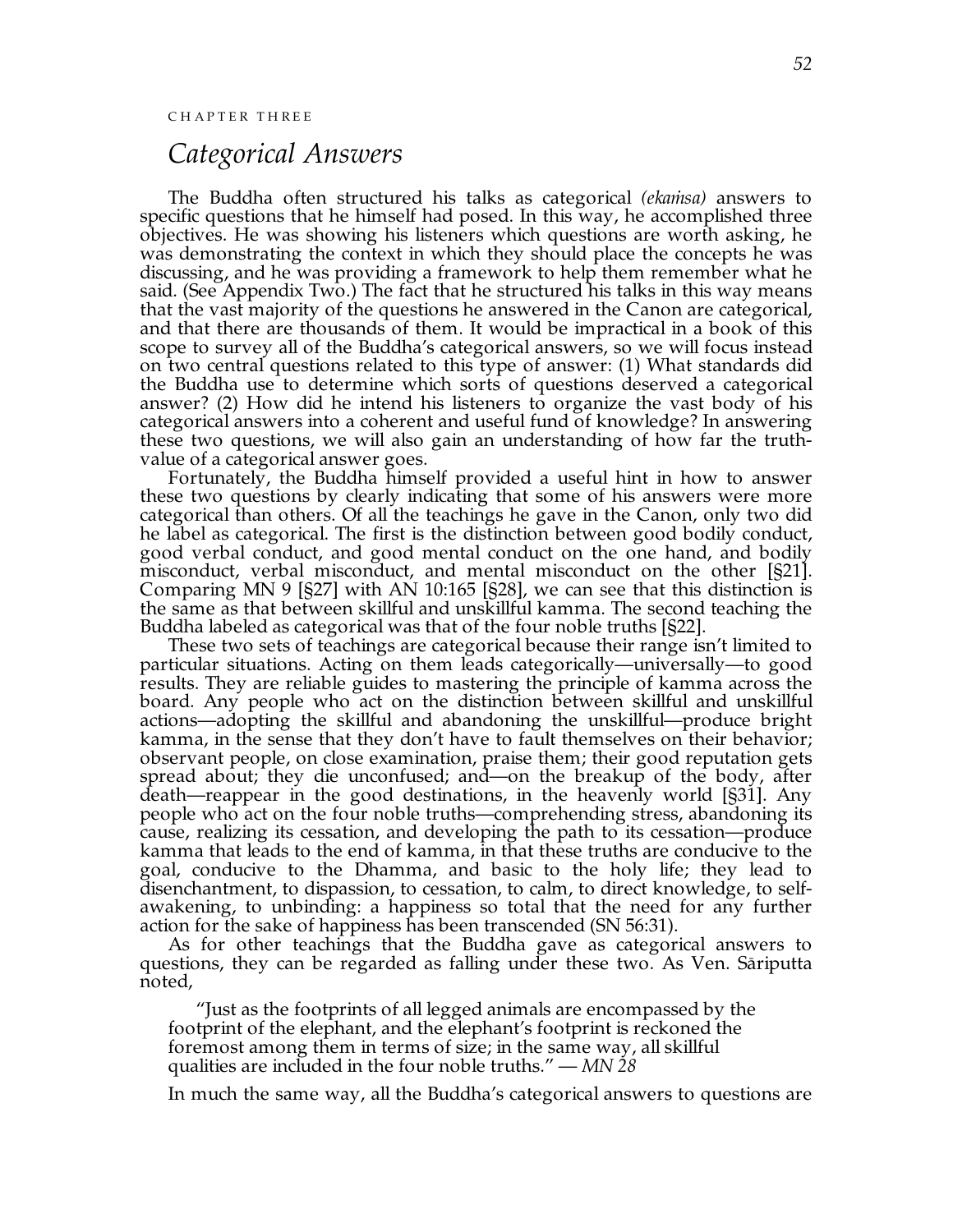encompassed by his two categorical teachings. For instance, as we saw in Chapter Two and will see again in Chapter Eight, the teachings of dependent coarising are also conducive to awakening and unbinding. A cursory glance at these teachings shows that they actually fall under the four noble truths, being an elaboration of the first three of the four. In the case of other categorical answers the relationship to the categorical teachings may not be so obvious, but careful analysis will show that it's there.

As we noted in Chapter One, the four noble truths and the distinction between skillful and unskillful action supply the categories both of right view and of appropriate attention. And as we have also noted, right view and appropriate attention involve not only looking *at* these topics, but also looking at the rest of experience *in terms of* them. In particular, right view and appropriate attention use these topics as a framework for selecting and developing the skills needed to comprehend stress and bring it to an end. They direct one to focus primary attention on one's actions and the results of those actions, and in this way they foster the skill most essential for understanding and mastering the principle of kamma: the ability to learn from one's mistakes so as to develop ever-higher levels of skill.

Thus appropriate attention—and, to streamline the discussion, we will refer to both right view and appropriate attention under this term—provides the framework for best understanding the Buddha's overarching approach to giving categorical answers. This framework shows not only how to frame questions that will deserve categorical answers, but also how best to learn from those answers—how to comprehend and use them once they are received. In this way, just as Chapter One was concerned with the kamma of teaching, this chapter will focus on the kamma of learning, of listening and figuring things out. Because learning involves understanding the intention of the person teaching, the discussion in this chapter will inevitably overlap somewhat with the discussion in Chapter One, but here we will focus more on how the Buddha's intention in teaching shaped the kind of learning he encouraged in his students, and—by implication—in those of us who still want to reap the most benefit from his words.

It's commonly recognized that people attend to a teaching in line with the views they bring to it. But it's a common mistake to regard these views as lying somehow outside of the field of action—thinking that, for instance, one's understanding of the world may guide one's actions while at the same time not noticing that one's choice of a view and the way one attends to it is a type of action as well. The Buddha, however, saw clearly the kammic aspect of building a view, holding to it, forming questions based on it, and attending to its different features. All of these actions form the frame for how people listen to a teaching and what they take away from it. So when the Buddha, in the typical formula at the beginning of his talks, told his listeners to "listen and attend well," he wasn't simply telling them to pay attention to all of his words. He was also telling them to bring appropriate attention to what he was saying, framing the questions they brought to the teaching in terms of appropriate attention and placing his comments in the same framework as well.

It might seem strange that the Buddha would be asking his listeners to bring right view to his teaching even before they had heard his teaching, but he was depending on the fact that all people have experienced stress, and all search for someone who knows a way to put an end to stress (AN 6:63, Chapter One). This is the primal search, beginning in early childhood, from which all other searches grow. The question embodied in this search—"Who knows a way or two to stop this pain?"—is probably the most earnest question we ask. In advising his listeners to bring right view to his teaching, the Buddha was simply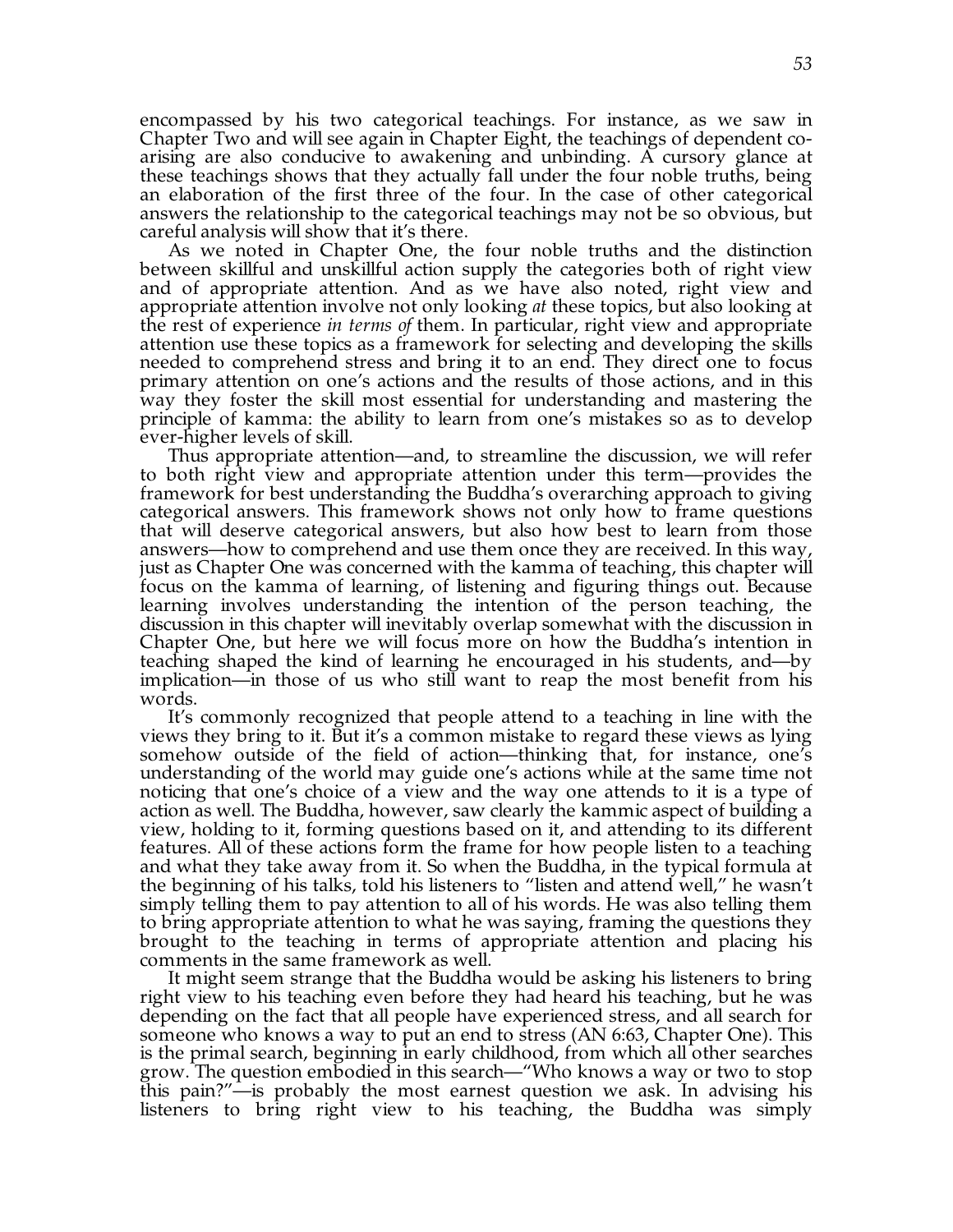recommending that they approach it from the viewpoint of this earnest, primal search, and not through the lens of less primal issues. For anyone sensitive to the problem of stress, this is not too much to ask.

To help clarify the issue of what does and doesn't count as appropriate attention in this area, the Buddha in MN 2 [§25] defined appropriate attention primarily as knowledge of which sorts of questions deserve attention and which don't. The implication here is that those deserving attention are the ones most worth bringing to his teachings. He then provided lists to illustrate both categories of questions. Although the lists are not exhaustive, they provide important insights into where the line between appropriate attention and inappropriate attention can be drawn, and why it is drawn precisely there.

The questions deserving appropriate attention, predictably, are those defined in terms of the four noble truths. Those not deserving attention are these:

"This is how one attends inappropriately: 'Was I in the past? Was I not in the past? What was I in the past? How was I in the past? Having been what, what was I in the past? Shall I be in the future? Shall I not be in the future? What shall I be in the future? How shall I be in the future? Having been what, what shall I be in the future?' Or else one is inwardly perplexed about the immediate present: 'Am I? Am I not? What am I? How am I? Where has this being come from? Where is it bound?'" — *MN 2* 

These questions are framed in terms of two dichotomies—*me* and *not me, existence* and *non-existence*—placed in the time frame of *past, future,* and *present.* Although the texts don't explicitly make this connection, these terms correspond to what MN 18 [§50] calls the "perceptions & categories of *papañca." Papañca* is a difficult term to translate. Some common English equivalents for it include objectification, complication, elaboration, differentiation, and proliferation.

In ancient Indian artistic theory, *papañca* referred to the elaboration of an artwork's basic theme: the process of embodying that theme in specific objects the notes of a musical piece, the colors and forms of a painting, or the words and images of a literary work. The Buddha, however, had his own uses and explanations for the term. Without giving it a formal definition, he cited it functionally in MN 18 and DN 21 [§4] to describe the sort of thinking that leads to conflict. In Sn 4:14 [§52] he identified the root of *papañca*-classifications as the thought, "I am the thinker." Because this thought turns the "I" into an object or being; and because the classifications derived from this thought deal with the status of individual objects existing in a world of objects, "objectification" is probably the best translation for the Buddha's use of the term, *papañca.* The one caveat here is that, unlike the modern psychological use of "objectification"—in which the subject treats other people as objects—objectification in the Buddha's sense begins when the subject objectifies itself. Only then does it apply the same process to others.

Given that objectification-classifications begin with the thought, "I am the thinker," the connection between objectification and the inappropriate questions in MN 2 is clear. Those questions are phrased in terms that try to define what the "I" is, what it means to "be," whether the "I" exists, and what its fate over time has been and will be: Did it come into existence from nothing? Has it always existed? Will it always exist? Will its continued existence be happy?

As the Buddha pointed out, people who attend to inappropriate questions of this sort tend to settle on views like these:

"The view *I have a self* arises in him as true & established, or the view *I have no self*… or the view *It is precisely by means of self that I perceive self*…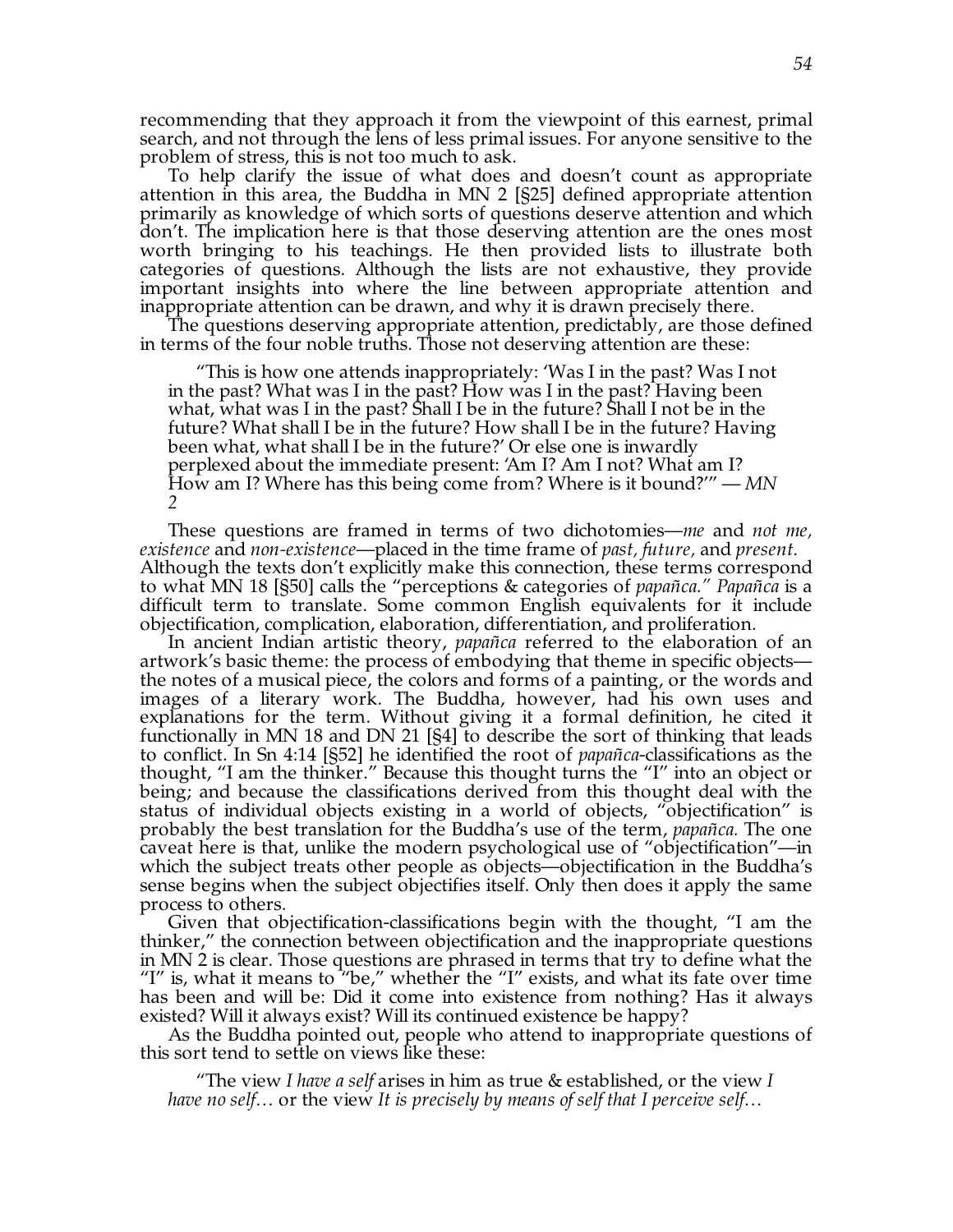or the view *It is precisely by means of self that I perceive not-self*… or the view *It is precisely by means of not-self that I perceive self* arises in him as true & established, or else he has a view like this: *This very self of mine—the knower that is sensitive here & there to the ripening of good & bad actions—is the self of mine that is constant, everlasting, eternal, not subject to change, and will endure as long as eternity."* — *MN 2*

In addition, the act of attending to these inappropriate questions can lead to other views as well, for the "where" in the questions, "Where has this being come from? Where is it bound?" leads not only to views about the nature of the existence of the self, but also about the existence of the world, its source, and its final end. DN 1 [§184] provides a long list of views that can be derived in this way.

The Buddha found these questions inappropriate because the act of giving an answer framed in their terms—regardless of how true it might be—would go against the duties of the four noble truths. As SN 22:81 [§153] points out, any answer to these questions would be a form of fabrication. But these questions instead of focusing attention on the process of fabrication leading up to them, with the purpose of freeing the mind from passion for that process—focus on using the process of fabrication for gaining what they see as worthwhile information about other things. In this way, they induce more passion for the results of fabrication, while keeping the actual processes in the dark. Thus they interfere with the duty appropriate to the first noble truth, which is to comprehend fabrication to the point of dispassion.

Similarly, SN 22:36 [§200] points out that the act of self-definition is also an act of obsession, in that one develops passion for whatever one identifies as one's self. Because anything that could be identified in this way comes under the five clinging-aggregates, one is again going against the basic duty with regard to the first noble truth, which is to comprehend those clinging-aggregates to the point of dispassion. Furthermore, the act of taking on an identity in the context of a specific world of experience is an act of becoming, which is one of the fermentations from which the mind needs to be released. The desire to engage in becoming is one of the primary forms of craving leading to suffering and stress. To indulge in this desire goes against the duty with regard to the second noble truth, which is to abandon that craving.

At the same time, as MN 102 [§53] shows, any sense of "I am" applied to even the subtlest levels of concentration developed along the path hides a remnant of clinging that, because it has not been fully comprehended and abandoned, gets in the way of awakening.

Thus the texts go into a fair amount of detail to show how any answer to the above inappropriate questions would go against the duties of the four noble truths. As a result, any such answer—instead of leading to happiness or freedom—would lead only to entanglement.

"This [the array of views derived from these questions] is called a thicket of views, a wilderness of views, a contortion of views, a writhing of views, a fetter of views. Bound by a fetter of views, the uninstructed run-of-the-mill person is not freed from birth, aging, & death, from sorrow, lamentation, pain, distress, & despair. He is not freed, I tell you, from stress." — *MN 2*

MN 18 [§50] makes a similar point in terms of the psychology of sensory perception:

"Dependent on eye & forms, eye-consciousness arises. The meeting of the three is contact. With contact as a requisite condition, there is feeling.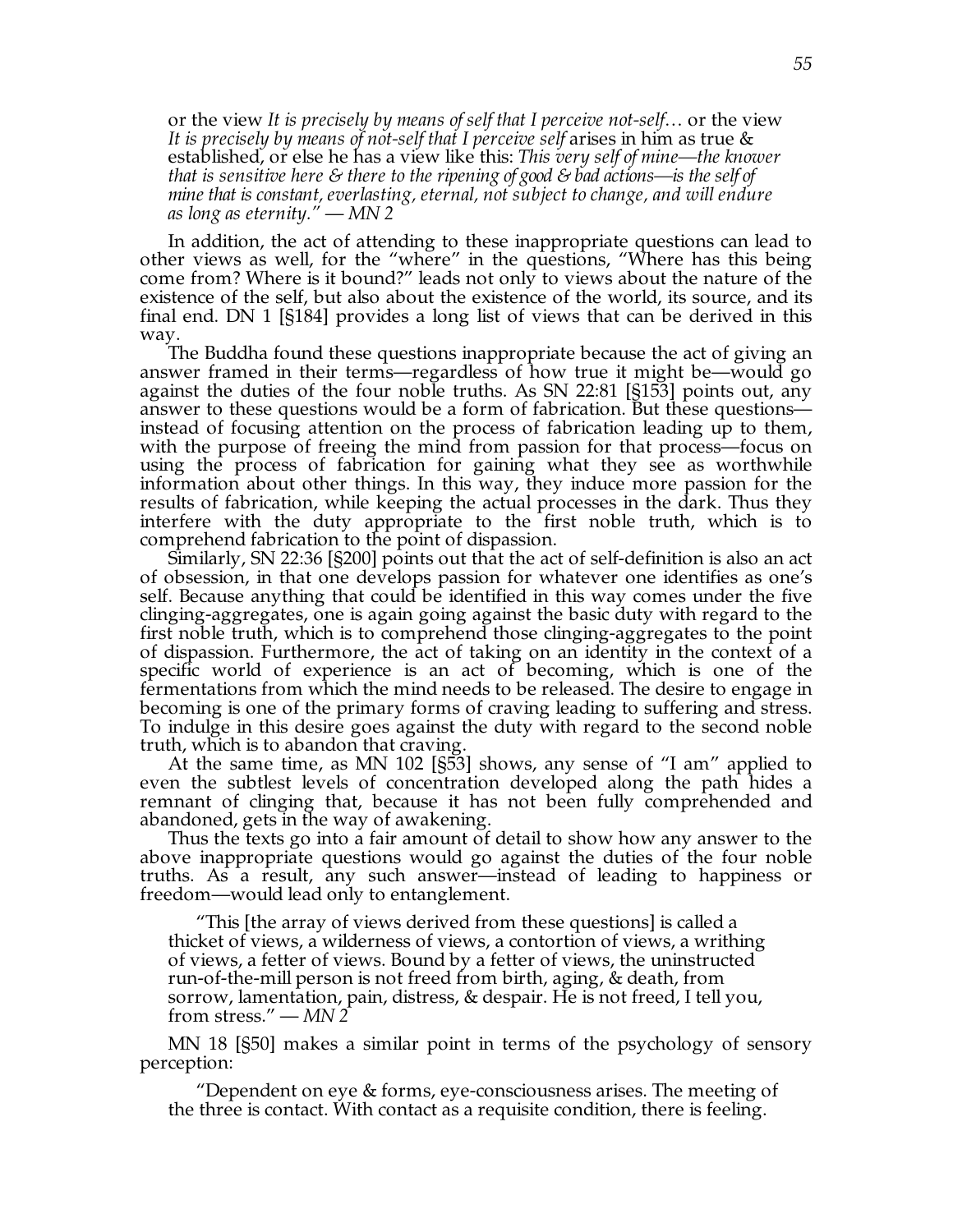What one feels, one perceives [labels, assigns a meaning]. What one perceives, one thinks about. What one thinks about, one objectifies. Based on what a person objectifies, the perceptions & categories of objectification assail him/her with regard to past, present, & future forms cognizable via the eye.

[Similarly with the ear, nose, tongue, body, and intellect.] — *MN 18*

The progression in this passage is instructive. At first the processes of sensory contact are described in impersonal terms: eye, forms, eye-consciousness, contact, and feeling. With feeling, however, an agent appears, who then feels, perceives, and thinks. This thinking, however, does not yet use the perceptions and categories of objectification—a point that will be important in allowing for the use of thought on the path. (The verb for *thinking* used here—*vitakketi* corresponds to the noun *vitakka,* which appears in the standard definitions of right concentration [§33] and noble right resolve [§39].) Nevertheless, the agent frequently moves from thinking to objectifying, at which point the role of agent changes to that of victim, assailed by the perceptions and categories of objectification, entangled in the thicket and fetter of views.

There are at least five reasons for this entanglement.

(1) The first is that the categories and perceptions of objectification deal in abstractions that are impossible to pin down with any certainty in the present. Thus any answer framed in their terms is bound to lead simply to more uncertainty.

The remaining reasons derive from the self-reflexive nature of this kind of thinking.

(2) The categories of objectification not only raise issues about objects of thought—selves and worlds—but also draw into those issues the identity of the person thinking: "How does this thinker, as an object, fit into the world of its thoughts? How does it fit into the world of other people's thoughts?" In this way, the thinker is inevitably entangled in internal difficulties and controversy.

(3) As SN 22:36 [§200] points out, the act of self-definition is an act of selflimitation, for anything that one might identify as one's self—even a cosmic self—is limited by the restrictions of space and time.

(4) Also, all people engaged in objectification are busy defining themselves and the world around them in terms of "I am the thinker." Thus they are defining—and placing limitations on—not only themselves and their worlds, but also other people who have defined themselves and their worlds in line with their own "I am the thinker." The act of trying to impose on other people the limitations implicit in one's own objectifications, insisting that they submit to one's own sense of self and world, is an act of aggression, an attempt to exert dominance over how they define themselves and their worlds. There are bound to be people who will resist any views produced from this sort of thinking, and thus the person engaged in this process is bound to meet with external conflict.

(5) Finally, the act of identifying oneself creates a "being" [§199]. As Khp 4 points out, all beings subsist on food. In creating a being that needs to feed, one is creating the many problems that come with that need: the hunger—the "foremost disease" (Dhp 203)—driving that need, along with the consequent needs to secure a source of food and to defend it from other beings who will try to take it as food for themselves. Often, one has to defend against being treated as food oneself.

These are some of the ways in which the categories and perceptions of objectification assail and entangle the person who fabricates them.

The questions framed in terms of appropriate attention, however, avoid these uncertainties and conflicts by using a level of thinking prior to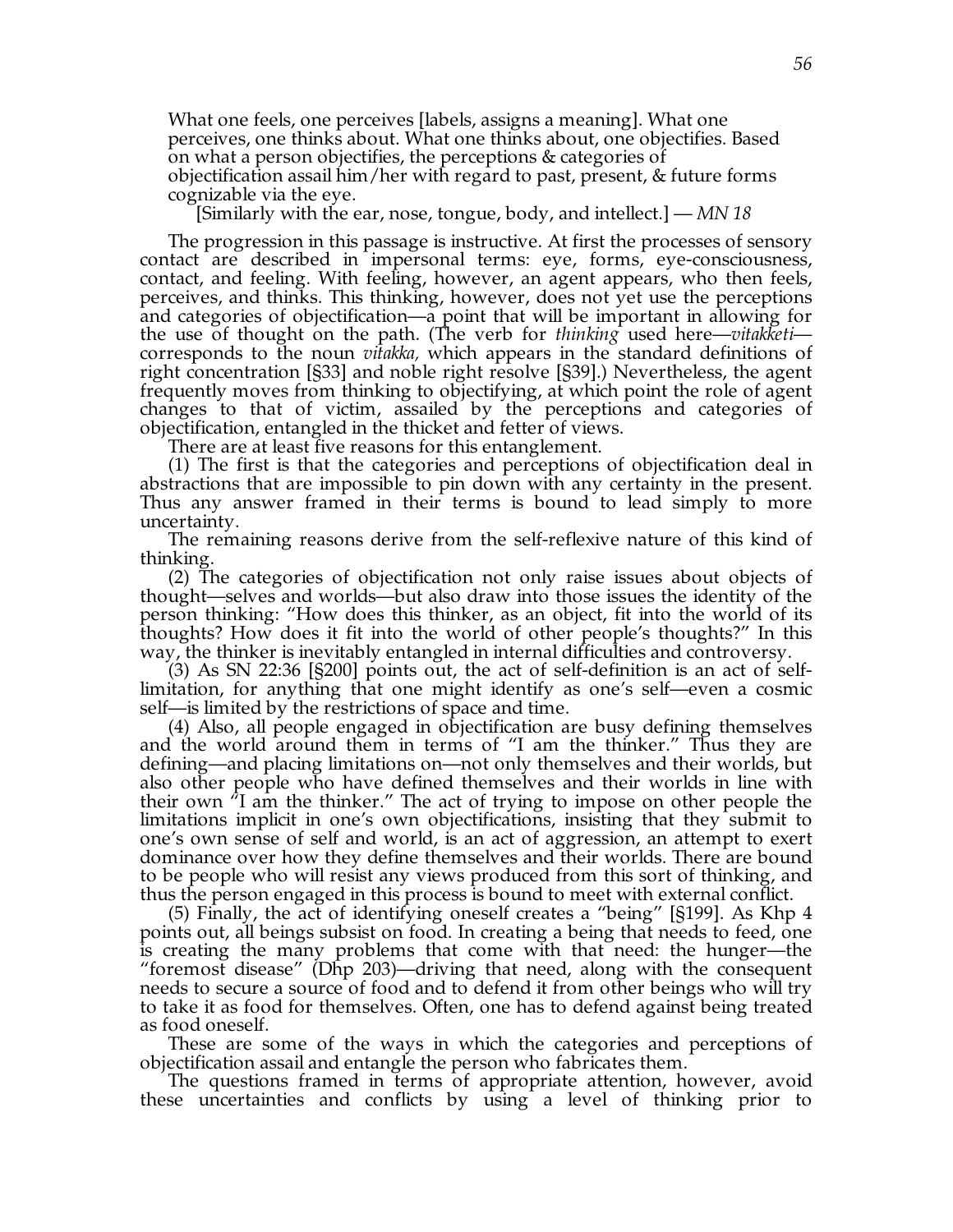objectification. To begin with, they are framed in terms that are immediately felt and perceived. Thus they deal in certainties about actions and results. In fact, in MN 2 [§25], these terms are expressed not as questions but as observations: "This is stress… This is the origination of stress… This is the cessation of stress… This is the way leading to the cessation of stress." Only in other discourses [§33; §39] does the Buddha express these sentences in the form of questions, to show how best to induce these observations about the mind in the present.

Second, questions expressed in terms of appropriate attention avoid the entanglements that come with trying to define a sense of the self and the world around an "I am." Instead, they simply offer therapy for the problem of suffering: explaining how it can be comprehended in terms of actions and results, and thus brought to an end. When the Buddha offered views based on these categories to his listeners, he was not engaging in an act of aggression or seeking dominance, for he was not trying to define who they were. Instead of treating them as objects, he was speaking to the main burden of subjectivity: the experience of pain. In offering his teachings, he was simply offering tools—or to use his own analogy, medicine—to cure that pain, leaving his listeners free to use that medicine, or not, as they saw fit.

Now, there are obviously some passages in the discourses where the Buddha offers answers to such questions as, "Was I in the past?" or "Shall I be in the future?", particularly in his discussion of past and future lives. These answers, however, should be viewed in terms of his strictures for his own speech: that it be true, beneficial, and timely. In all of the instances where the Buddha answers questions that could derive from the root thought, "I am the thinker," he does so with the purpose of addressing a person caught in the midst of that mode of thinking, and inducing either (1) an interest in why "the thinker" should pursue skillful action or (2) a sense of dispassion for the act of continuing to think in the mode of objectification at all. A graphic example of the latter case is the following:

Now on that occasion the Blessed One was dwelling in Rajagaha, in the Bamboo Grove. Then thirty monks from Pāvā—all wilderness dwellers, all alms-goers, all triple-robe wearers, all still with fetters *[samyojana]* went to the Blessed One and, on arrival, having bowed down to him, sat to one side.

Then the thought occurred to the Blessed One, "These thirty monks from Pāvā... are all still with fetters. What if I were to teach them the Dhamma in such a way that, in this very sitting, their minds—through lack of clinging/sustenance—would be released from fermentations?"

So he addressed the monks: "Monks."

"Yes, lord," the monks responded.

The Blessed One said, "From an inconceivable beginning comes transmigration. A beginning point is not evident, though beings hindered by ignorance and fettered by craving are transmigrating & wandering on. What do you think, monks? Which is the greater, the blood you have shed from having your heads cut off while transmigrating & wandering this long, long time, or the water in the four great oceans?"

"As we understand the Dhamma taught to us by the Blessed One, this is the greater: the blood we have shed from having our heads cut off while transmigrating & wandering this long, long time, not the water in the four great oceans."

"Excellent, monks. Excellent. It is excellent that you thus understand the Dhamma taught by me.

"This is the greater: the blood you have shed from having your heads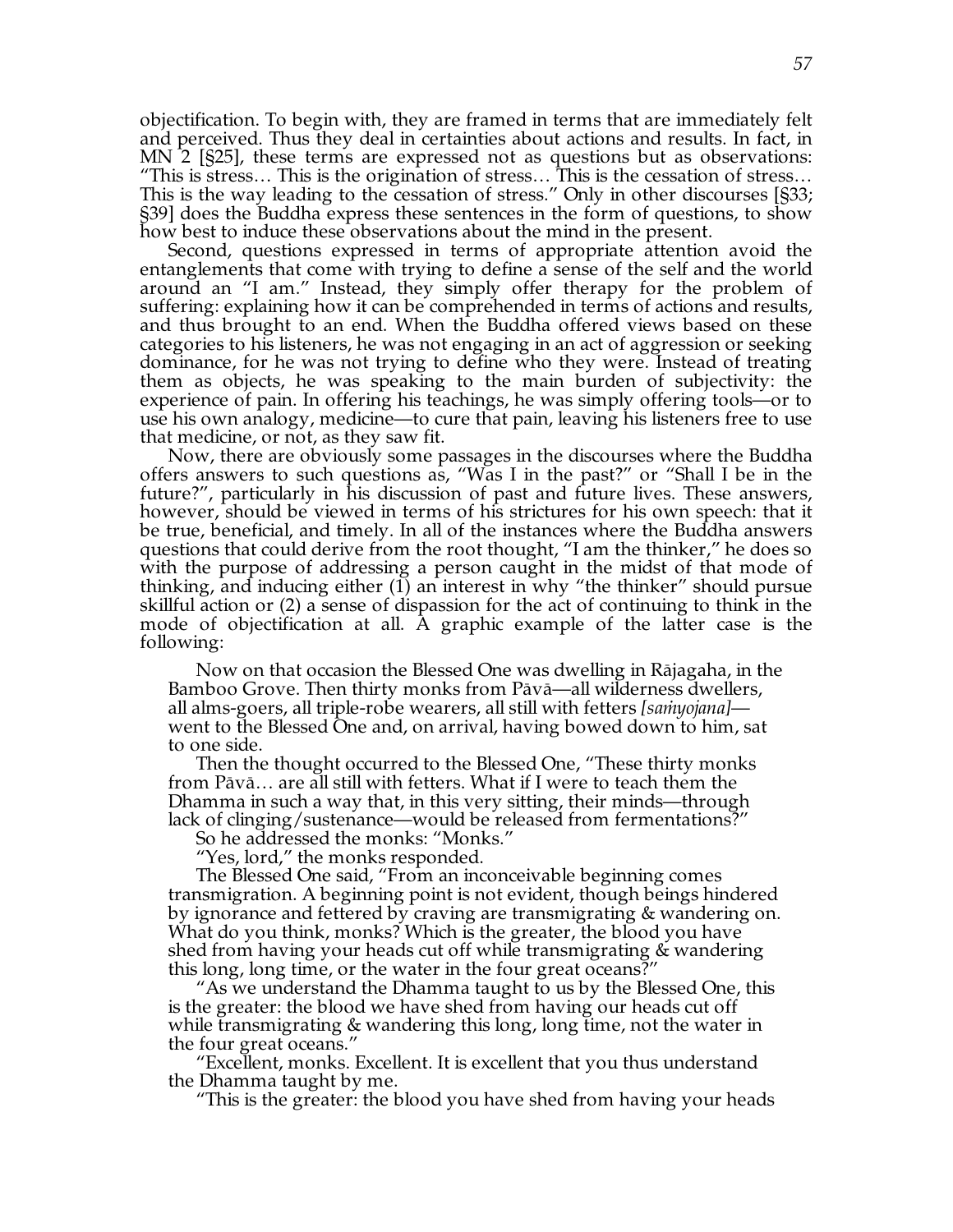cut off while transmigrating & wandering this long, long time, not the water in the four great oceans.

"The blood you have shed when, being cows, you had your cowheads cut off: Long has this been greater than the water in the four great oceans.

"The blood you have shed when, being water buffaloes, you had your water buffalo-heads cut off… when, being rams, you had your ram-heads cut off… when, being goats, you had your goat-heads cut off… when, being deer, you had your deer-heads cut off… when, being chickens, you had your chicken-heads cut off… when, being pigs, you had your pigheads cut off: Long has this been greater than the water in the four great oceans.

"The blood you have shed when, arrested as thieves plundering villages, you had your heads cut off… when, arrested as highway thieves, you had your heads cut off… when, arrested as adulterers, you had your heads cut off: Long has this been greater than the water in the four great oceans.

"Why is that? From an inconceivable beginning comes transmigration. A beginning point is not evident, though beings hindered by ignorance and fettered by craving are transmigrating & wandering on. Long have you thus experienced stress, experienced pain, experienced loss, swelling the cemeteries—enough to become disenchanted with all fabrications, enough to become dispassionate, enough to be released."

That is what the Blessed One said. Gratified, the monks delighted in the Blessed One's words. And while this explanation was being given, the minds of the thirty monks from Pāvā—through lack of clinging/sustenance—were released from fermentations. — *SN 15:13*

Thus, when the Buddha found it timely and beneficial to use the categories and perceptions of objectification in a strategic way to get a person mired in those categories to see the advantages of dropping them, he would use them for that purpose. This, in fact, is the function of the mundane level of right view, which employs categories that fall into the realm of objectification, such as "beings" and "worlds."

However, he did not always have to follow this approach. As we noted in our discussion of MN 18, there is a type of thinking that precedes objectification and does not impose the categories of objectification on what is felt and perceived. When his listeners were ready, the Buddha would appeal to that level of thought in hopes of getting them to use it in their pursuit of the path.

This he would do in a variety of ways. To begin with, he would often describe the benefits of thinking in terms of appropriate attention:

"The well-instructed disciple of the noble ones… discerns which ideas are fit for attention, and which ideas are unfit for attention. This being so, he doesn't attend to ideas unfit for attention, and attends [instead] to ideas fit for attention…. And which are the ideas fit for attention that he attends to? Whichever ideas such that, when he attends to them, the unarisen fermentation of sensuality doesn't arise, and the arisen fermentation of sensuality is abandoned; the unarisen fermentation of becoming… the unarisen fermentation of ignorance doesn't arise, and the arisen fermentation of ignorance is abandoned…. He attends appropriately, *This is stress… This is the origination of stress… This is the cessation of stress… This is the way leading to the cessation of stress.* As he attends appropriately in this way, three fetters are abandoned in him: self-identity view, uncertainty, and grasping at habits & practices." — *MN 2*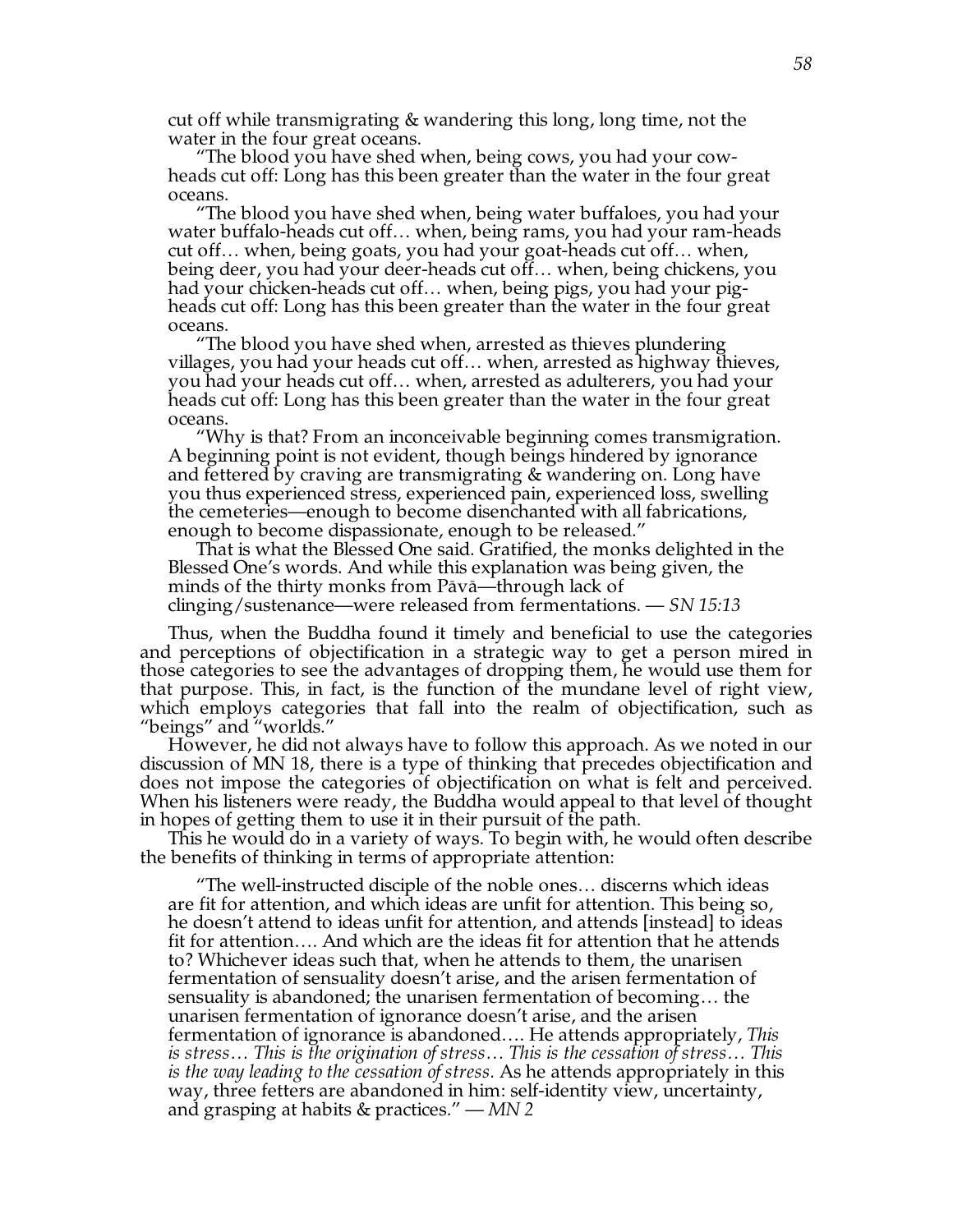Second, the Buddha would recommend questions that his listeners should ask other people or themselves. Because the questions they should ask themselves are a type of cross-questioning, we will consider them in Chapter Six. Here we will simply note that, in recommending the questions they should ask others, the Buddha advised (1) that they ask only experienced and knowledgeable people and (2) that the questions deal with skillful action: how to understand the concept of skillfulness, what sort of actions are skillful, and how specific skills are to be developed [§§43-44]. Of special interest are the questions in MN 135 [§43], for these are said to be the source of discernment:

"This is the way leading to discernment: when visiting a contemplative or brahman, to ask: 'What is skillful, venerable sir? What is unskillful? What is blameworthy? What is blameless? What should be cultivated? What should not be cultivated? What, having been done by me, will be for my long-term harm & suffering? Or what, having been done by me, will be for my long-term benefit & happiness?'"

These questions mark the beginning of discernment because they recognize that long-term happiness is better than short-term, that happiness depends on one's actions, and that one's actions can be chosen and developed as skills. Everything else in the practice comes from recognizing these basic principles.

But the Buddha's most common method in encouraging appropriate attention among his listeners was, as we have already noted, to frame his talks as categorical answers to questions that he himself would pose. In fact, most of the detailed descriptions of the ramifications of right view—the definitions of many of the terms, and explanations of how to carry out the duties appropriate to the categories of right view—are found in talks of just this sort [§§27-31, 33, 35-36, 38-41].

Because this information comes primarily in discourses where the Buddha is in total control of the shape of the discussion, posing the questions before providing the answers, it's somewhat surprising to find gaps and apparent inconsistencies in the information about right view that can be drawn from these passages. For instance, many of the most basic terms are not formally defined. The four noble truths center on stress, but nowhere is stress given a formal definition. It is illustrated with examples, and the Buddha gives a summary definition—in terms of the five clinging-aggregates [§33]—that helps strategically in knowing how to analyze stress for the purpose of putting an end to it, but nowhere does he say what stress is in and of itself. Similarly with other basic terms: Happiness *(sukha),* which in one form serves as part of the path of practice (as a factor in right concentration), and in another form (unbinding) as the goal of the practice, is nowhere defined. Becoming *(bhava),* a concept central to understanding the cause of stress, is said simply to have three types—sensuality, form, and formless—but what it is, is not explained. The mind *(citta),* which functions as the agent trained in the course of the practice and is released on the attainment of the goal, is described in terms of what it does but never in terms of what it is.

As for apparent inconsistencies, one of the most striking is that the discourses offer at least four separate definitions of right view:

"And which is the right view that has fermentations, sides with merit, & results in acquisitions? 'There is what is given, what is offered, what is sacrificed. There are fruits & results of good & bad actions. There is this world & the next world. There is mother & father. There are spontaneously reborn beings; there are contemplatives & brahmans who, faring rightly & practicing rightly, proclaim this world & the next after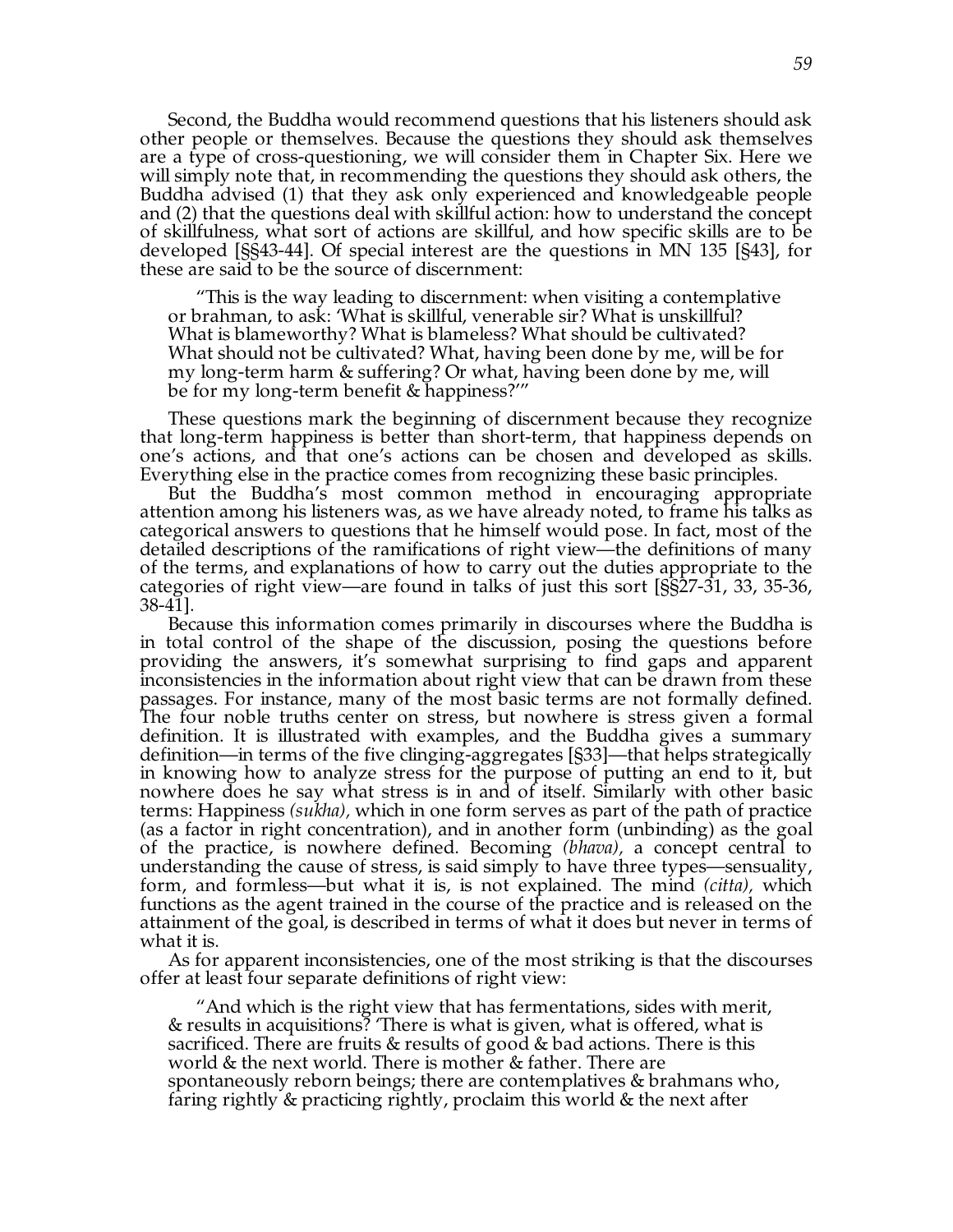having directly known & realized it for themselves.' This is the right view that has fermentations, sides with merit, & results in acquisitions." — *MN 117*

"And which is right view? Knowledge in terms of stress, knowledge in terms of the origination of stress, knowledge in terms of the cessation of stress, knowledge in terms of the way of practice leading to the cessation of stress: This is called right view." — *SN 45:8*

"And which is the right view that is without fermentations, transcendent, a factor of the path? The discernment, the faculty of discernment, the strength of discernment, analysis of qualities as a factor for awakening, the path factor of right view in one developing the noble path whose mind is noble, whose mind is free from fermentations, who is fully possessed of the noble path. This is the right view that is without fermentations, transcendent, a factor of the path." — *MN 117* 

"By  $\&$  large, Kaccāyana, this world is supported by [takes as its object] a polarity, that of existence & non-existence. But when one sees the origination of the world as it has come to be with right discernment, 'nonexistence' with reference to the world doesn't occur to one. When one sees the cessation of the world as it has come to be with right discernment, 'existence' with reference to the world doesn't occur to one.

"By  $\&$  large, Kaccāyana, this world is in bondage to attachments, clingings [sustenances], & biases. But one such as this does not get involved with or cling to these attachments, clingings, fixations of awareness, biases, or obsessions; nor is he resolved on 'my self.' He has no doubt or uncertainty that mere stress, when arising, is arising; stress, when passing away, is passing away. In this, his knowledge is independent of others. It's to this extent, Kaccayana, that there is right view." — *SN 12:15*

The first of these definitions is obviously preliminary, as it doesn't fully cut through the mental fermentations. The next two are more advanced and because the strength and faculty of discernment, mentioned in the third definition, are defined as seeing things in terms of the four noble truths apparently equivalent. The fourth is more advanced than the others, as it reduces the four noble truths to one: stress. Yet, even though all four definitions are right, the first definition is framed in terms of worlds and beings, a frame discarded by the second and third definitions. They, in turn—in their definition of stress—are framed in terms of aggregates [§33], a frame discarded in the fourth. The fourth, by reducing everything that arises and passes away to mere stress, also implicitly reduces the four duties of the second and third definitions [§§34- 35] to one [§36].

Another apparent inconsistency closely related to the theme of this book concerns the relationship of thinking *(vitakka)* to objectification *(papañca).* As we noted above, MN 18 states that thinking comes prior to objectification, a fact that allows for thinking devoid of objectification—framed in terms of processes and events—to have a role on the path, in the factors of noble right resolve and right concentration. However, DN 21 [§4] states that the categories and perceptions of objectification come prior to thinking; when these categories do not exist, thinking stops. Thus any thinking employed on the path would require at least a modicum of objectification.

If the Buddha were trying to propose a foundational philosophy or a full description of reality, these gaps and apparent inconsistencies would be blatant weaknesses in his system. And later Buddhist scholastics and philosophers, who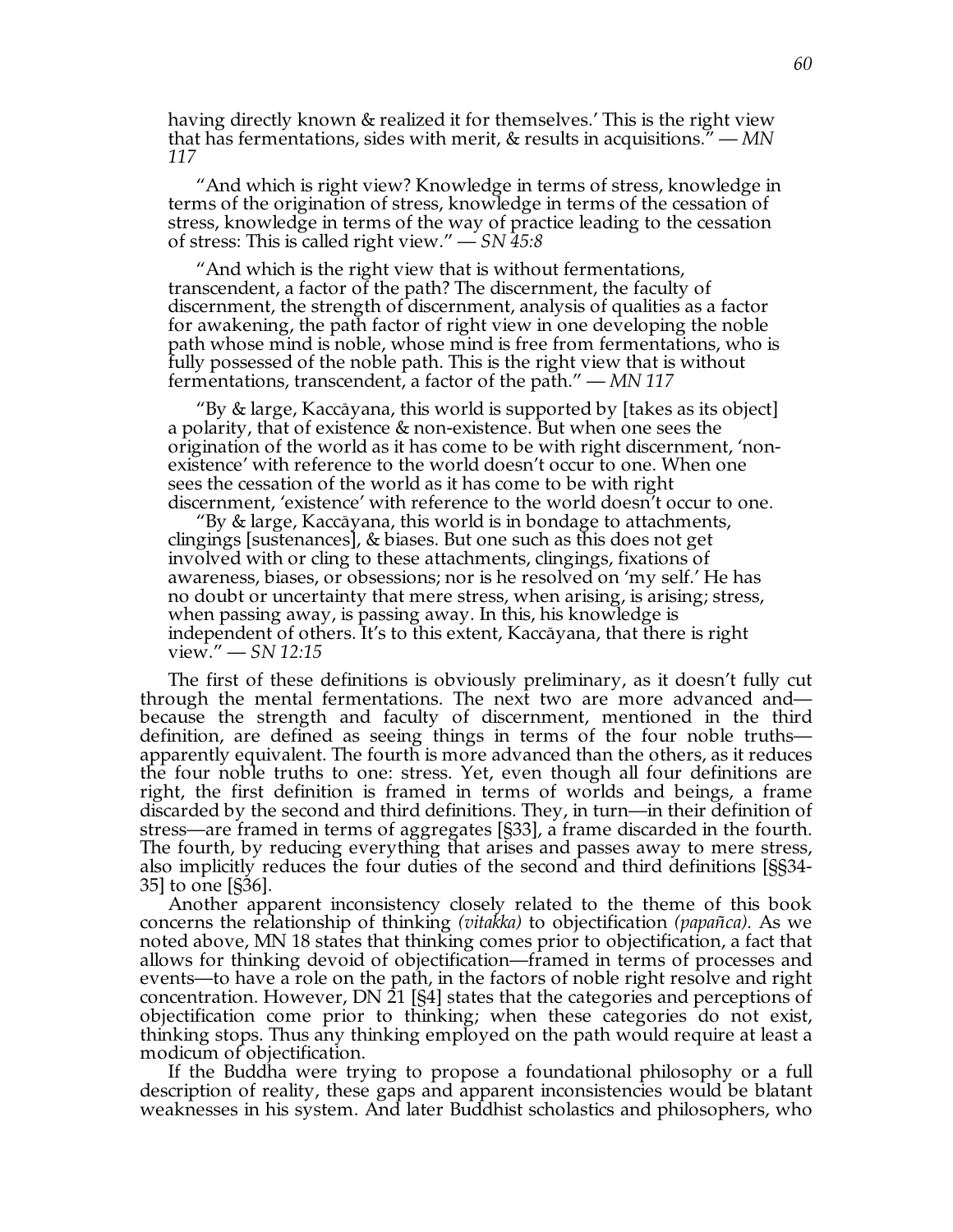*did* try to present Buddhism as a foundational philosophy, clearly regarded them as such, providing definitions for all the terms the Buddha neglected to define, and trying to resolve inconsistencies by advancing the idea that there were two levels of truth in his teachings, conventional and ultimate. But there are two reasons for regarding this approach as misguided.

The first is that the Buddha himself never used the concept of two levels of truth, so the concept is foreign to his teachings. He did occasionally mention (e.g., DN 9), when adopting the technical vocabulary of others for the sake of discussion, that he was speaking in line with the expressions of the world to which he did not hold. But that simply meant that his adoption of that vocabulary should not be taken out of context. He never identified any of his own vocabulary as dealing with ultimate truths. When identifying the "highest noble truth," for instance, he cited only one truth—unbinding—and the context shows clearly that he was referring not to true statements about unbinding, but to the actual attainment of release [§49]. As §195 notes, this attainment lies beyond the limits of expression and description, which means that it lies beyond even the powers of "ultimate" description to describe. And reading §197 together with §198, it's obvious that this attainment lies beyond the range even of the word, "all." Thus the scholastic attempt to identify such terms as the aggregates as dealing in ultimate realities—while other, more personal terms, deal only in conventional truths—is clearly misguided. All language, in the face of the experience of unbinding, is a matter of convention.

The second reason for regarding the scholastic approach as misguided can be seen in all the evidence we have cited that the Buddha was not trying to build a systematic description of reality—or ultimate realities—as a whole. Thus to try to create one out of the raw materials of his words is a misapplication of his teaching—a form of inappropriate attention that distracts from the actual practice of his teachings, and one he would not condone.

Here it's useful to remember the Buddha's own analogy for his project as a teacher. From the first day of his teaching to the last, he stated that he was teaching a *path.* He started not with a first principle, but with a self-evident problem—stress—and then showed a path to its solution. Instead of trying to provide a total account of the world, he was simply showing the route to a particular goal where the initial problem is solved.

This is why the most fitting way to respond to his teaching is to employ appropriate attention, seeing his words in terms of how they apply to the immediate problems of stress and the way to its end. This in turn is why he defined appropriate attention as "This is stress"… "This is the origination of stress" ... <sup>\*</sup>This is the cessation of stress" ... "This is the way leading to the cessation of stress," for he wanted his listeners to apply these categories to what is immediately present to awareness. Building on this analysis of the present, the next step is to practice the Dhamma in accordance with the Dhamma (SN 55:5), i.e., to develop the skills elicited by appropriate attention to the point of disenchantment with and dispassion for the aggregates of stress, leading to the solution of total release (SN 22:39-42).

Thus in order to benefit from the Buddha's teachings and to reach their goal, it's necessary to apply the framework of appropriate attention to what he says: to orient oneself to one's immediate surroundings in terms of his directions, and then to follow the path he recommends. That's all.

In a teaching of this sort, there is no need for a systematic description of the entire landscape or for a formal definition of all the terms. Definitions are necessary only when there might be some cause for confusion. To follow a road, one doesn't need to have "road" formally defined; but when one is told to turn left at the big tree, there can be many trees, and many gradations of big, so these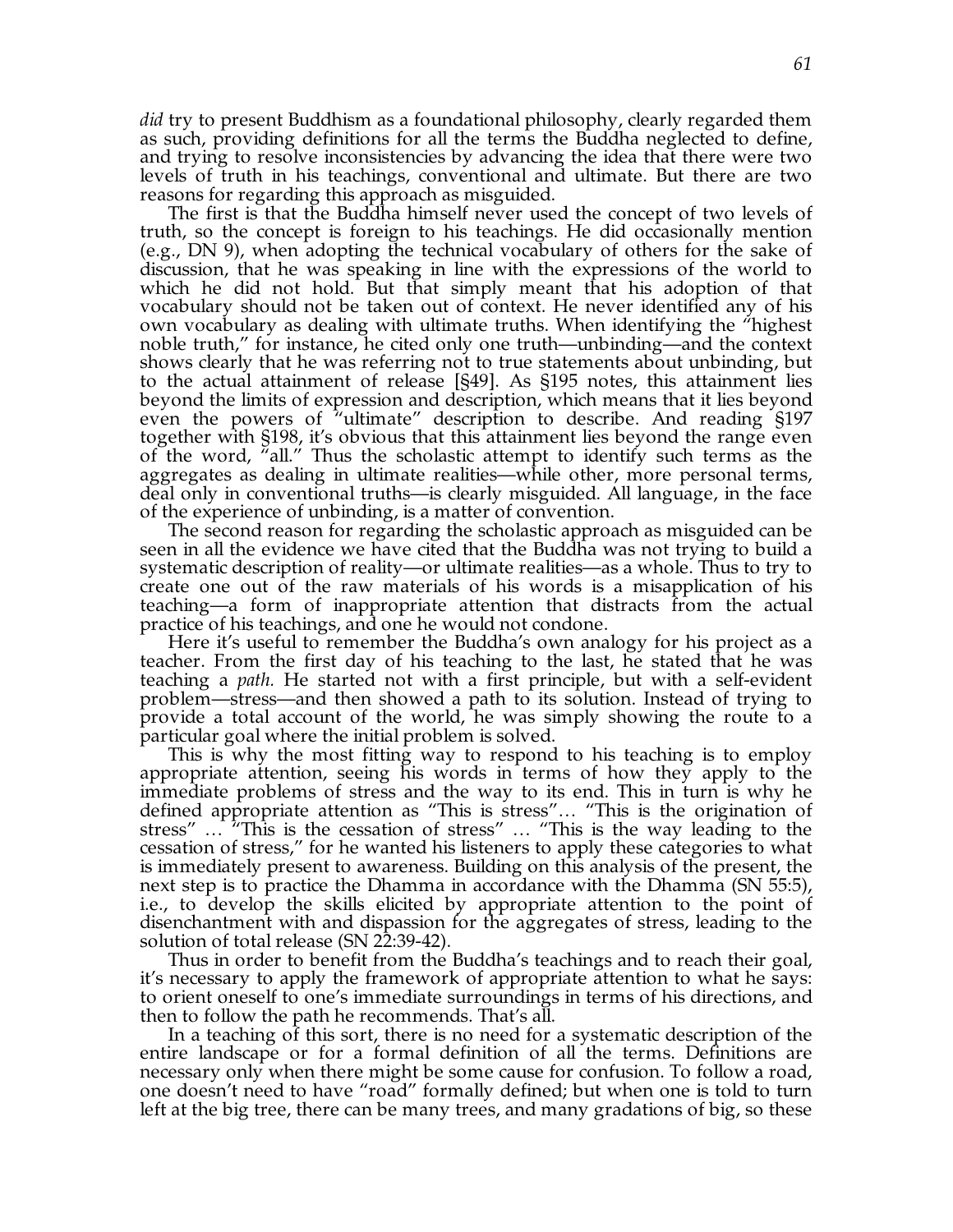terms have to be clearly defined or described—perhaps not in a formal way, but clearly enough to be of use. This may be one of the reasons why, when the Buddha was explaining his terms, he would phrase his questions not with a "what," but with a "which": not *what* is a tree, but *which* tree.

It's also important to note that if the instructions start out by saying to turn left, that doesn't mean that any later instructions to turn right are inconsistent with initial principles. The instructions have to follow the twists and turns of the path. Although there is a consistency to the Buddha's description of the various stages of the path, that consistency—as we noted in Chapter One—is teleological and pragmatic: teleological in that all the steps of the path are aimed at the primary goal of solving the problem of stress; pragmatic in that the steps actually work together in leading to that goal. This is why the Buddha insisted that the ideal Dhamma teacher teach step-by-step [§8], for the consistency of the Dhamma lies not in any adherence to formal definitions but in the coherent progression of its stages.

This explains why there are different levels of right view, for different stages of the path. This also apparently explains the seeming inconsistency between MN 18 and DN 21 on the relationship of *thinking* to the categories and perceptions of *objectification.* On one level of the path, thinking is necessary, and—because they aren't afflictive enough to qualify as objectification on this level—the categories and perceptions supplied by right view should be developed: thus the interpretation given in MN 18. However, on a more advanced level of the path as when, according to MN 79, even skillful resolves are abandoned in the second jhāna—any categories of thinking would be experienced as afflictive, so on that level even the categories of right view would count as objectification and so should be abandoned: thus the interpretation in DN 21. In this way, the sense of what counts as *objectification* would alter as one's sensitivities develop along the path and call for different strategies of approach. The fact that the Buddha gives no formal definition for the term allows him to use it with differing shades of meaning as differing levels of sensitivity require.

The same principle accounts for the lack of definitions in the more general area of developing of the mind for the sake of happiness. There are cases where formal definitions in this area might be counterproductive, in that one's sense of the mind and of happiness will naturally develop as one progresses along the path. If these concepts are tied down from the beginning by formal definitions, they can hinder one's developing sensitivities.

Thus, these are some of the implications of the Buddha's basic analogy comparing his teachings to directions for following a path to a destination: To begin with, the directions are to be used only for the sake of reaching the goal, and not for their implications for other purposes. To achieve this aim, they need only be clear and complete enough to enable the listener to follow them to the end of the path. Not everything needs to be defined, only the points necessary for keeping the listener from going astray. And although consistent definitions often help in clarity, there are cases where a definition useful at one stage of the path would be an obstacle at another. This is why the Buddha sometimes gives different explicit definitions of his terms, for use at different stages, and at other times gives no explicit definitions at all, allowing the person on the path to develop his or her own sensitivity, based on experience, of how the directions should be understood at any particular turn along the way.

A useful way of exploring some of the further implications of the path analogy is to compare the Buddha's use of the analogy with the same analogy as used by Socrates in Plato's dialogues.

In the *Meno,* Socrates states that a man who has been to Larissa knows the way to Larissa and so would be able to give correct instructions to someone else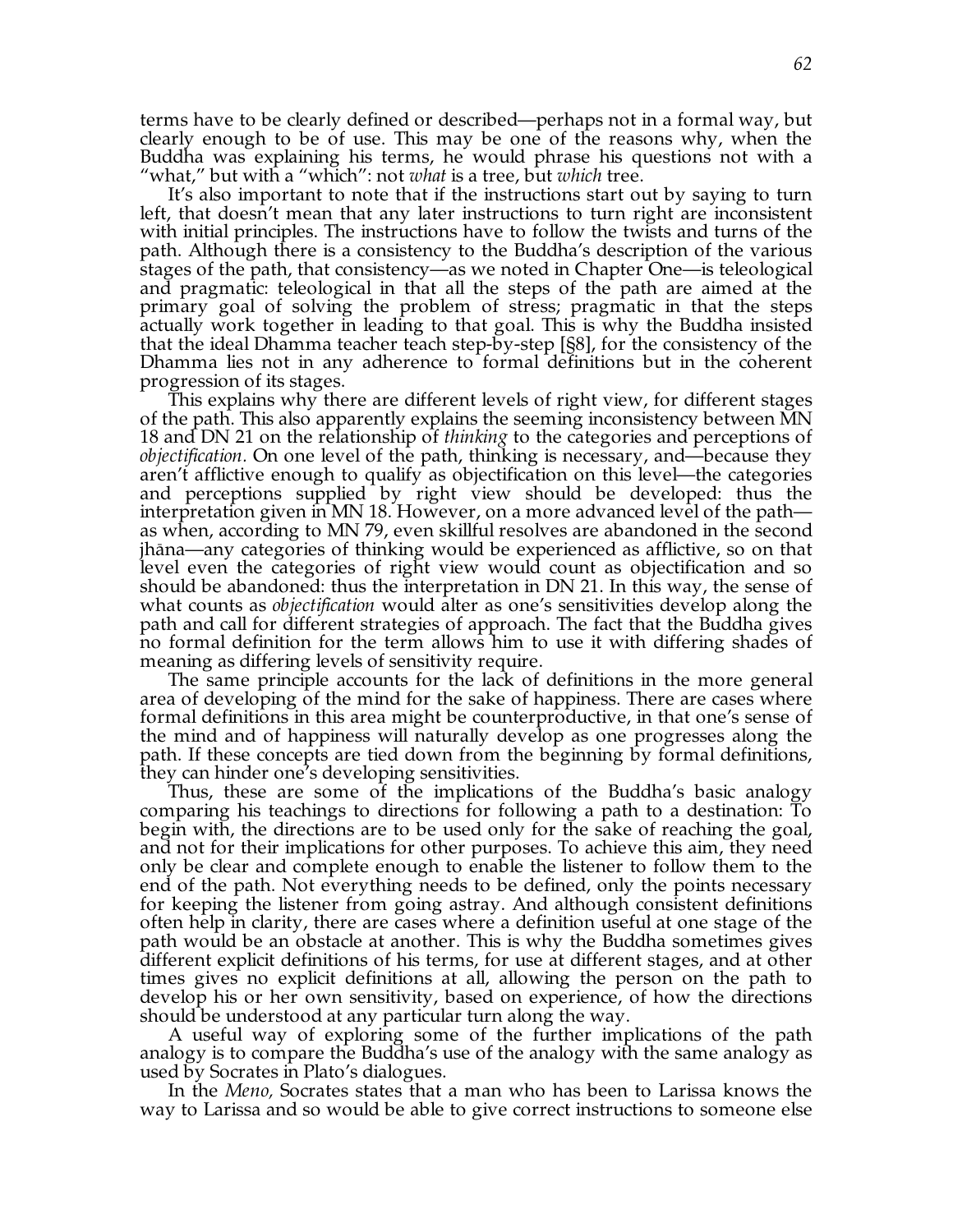on how to get there. Yet a man who had never been to Larissa, but who had received correct and adequate information on how to get there—who, in Socrates' terms, didn't have *knowledge* but had a correct *opinion*—could also give correct instructions to someone else on how to get there. The question is, then, with both knowledge and correct opinion serving as adequate guides to correct action, in what way is knowledge superior to correct opinion?

Socrates' answer is that correct opinion doesn't "stay put"—that it scampers away from the soul. But knowledge ties opinion down with clear definitions and reasons so that it stays put in a way that it doesn't change meaning or get forgotten. Thus for Socrates, there is no genuine knowledge without clear definitions of the essence of things: what they are in and of themselves. And for him the philosophic quest is a process of dialectic, where friends test one another's definitions to arrive at a clear intellectual vision of ultimate essences, in and of themselves. In cases where clear definitions are hard to arrive at, they can be approximated by proposing a hypothesis and then testing its implications against reality. If the hypothesis fails, one has still benefited from the dialectic by learning how to think more clearly and ultimately to propose better hypotheses. This process continues until one finds a definition totally adequate to its object, connected by adequate reasons to all other known objects of value in the world of experience. Socrates expressed doubt that this project could reach completion on the human plane, but was convinced that dialectic—with its definitions connected by reasons—prepared one for a direct intellectual vision of the Good after death.

Thus for Socrates, philosophical dialogue was aimed at more than just giving directions to a goal. Simple utility was not enough. He aimed instead at a form of knowledge built out of clear definitions connected through reason: an intellectual grasp of reality as a whole, and a goal understood in terms of its inherent essence.

In contrast, the Buddha used the path analogy in two ways—general and specific—to make points that differ sharply from Socrates'. (1) His general analogy, in which he called the fourth noble truth a "path," indicated that his attitude toward his teaching was strictly utilitarian. All his words were meant to be instrumental in attaining the goal. (2) And in a specific application of the path analogy [§96], he showed that although his teaching was utilitarian and his truths instrumental, they were universal nevertheless—not that they were logically derived from universal principles, but that they gave universal results.

These two uses of the path analogy can be explained as follows.

(1) In the general analogy, right view is the first step of the path. It is part of a course of action leading to total release. The fact that the Buddha places right view in this position—and not outside of the path—shows that, unlike Socrates, he is content to provide his listeners with a correct opinion on how to get to the goal, for if they adopt that opinion and keep it in mind, it will be enough to motivate them to apply right effort in following his instructions. Only when they have reached the goal will their correct opinion become confirmed through direct knowledge of the noble truth of unbinding [§49]. But this knowledge is to be attained not through dialectic, definitions, or logic, but by developing all eight factors of the noble path.

Even the words of the third noble truth, describing the cessation of stress, are simply a correct opinion about the goal. They neither stand outside that path nor are they a fully adequate representation of the goal. As MN 18 [§50] indicates, the attaining of the release of cessation ultimately requires abandoning all bases for the processes of thought.

"Now, when there is no eye, when there are no forms, when there is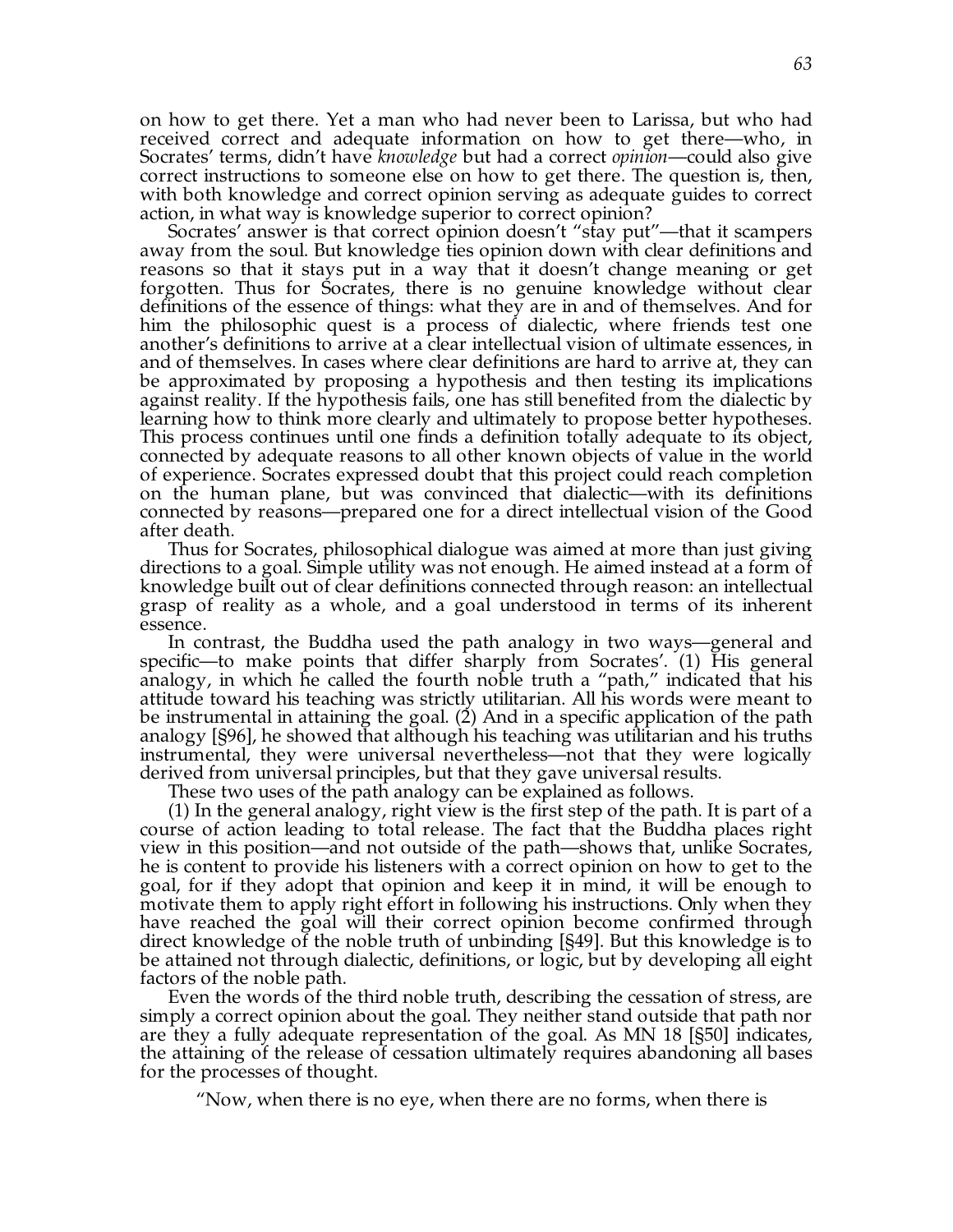no eye-consciousness, it is impossible that one will delineate a delineation of contact. When there is no delineation of contact, it is impossible that one will delineate a delineation of feeling. When there is no delineation of feeling, it is impossible that one will delineate a delineation of perception. When there is no delineation of perception, it is impossible that one will delineate a delineation of thinking. When there is no delineation of thinking, it is impossible that one will delineate a delineation of being assailed by the perceptions & categories of objectification.

"When there is no ear….

"When there is no nose….

"When there is no tongue….

"When there is no body….

"When there is no intellect, when there are no ideas, when there is no intellect-consciousness, it is impossible that one will delineate a delineation of contact. When there is no delineation of contact, it is impossible that one will delineate a delineation of feeling. When there is no delineation of feeling, it is impossible that one will delineate a delineation of perception. When there is no delineation of perception, it is impossible that one will delineate a delineation of thinking. When there is no delineation of thinking, it is impossible that one will delineate a delineation of being assailed by the perceptions & categories of objectification." — *MN 18*

Because no thought can occur in this attainment, processes of thought—such as language and logic—cannot encompass it. This is why even right views have to be abandoned in the attainment of the goal, a point conveyed in the Buddha's famous simile of the path as a raft:

"Suppose a man were traveling along a path. He would see a great expanse of water, with the near shore dubious & risky, the far shore safe & free from risk, but with neither a ferryboat nor a bridge going from this shore to the other. The thought would occur to him, 'Here is this great expanse of water, with the near shore dubious & risky, the far shore safe & free from risk, but with neither a ferryboat nor a bridge going from this shore to the far one. What if I were to gather grass, twigs, branches,  $\&$ leaves and, having bound them together to make a raft, were to cross over to safety on the far shore in dependence on the raft, making an effort with my hands & feet?'

"Then the man, having gathered grass, twigs, branches, & leaves, having bound them together to make a raft, would cross over to safety on the far shore in dependence on the raft, making an effort with his hands & feet. Having crossed over to the far shore, he might think, 'How useful this raft has been to me! For it was in dependence on this raft that, making an effort with my hands & feet, I have crossed over to safety on the far shore. Why don't I, having hoisted it on my head or carrying on my back, go wherever I like?' What do you think, monks? Would the man, in doing that, be doing what should be done with the raft?"

"No, lord."

"And what should the man do in order to be doing what should be done with the raft? There is the case where the man, having crossed over to the far shore, would think, 'How useful this raft has been to me! For it was in dependence on this raft that, making an effort with my hands  $\&$ feet, I have crossed over to safety on the far shore. Why don't I, having dragged it on dry land or sinking it in the water, go wherever I like?' In doing this, he would be doing what should be done with the raft. In the same way, monks, I have taught the Dhamma compared to a raft, for the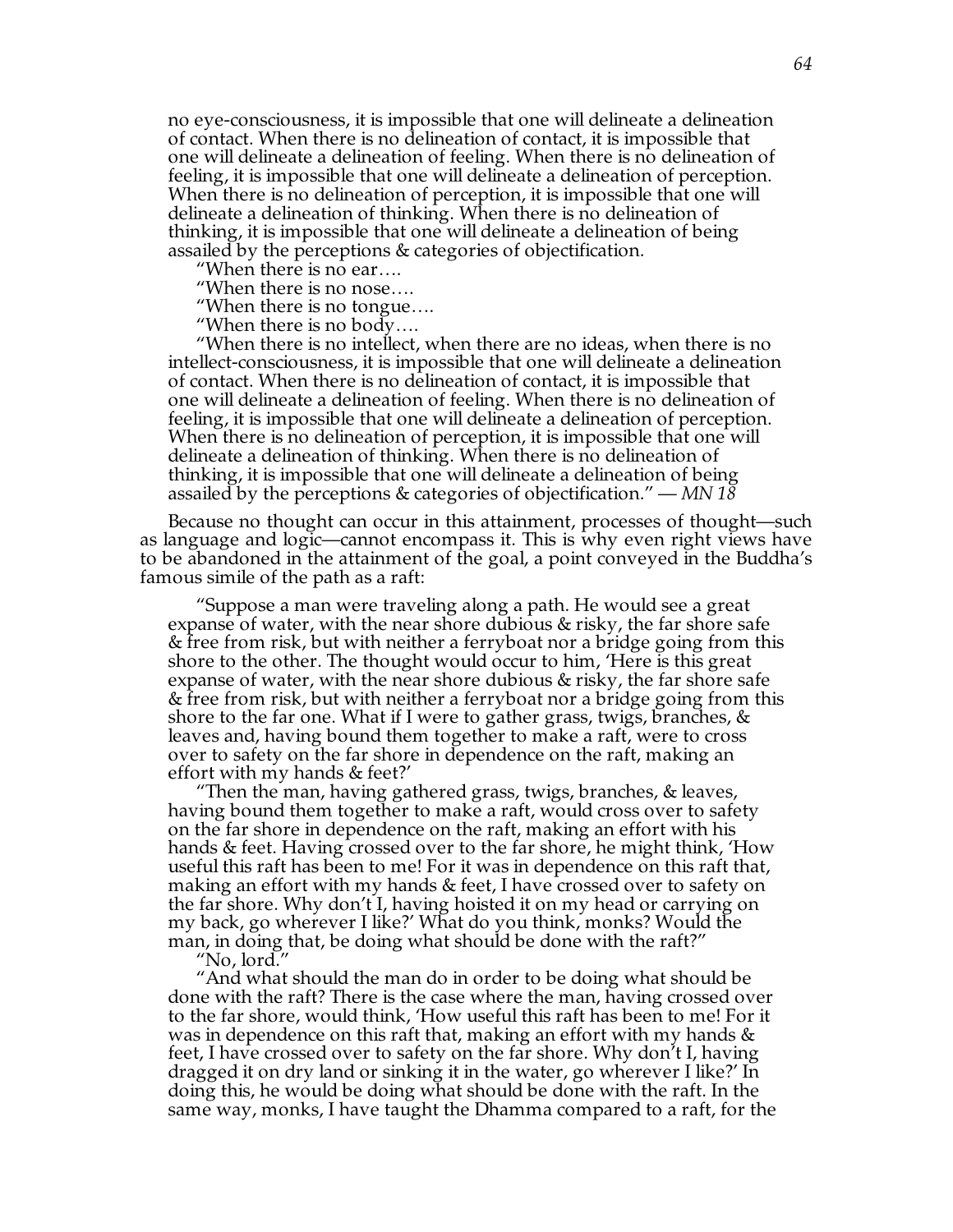purpose of crossing over, not for the purpose of holding onto. Understanding the Dhamma as taught compared to a raft, you should let go even of Dhammas, to say nothing of non-Dhammas." — *MN 22*

"The great expanse of water stands for the fourfold flood: the flood of sensuality, the flood of becoming, the flood of views, & the flood of ignorance. The near shore, dubious & risky, stands for self-identity. The far shore, safe and free from risk, stands for unbinding. The raft stands for just this noble eightfold path: right view, right resolve, right speech, right action, right livelihood, right effort, right mindfulness, right concentration. Making an effort with hands & feet stands for the arousing of persistence." — *SN 35:197*

Just as the raft cannot encompass the far shore, even right view—as a factor of the path—cannot encompass unbinding. Thus the Buddha's approach of providing correct opinions but not knowledge in the ultimate sense is dictated by the nature of the goal he taught. Direct knowledge of unbinding is not something that one person can give to another even in an approximate form, not even through language or logic. This is a point the Buddha repeatedly makes, for in his eyes language is too slippery, and logic too unreliable, to form an adequate guide to what is true. The phrase, a "teaching hammered out by logic" is, for him, a term of denigration [§184]; as he points out in MN 95:

"Some things are well-reasoned and yet vain, empty, & false. Some things are not well-reasoned, and yet are genuine, factual, & unmistaken…. In these cases it isn't proper for a knowledgeable person who safeguards the truth to come to a definite conclusion, 'Only this is true; anything else is worthless.'" — *MN 95*

Thus the knowledge provided by logic is not necessarily knowledge at all, even on the level of everyday sensory experience. Now, the Buddha does observe the principle of consistency in presenting his teachings and in arguing against others. In fact, as we will see in Chapter Five, his primary strategy for disproving an opponent's position is to cross-question the opponent to the point where the opponent shows the internal inconsistency of his own views. However, the simple fact that a teaching is consistent is no proof of its validity. For the Buddha, consistency is simply one way of instilling an attitude of respect and faith that the teaching makes enough sense to deserve a careful hearing and to be put into practice.

As for the limitations of language as a means of comprehending the goal, one of the Buddha's most striking statements of his position is in Sn 4:9 [§47]. There, Magandiya, upset that the Buddha would not accept his gift of his daughter, asks the Buddha to describe the inner peace that could excel her. The Buddha, seeing Magandiya's pride, answers with a complex grammatical pun:

> One doesn't speak of purity in connection with view, learning, knowledge, habit or practice. Nor is it found by a person through lack of view, of learning, of knowledge, of habit or practice. Letting these go, without grasping,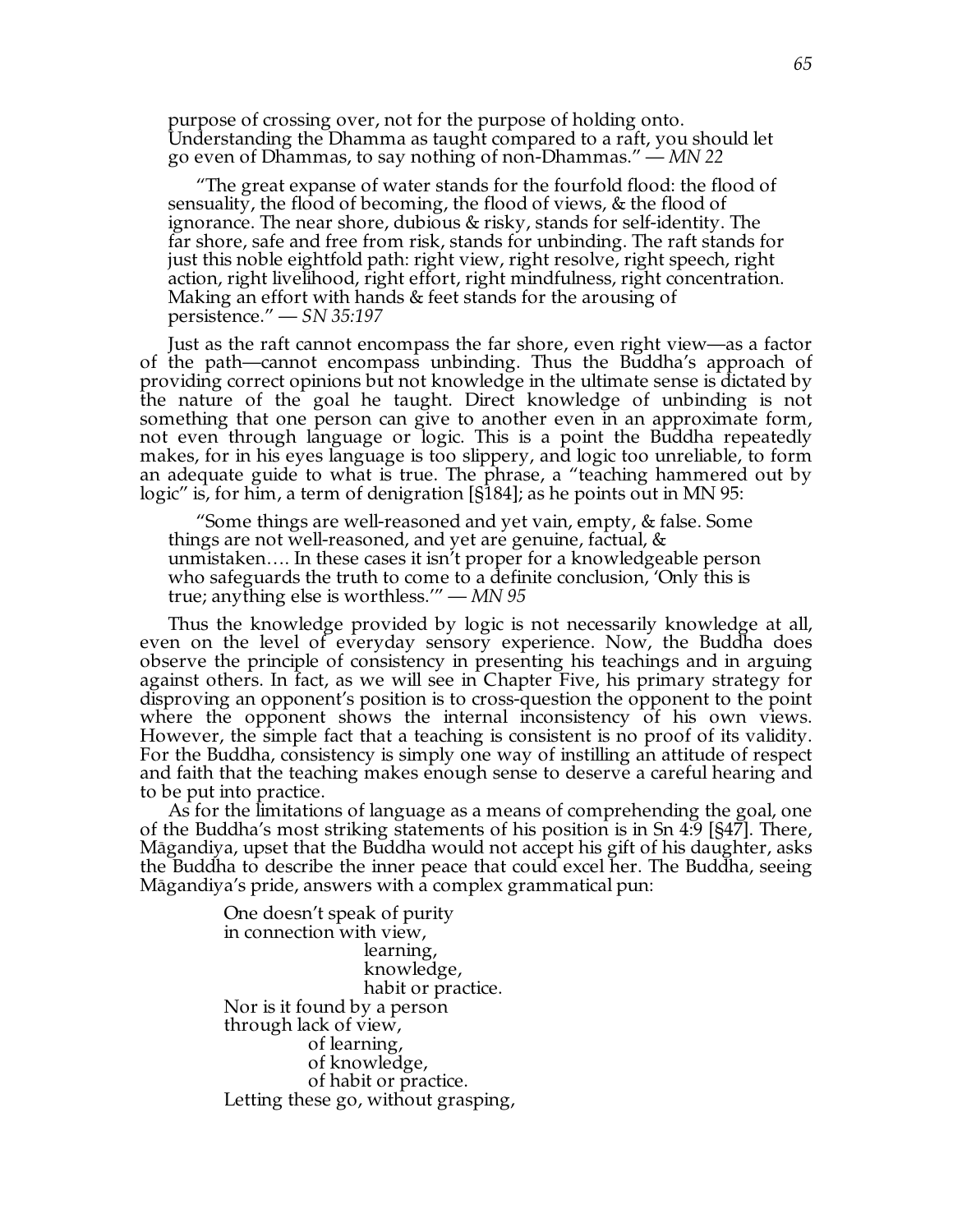at peace, independent, one wouldn't long for becoming.

The pun lies in the fact that the words in the instrumental case in the first sentence—translated above as *in connection with*—can also mean *in terms of* and *by means of.* Thus the first sentence of the Buddha's answer could mean either:

One doesn't speak of purity in terms of view, learning, knowledge, habit or practice.

Or:

One doesn't speak of purity by means of view, learning, knowledge, habit or practice.

The Buddha apparently means this sentence in the first sense, but Māgandiya interprets it in the second. This, however, conflicts with the Buddha's statement in the sentence that follows it. Thus Magandiya complains that the Buddha's statement is nonsense. However, given that Magandiya originally asked for a description of inner peace and not for directions on how to get there, he should have taken the statement in its first sense, which would have made a perfectly reasonable point: The goal is not to be defined in terms of view, learning, knowledge, habit or practice, even though it cannot be attained without these things. And the Buddha, by expressing his answer in this fashion, is not only *stating* that language is inadequate to define the goal; he is also *showing,* through his use of a pun, that language is too slippery to reliably express truths of this sort.

In addition to avoiding any attempt to define the unconditioned goal in terms of language, the Buddha also refrained from defining things in general in terms of their essences. Whereas Socrates wanted his definitions to arrive at essences the "bee-ness," in one of his analogies, that makes every bee a bee—the Buddha provided definitions to clarify the categories of right view simply with an eye to their utility. In some cases, this meant giving formal definitions, but in others it meant defining nouns with verbs [§38], or giving a list of examples or gradations [§33; §90]—types of definition that Socrates abhorred because they didn't get at the essence of the thing defined. For the Buddha, however, these sorts of definitions were perfectly adequate because they provided enough functional knowledge for use on the path. Because his approach was utilitarian and pragmatic, he neither affirmed nor denied the existence of essences. They were simply irrelevant to his program. Thus the later Buddhist scholars who tried to use his teachings to affirm or deny the existence of such essences were applying inappropriate attention to his instructions.

The Buddha's words to Magandiya also show that any interpretation of the Buddha's categorical teachings as the viewpoint of the awakened mind are similarly misguided, for the ultimate inner peace is not to be defined in terms of view. Even Anāthapindika, a stream-winner—and thus one "consummate in view" [§143]—did not claim to know fully the views of the Buddha or his fully awakened disciples [§182]. SN 22:122 [§24] states that arahants should view the five aggregates in such a way that affirms dispassion, but this is not to say that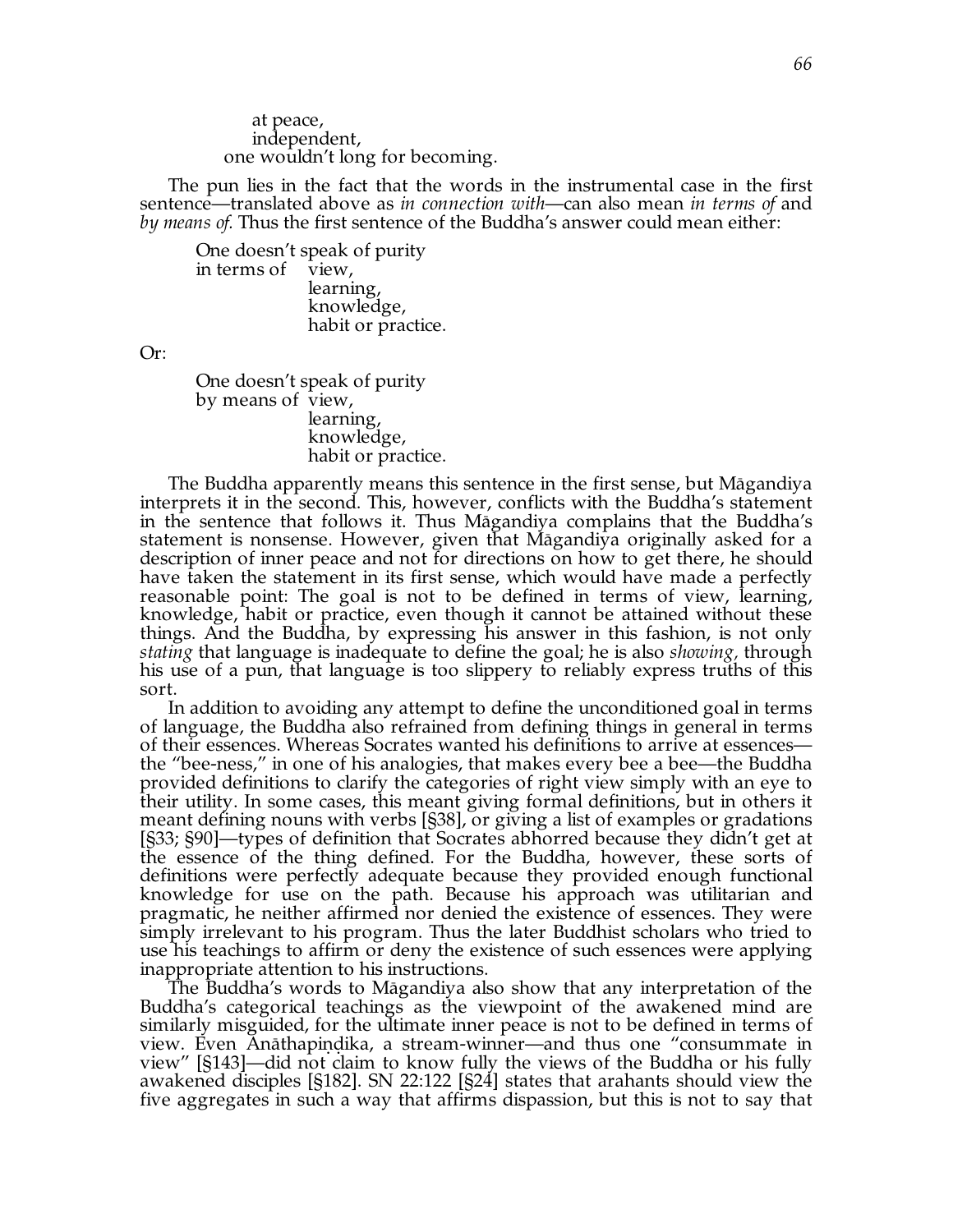this is the inherent view of the awakened mind. As the discourse says, it is simply a way for them to maintain a pleasant abiding along with mindfulness and alertness. AN 4:24 [§46], in explaining the way in which an awakened one is "Such" with regard to all knowledge, asserts that although the awakened one knows everything that can be "seen, heard, sensed, cognized, attained, sought after, pondered by the intellect," none of this knowledge is "established" in the awakened mind. Even the knowledge and vision of release is distinct from the release itself (AN 10:70). Thus any attempt to define awakening in terms of the Buddha's categorical answers—or to clone awakening by forcing them on the mind as the content of the awakened mindset—is misguided and counterproductive, for it mistakes the path for the goal.

Another example of inappropriate attention applied to the Buddha's categorical answers is the attempt of later Buddhist commentators to formulate a terminology of ultimate realities based on the Buddha's teachings. A simple illustration will show that, in doing so, they were misreading the Buddha's intentions.

In the first noble truth, the Buddha analyzed stress in terms of the five clinging-aggregates: the form clinging-aggregate, feeling clinging-aggregate, perception clinging-aggregate, fabrications clinging-aggregate, and consciousness clinging-aggregate. Given that these five categories are found in the first noble truth, the duty with regard to them is to comprehend them so as to give rise to dispassion. One way of doing this is to see that, because they are inconstant, they are stressful; because they are stressful, they do not deserve to be viewed as "me," "myself," or "what I am." The purpose of this contemplation is to induce the dispassion that leads to release.

Later commentators, however, took these aggregates to be the Buddha's definition of what, in ultimate terms, a person *is.* This was a mistake on two counts. To begin with, the Buddha never defines in ultimate terms what a person is—to define oneself, remember, is to limit oneself [§200]—and he expressly states that one should not regard these clinging-aggregates as "what I am" [§140]. Second, in his definition of right view in SN 12:15 [§172], he describes a stage in the practice where, after one has watched the arising and passing away of the world—i.e., the factors of dependent co-arising, which include the aggregates—one drops all reference to these factors, along with ideas of "existence" and "non-existence," and views whatever arises simply as stress arising, whatever passes away simply as stress passing away. Here, "whatever arises and passes away" would cover not only the first noble truth, but the second and fourth as well. Thus, at this advanced stage of right view, concepts of "four noble truths" get dropped along with "aggregates." What this means is that "aggregates" and "noble truths" function as concepts useful at a certain point in the path, but are then dropped as one comes closer to awakening. They are not meant to be viewed as "ultimate realities" in and of themselves.

Thus the Buddha's general use of the path analogy indicates that the views he taught as part of the path are not "knowledge" in Socrates' sense of the term. At the same time, they are not an expression of reality as viewed from an awakened perspective. Instead of being ultimate truths, they are instrumental truths: correct opinions that serve a function when they are appropriate, to be abandoned when they have served that function, and to be replaced by other truths more appropriate to later stages of the path. Ultimately all views are abandoned when unbinding is touched. Although the Buddha in Sn 4:9, above, seems to deny that this touching can be described as "knowledge" ( $\tilde{n}$  $\tilde{a}$ na) apparently meaning knowledge *about* something—in other instances he uses another word for knowing—*añña*—to indicate that it is a direct knowing of another sort entirely: a "seeing with the body" (Dhp 259) on a dimension apart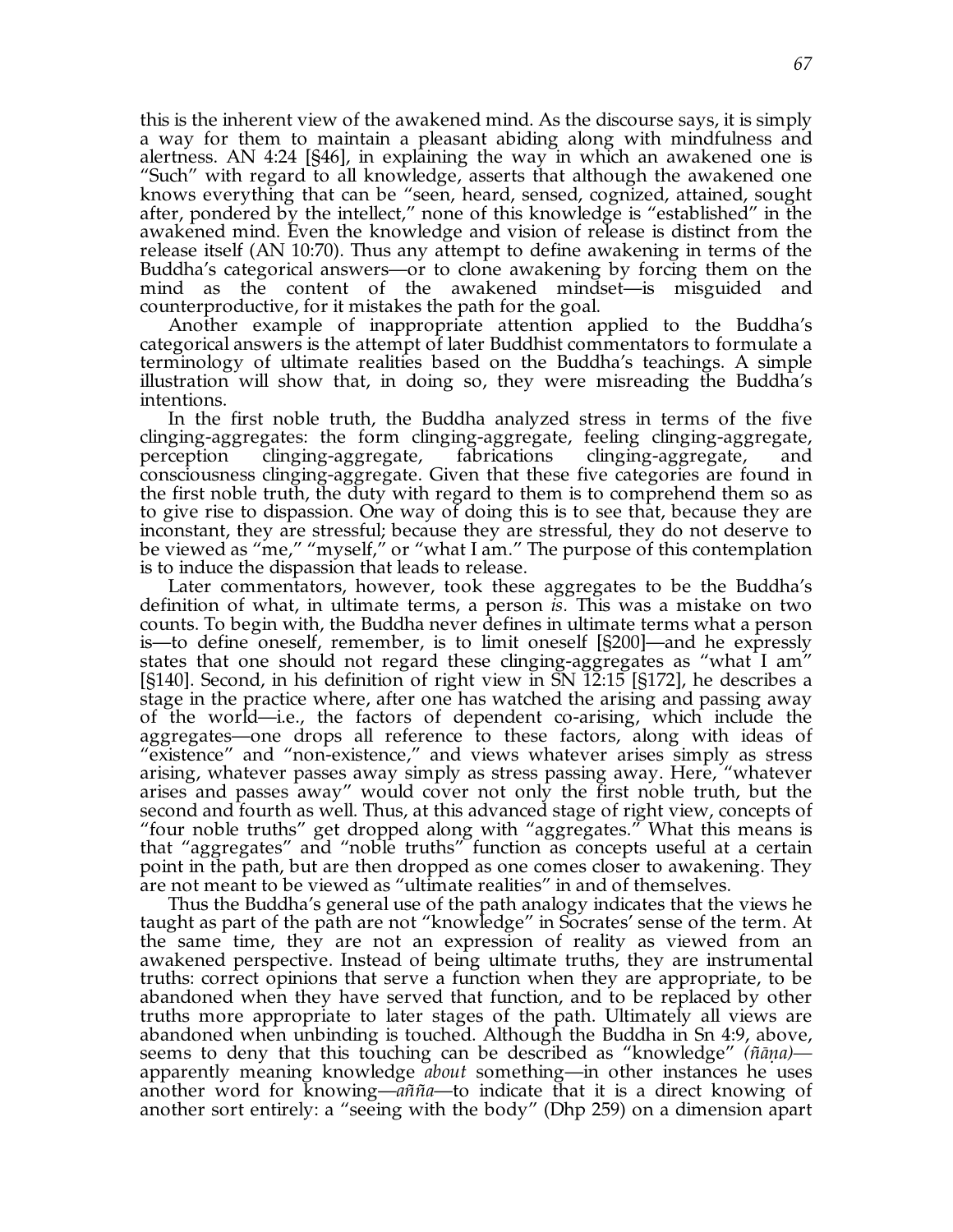from the ordinary dimensions of the six senses [§205]. Knowledge is required to achieve this knowing, and knowledge follows on it [§79, §163], but the knowing and the knowledge are two different things. Knowing is the goal; knowledge, merely instrumental.

(2) In MN 107, however, the Buddha uses the path analogy in a more specific way to convey a different point: that people who do not follow his instructions go astray from the goal. The implication of this version of the analogy is that there is one goal and one right path to it—another distinctive feature of the Buddha's pragmatism. We have already noted that his very high standards for "what works"—i.e., what works in gaining total release—helped him to avoid the complacency that marks some of the lazier forms of pragmatism; he also realized that what worked for him didn't work *only* for him. "What works" is not simply a matter of personal preference. Even though the truths of right view are instrumental rather than ultimate, they are still categorical: true for all.

"What do you think, brahman? Are you skilled in the road leading to Rājagaha?"

"Yes,  $\sin$ , I am skilled in the road leading to Rājagaha."

"Now, what do you think? There's the case where a man would come, wanting to go to Rajagaha. Having come to you, he would say, T want to go to Rājagaha. Tell me the way to Rājagaha.' You would tell him, 'Well, my good man, this road goes to Rajagaha. Go along it for a while. Having gone along for a while, you will see a village named such-&-such. Go along for a while. Having gone along for a while, you will see a town named such-&-such. Go along for a while. Having gone along for a while, you will see Rājagaha with its lovely parks, lovely forests, lovely meadows, lovely ponds.' [But] having been thus exhorted & instructed by you, he would take a wrong road and arrive out west.

"Then a second man would come, wanting to go to Rājagaha. Having come to you, he would say, 'I want to go to Rajagaha. Tell me the way to Rājagaha.' You would tell him, 'Well, my good man, this road goes to Rājagaha. Go along it for a while. Having gone along for a while, you will see a village named such-&-such. Go along for a while. Having gone along for a while, you will see a town named such-&-such. Go along for a while. Having gone along for a while, you will see Rajagaha with its lovely parks, lovely forests, lovely meadows, lovely ponds. Having been thus exhorted & instructed by you, he would arrive safely at Rajagaha. Now, what is the reason, what is the cause—when Rajagaha is there, and the road leading to Rajagaha is there, and you are there as the guide—that when they are thus exhorted & instructed by you, the first man takes the wrong road and arrives out west, while the second man arrives safely at Rājagaha?"

"What can I do about that, Master Gotama? I'm [just] the one who shows the way."

"In the same way, brahman—when unbinding is there, and the path leading to unbinding is there, and I am there as the guide—when my disciples are thus exhorted & instructed by me, some attain unbinding, the absolute conclusion, and some don't. What can I do about that, brahman? The Tathāgata is [just] the one who shows the way." — *MN* 107

In showing the way, the Buddha was not simply offering a personal preference about how to practice. He was pointing out the truth. If his listeners did not follow his instructions, they would actually get lost. As they listened to his teachings, right view might have the status of opinion in their minds, but that was not its status in his, for he based his teachings on his own confirmed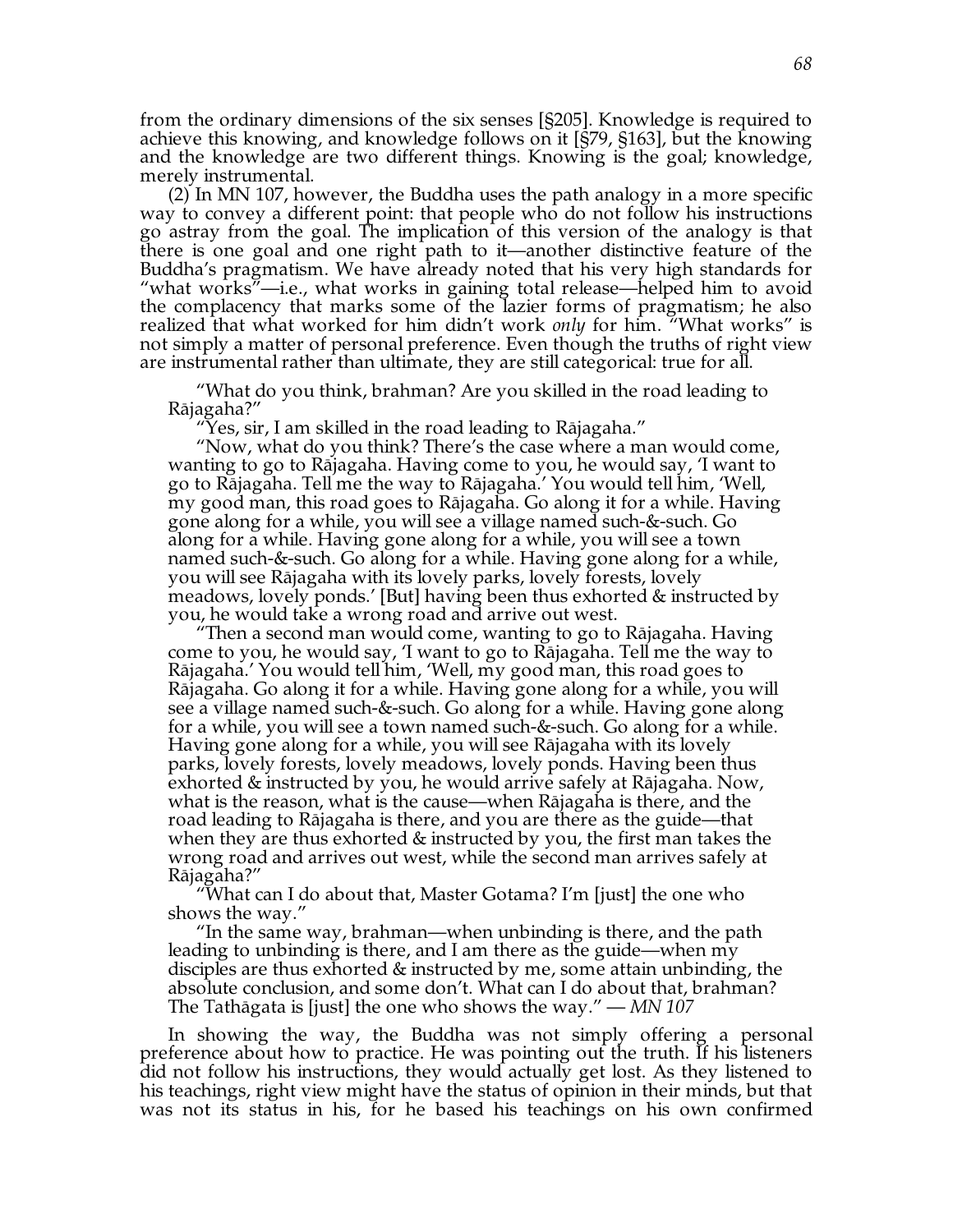knowledge of what does and doesn't work in attaining release. The fact that he didn't force his listeners to adopt right view doesn't mean that he endorsed other views. As he stated in DN 16 [§151], there are no awakened persons in a teaching that doesn't contain the noble eightfold path; in SN 48:53, he stated that one of the realizations of stream-entry—the first level of awakening—is this:

"Furthermore, the monk who is a learner [one who has attained any of the first three levels of awakening] reflects, 'Is there outside of this [Dhamma & Vinaya] any contemplative or brahman who teaches the true, genuine, & accurate Dhamma like the Blessed One?' And he discerns, 'No, there is no contemplative or brahman outside of this [Dhamma & Vinaya] who teaches the true, genuine, & accurate Dhamma like the Blessed One.' This too is a manner of reckoning whereby a monk who is a learner, standing at the level of a learner, can discern that 'I am a learner.'" — *SN 48:53*

In Sn 4:12 [§48] the Buddha makes a similar point, that the truth is one. Other truths that deviate from right view are simply the personal opinions of those who state them, but the activity of actually attaining release confirms that they have no status as truths. In MN 126 [§67] he illustrates this point with similes, stating that anyone who tries to attain release with views other than right view is like a person who tries to churn butter from water, to squeeze sesame oil from gravel, or to get milk from a cow by twisting its horn.

So even though the Buddha could not provide his listeners with direct knowledge of unbinding, he could provide them with reliable guidance on how to get there. And given the nature of his guidance—as instrumental but categorical truths—the question is not how a comprehensive view of reality can be constructed from his categorical statements, or how his statements can be made to fit one's own preferences or preconceived notions, but how to put aside one's preferences and apply those categorical statements in pursuit of the path. Because the path has many stages, with many levels of right view, one of the functions of appropriate attention after listening to the Buddha's words is to view his categorical answers as an array of tools, and to ask oneself which tool is suitable for one's practice at any given moment.

In the Buddha's time, there were cases where his listeners did not have to ask themselves this question, for the Buddha personally taught them a level of Dhamma suited to their immediate needs. This is especially clear in the cases where his listeners gained stream-entry or total release either while listening to his categorical answers, or—taking them away to practice—shortly thereafter. It's also shown in the many instances where his listeners, on hearing his categorical answers, took refuge in the Triple Gem.

But even during his lifetime there were those who had to sift through his teachings to find the ones appropriate for them. And this is our position at present. To do this skillfully requires a clear awareness of oneself—an awareness that can be gained only through the strategy of cross-questioning one's attitudes and states of mind. This may be one of the reasons why the Buddha, in addition to teaching his listeners how to ask questions deserving categorical answers, also encouraged them in the strategy of cross-questioning so that they would use his categorical answers in an appropriate way. This is a topic to which we will return<br>in Chapters Five and Six, but here we can simply note that this strategy of crossquestioning oneself is what takes the Buddha's categorical answers—which were designed to be true and beneficial for all times, and which are now always readily available—and makes them timely in a way specific to now.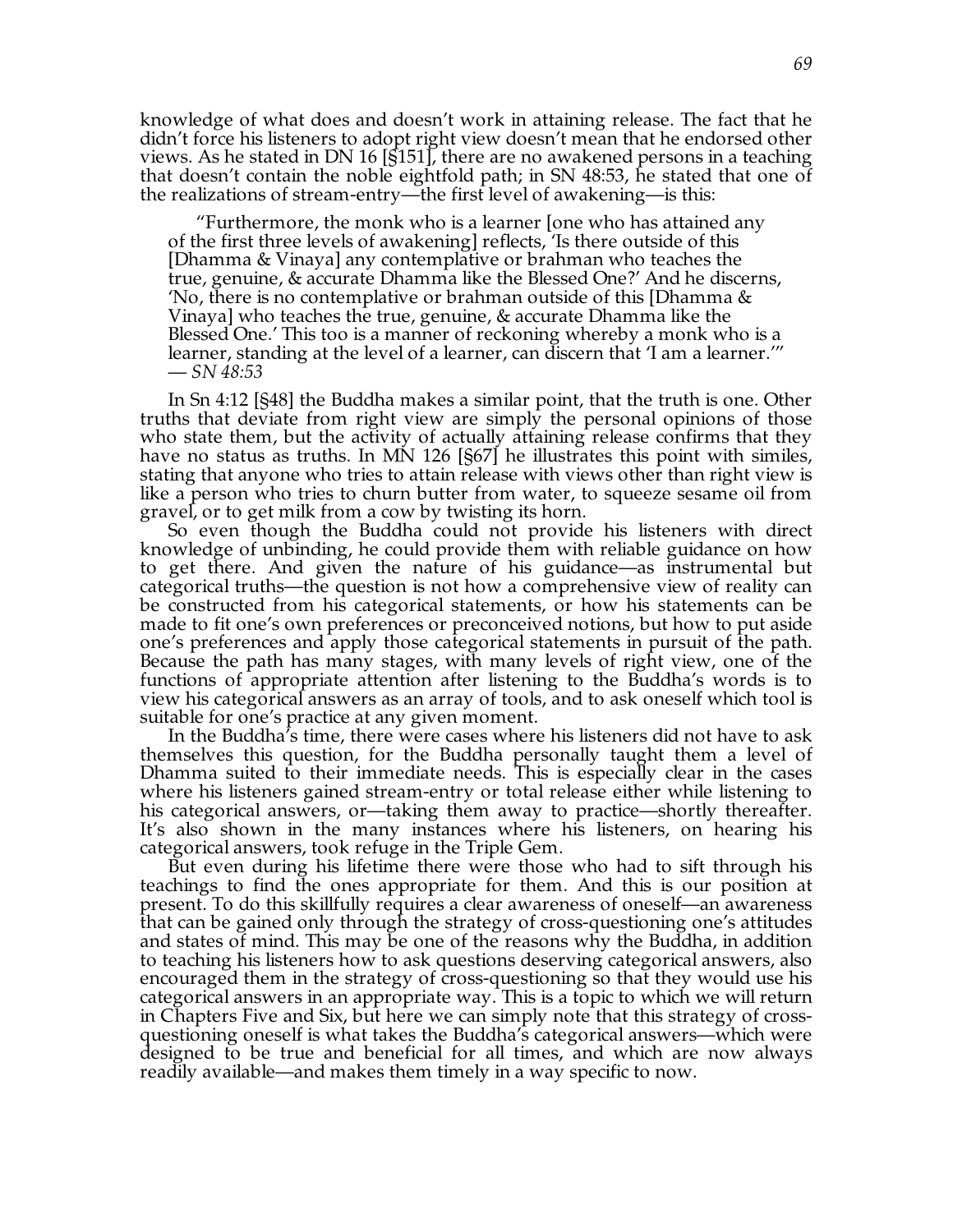### **R EADI NGS**

### CATEGORICAL TEACHINGS

 $\S 20$ . When this was said, one of the wanderers said to Vajjiya Māhita the householder, "Now wait a minute, householder. This contemplative Gotama whom you praise is a nihilist, one who doesn't declare anything."

"I tell you, venerable sirs, that the Blessed One righteously declares that 'This is skillful.' He declares that 'This is unskillful.' Declaring that 'This is skillful' and 'This is unskillful,' he is one who has declared [a teaching]. He is not a nihilist, one who doesn't declare anything."

When this was said, the wanderers fell silent, abashed, sitting with their shoulders drooping, their heads down, brooding, at a loss for words. Vajjiya Māhita the householder, perceiving that the wanderers were silent, abashed... at a loss for words, got up & went to the Blessed One. On arrival, having bowed down to the Blessed One, he sat to one side. As he was sitting there, he told the Blessed One the entirety of his discussion with the wanderers.

[The Blessed One said,] "Well done, householder. Well done. That is how you should periodically & righteously refute those foolish men." — *AN 10:94 [See also §26; §80]*

§ 21. As Ven. Ananda was sitting there, the Blessed One said to him, "I say categorically, finanda, that bodily misconduct, verbal misconduct, & mental misconduct should not be done."

"Given that the Blessed One has declared, lord, that bodily misconduct, verbal misconduct, & mental misconduct should not be done, what drawbacks can one expect when doing what should not be done?"

"… One can fault oneself; observant people, on close examination, criticize one; one's bad reputation gets spread about; one dies confused; and—on the breakup of the body, after death—one reappears in the plane of deprivation, the bad destination, the lower realms, in hell….

"I say categorically, finanda, that good bodily conduct, good verbal conduct, & good mental conduct should be done."

"Given that the Blessed One has declared, lord, that good bodily conduct, good verbal conduct, & good mental conduct should be done, what rewards can one expect when doing what should be done?"

"… One doesn't fault oneself; observant people, on close examination, praise one; one's good reputation gets spread about; one dies unconfused; and—on the breakup of the body, after death—one reappears in the good destinations, in the heavenly world." — *AN 2:18*

§ 22. Then two or three days later, Citta the elephant trainer's son and Poṭṭhapāda the wanderer went to the Blessed One. On their arrival, Citta bowed down to the Blessed One and sat to one side, while Potthapada the wanderer greeted the Blessed One courteously. After an exchange of friendly greetings & "The other day, not long after the Blessed One had left, the wanderers, with sneering words, jeered at me from all sides: 'So, whatever Gotama the contemplative says, Sir Potthapada rejoices in his every word: "So it is, Blessed One. So it is, O One Well-gone." But we don't understand Gotama the contemplative as having taught any categorical teaching that *"The cosmos is eternal,"* or *"The cosmos is not eternal,"* or *"The cosmos is finite,"* or *"The cosmos is*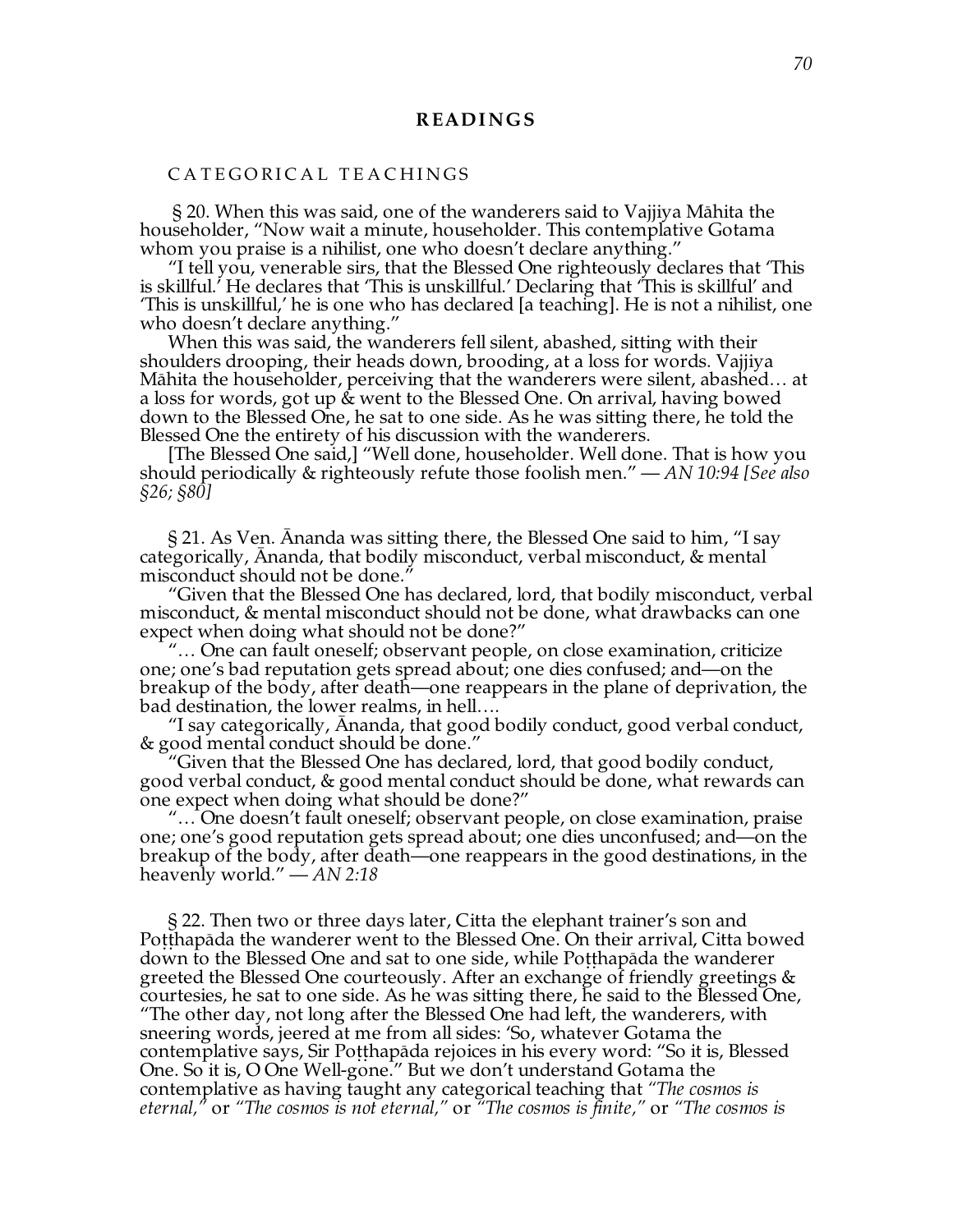*infinite,"* or *"The soul is the same thing as the body,"* or *"The soul is one thing and the body another,"* or "After death a Tathagata exists," or "After death a Tathagata does not *exist,"* or "After death a Tathāgata both exists & does not exist," or "After death a *Tath›gata neither exists nor does not exist."'*

"When this was said, I replied to the wanderers, 'I too don't understand Gotama the contemplative as having taught any categorical teaching that *"The cosmos is eternal,"*  $\,$ *or "The cosmos is not eternal,"*…  $\,$ or *"After death a Tath* $\bar{a}$ *gata neither exists nor does not exist."* But the contemplative Gotama describes a genuine, authentic, and accurate practice, grounded in the Dhamma and consonant with the Dhamma. And when a genuine, authentic, & accurate practice, grounded in the Dhamma and consonant with the Dhamma is being explained, why shouldn't a knowledgeable person such as myself rejoice in the well-spokenness of Gotama the contemplative's well-spoken words?'"

[The Buddha:] "Potthapāda, all those wanderers are blind and have no eyes. You alone among them have eyes. I have taught and declared some teachings to be categorical, and some teachings to be non-categorical. And which are the teachings that I have taught and declared to be non-categorical? *'The cosmos is eternal'* I have taught and declared to be a non-categorical teaching. *'The cosmos is not eternal'… 'The cosmos is finite'… 'The cosmos is infinite'… 'The soul & the body are the same'... 'The soul is one thing and the body another'... 'After death a Tathagata* exists'... 'After death a Tathāgata does not exist'... 'After death a Tathāgata both exists & does not exist'... 'After death a Tathāgata neither exists nor does not exist' I have taught and declared to be a non-categorical teaching. And why have I taught and declared these teachings to be non-categorical? Because they are not conducive to the goal, are not conducive to the Dhamma, are not basic to the holy life. They don't lead to disenchantment, to dispassion, to cessation, to calm, to direct knowledge, to self-awakening, to unbinding. That's why I have taught and declared them to be non-categorical.

"And which have I taught and declared to be categorical teachings? *'This is stress'* I have taught and declared to be a categorical teaching. *'This is the origination of stress'… 'This is the cessation of stress'… 'This is the path of practice leading to the cessation of stress'* I have taught and declared to be a categorical teaching. And why have I taught and declared these teachings to be categorical? Because they are conducive to the goal, conducive to the Dhamma, and basic to the holy life. They lead to disenchantment, to dispassion, to cessation, to calm, to direct knowledge, to self-awakening, to unbinding. That's why I have taught and declared them to be categorical." — *DN 9* 

## A P P R O P R I A T E A T T E N T I O N

§ 23. "There are qualities that act as a foothold for uncertainty. To foster inappropriate attention to them: This is the food for the arising of unarisen uncertainty, or for the growth & increase of uncertainty once it has arisen….

 "There are qualities that are skillful & unskillful, blameworthy & blameless, gross & refined, siding with darkness & with light. To foster appropriate attention to them: This is the food for the arising of unarisen investigation of qualities as a factor for awakening, or for the growth & increase of investigation of qualities as a factor for awakening once it has arisen…

"To foster appropriate attention to them: This is lack of food for the arising of unarisen uncertainty, or for the growth & increase of uncertainty once it has arisen….

"Not fostering attention to them: This is lack of food for the arising of unarisen investigation of qualities as a factor for awakening, or for the growth  $\&$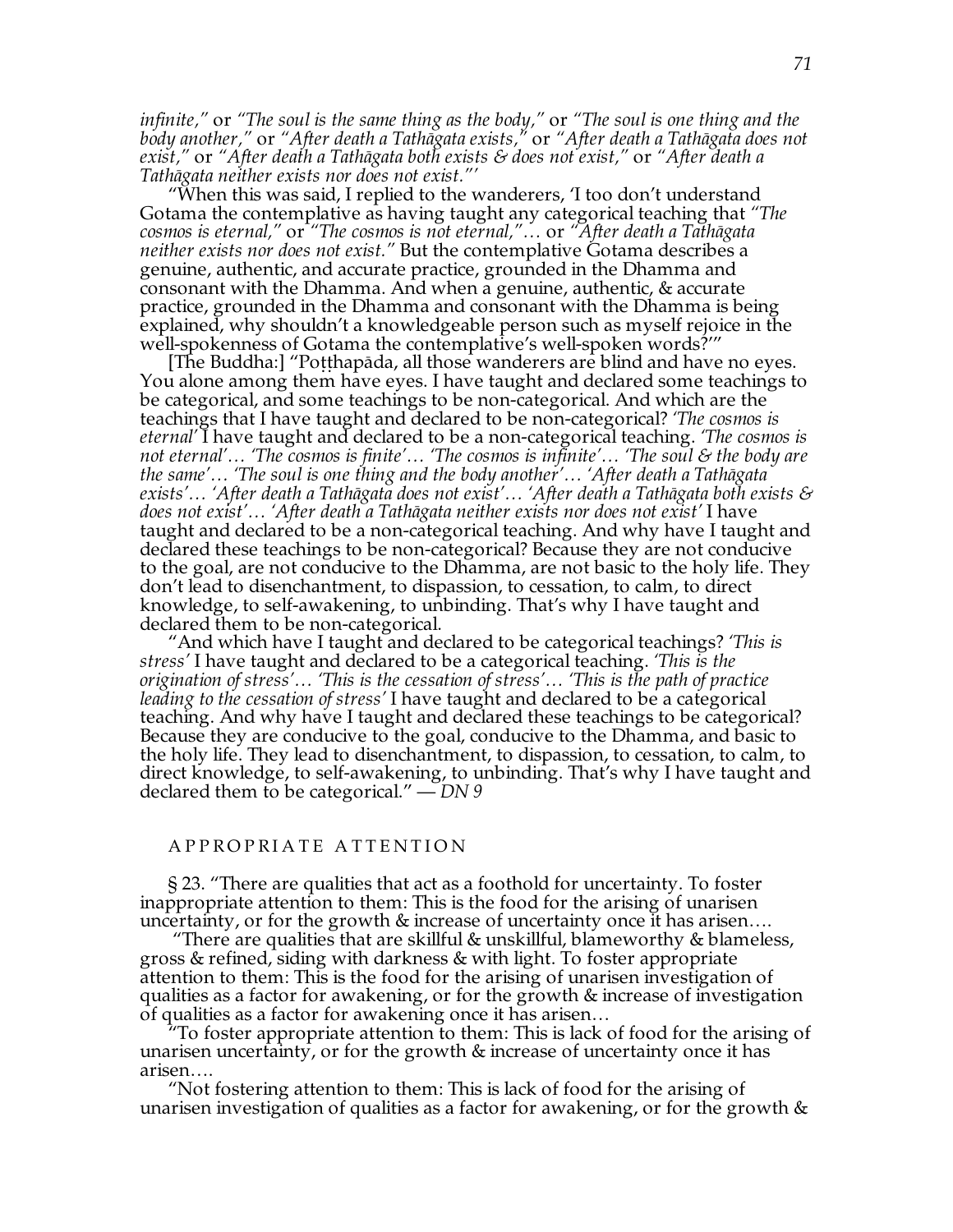increase of analysis of qualities as a factor for awakening once it has arisen." — *SN 46:51*

§ 24. [Ven. MahāKotthita:] "Sāriputta my friend, which things should a virtuous monk attend to in an appropriate way?"

[Ven. Sariputta:] "A virtuous monk, Kotthita my friend, should attend in an appropriate way to the five clinging-aggregates as inconstant, stressful, a disease, a cancer, an arrow, painful, an affliction, alien, a dissolution, an emptiness, notself. Which five? The form clinging-aggregate, the feeling… perception… fabrications… consciousness clinging-aggregate. A virtuous monk should attend in an appropriate way to these five clinging-aggregates as inconstant, stressful, a disease, a cancer, an arrow, painful, an affliction, alien, a dissolution, an emptiness, not-self. For it is possible that a virtuous monk, attending in an appropriate way to these five clinging-aggregates as inconstant… not-self, would realize the fruit of stream-entry."

[Ven. MahāKoṭṭhita:] "Then which things should a monk who has attained stream-entry attend to in an appropriate way?"

[Ven. Sariputta:] "A monk who has attained stream-entry should attend in an appropriate way to these five clinging-aggregates as inconstant, stressful, a disease, a cancer, an arrow, painful, an affliction, alien, a dissolution, an emptiness, not-self. For it is possible that a monk who has attained stream-entry, attending in an appropriate way to these five clinging-aggregates as inconstant… not-self, would realize the fruit of once-returning.

[Ven. Mahā Koṭṭhita:] "Then which things should a monk who has attained once-returning attend to in an appropriate way?"

[Ven. Sariputta:] "A monk who has attained once-returning should attend in an appropriate way to these five clinging-aggregates as inconstant, stressful, a disease, a cancer, an arrow, painful, an affliction, alien, a dissolution, an emptiness, not-self. For it is possible that a monk who has attained oncereturning, attending in an appropriate way to these five clinging-aggregates as inconstant... not-self, would realize the fruit of non-returning.

[Ven. MahāKotthita:] "Then which things should a monk who has attained non-returning attend to in an appropriate way?"

[Ven. Sariputta:] "A monk who has attained non-returning should attend in an appropriate way to these five clinging-aggregates as inconstant, stressful, a disease, a cancer, an arrow, painful, an affliction, alien, a dissolution, an emptiness, not-self. For it is possible that a monk who has attained nonreturning, attending in an appropriate way to these five clinging-aggregates as inconstant... not-self, would realize the fruit of arahantship.

[Ven. MahāKotthita:] "Then which things should an arahant attend to in an appropriate way?"

[Ven. Sāriputta:] "An arahant should attend in an appropriate way to these five clinging-aggregates as inconstant, stressful, a disease, a cancer, an arrow, painful, an affliction, alien, a dissolution, an emptiness, not-self. Although, for an arahant, there is nothing further to do, and nothing to add to what has been done, still these things—when developed & pursued—lead both to a pleasant abiding in the here & now, and to mindfulness & alertness." — *SN 22:122*

§ 25. "There is the case where an uninstructed, run-of-the-mill person… doesn't discern which ideas are fit for attention, or which ideas are unfit for attention. This being so, he doesn't attend to ideas fit for attention, and attends [instead] to ideas unfit for attention. And which are the ideas unfit for attention that he attends to? Whichever ideas such that, when he attends to them, the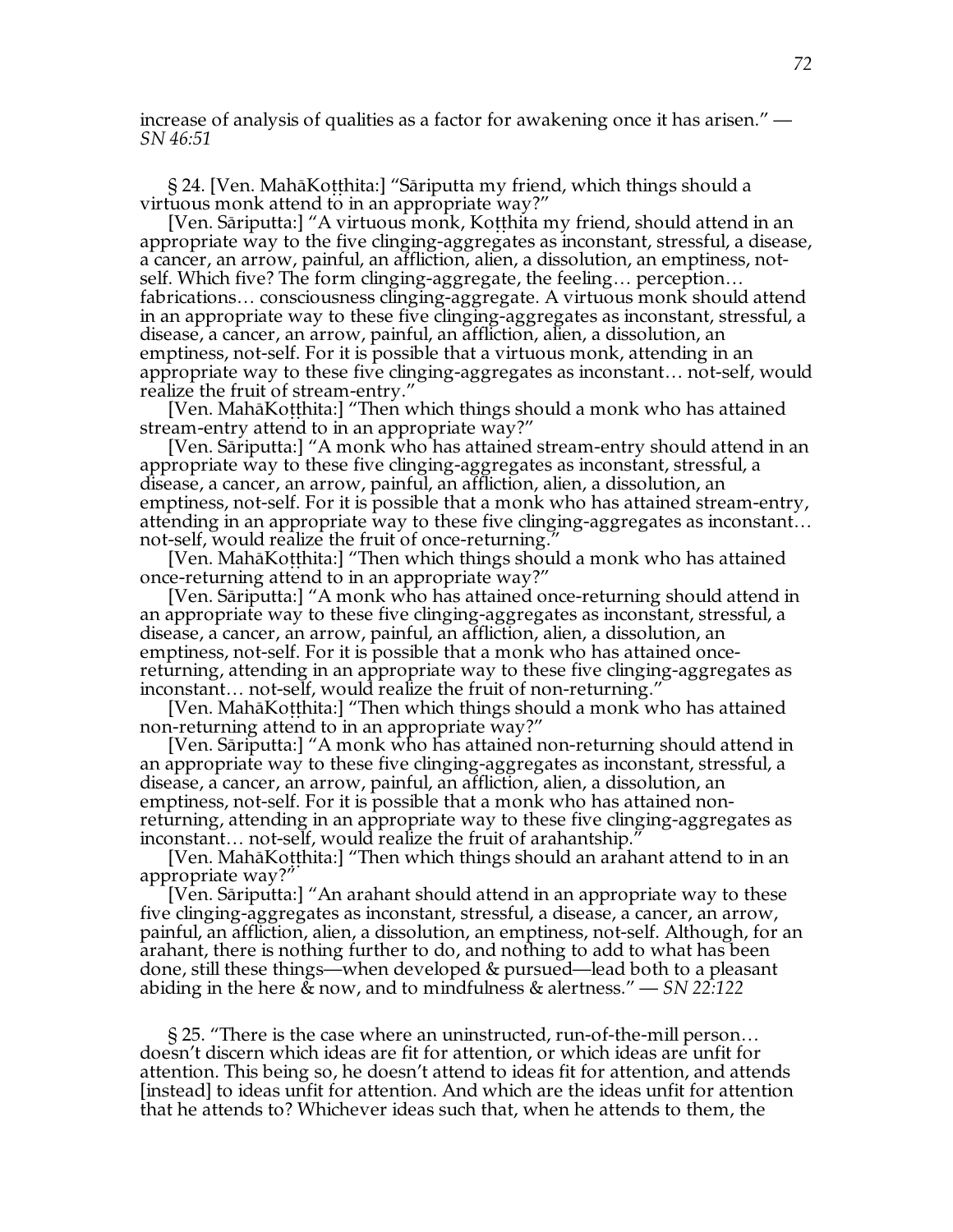unarisen fermentation of sensuality arises, and the arisen fermentation of sensuality increases; the unarisen fermentation of becoming… the unarisen fermentation of ignorance arises, and the arisen fermentation of ignorance increases…. This is how he attends inappropriately: 'Was I in the past? Was I not in the past? What was I in the past? How was I in the past? Having been what, what was I in the past? Shall I be in the future? Shall I not be in the future? What shall I be in the future? How shall I be in the future? Having been what, what shall I be in the future?' Or else he is inwardly perplexed about the immediate present: 'Am I? Am I not? What am I? How am I? Where has this being come from? Where is it bound?'

"As he attends inappropriately in this way, one of six kinds of view arises in him: The view *I have a self* arises in him as true & established, or the view *I have no self1* … or the view *It is precisely by means of self that I perceive self*… or the view *It is precisely by means of self that I perceive not-self*… or the view *It is precisely by means of not-self that I perceive self*' arises in him as true & established, or else he has a view like this: *This very self of mine—the knower that is sensitive here & there to the ripening of good & bad actions—is the self of mine that is constant, everlasting, eternal, not subject to change, and will endure as long as eternity.* This is called a thicket of views, a wilderness of views, a contortion of views, a writhing of views, a fetter of views. Bound by a fetter of views, the uninstructed run-of-the-mill person is not freed from birth, aging, & death, from sorrow, lamentation, pain, distress, & despair. He is not freed, I tell you, from stress.

"The well-instructed disciple of the noble ones… discerns which ideas are fit for attention, and which ideas are unfit for attention. This being so, he doesn't attend to ideas unfit for attention, and attends [instead] to ideas fit for attention…. And which are the ideas fit for attention that he attends to? Whichever ideas such that, when he attends to them, the unarisen fermentation of sensuality doesn't arise, and the arisen fermentation of sensuality is abandoned; the unarisen fermentation of becoming… the unarisen fermentation of ignorance doesn't arise, and the arisen fermentation of ignorance is abandoned…. He attends appropriately, *This is stress… This is the origination of stress… This is the cessation of stress… This is the way leading to the cessation of stress.* As he attends appropriately in this way, three fetters are abandoned in him: self-identity-view, uncertainty, and grasping at habits & practices."— *MN 2*

#### **NOTES**

1. The Pali for these first two views is *Atthi me attā* and *N'atthi me attā*. Some translators have rendered these sentences as, "Self exists for me," and, "No self exists for me." These renderings, however, are unidiomatic and would not naturally come from trying to answer the questions, "Am I?" and "Am I not?" Thus it seems preferable to render them in line with the fact that Pali uses the grammatical construction of the verb "to be" *(atthi)* plus the genitive of I/me/mine *(me)* to say, "I have."

2. Examples of these views can be found in Western philosophy. For example, the view that *self can be perceived by means of self* can be illustrated with the views of Leibniz, that the self has an inherent knowledge of itself as part of its nature; or of Fichte, that the self has an immediate intuition of itself in the freedom of its actions. The view that *self is perceived by means of not-self* can be illustrated by Kant's view that the self cannot be directly perceived but can be known indirectly as a formal necessity for the coherence of experience. The view that *not-self is perceived by means of self* can be illustrated by Leibniz's view that all the self's ideas of an external world are caused, not by an external world, but by the self's own activities.

#### SKILLFUL & UNSKILLFUL ACTIONS

§ 26. "Abandon what is unskillful, monks. It is possible to abandon what is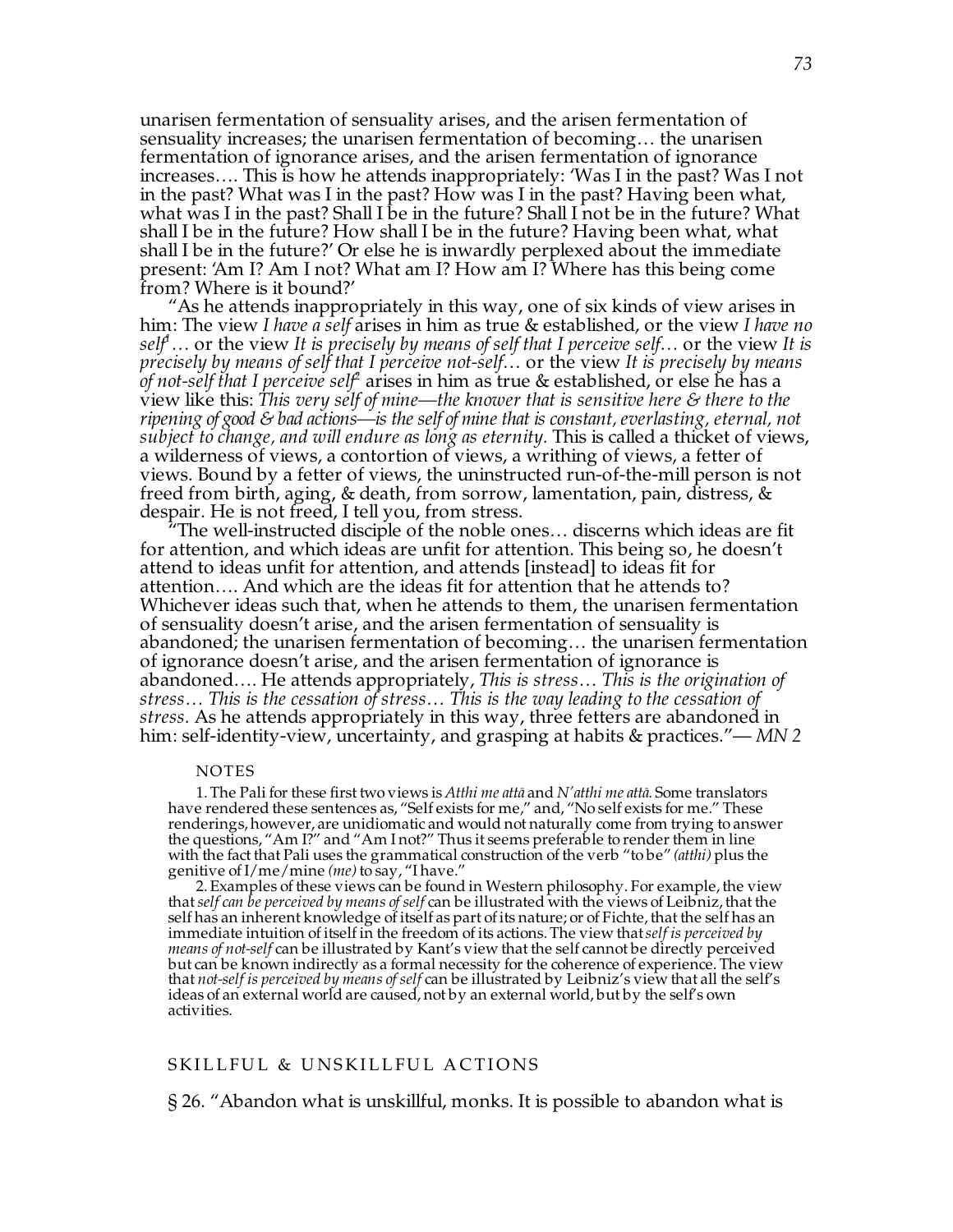unskillful. If it were not possible to abandon what is unskillful, I would not say to you, 'Abandon what is unskillful.' But because it is possible to abandon what is unskillful, I say to you, 'Abandon what is unskillful.' If this abandoning of what is unskillful were conducive to harm & pain, I would not say to you, 'Abandon what is unskillful.' But because this abandoning of what is unskillful is conducive to benefit & happiness, I say to you, 'Abandon what is unskillful.'

"Develop what is skillful, monks. It is possible to develop what is skillful. If it were not possible to develop what is skillful, I would not say to you, 'Develop what is skillful.' But because it is possible to develop what is skillful, I say to you, 'Develop what is skillful.' If this development of what is skillful were conducive to harm & pain, I would not say to you, 'Develop what is skillful.' But because this development of what is skillful is conducive to benefit & happiness, I say to you, 'Develop what is skillful.'" — *AN 2:19*

§ 27. "When a disciple of the noble ones discerns what is unskillful, discerns the root of what is unskillful, discerns what is skillful, and discerns the root of what is skillful, it is to that extent that he is a person of right view, one whose view is made straight, who is endowed with verified confidence in the Dhamma, and who has arrived at this true Dhamma.

"And which is unskillful? Taking life is unskillful, taking what is not given… sexual misconduct... lying... abusive speech... divisive tale-bearing  $^1...$  idle chatter is unskillful. Covetousness… ill will… wrong views are unskillful. These things are called unskillful.

"And which are the roots of what is unskillful? Greed is a root of what is unskillful, aversion is a root of what is unskillful, delusion is a root of what is unskillful. These are called the roots of what is unskillful.

"And which is skillful? Abstaining from taking life is skillful, abstaining from taking what is not given… from sexual misconduct… from lying… from abusive speech… from divisive tale-bearing… abstaining from idle chatter is skillful. Lack of covetousness… lack of ill will… right views are skillful. These things are called skillful.

"And which are the roots of what is skillful? Lack of greed is a root of what is skillful, lack of aversion… lack of delusion is a root of what is skillful. These are called the roots of what is skillful." — *MN 9*

NOTE: 1. This term is sometimes wrongly translated as "slander." However, slander usually entails falsehood, whereas examples given both in the discourses and the Vinaya show that this term denotes true statements meant to discredit one person in the eyes of another.

§ 28. I have heard that on one occasion the Blessed One was staying near Pāvā in Cunda the silversmith's mango grove. Then Cunda the silversmith went to the Blessed One and, on arrival, having bowed down to him, sat to one side. As he was sitting there, the Blessed One said to him, "Cunda, of whose rites of purification do you approve?"

"The brahmans of the Western lands, lord—those who carry water pots, wear garlands of water plants, worship fire, & purify with water: they have declared purification rites of which I approve."

"And which kind of purification rites have they declared, those brahmans of the Western lands who carry water pots, wear garlands of water plants, worship fire, & purify with water?"

"There is the case where the brahmans of the Western lands… get their disciples to undertake their practice thus: 'Come, now, my good man: Get up at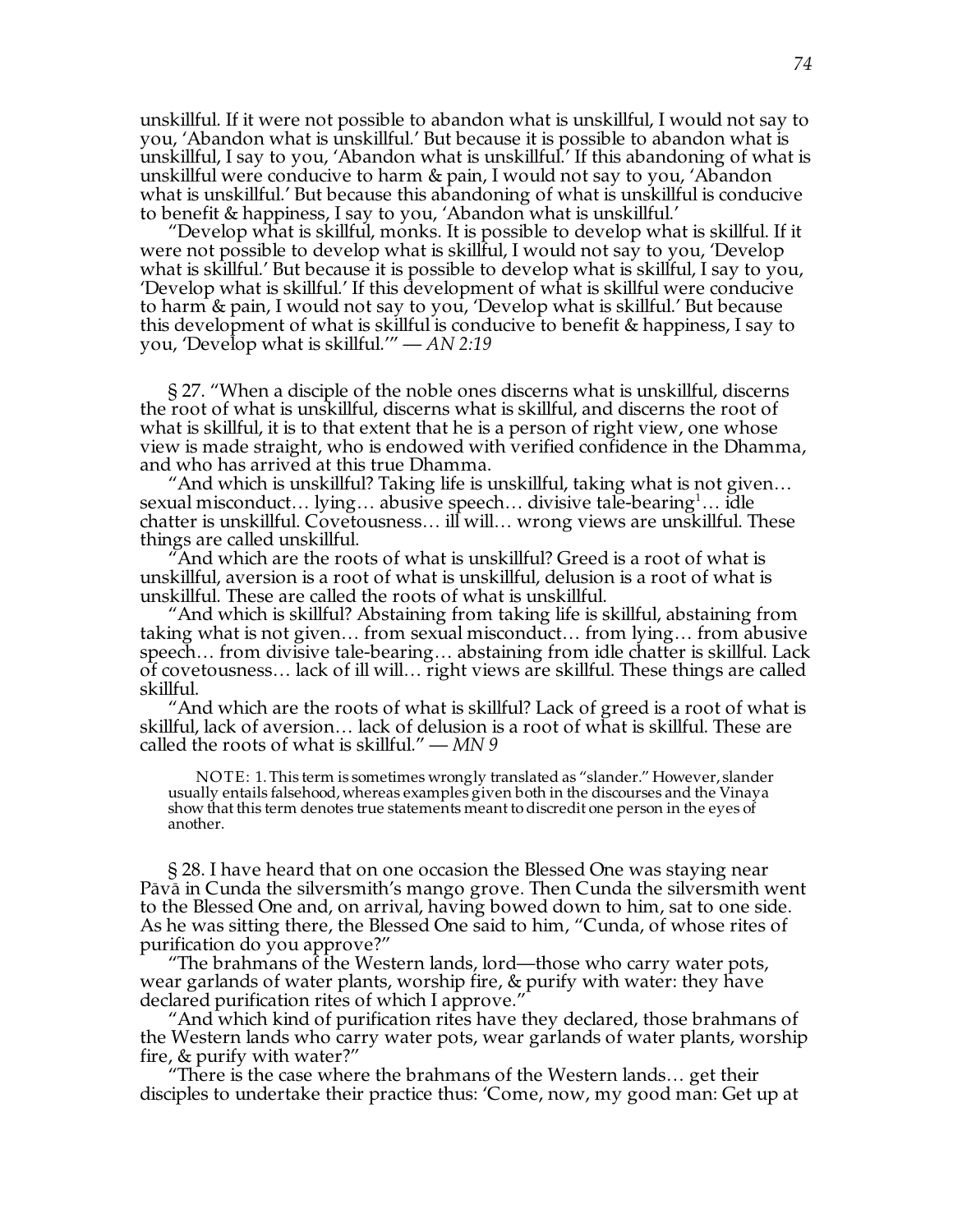the proper time from your bed and touch the earth. If you don't touch the earth, touch wet cow dung. If you don't touch wet cow dung, touch green grass. If you don't touch green grass, worship a fire. If you don't worship a fire, pay homage to the sun with clasped hands. If you don't pay homage to the sun with clasped hands, go down into the water three times by nightfall.' These are the purification rites declared by the brahmans of the Western lands… of which I approve."

"Cunda, the purification rites declared by the brahmans of the Western lands... are one thing; the purification in the Vinaya of the noble ones is something else entirely."

"But how is there purification in the Vinaya of the noble ones, venerable sir? It would be good if the Blessed One would teach me how there is purification in the Vinaya of the noble ones."

"Very well then, Cunda, listen & pay close attention. I will speak."

"As you say, lord," Cunda the silversmith responded.

The Blessed One said, "There are three ways in which one is made impure by bodily action, four ways in which one is made impure by verbal action, and three ways in which one is made impure by mental action.

## UNSKILLFUL BODILY ACTION

"And how is one made impure in three ways by bodily action? There is the case where a certain person takes life, is brutal, bloody-handed, devoted to killing & slaying, showing no mercy to living beings. He takes what is not given. He takes, in the manner of a thief, things in a village or a wilderness that belong to others and have not been given by them. He engages in sexual misconduct. He gets sexually involved with those who are protected by their mothers, their fathers, their brothers, their sisters, their relatives, or their Dhamma; those with husbands, those who entail punishments, or even those crowned with flowers by another man. This is how one is made impure in three ways by bodily action.

UNSKILLFUL VERBAL ACTION

"And how is one made impure in four ways by verbal action? There is the case where a certain person engages in false speech. When he has been called to a town meeting, a group meeting, a gathering of his relatives, his guild, or of the royalty [i.e., a royal court proceeding], if he is asked as a witness, 'Come & tell, good man, what you know': If he doesn't know, he says, 'I know.' If he does know, he says, 'I don't know.' If he hasn't seen, he says, 'I have seen.' If he has seen, he says, 'I haven't seen.' Thus he consciously tells lies for his own sake, for the sake of another, or for the sake of a certain reward. He engages in divisive speech. What he has heard here he tells there to break those people apart from these people here. What he has heard there he tells here to break these people apart from those people there. Thus breaking apart those who are united and stirring up strife between those who have broken apart, he loves factionalism, delights in factionalism, enjoys factionalism, speaks things that create factionalism. He engages in abusive speech. He speaks words that are harsh, cutting, bitter to others, abusive of others, provoking anger and destroying concentration. He engages in idle chatter. He speaks out of season, speaks what isn't factual, what isn't in accordance with the goal, the Dhamma, & the Vinaya, words that are not worth treasuring. This is how one is made impure in four ways by verbal action.

## UNSKILLFUL MENTAL ACTION

"And how is one made impure in three ways by mental action? There is the case where a certain person is covetous. He covets the belongings of others,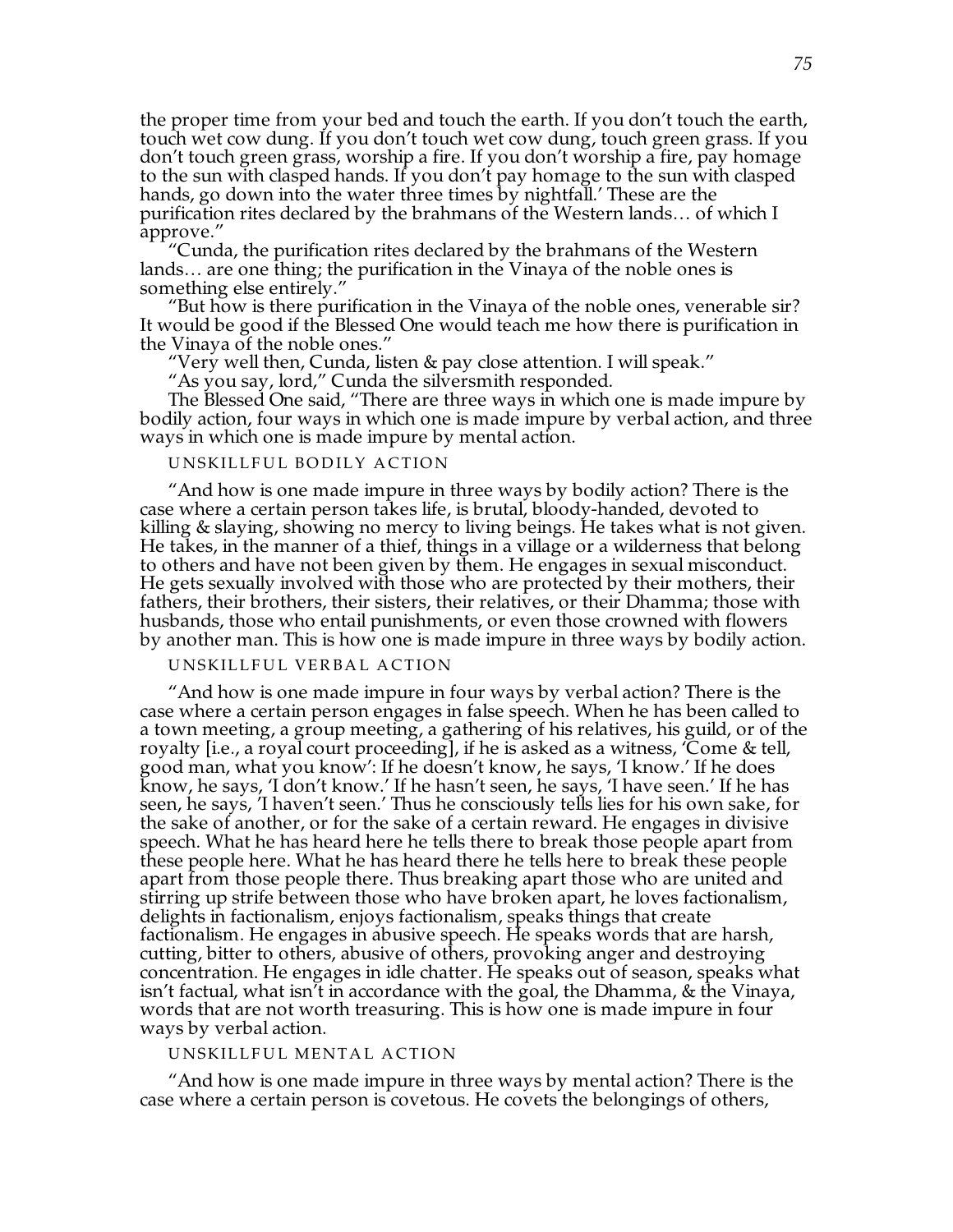thinking, 'O, that what belongs to others would be mine!' He bears ill will, corrupt in the resolves of his heart: 'May these beings be killed or cut apart or crushed or destroyed, or may they not exist at all!' He has wrong view, is warped in the way he sees things: 'There is nothing given, nothing offered, nothing sacrificed. There is no fruit or result of good or bad actions. There is no this world, no next world, no mother, no father, no spontaneously reborn beings; no contemplatives or brahmans who, faring rightly & practicing rightly, proclaim this world & the next after having directly known & realized it for themselves.' This is how one is made impure in three ways by mental action.

"These, Cunda, are the ten courses of unskillful action. When a person is endowed with these ten courses of unskillful action, then even if he gets up at the proper time from his bed and touches the earth, he is still impure. If he doesn't touch the earth, he is still impure. If he touches wet cow dung, he is still impure. If he doesn't touch wet cow dung, he is still impure. If he touches green grass… If he doesn't touch green grass… If he worships a fire… If he doesn't worship a fire… If he pays homage to the sun with clasped hands… If he doesn't pay homage to the sun with clasped hands… If he goes down into the water three times by nightfall… If he doesn't go down into the water three times by nightfall, he is still impure. Why is that? Because these ten courses of unskillful action are impure and cause impurity. Furthermore, as a result of being endowed with these ten courses of unskillful action, [rebirth in] hell is declared, [rebirth in] an animal womb is declared, [rebirth in] the realm of hungry shades is declared—that or any other bad destination.

"Now, Cunda, there are three ways in which one is made pure by bodily action, four ways in which one is made pure by verbal action, and three ways in which one is made pure by mental action.

### SKILLFUL BODILY ACTION

"And how is one made pure in three ways by bodily action? There is the case where a certain person, abandoning the taking of life, abstains from the taking of life. He dwells with his rod laid down, his knife laid down, scrupulous, merciful, compassionate for the welfare of all living beings. Abandoning the taking of what is not given, he abstains from taking what is not given. He does not take, in the manner of a thief, things in a village or a wilderness that belong to others and have not been given by them. Abandoning sexual misconduct, he abstains from sexual misconduct. He does not get sexually involved with those who are protected by their mothers, their fathers, their brothers, their sisters, their relatives, or their Dhamma; those with husbands, those who entail punishments, or even those crowned with flowers by another man. This is how one is made pure in three ways by bodily action.

#### SKILLFUL VERBAL ACTION

"And how is one made pure in four ways by verbal action? There is the case where a certain person, abandoning false speech, abstains from false speech. When he has been called to a town meeting, a group meeting, a gathering of his relatives, his guild, or of the royalty, if he is asked as a witness, 'Come & tell, good man, what you know': If he doesn't know, he says, 'I don't know.' If he does know, he says, 'I know.' If he hasn't seen, he says, 'I haven't seen.' If he has seen, he says, 'I have seen.' Thus he doesn't consciously tell a lie for his own sake, for the sake of another, or for the sake of any reward. Abandoning false speech, he abstains from false speech. He speaks the truth, holds to the truth, is firm, reliable, no deceiver of the world. Abandoning divisive speech, he abstains from divisive speech. What he has heard here he does not tell there to break those people apart from these people here. What he has heard there he does not tell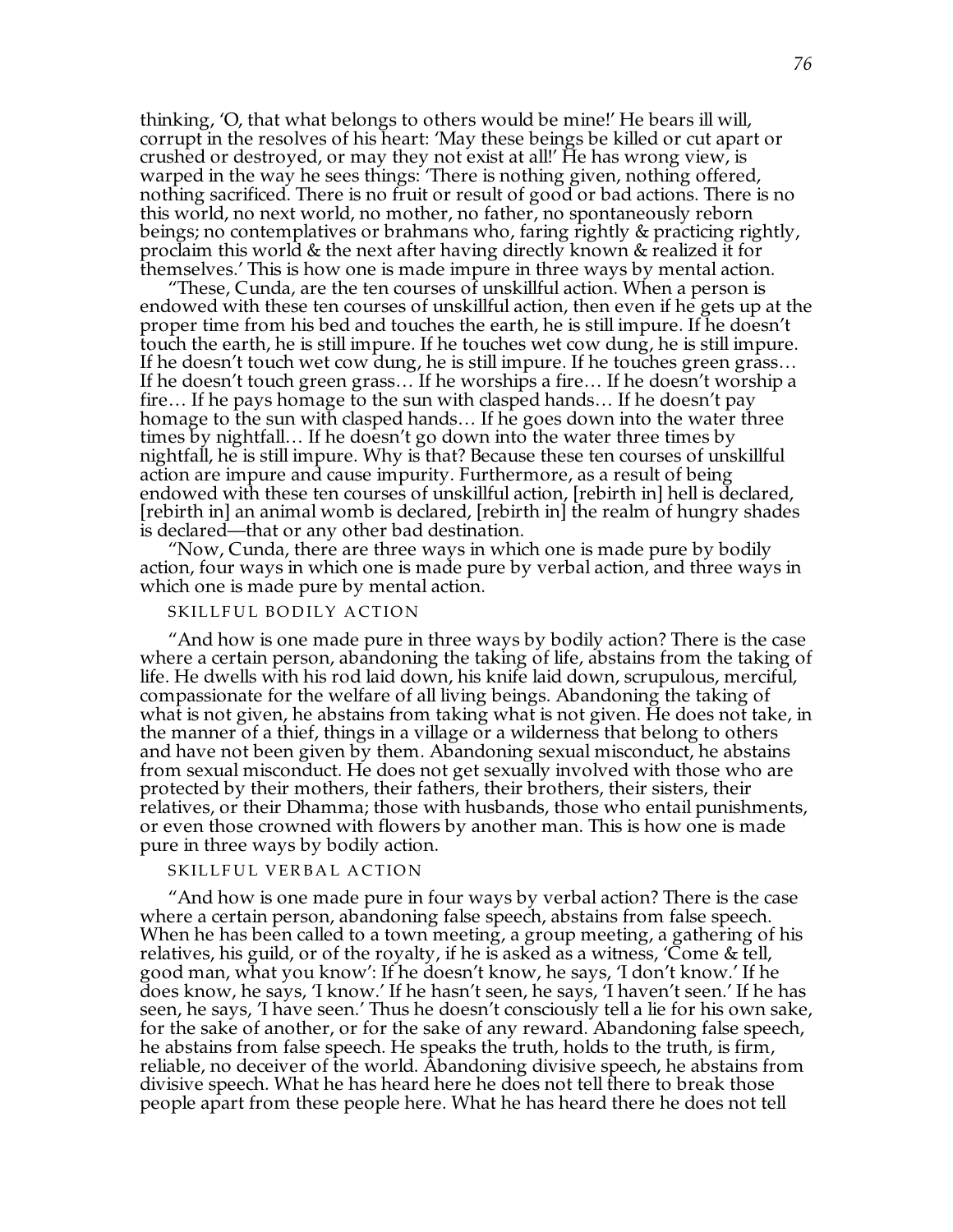here to break these people apart from those people there. Thus reconciling those who have broken apart or cementing those who are united, he loves concord, delights in concord, enjoys concord, speaks things that create concord. Abandoning abusive speech, he abstains from abusive speech. He speaks words that are soothing to the ear, that are affectionate, that go to the heart, that are polite, appealing & pleasing to people at large. Abandoning idle chatter, he abstains from idle chatter. He speaks in season, speaks what is factual, what is in accordance with the goal, the Dhamma, & the Vinaya. He speaks words worth treasuring, seasonable, reasonable, circumscribed, connected with the goal. This is how one is made pure in four ways by verbal action.

### SKILLFUL MENTAL ACTION

"And how is one made pure in three ways by mental action? There is the case where a certain person is not covetous. He does not covet the belongings of others, thinking, 'O, that what belongs to others would be mine!' He bears no ill will and is not corrupt in the resolves of his heart. [He thinks,] 'May these beings be free from animosity, free from oppression, free from trouble, and may they look after themselves with ease!' He has right view and is not warped in the way he sees things: 'There is what is given, what is offered, what is sacrificed. There are fruits & results of good & bad actions. There is this world & the next world. There is mother & father. There are spontaneously reborn beings; there are contemplatives & brahmans who, faring rightly & practicing rightly, proclaim this world & the next after having directly known & realized it for themselves.' This is how one is made pure in three ways by mental action.

"These, Cunda, are the ten courses of skillful action. When a person is endowed with these ten courses of skillful action, then even if he gets up at the proper time from his bed and touches the earth, he is still pure. If he doesn't touch the earth, he is still pure. If he touches wet cow dung, he is still pure. If he doesn't touch wet cow dung, he is still pure. If he touches green grass… If he doesn't touch green grass… If he worships a fire… If he doesn't worship a fire… If he pays homage to the sun with clasped hands… If he doesn't pay homage to the sun with clasped hands… If he goes down into the water three times by nightfall… If he doesn't go down into the water three times by nightfall, he is still pure. Why is that? Because these ten courses of skillful action are pure and cause purity. Furthermore, as a result of being endowed with these ten courses of skillful action, [rebirth among] the devas is declared, [rebirth among] human beings is declared—that or any other good destination."

When this was said, Cunda the silversmith said to the Blessed One: "Magnificent, venerable sir! Magnificent! Just as if he were to place upright what was overturned, to reveal what was hidden, to show the way to one who was lost, or to carry a lamp into the dark so that those with eyes could see forms, in the same way has the Blessed One—through many lines of reasoning—made the Dhamma clear. I go to the Blessed One for refuge, to the Dhamma, and to the community of monks. May the Blessed One remember me as a lay follower who has gone to him for refuge, from this day forward, for life." — *AN 10:165*

§ 29. "Now which are unskillful habits? Unskillful bodily actions, unskillful verbal actions, evil means of livelihood. These are called unskillful habits. Which is the cause of unskillful habits? Their cause is stated, and they are said to be mind-caused. Which mind?—for the mind has many modes & permutations. Any mind with passion, aversion or delusion: That is the cause of unskillful habits. Now where do unskillful habits cease without trace? Their cessation has been stated: There is the case where a monk abandons wrong bodily conduct &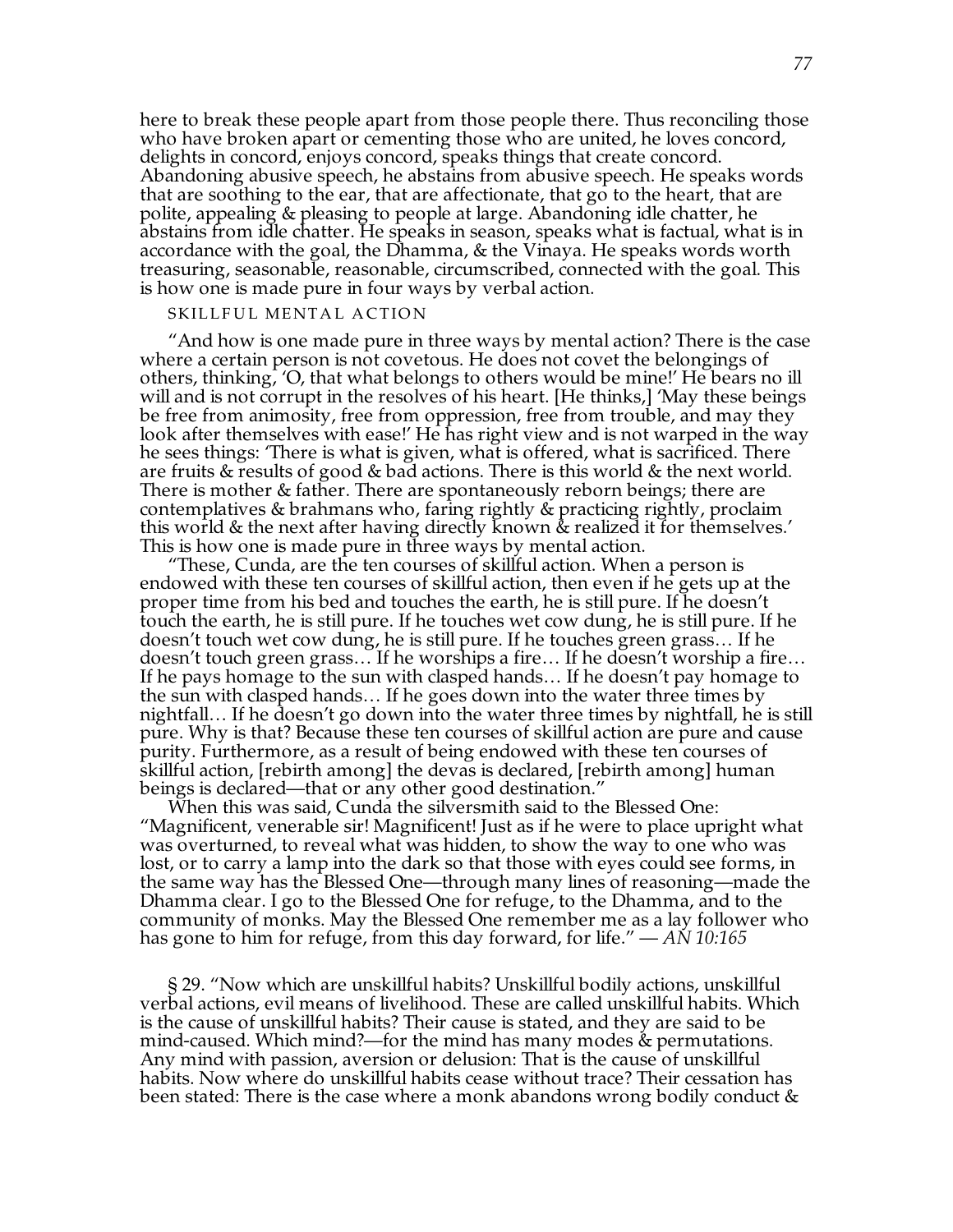develops right bodily conduct, abandons wrong verbal conduct & develops right verbal conduct, abandons wrong livelihood & maintains his life with right livelihood. This is where unskillful habits cease without trace. And which sort of practice is the practice leading to the cessation of unskillful habits? There is the case where a monk generates desire, endeavors, arouses persistence, upholds & exerts his intent for the sake of the non-arising of evil, unskillful qualities that have not yet arisen… for the sake of the abandoning of evil, unskillful qualities that have arisen… for the sake of the arising of skillful qualities that have not yet arisen… (and) for the maintenance, non-confusion, increase, plenitude, development & culmination of skillful qualities that have arisen. This sort of practice is the practice leading to the cessation of unskillful habits.

"And which are skillful habits? Skillful bodily actions, skillful verbal actions, purity of livelihood. These are called skillful habits. Which is the cause of skillful habits? Their cause too has been stated, and they are said to be mind-caused. Which mind?—for the mind has many modes & permutations. Any mind without passion, without aversion, without delusion: That is the cause of skillful habits. Now where do skillful habits cease without trace? Their cessation too has been stated: There is the case where a monk is virtuous, but not fashioned of virtue. He discerns, as it actually is, the release of awareness & release of discernment where his skillful habits cease without trace. And which sort of practice is the practice leading to the cessation of skillful habits? There is the case where a monk generates desire… for the sake of the non-arising of evil, unskillful qualities that have not yet arisen… for the sake of the abandoning of evil, unskillful qualities that have arisen… for the sake of the arising of skillful qualities that have not yet arisen… (and) for the… development & culmination of skillful qualities that have arisen. This sort of practice is the practice leading to the cessation of skillful habits.

"And which are unskillful resolves? Being resolved on sensuality, on ill will, on harmfulness. These are called unskillful resolves. Which is the cause of unskillful resolves? Their cause too has been stated, and they are said to be perception-caused. Which perception?—for perception has many modes & permutations. Any sensuality-perception, ill will-perception, or harmfulnessperception: That is the cause of unskillful resolves. Now where do unskillful resolves cease without trace? Their cessation too has been stated: There is the case where a monk, quite secluded from sensuality, secluded from unskillful qualities, enters  $\&$  remains in the first jhana: rapture  $\&$  pleasure born of seclusion, accompanied by directed thought & evaluation. This is where unskillful resolves cease without trace. And which sort of practice is the practice leading to the cessation of unskillful resolves? There is the case where a monk generates desire… for the sake of the non-arising of evil, unskillful qualities that have not yet arisen… for the sake of the abandoning of evil, unskillful qualities that have arisen… for the sake of the arising of skillful qualities that have not yet arisen… (and) for the… development & culmination of skillful qualities that have arisen. This sort of practice is the practice leading to the cessation of unskillful resolves.

"And which are skillful resolves? Being resolved on renunciation (freedom from sensuality), on non-ill will, on harmlessness. These are called skillful resolves. Which is the cause of skillful resolves? Their cause too has been stated, and they are said to be perception-caused. Which perception?—for perception<br>has many modes & permutations. Any renunciation-perception, non-ill willperception, or harmlessness-perception: That is the cause of skillful resolves. Now where do skillful resolves cease without trace? Their cessation too has been stated: There is the case where a monk, with the stilling of directed thoughts  $\&$ evaluations, enters  $\&$  remains in the second jhāna: rapture  $\&$  pleasure born of concentration, unification of awareness free from directed thought &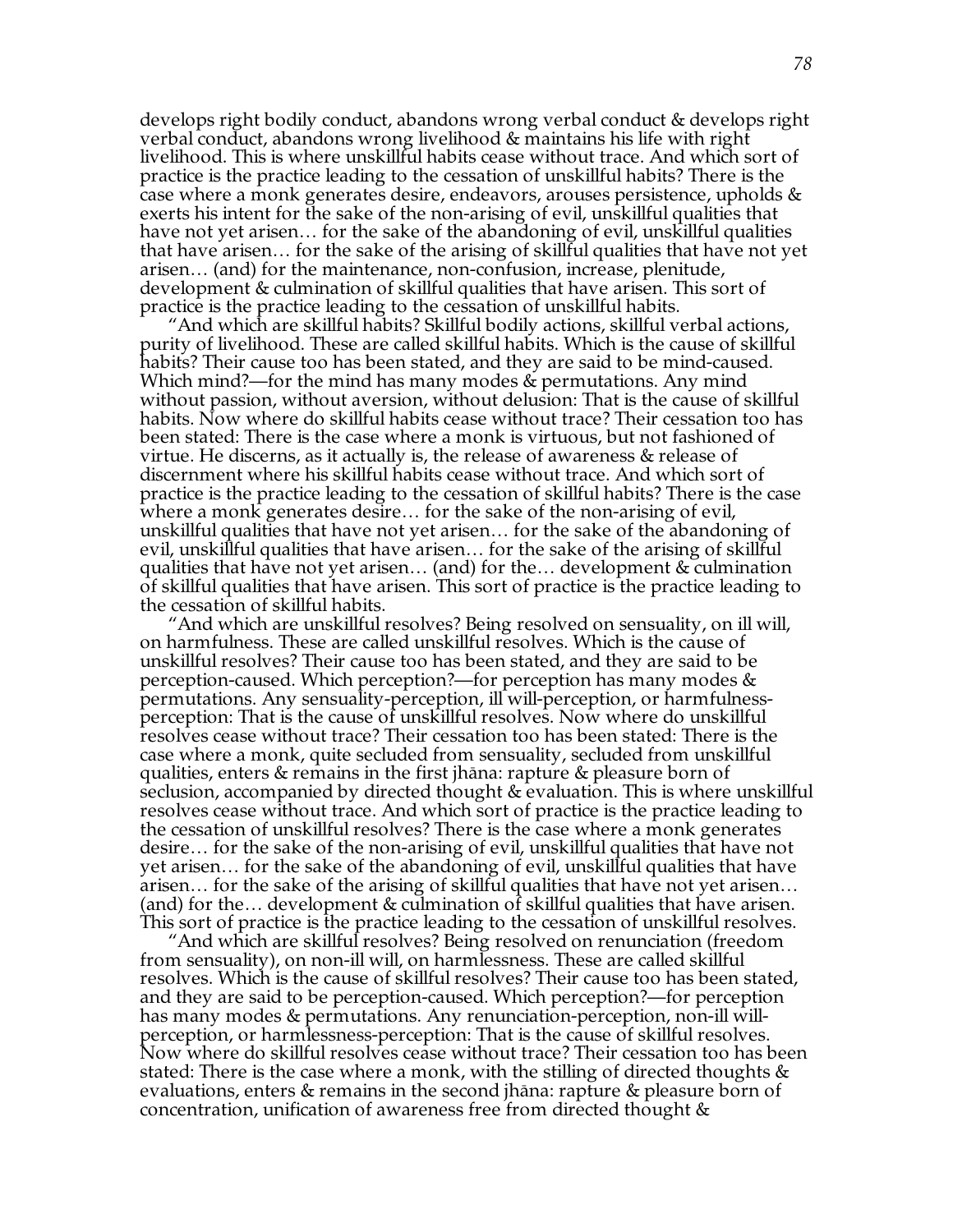evaluation—internal assurance. This is where skillful resolves cease without trace. And which sort of practice is the practice leading to the cessation of skillful resolves? There is the case where a monk generates desire…for the sake of the non-arising of evil, unskillful qualities that have not yet arisen…for the sake of the abandoning of evil, unskillful qualities that have arisen…for the sake of the arising of skillful qualities that have not yet arisen… (and) for the… development & culmination of skillful qualities that have arisen. This sort of practice is the practice leading to the cessation of skillful resolves." — *MN 78*

§ 30. "Now, what is old kamma? The eye is to be seen as old kamma, fabricated & willed, capable of being felt. The ear… The nose… The tongue… The body… The intellect is to be seen as old kamma, fabricated & willed, capable of being felt. This is called old kamma.

"And what is new kamma? Whatever kamma one does now with the body, with speech, or with the intellect: This is called new kamma." — *SN 35:145*

 § 31. "Monks, these four types of kamma have been directly known, verified, & announced by me. Which four? There is kamma that is dark with dark result. There is kamma that is bright with bright result. There is kamma that is dark & bright with dark & bright result. There is kamma that is neither dark nor bright with neither dark nor bright result, leading to the ending of kamma.

"And which kamma is dark with dark result? There is the case where a certain person fabricates an injurious bodily fabrication, fabricates an injurious verbal fabrication, fabricates an injurious mental fabrication. Having fabricated an injurious bodily fabrication, having fabricated an injurious verbal fabrication, having fabricated an injurious mental fabrication, he rearises in an injurious world. On rearising in an injurious world, he is there touched by injurious contacts. Touched by injurious contacts, he experiences feelings that are exclusively painful, like those of the beings in hell. This is called kamma that is dark with dark result.

"And which kamma is bright with bright result? There is the case where a certain person fabricates a non-injurious bodily fabrication… a non-injurious verbal fabrication .. a non-injurious mental fabrication…. He rearises in a noninjurious world…. There he is touched by non-injurious contacts…. He experiences feelings that are exclusively pleasant, like those of the Beautiful Black Devas. This is called kamma that is bright with bright result.

"And which kamma is dark & bright with dark & bright result? There is the case where a certain person fabricates a bodily fabrication that is injurious & noninjurious… a verbal fabrication that is injurious & non-injurious… a mental fabrication that is injurious & non-injurious…. He rearises in an injurious & noninjurious world…. There he is touched by injurious & non-injurious contacts…. He experiences injurious & non-injurious feelings, pleasure mingled with pain, like those of human beings, some devas, and some beings in the lower realms. This is called kamma that is dark & bright with dark & bright result.

"And which kamma is neither dark nor bright with neither dark nor bright result, leading to the ending of kamma? Right view, right resolve, right speech, right action, right livelihood, right effort, right mindfulness, right concentration. This is called kamma that is neither dark nor bright with neither dark nor bright result, leading to the ending of kamma.

"These, monks, are the four types of kamma directly known, verified,  $\&$ announced by me." — *AN 4:237*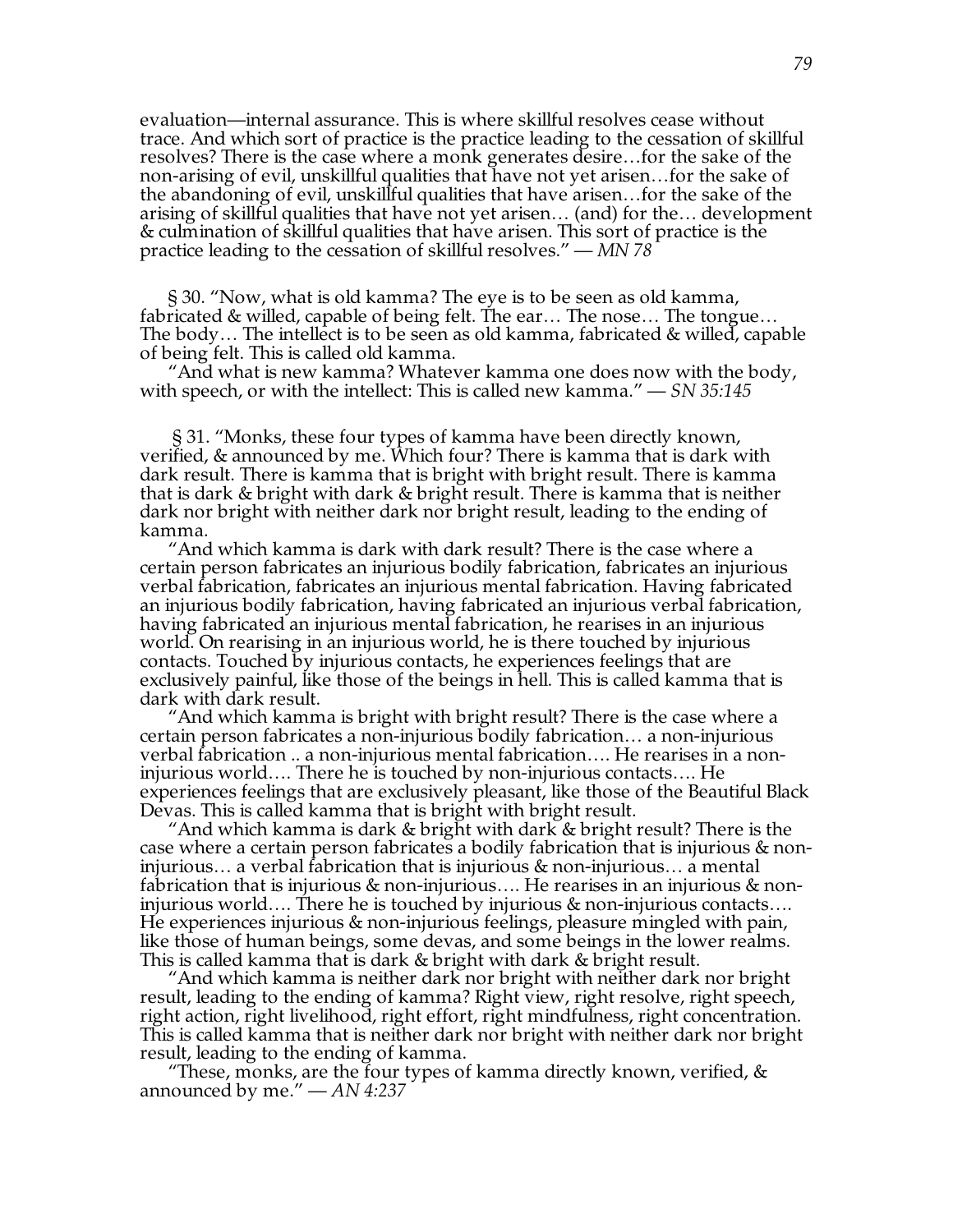§ 32. "'Kamma should be known. The cause by which kamma comes into play should be known. The diversity in kamma should be known. The result of kamma should be known. The cessation of kamma should be known. The path of practice for the cessation of kamma should be known.' Thus it has been said. In reference to what was it said?

"Intention, I tell you, is kamma. Intending, one does kamma by way of body, speech, & intellect.

"And which is the cause by which kamma comes into play? Contact is the cause by which kamma comes into play.

"And which is the diversity in kamma? There is kamma to be experienced in hell, kamma to be experienced in the realm of common animals, kamma to be experienced in the realm of the hungry shades, kamma to be experienced in the human world, kamma to be experienced in the world of the devas. This is called the diversity in kamma.

"And which is the result of kamma? The result of kamma is of three sorts, I tell you: that which arises right here & now, that which arises later [in this lifetime], and that which arises following that. This is called the result of kamma.

"And which is the cessation of kamma? From the cessation of contact is the cessation of kamma; and precisely this noble eightfold path—right view, right resolve, right speech, right action, right livelihood, right effort, right mindfulness, right concentration—is the way leading to the cessation of kamma.

"Now when a disciple of the noble ones discerns kamma in this way, the cause by which kamma comes into play in this way, the diversity of kamma in this way, the result of kamma in this way, the cessation of kamma in this way,  $\&$ the path of practice leading to the cessation of kamma in this way, then he discerns this penetrative holy life as the cessation of kamma." — *AN 6:63*

#### THE FOUR NOBLE TRUTHS

§ 33. "[1] Now which is the noble truth of stress? Birth is stressful, aging is stressful, death is stressful; sorrow, lamentation, pain, distress, & despair are stressful; association with the unbeloved is stressful; separation from the loved is stressful; not getting what is wanted is stressful. In short, the five clingingaggregates are stressful.

"And which is *birth?* Whatever birth, taking birth, descent, coming-to-be, coming-forth, appearance of aggregates, & acquisition of [sense] spheres of the various beings in this or that group of beings, that is called birth.

"And which is aging? Whatever aging, decrepitude, brokenness, graying, wrinkling, decline of life-force, weakening of the faculties of the various beings in this or that group of beings, that is called aging.

"And which is death? Whatever deceasing, passing away, breaking up, disappearance, dying, death, completion of time, break up of the aggregates, casting off of the body, interruption in the life faculty of the various beings in this or that group of beings, that is called death.

"And which is sorrow? Whatever sorrow, sorrowing, sadness, inward sorrow, inward sadness of anyone suffering from misfortune, touched by a painful thing, that is called sorrow.

"And which is lamentation? Whatever crying, grieving, lamenting, weeping, wailing, lamentation of anyone suffering from misfortune, touched by a painful thing, that is called lamentation.

"And which is pain? Whatever is experienced as bodily pain, bodily discomfort, pain or discomfort born of bodily contact, that is called pain.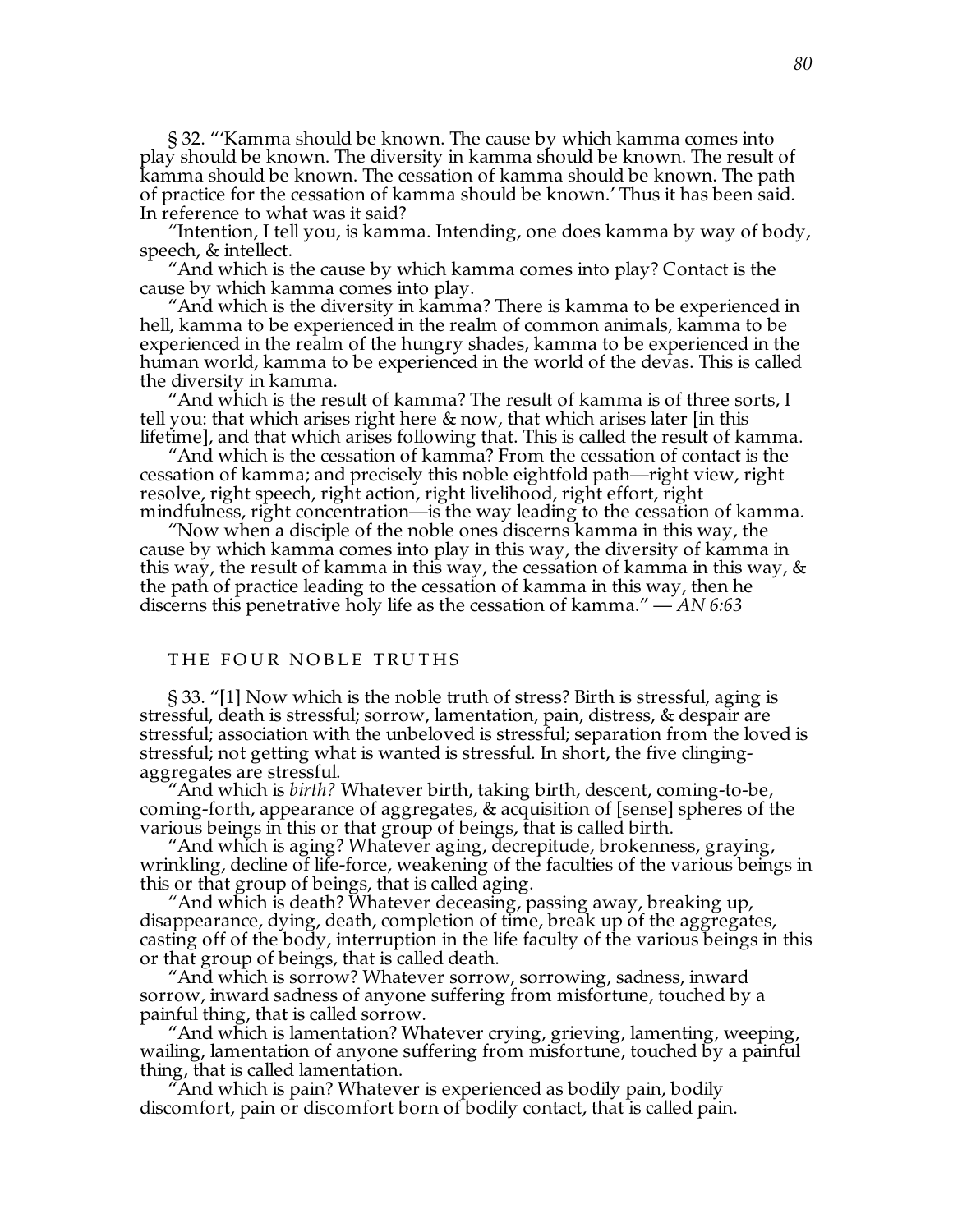"And which is distress? Whatever is experienced as mental pain, mental discomfort, pain or discomfort born of mental contact, that is called distress.

"And which is despair? Whatever despair, despondency, desperation of anyone suffering from misfortune, touched by a painful thing, that is called despair.

"And which is the stress of association with the unbeloved? There is the case where undesirable, unpleasing, unattractive sights, sounds, aromas, flavors, or tactile sensations occur to one; or one has connection, contact, relationship, interaction with those who wish one ill, who wish for one's harm, who wish for one's discomfort, who wish one no security from the yoke. This is called the stress of association with the unbeloved.

"And which is the stress of separation from the loved? There is the case where desirable, pleasing, attractive sights, sounds, aromas, flavors, or tactile sensations do not occur to one; or one has no connection, no contact, no relationship, no interaction with those who wish one well, who wish for one's benefit, who wish for one's comfort, who wish one security from the yoke, nor with one's mother, father, brother, sister, friends, companions, or relatives. This is called the stress of separation from the loved.

"And which is the stress of not getting what is wanted? In beings subject to birth, the wish arises, 'O, may we not be subject to birth, and may birth not come to us.' But this is not to be achieved by wishing. This is the stress of not getting what is wanted. In beings subject to aging… illness… death… sorrow, lamentation, pain, distress, & despair, the wish arises, 'O, may we not be subject to aging… illness… death… sorrow, lamentation, pain, distress, & despair, and may aging… illness… death… sorrow, lamentation, pain, distress, & despair not come to us.' But this is not to be achieved by wishing. This is the stress of not getting what is wanted.

"And which are the five clinging-aggregates that, in short, are stressful? The form clinging-aggregate, the feeling clinging-aggregate, the perception clingingaggregate, the fabrications clinging-aggregate, the consciousness clingingaggregate: These are called the five clinging-aggregates that, in short, are stressful.

"This is called the noble truth of stress.

"[2] And which is the noble truth of the origination of stress? The craving that makes for further becoming—accompanied by passion & delight, relishing now here & now there—i.e., sensuality-craving, becoming-craving, and nonbecoming-craving.

"And where does this craving, when arising, arise? And where, when dwelling, does it dwell? Whatever is endearing & alluring in terms of the world: that is where this craving, when arising, arises. That is where, when dwelling, it dwells.

"And which is endearing & alluring in terms of the world? The eye is endearing & alluring in terms of the world. That is where this craving, when arising, arises. That is where, when dwelling, it dwells.

"The ear…. The nose…. The tongue…. The body…. The intellect….

"Forms…. Sounds…. Aromas…. Tastes…. Tactile sensations…. Ideas….

"Eye-consciousness…. Ear-consciousness…. Nose-consciousness…. Tongueconsciousness…. Body-consciousness…. Intellect-consciousness….

"Eye-contact…. Ear-contact…. Nose-contact…. Tongue-contact…. Body- contact…. Intellect-contact….

"Feeling born of eye-contact…. Feeling born of ear-contact…. Feeling born of nose-contact…. Feeling born of tongue-contact…. Feeling born of bodycontact…. Feeling born of intellect-contact….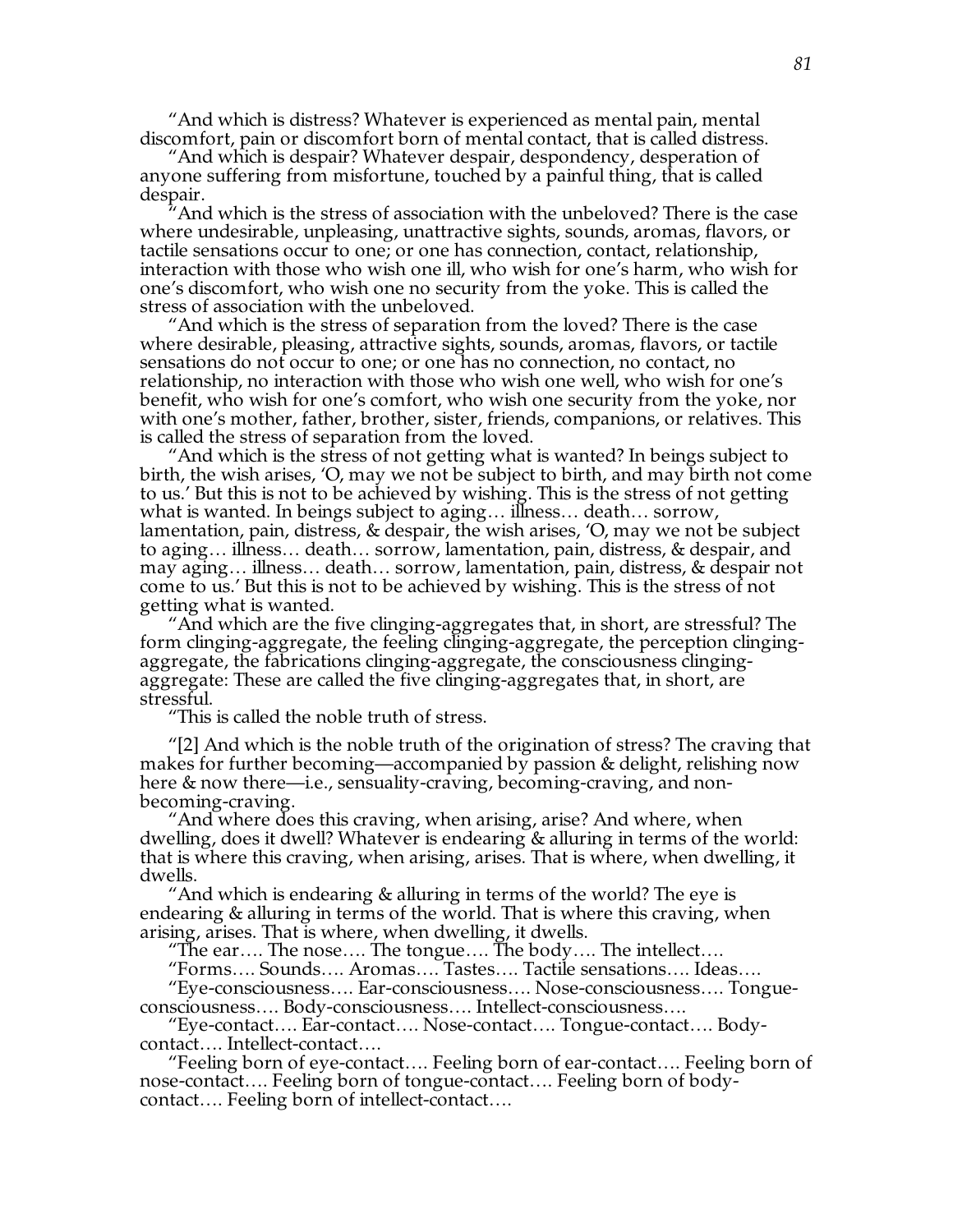"Perception of forms…. Perception of sounds…. Perception of aromas…. Perception of tastes…. Perception of tactile sensations…. Perception of ideas….

"Intention for forms…. Intention for sounds…. Intention for aromas…. Intention for tastes…. Intention for tactile sensations…. Intention for ideas….

"Craving for forms…. Craving for sounds…. Craving for aromas…. Craving for tastes…. Craving for tactile sensations…. Craving for ideas….

"Thought directed at forms…. Thought directed at sounds…. Thought directed at aromas…. Thought directed at tastes…. Thought directed at tactile sensations…. Thought directed at ideas….

"Evaluation of forms…. Evaluation of sounds…. Evaluation of aromas…. Evaluation of tastes…. Evaluation of tactile sensations…. Evaluation of ideas is endearing & alluring in terms of the world. That is where this craving, when arising, arises. That is where, when dwelling, it dwells.

"This is called the noble truth of the origination of stress.

"[3] And which is the noble truth of the cessation of stress? The remainderless fading & cessation, renunciation, relinquishment, release, & letting go of that very craving.

"And where, when being abandoned, is this craving abandoned? And where, when ceasing, does it cease? Whatever is endearing & alluring in terms of the world: that is where, when being abandoned, this craving is abandoned. That is where, when ceasing, it ceases.

"And which is endearing & alluring in terms of the world? The eye is endearing & alluring in terms of the world. That is where, when being abandoned, this craving is abandoned. That is where, when ceasing, it ceases.

"The ear…. The nose…. The tongue…. The body…. The intellect….

"Forms…. Sounds…. Aromas…. Tastes…. Tactile sensations…. Ideas….

"Eye-consciousness…. Ear-consciousness…. Nose-consciousness…. Tongueconsciousness…. Body-consciousness…. Intellect-consciousness….

"Eye-contact…. Ear-contact…. Nose-contact…. Tongue-contact…. Bodycontact…. Intellect-contact….

"Feeling born of eye-contact…. Feeling born of ear-contact…. Feeling born of nose-contact…. Feeling born of tongue-contact…. Feeling born of bodycontact…. Feeling born of intellect-contact….

"Perception of forms…. Perception of sounds…. Perception of aromas…. Perception of tastes…. Perception of tactile sensations…. Perception of ideas….

"Intention for forms…. Intention for sounds…. Intention for aromas…. Intention for tastes…. Intention for tactile sensations…. Intention for ideas….

"Craving for forms…. Craving for sounds…. Craving for aromas…. Craving for tastes…. Craving for tactile sensations…. Craving for ideas….

"Thought directed at forms…. Thought directed at sounds…. Thought directed at aromas…. Thought directed at tastes…. Thought directed at tactile sensations…. Thought directed at ideas….

"Evaluation of forms…. Evaluation of sounds…. Evaluation of aromas…. Evaluation of tastes…. Evaluation of tactile sensations…. Evaluation of ideas is endearing & alluring in terms of the world. That is where, when being abandoned, this craving is abandoned. That is where, when ceasing, it ceases.

"This is called the noble truth of the cessation of stress.

"[4] And which is the noble truth of the path of practice leading to the cessation of stress? Precisely this noble eightfold path: right view, right resolve, right speech, right action, right livelihood, right effort, right mindfulness, right concentration.

"And which is right view? Knowledge with reference to stress, knowledge with reference to the origination of stress, knowledge with reference to the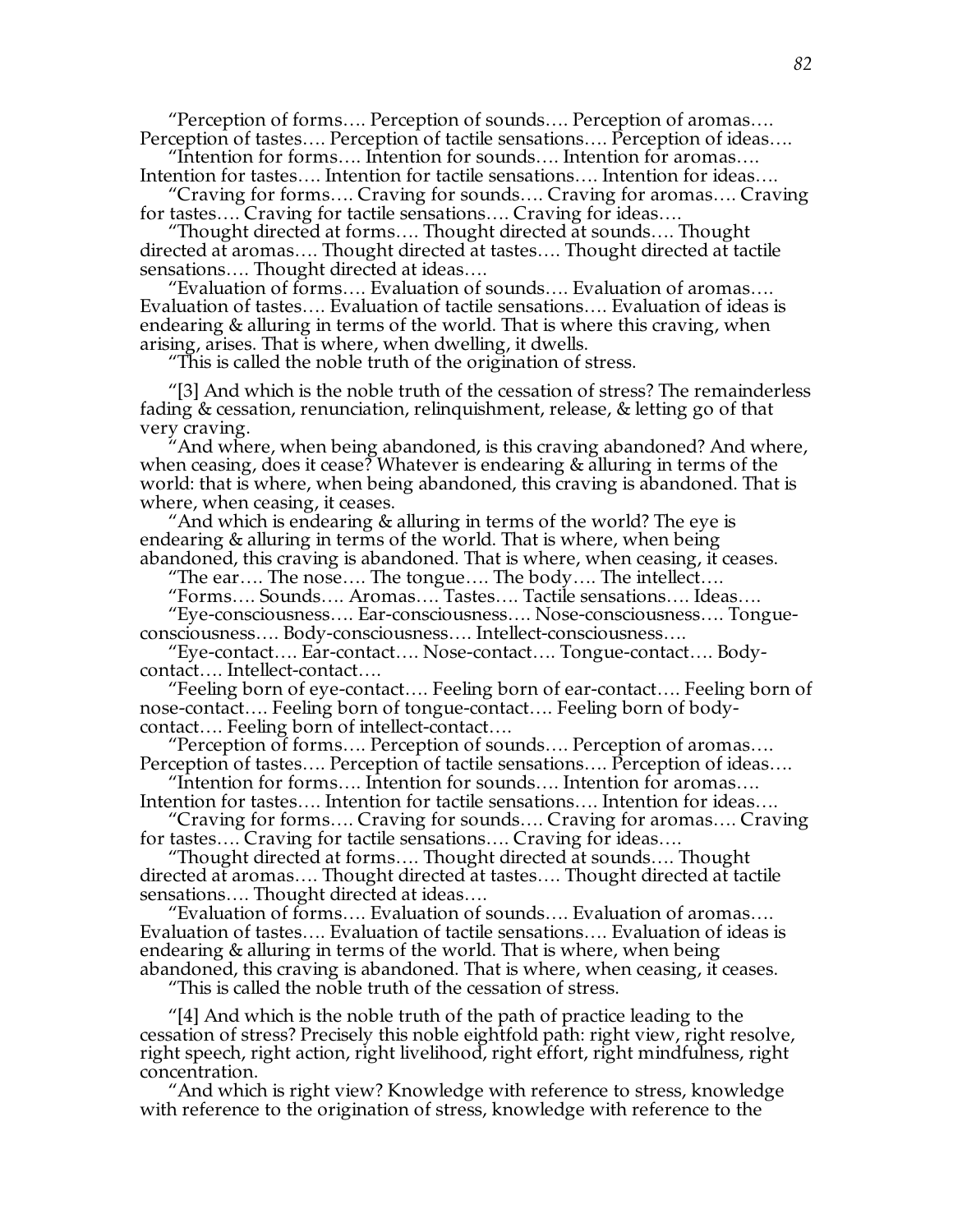cessation of stress, knowledge with reference to the way of practice leading to the cessation of stress: This is called right view.

And which is right resolve? Resolve for renunciation, for freedom from ill will, for harmlessness: This is called right resolve.

"And which is right speech? Abstaining from lying, from divisive speech, from abusive speech, & from idle chatter: This is called right speech.

"And which is right action? Abstaining from taking life, from stealing, & from sexual misconduct: This is called right action.

"And which is right livelihood? There is the case where a disciple of the noble ones, having abandoned dishonest livelihood, keeps his life going with right livelihood. This is called right livelihood.

"And which is right effort? There is the case where a monk generates desire, endeavors, arouses persistence, upholds & exerts his intent for the sake of the non-arising of evil, unskillful qualities that have not yet arisen… for the sake of the abandoning of evil, unskillful qualities that have arisen… for the sake of the arising of skillful qualities that have not yet arisen… (and) for the maintenance, non-confusion, increase, plenitude, development, & culmination of skillful qualities that have arisen. This is called right effort.

"And which is right mindfulness? There is the case where a monk remains focused on the body in & of itself—ardent, alert, & mindful—subduing greed & distress with reference to the world. He remains focused on feelings in & of themselves... the mind in  $\&$  of itself... qualities in  $\&$  of themselves—ardent, alert, & mindful—subduing greed & distress with reference to the world. This is called right mindfulness.

"And which is right concentration? There is the case where a monk—quite secluded from sensuality, secluded from unskillful qualities—enters & remains in the first jhana: rapture & pleasure born of seclusion, accompanied by directed thought & evaluation. With the stilling of directed thoughts & evaluations, he enters  $\&$  remains in the second jhāna: rapture  $\&$  pleasure born of concentration, unification of awareness free from directed thought & evaluation—internal assurance. With the fading of rapture, he remains equanimous, mindful, & alert, and senses pleasure with the body. He enters  $\&$  remains in the third jhana, of which the noble ones declare, 'Equanimous & mindful, he has a pleasant abiding.' With the abandoning of pleasure & pain—as with the earlier disappearance of joys & distresses—he enters & remains in the fourth jhāna: purity of equanimity & mindfulness, neither pleasure nor pain. This is called right concentration.

"This is called the noble truth of the path of practice leading to the cessation of stress." — *DN 22*

§ 34. "Vision arose, insight arose, discernment arose, knowledge arose, illumination arose within me with regard to things never heard before: 'This noble truth of stress is to be comprehended' … 'This noble truth of the origination of stress is to be abandoned' … 'This noble truth of the cessation of stress is to be directly experienced' … 'This noble truth of the way of practice leading to the cessation of stress is to be developed.'" — *SN 56:11* 

§ 35. "And which qualities are to be comprehended through direct knowledge? 'The five clinging-aggregates,' should be the reply. Which five? The aggregate, the fabrications clinging-aggregate, the consciousness clinging-<br>aggregate. These are the qualities that are to be comprehended through direct knowledge.

"And which qualities are to be abandoned through direct knowledge?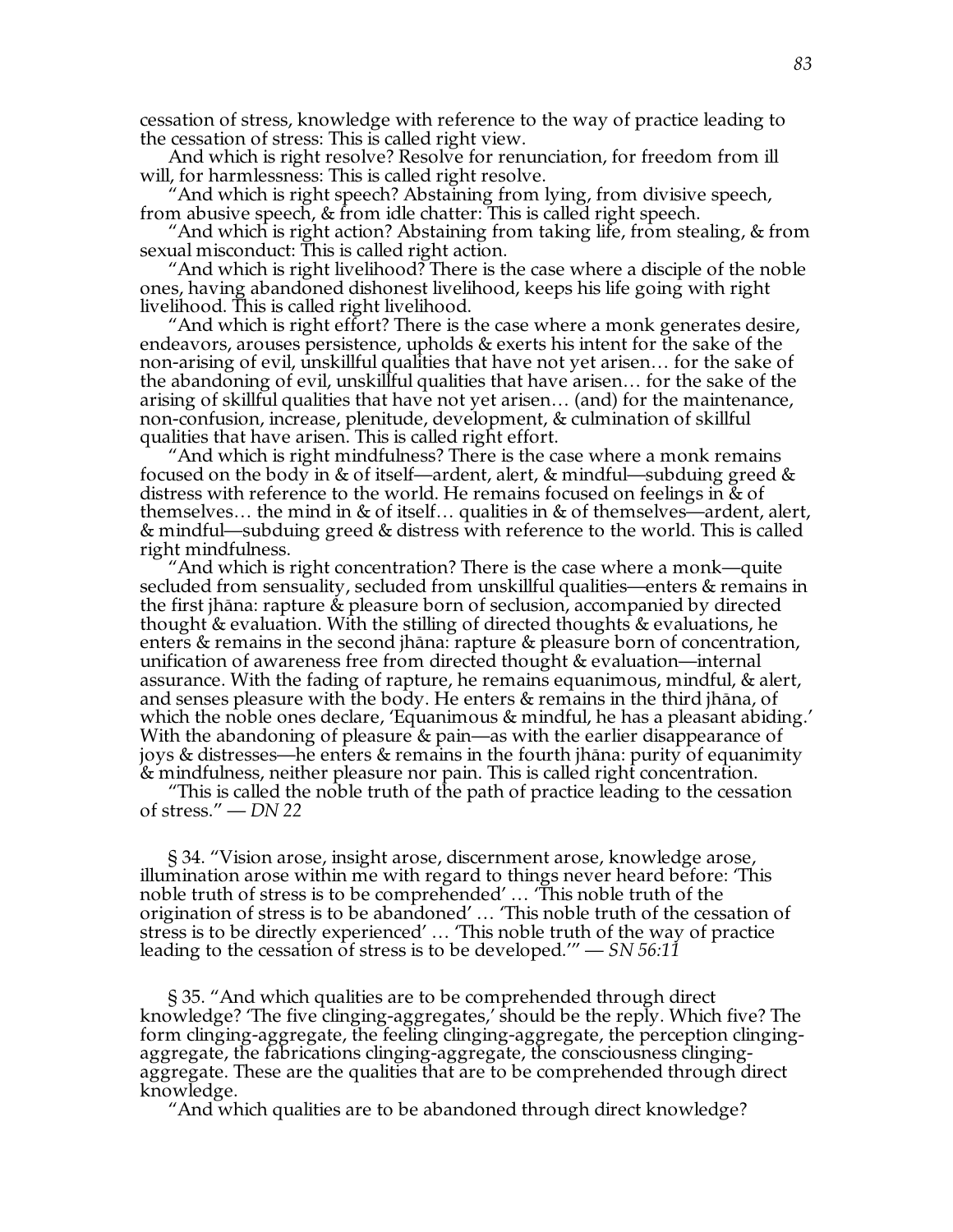Ignorance & craving for becoming: these are the qualities that are to be abandoned through direct knowledge.

"And which qualities are to be developed through direct knowledge? Tranquility & insight: these are the qualities that are to be developed through direct knowledge.

"And which qualities are to be realized through direct knowledge? Clear knowing & release: these are the qualities that are to be realized through direct knowledge." — *MN 149*

§ 36. "And which is comprehension? Any ending of passion, ending of aversion, ending of delusion. This is called comprehension." — *SN 22:23*

§ 37. "For a monk practicing the Dhamma in accordance with the Dhamma, this is what accords with the Dhamma: that he keep cultivating disenchantment with regard to form, that he keep cultivating disenchantment with regard to feeling, that he keep cultivating disenchantment with regard to perception, that he keep cultivating disenchantment with regard to fabrications, that he keep cultivating disenchantment with regard to consciousness. As he keeps cultivating disenchantment with regard to form… feeling… perception… fabrications… consciousness, he comprehends form… feeling… perception… fabrications… consciousness. As he comprehends form… feeling… perception… fabrications… consciousness, he is released from form… feeling… perception… fabrications… consciousness. He is released from sorrows, lamentations, pains, distresses, & despairs. He is released, I tell you, from suffering & stress." — *SN 22:39*

§ 38. "And why do you call it 'form' *(rūpa)*? Because it is afflicted *(ruppati)*, thus it is called 'form.' Afflicted with what? With cold & heat & hunger & thirst, with the touch of flies, mosquitoes, wind, sun, & reptiles. Because it is afflicted, it is called form.

"And why do you call it 'feeling'? Because it feels, thus it is called 'feeling.' What does it feel? It feels pleasure, it feels pain, it feels neither-pleasure-nor-pain. Because it feels, it is called feeling.

"And why do you call it 'perception'? Because it perceives, thus it is called 'perception.' What does it perceive? It perceives blue, it perceives yellow, it perceives red, it perceives white. Because it perceives, it is called perception.

"And why do you call them 'fabrications'? Because they fabricate fabricated things, thus they are called 'fabrications.' What do they fabricate as fabricated things? For the sake of form-ness, they fabricate form as a fabricated thing. For the sake of feeling-ness, they fabricate feeling as a fabricated thing. For the sake of perception-hood… For the sake of fabrication-hood… For the sake of consciousness-hood, they fabricate consciousness as a fabricated thing. Because they fabricate fabricated things, they are called fabrications.<sup>1</sup>

"And why do you call it 'consciousness'? Because it cognizes, thus it is called consciousness. What does it cognize? It cognizes what is sour, bitter, pungent, sweet, alkaline, non-alkaline, salty, & unsalty. $^{\rm 2}$  Because it cognizes, it is called consciousness." — *SN 22:79*

#### **NOTES**

1. In other words, the intentional activity of fabrication is what turns the kammic potential for any of the aggregates into the actual experience of the aggregates. This is what allows for the fact that, with the ending of present intention in the moment of awakening, all experience of the aggregates falls away. With the resumption of intention, the awakened person relates to the aggregates in full knowledge. If the awakening is full—i.e.,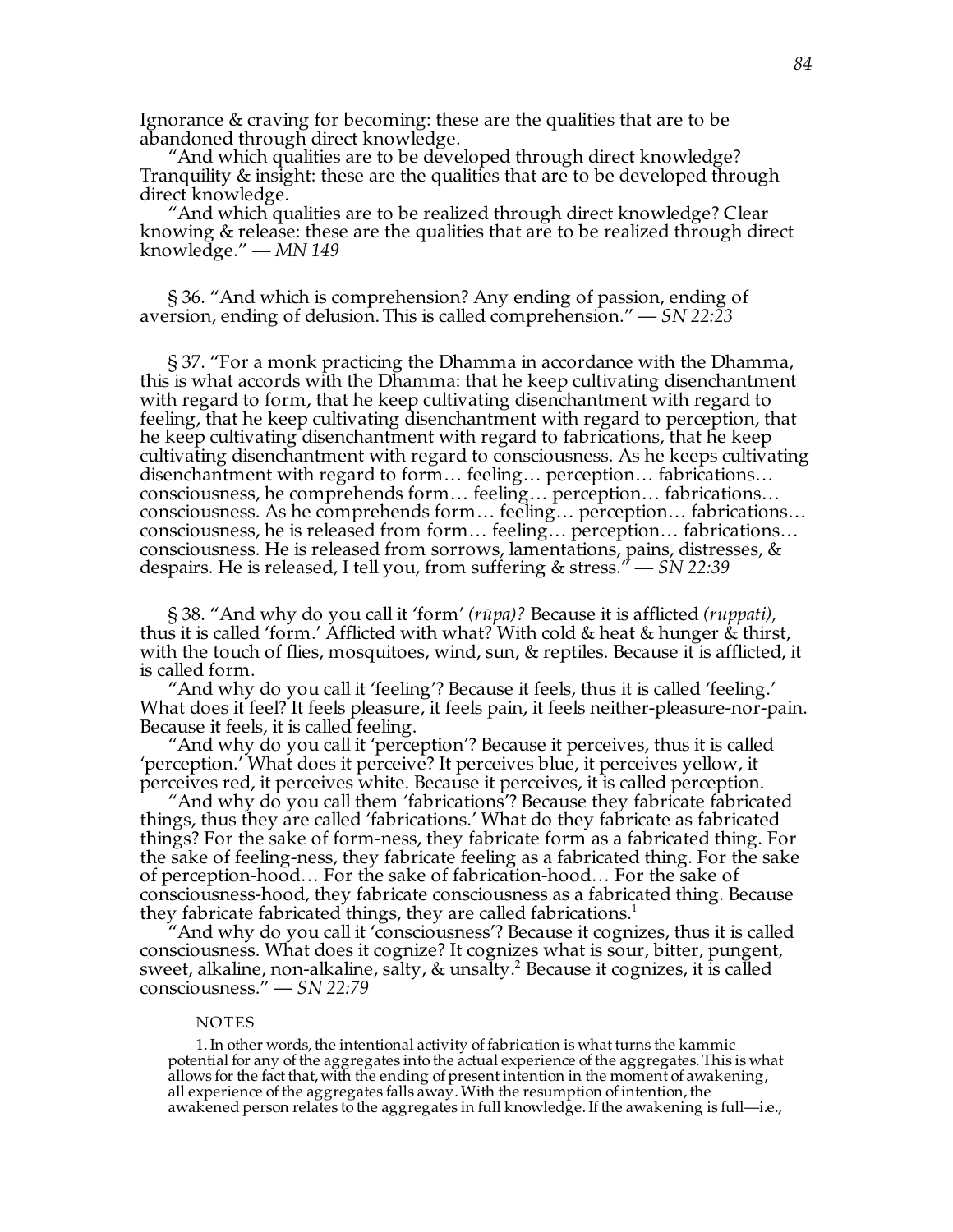that of an arahant—this knowledge is totally free from clinging and craving.

2. Notice that the example for perception uses the more active sensory process of sight, whereas the example for consciousness uses the more passive sensory process of taste.

§ 39. "Now which, monks, is noble right concentration with its supports & requisite conditions? Any singleness of mind equipped with these seven factors—right view, right resolve, right speech, right action, right livelihood, right effort, & right mindfulness—is called noble right concentration with its supports & requisite conditions.

"[1] Of those, right view is the forerunner. And how is right view the forerunner? One discerns wrong view as wrong view, and right view as right view. This is one's right view. And which is wrong view? 'There is nothing given, nothing offered, nothing sacrificed. There is no fruit or result of good or bad actions. There is no this world, no next world, no mother, no father, no spontaneously reborn beings; no contemplatives or brahmans who, faring rightly & practicing rightly, proclaim this world & the next after having directly known & realized it for themselves.' This is wrong view.

"And which is right view? Right view, I tell you, is of two sorts: There is right view with fermentations, siding with merit, resulting in the acquisitions [of becoming]; and there is noble right view, without fermentations, transcendent, a factor of the path.

"And which is the right view that has fermentations, sides with merit,  $\&$ results in acquisitions? 'There is what is given, what is offered, what is sacrificed. There are fruits & results of good & bad actions. There is this world & the next world. There is mother & father. There are spontaneously reborn beings; there are contemplatives & brahmans who, faring rightly & practicing rightly, proclaim this world & the next after having directly known & realized it for themselves.' This is the right view that has fermentations, sides with merit,  $\&$ results in acquisitions.

"And which is the right view that is without fermentations, transcendent, a factor of the path? The discernment, the faculty of discernment, the strength of discernment, analysis of qualities as a factor for awakening, the path factor of right view<sup>1</sup> in one developing the noble path whose mind is noble, whose mind is free from fermentations, who is fully possessed of the noble path. This is the right view that is without fermentations, transcendent, a factor of the path.

"One tries to abandon wrong view & to enter into right view: This is one's right effort. One is mindful to abandon wrong view & to enter & remain in right view: This is one's right mindfulness. $^2$  Thus these three qualities—right view,  $\dot{ }$ right effort, & right mindfulness—run & circle around right view.

"[2] Of those, right view is the forerunner. And how is right view the forerunner? One discerns wrong resolve as wrong resolve, and right resolve as right resolve. And which is wrong resolve? Being resolved on sensuality, on ill will, on harmfulness. This is wrong resolve.

"And which is right resolve? Right resolve, I tell you, is of two sorts: There is right resolve with fermentations, siding with merit, resulting in the acquisitions [of becoming]; and there is noble right resolve, without fermentations, transcendent, a factor of the path.

"And which is the right resolve that has fermentations, sides with merit,  $\&$ results in acquisitions? Resolve for renunciation, resolve for freedom from ill will, resolve for harmlessness. This is the right resolve that has fermentations, sides with merit, & results in acquisitions.

"And which is the right resolve that is without fermentations, transcendent, a factor of the path? The thinking, directed thinking, resolve, mental fixity, mental transfixion, focused awareness, & verbal fabrications in one developing the noble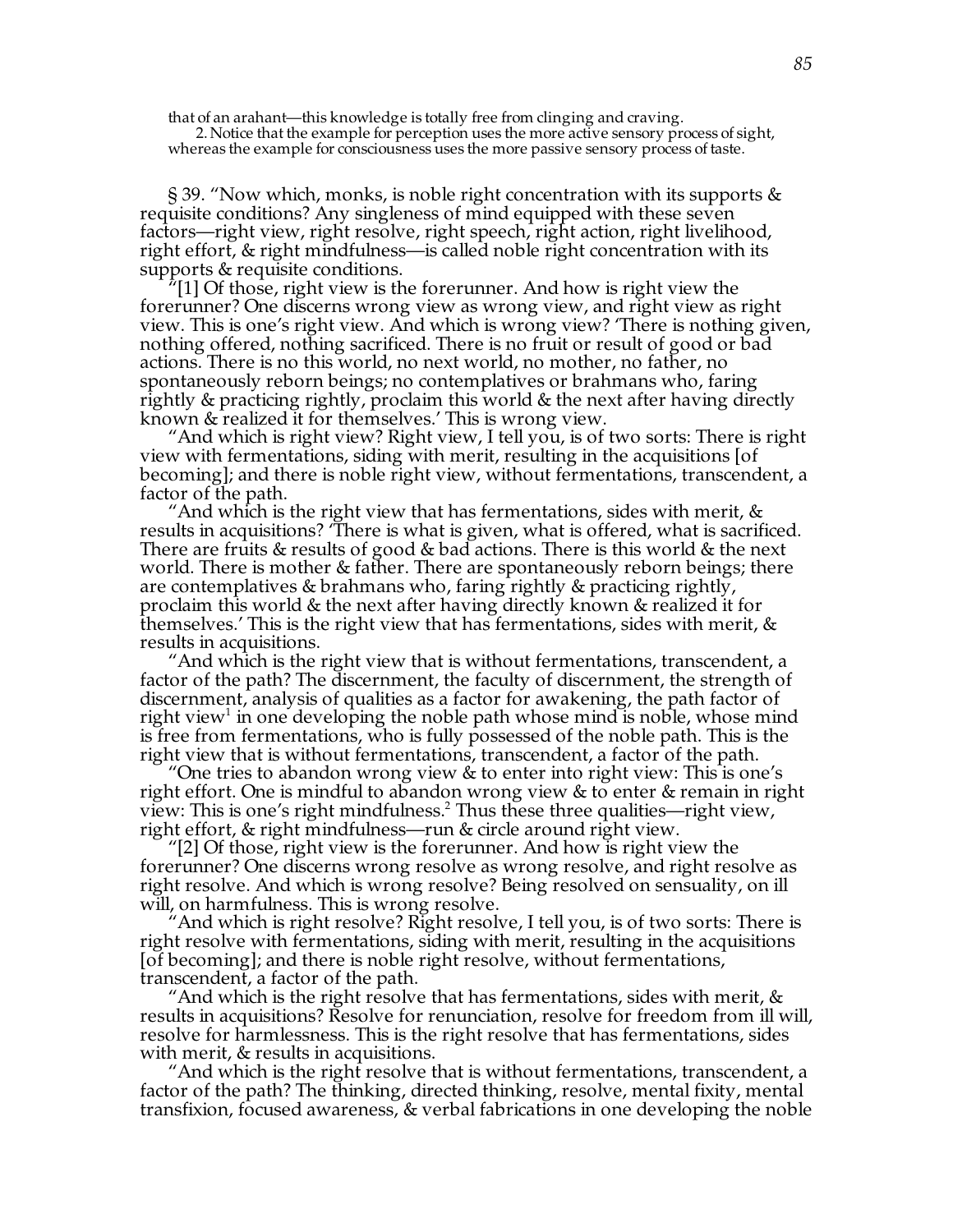path whose mind is noble, whose mind is without fermentations, who is fully possessed of the noble path. This is the right resolve that is without fermentations, transcendent, a factor of the path."

"One tries to abandon wrong resolve  $\&$  to enter into right resolve: This is one's right effort. One is mindful to abandon wrong resolve & to enter & remain in right resolve: This is one's right mindfulness. Thus these three qualities—right view, right effort, & right mindfulness—run & circle around right resolve.

"[3] Of those, right view is the forerunner. And how is right view the forerunner? One discerns wrong speech as wrong speech, and right speech as right speech. And which is wrong speech? Lying, divisive tale-bearing, abusive speech, & idle chatter. This is wrong speech.

"And which is right speech? Right speech, I tell you, is of two sorts: There is right speech with fermentations, siding with merit, resulting in the acquisitions [of becoming]; and there is noble right speech, without fermentations, transcendent, a factor of the path.

"And which is the right speech that has fermentations, sides with merit,  $\&$ results in acquisitions? Abstaining from lying, from divisive tale-bearing, from abusive speech, & from idle chatter. This is the right speech that has fermentations, sides with merit, & results in acquisitions.

"And which is the right speech that is without fermentations, transcendent, a factor of the path? The abstaining, desisting, abstinence, avoidance of the four forms of verbal misconduct in one developing the noble path whose mind is noble, whose mind is without fermentations, who is fully possessed of the noble path. This is the right speech that is without fermentations, transcendent, a factor of the path.

"One tries to abandon wrong speech  $\&$  to enter into right speech: This is one's right effort. One is mindful to abandon wrong speech & to enter & remain in right speech: This is one's right mindfulness. Thus these three qualities—right view, right effort, & right mindfulness—run & circle around right speech.

"[4] Of those, right view is the forerunner. And how is right view the forerunner? One discerns wrong action as wrong action, and right action as right action. And which is wrong action? Killing, taking what is not given, illicit sex. This is wrong action.

"And which is right action? Right action, I tell you, is of two sorts: There is right action with fermentations, siding with merit, resulting in the acquisitions [of becoming]; and there is noble right action, without fermentations, transcendent, a factor of the path.

"And which is the right action that has fermentations, sides with merit,  $\&$ results in acquisitions? Abstaining from killing, from taking what is not given, & from illicit sex. This is the right action that has fermentations, sides with merit,  $\&$ results in acquisitions.

"And which is the right action that is without fermentations, transcendent, a factor of the path? The abstaining, desisting, abstinence, avoidance of the three forms of bodily misconduct in one developing the noble path whose mind is noble, whose mind is without fermentations, who is fully possessed of the noble path. This is the right action that is without fermentations, transcendent, a factor of the path.

"One tries to abandon wrong action & to enter into right action: This is one's right effort. One is mindful to abandon wrong action & to enter & remain in right action: This is one's right mindfulness. Thus these three qualities—right view, right effort, & right mindfulness—run & circle around right action.

"[5] Of those, right view is the forerunner. And how is right view the forerunner? One discerns wrong livelihood as wrong livelihood, and right livelihood as right livelihood. And which is wrong livelihood? Scheming,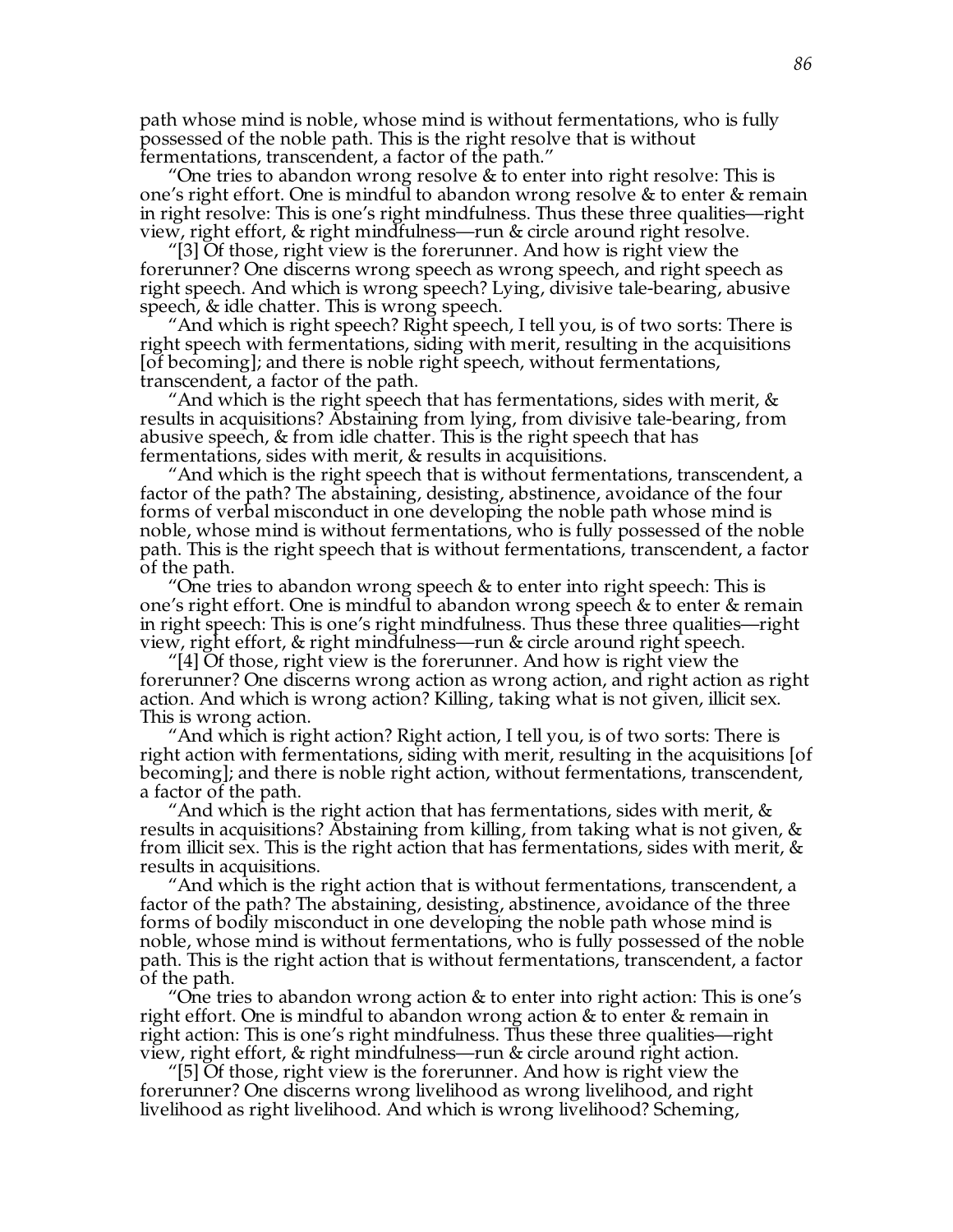persuading, hinting, belittling, & pursuing gain with gain. This is wrong livelihood.

"And which is right livelihood? Right livelihood, I tell you, is of two sorts: There is right livelihood with fermentations, siding with merit, resulting in the acquisitions [of becoming]; and there is noble right livelihood, without fermentations, transcendent, a factor of the path.

"And which is the right livelihood that has fermentations, sides with merit,  $\&$ results in acquisitions? There is the case where a disciple of the noble ones abandons wrong livelihood and maintains his life with right livelihood. This is the right livelihood that has fermentations, sides with merit, & results in acquisitions.

"And which is the right livelihood that is without fermentations, transcendent, a factor of the path? The abstaining, desisting, abstinence, avoidance of wrong livelihood in one developing the noble path whose mind is noble, whose mind is without fermentations, who is fully possessed of the noble path. This is the right livelihood that is without fermentations, transcendent, a factor of the path.

"One tries to abandon wrong livelihood & to enter into right livelihood: This is one's right effort. One is mindful to abandon wrong livelihood & to enter & remain in right livelihood: This is one's right mindfulness. Thus these three qualities—right view, right effort, & right mindfulness—run & circle around right livelihood.

"Of those, right view is the forerunner. And how is right view the forerunner? In one of right view, right resolve comes into being. In one of right resolve, right speech comes into being. In one of right speech, right action…. In one of right action, right livelihood…. In one of right livelihood, right effort…. In one of right effort, right mindfulness…. In one of right mindfulness, right concentration…. In one of right concentration, right knowledge…. In one of right knowledge, right release comes into being. Thus the learner is endowed with eight factors, and the arahant with ten.

"Of those, right view is the forerunner. And how is right view the forerunner? In one of right view, wrong view is abolished. The many evil, unskillful qualities that come into play with wrong view as their condition are also abolished, while the many skillful qualities that have right view as their condition go to the culmination of their development. In one of right resolve, wrong resolve is abolished…. In one of right speech, wrong speech is abolished…. In one of right action, wrong action is abolished…. In one of right livelihood, wrong livelihood is abolished…. In one of right effort, wrong effort is abolished…. In one of right mindfulness, wrong mindfulness is abolished…. In one of right concentration, wrong concentration is abolished…. In one of right knowledge, wrong knowledge is abolished…. In one of right release, wrong release is abolished. The many evil, unskillful qualities that come into play with wrong release as their condition are also abolished, while the many skillful qualities that have right release as their condition go to the culmination of their development.

"Thus, monks, there are twenty factors siding with skillfulness, and twenty with unskillfulness." — *MN 117* 

#### NOTES

1. These various factors are all equivalent to knowledge in terms of the four noble truths. The relationship between these four truths and the issue of skillful and unskillful action is shown in the fact that SN 46:51 [§23] notes that analysis of qualities as a factor for awakening is fed by paying appropriate attention to qualities as to whether they are skillful or unskillful.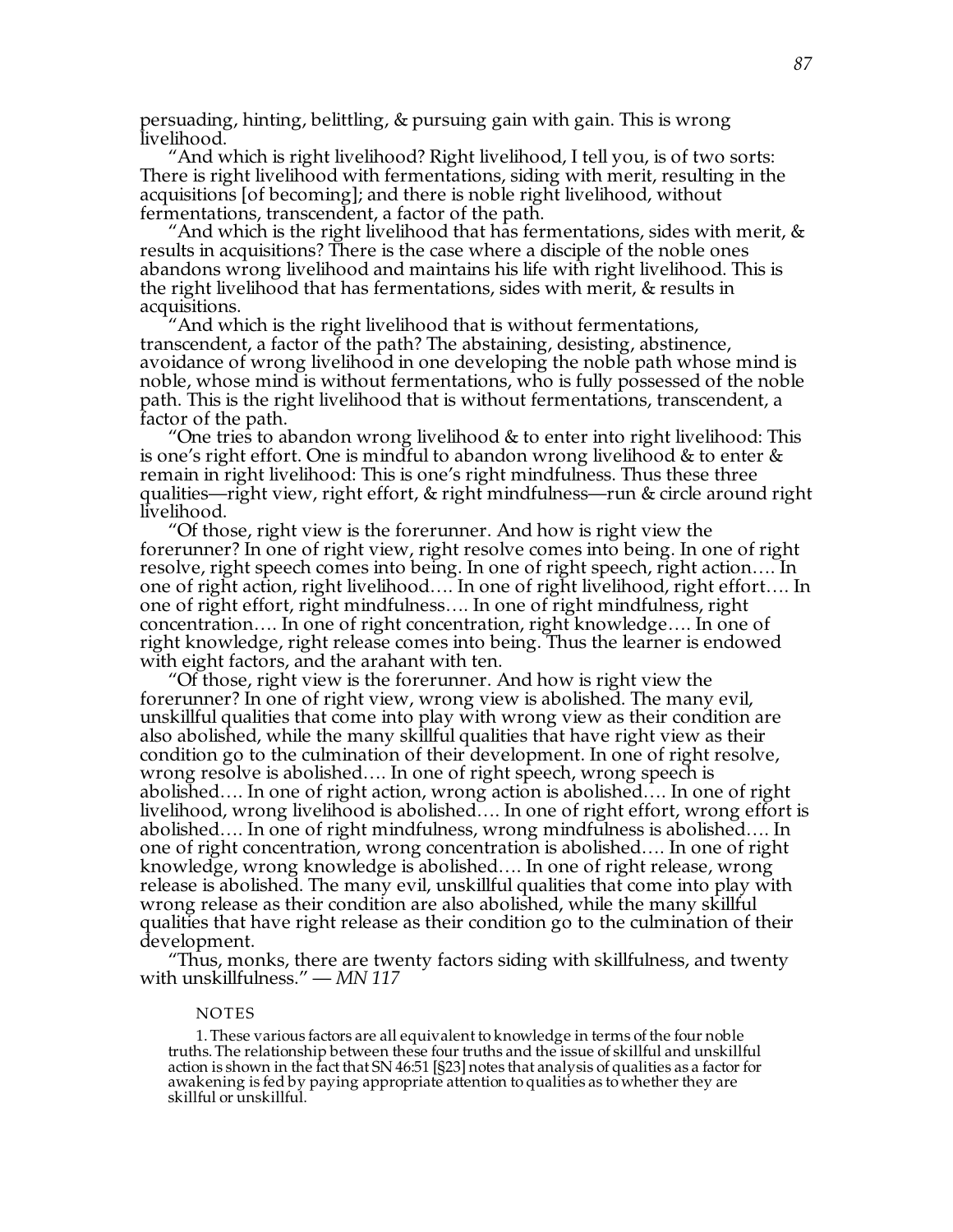2. Notice that mindfulness plays an active role here and with all the path factors. It is not simply a receptive acceptance of wrong and right views. Instead—in its canonical sense of keeping something in mind—it keeps remembering to abandon the factors of the wrong path, and to enter and remain in the factors of the right path.

## DEPENDENT CO-ARISING

§ 40. "And which is the noble method that he/she [a stream-winner] has rightly seen & rightly ferreted out through discernment?" "There is the case where a disciple of the noble ones notices:

*"When this is, that is. "From the arising of this comes the arising of that. "When this isn't, that isn't. "From the cessation of this comes the cessation of that.1*

"In other words:

"From ignorance as a requisite condition come fabrications…

"From becoming as a requisite condition comes birth.

 "From birth as a requisite condition, then aging-&-death, sorrow, lamentation, pain, distress, & despair come into play. Such is the origination of this entire mass of stress & suffering.

"Now from the remainderless fading & cessation of that very ignorance comes the cessation of fabrications… From the cessation of becoming comes the cessation of birth. From the cessation of birth, then aging-&-death, sorrow, lamentation, pain, distress, & despair all cease. Such is the cessation of this entire mass of stress & suffering.

"This is the noble method that he/she has rightly seen  $\&$  rightly ferreted out through discernment." — *AN 10:92*

#### **NOTE**

1. This set of principles is called *idappaccayatā*, this/that conditionality. See §19, note 1.

§ 41. Staying at Savatthi…. "Monks, I will describe & analyze dependent coarising for you.

"Which dependent co-arising?

From ignorance as a requisite condition come fabrications.

From fabrications as a requisite condition comes consciousness.

From consciousness as a requisite condition comes name-&-form.

From name-&-form as a requisite condition come the six sense media.

From the six sense media as a requisite condition comes contact.

From contact as a requisite condition comes feeling.

From feeling as a requisite condition comes craving.

From craving as a requisite condition comes clinging.

From clinging as a requisite condition comes becoming.

From becoming as a requisite condition comes birth.

From birth as a requisite condition, then aging-&-death, sorrow, lamentation, pain, distress, & despair come into play. Such is the origination of this entire mass of stress & suffering.<br>
"Now, which *aging-&-death?* Whatever aging, decrepitude, brokenness,

graying, wrinkling, decline of life-force, weakening of the faculties of the various beings in this or that group of beings, that is called aging. Whatever deceasing, passing away, breaking up, disappearance, dying, death, completion of time, break up of the aggregates, casting off of the body, interruption in the life faculty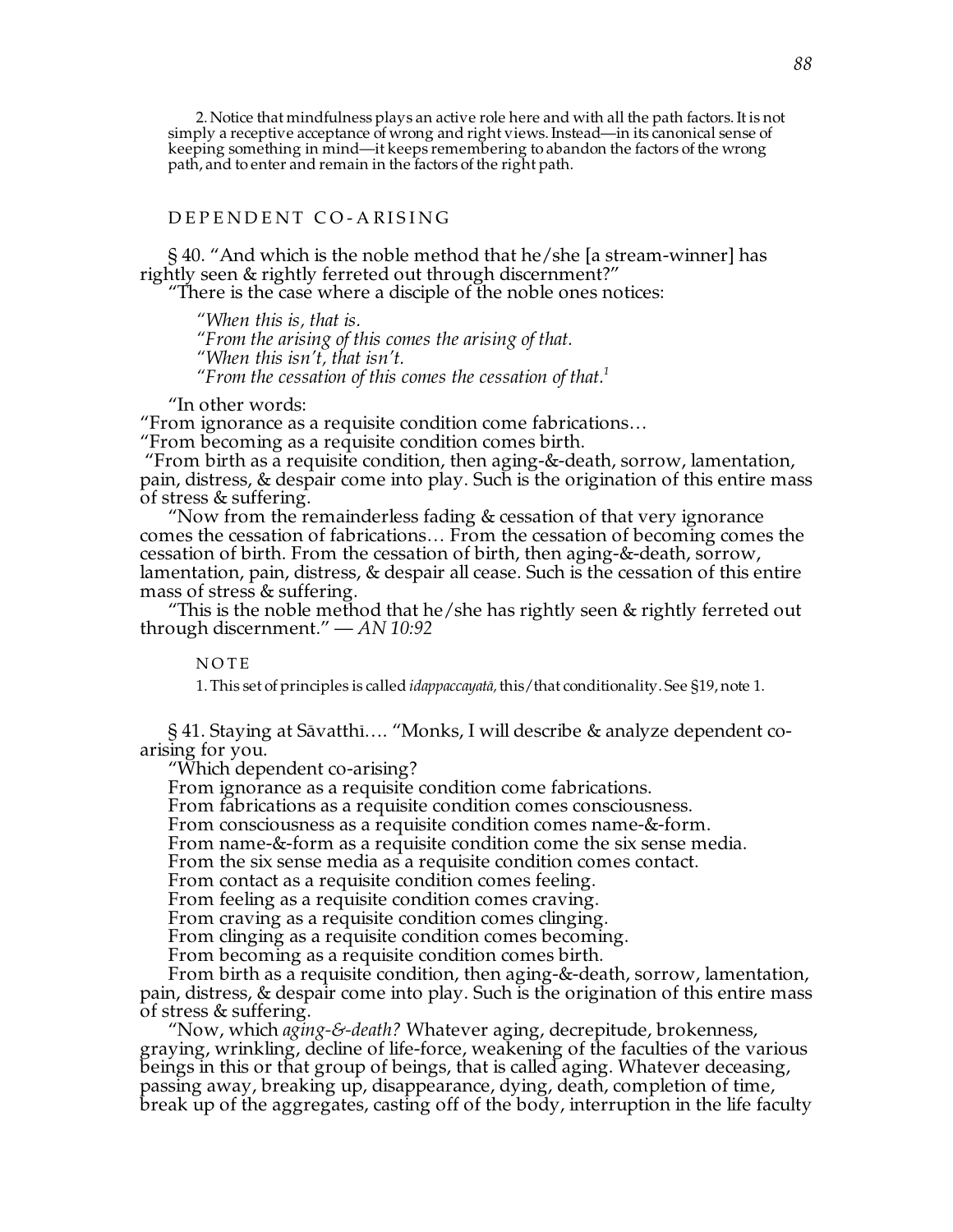of the various beings in this or that group of beings, that is called death.

"And which *birth?* Whatever birth, taking birth, descent, coming-to-be, coming-forth, appearance of aggregates, & acquisition of sense media of the various beings in this or that group of beings, that is called birth.

"And which *becoming?* These three becomings: sensuality-becoming, formbecoming, & formless-becoming. This is called becoming.

"And which *clinging?* These four clingings: sensuality-clinging, view-clinging, habit-&-practice-clinging, and self-doctrine-clinging. This is called clinging.

"And which *craving?* These six cravings: craving for forms, craving for sounds, craving for smells, craving for tastes, craving for tactile sensations, craving for ideas. This is called craving.

"And which *feeling?* These six feelings: feeling born from eye-contact, feeling born from ear-contact, feeling born from nose-contact, feeling born from tongue-contact, feeling born from body-contact, feeling born from intellectcontact. This is called feeling.

"And which *contact?* These six contacts: eye-contact, ear-contact, nose-contact, tongue-contact, body-contact, intellect-contact. This is called contact.

"And which *six sense media?* These six sense media: the eye-medium, the earmedium, the nose-medium, the tongue-medium, the body-medium, the intellectmedium. These are called the six sense media.

"And which *name-&-form?* Feeling, perception, intention, contact, & attention: This is called name. The four great elements, and the form dependent on the four great elements: This is called form. This name & this form are called name-& form.

"And which *consciousness?* These six consciousnesses: eye-consciousness, earconsciousness, nose-consciousness, tongue-consciousness, body-consciousness, intellect-consciousness. This is called consciousness.

"And which *fabrications?* These three fabrications: bodily fabrications, verbal fabrications, mental fabrications. These are called fabrications.

"And which *ignorance?* Not knowing in terms of stress, not knowing in terms of the origination of stress, not knowing in terms of the cessation of stress, not knowing in terms of the way of practice leading to the cessation of stress: This is called ignorance.

"Now from the remainderless fading  $&$  cessation of that very ignorance comes the cessation of fabrications. From the cessation of fabrications comes the cessation of consciousness. From the cessation of consciousness comes the cessation of name-&-form. From the cessation of name-&-form comes the cessation of the six sense media. From the cessation of the six sense media comes the cessation of contact. From the cessation of contact comes the cessation of feeling. From the cessation of feeling comes the cessation of craving. From the cessation of craving comes the cessation of clinging. From the cessation of clinging comes the cessation of becoming. From the cessation of becoming comes the cessation of birth. From the cessation of birth, then aging-&-death, sorrow, lamentation, pain, distress, & despair all cease. Such is the cessation of this entire mass of stress & suffering." — *SN 12:2*

§ 42. "Now, which is ignorance? Which is the origination of ignorance? Which is the cessation of ignorance? Which is the way of practice leading to the cessation of ignorance?

"Any lack of knowledge with reference to stress, any lack of knowledge with reference to the origination of stress, any lack of knowledge with reference to the cessation of stress, any lack of knowledge with reference to the way of practice leading to the cessation of stress: This is called ignorance.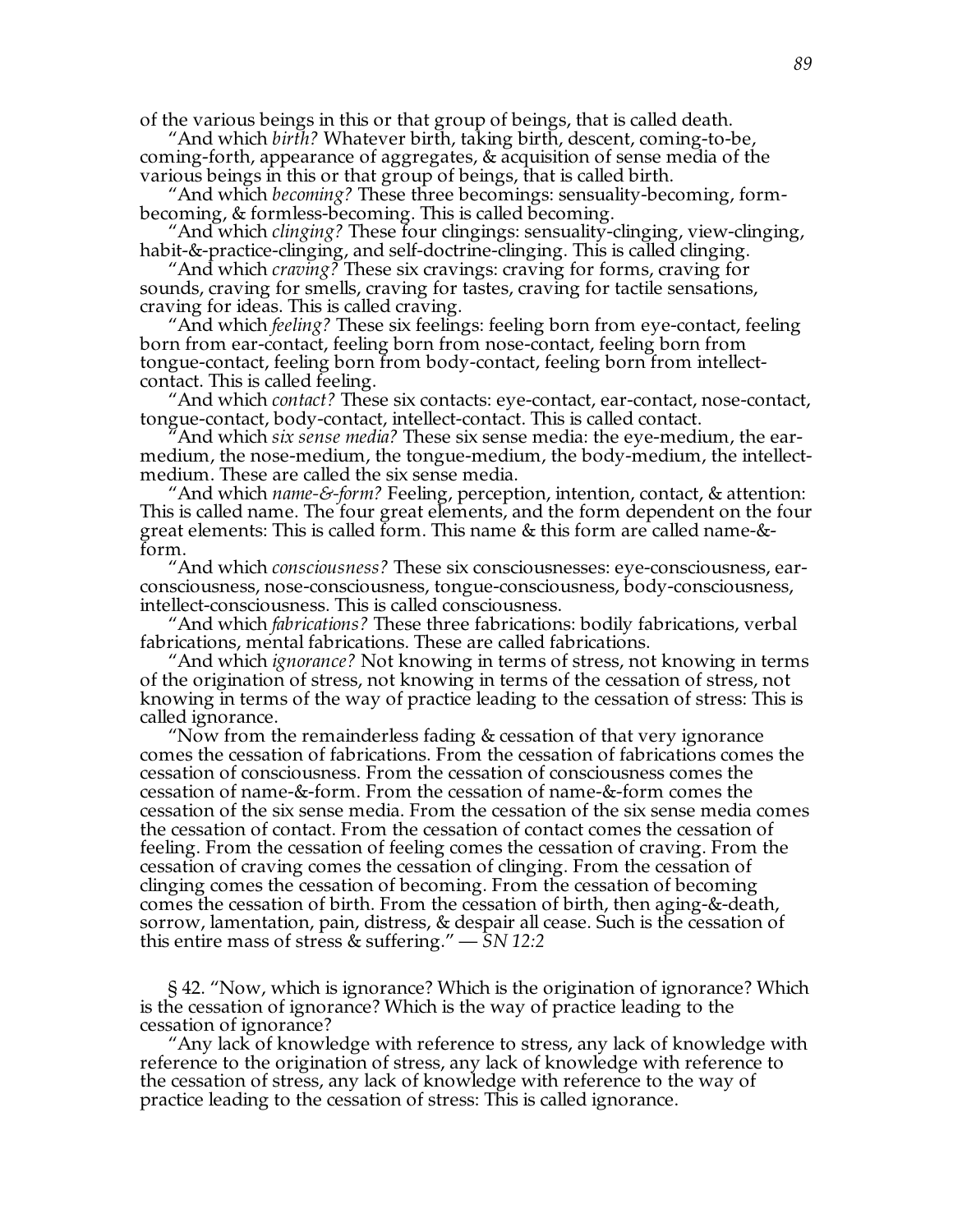"From the origination of fermentation comes the origination of ignorance. From the cessation of fermentation comes the cessation of ignorance. And the way of practice leading to the cessation of ignorance is precisely this noble eightfold path: right view, right resolve, right speech, right action, right livelihood, right effort, right mindfulness, right concentration….

"And which is fermentation? Which is the origination of fermentation? Which is the cessation of fermentation? Which is the way of practice leading to the cessation of fermentation?

"There are these three fermentations: the fermentation of sensuality, the fermentation of becoming, the fermentation of ignorance. This is called fermentation.

"From the origination of ignorance comes the origination of fermentation. From the cessation of ignorance comes the cessation of fermentation. And the way of practice leading to the cessation of fermentation is precisely this noble eightfold path: right view, right resolve, right speech, right action, right livelihood, right effort, right mindfulness, right concentration." — *MN 9*

#### RECOMMENDED QUESTIONS

§ 43. "This is the way leading to discernment: when visiting a contemplative or brahman, to ask: 'What is skillful, venerable sir? What is unskillful? What is blameworthy? What is blameless? What should be cultivated? What should not be cultivated? What, having been done by me, will be for my long-term harm & suffering? Or what, having been done by me, will be for my long-term welfare & happiness?'" — *MN 135*

§ 44. "The individual who has attained internal tranquility of awareness, but not insight into phenomena through heightened discernment, should approach an individual who has attained insight into phenomena through heightened discernment and ask him, 'How should fabrications be regarded? How should they be investigated? How should they be seen with insight?' The other will answer in line with what he has seen & experienced: 'Fabrications should be regarded in this way. Fabrications should be investigated in this way. Fabrications should be seen in this way with insight.' Then eventually he [the first] will become one who has attained both internal tranquility of awareness  $\&$ insight into phenomena through heightened discernment.

As for the individual who has attained insight into phenomena through heightened discernment, but not internal tranquility of awareness, he should approach an individual who has attained internal tranquility of awareness… and ask him, 'How should the mind be steadied? How should it be made to settle down? How should it be unified? How should it be concentrated?' The other will answer in line with what he has seen & experienced: 'The mind should be steadied in this way. The mind should be made to settle down in this way. The mind should be unified in this way. The mind should be concentrated in this way.' Then eventually he [the first] will become one who has attained both internal tranquility of awareness & insight into phenomena through heightened discernment." — *AN 4:94*

### V I E W S *&* A W A K E N I N G

§ 45. Simply talking a lot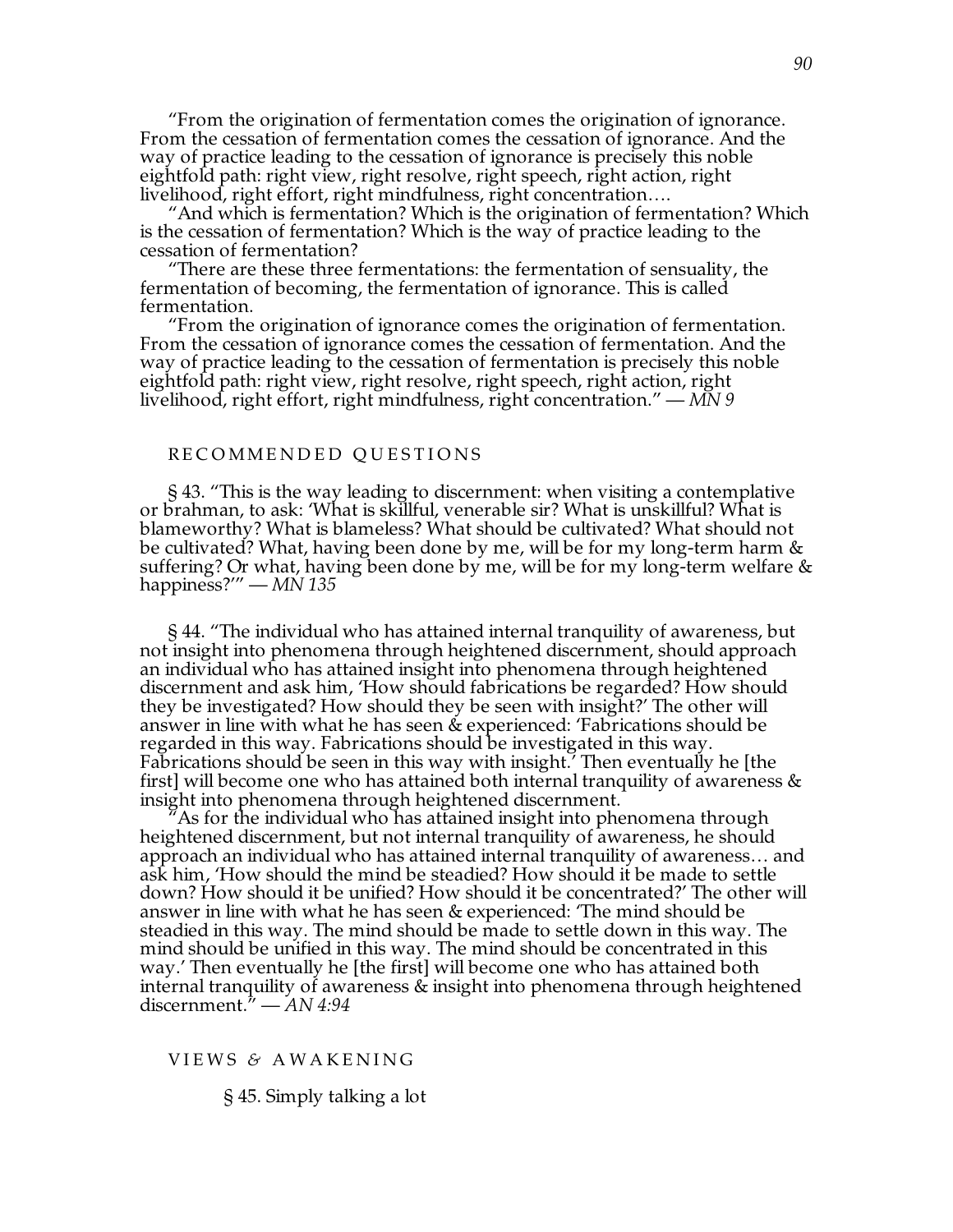doesn't maintain the Dhamma. Whoever —although he's heard next to nothing sees Dhamma through his body, is not heedless of Dhamma: *he's* one who maintains the Dhamma. — *Dhp 259*

§ 46. The Blessed One said, "Monks, whatever in the cosmos—with its devas, Māras, & Brahmās, its generations with their contemplatives & brahmans, their royalty & common people—is seen, heard, sensed, cognized, attained, sought after, pondered by the intellect: That do I know. Whatever in the cosmos—with its devas, Māras, & Brahmās, its generations with their contemplatives & brahmans, their royalty & common people—is seen, heard, sensed, cognized, attained, sought after, pondered by the intellect: That I directly know. That has been realized by the Tathāgata, but in the Tathāgata $^{\rm 1}$  it has not been established.

"If I were to say, 'I don't know whatever in the cosmos… is seen, heard, sensed, cognized… pondered by the intellect,' that would be a falsehood in me. If I were to say, 'I both know and don't know whatever in the cosmos… is seen, heard, sensed, cognized… pondered by the intellect,' that would be just the same. If I were to say, 'I neither know nor don't know whatever in the cosmos… is seen, heard, sensed, cognized… pondered by the intellect,' that would be a fault in me.

"Thus the Tathāgata, when seeing what is to be seen, doesn't construe an [object as] seen, doesn't construe an unseen, doesn't construe an [object] to-beseen, doesn't construe a seer.

"When hearing…. When sensing….

"When cognizing what is to be cognized, he doesn't construe an [object as] cognized, doesn't construe an uncognized, doesn't construe an [object] to-becognized, doesn't construe a cognizer.

Thus the Tathāgata—being the same with regard to all phenomena that can be seen, heard, sensed, & cognized—is 'Such.' And I tell you: There's no other Such higher or more sublime.

> "Whatever is seen or heard or sensed and fastened onto as true by others, One who is Such—among the self-fettered wouldn't further claim to be true or even false. "Having seen well in advance that arrow where generations are fastened & hung —'I know, I see, that's just how it is!' there's nothing of the Tathagata fastened." — AN 4:24

NOTE: 1. Reading *tathāgate* with the Thai edition. See MN 58 [§93], note 1. See also §196.

*§ 47. M›gandiya:*

Sage, you speak without grasping at any preconceived judgments. This 'inner peace': What does it mean? How is it, by an enlightened person, proclaimed?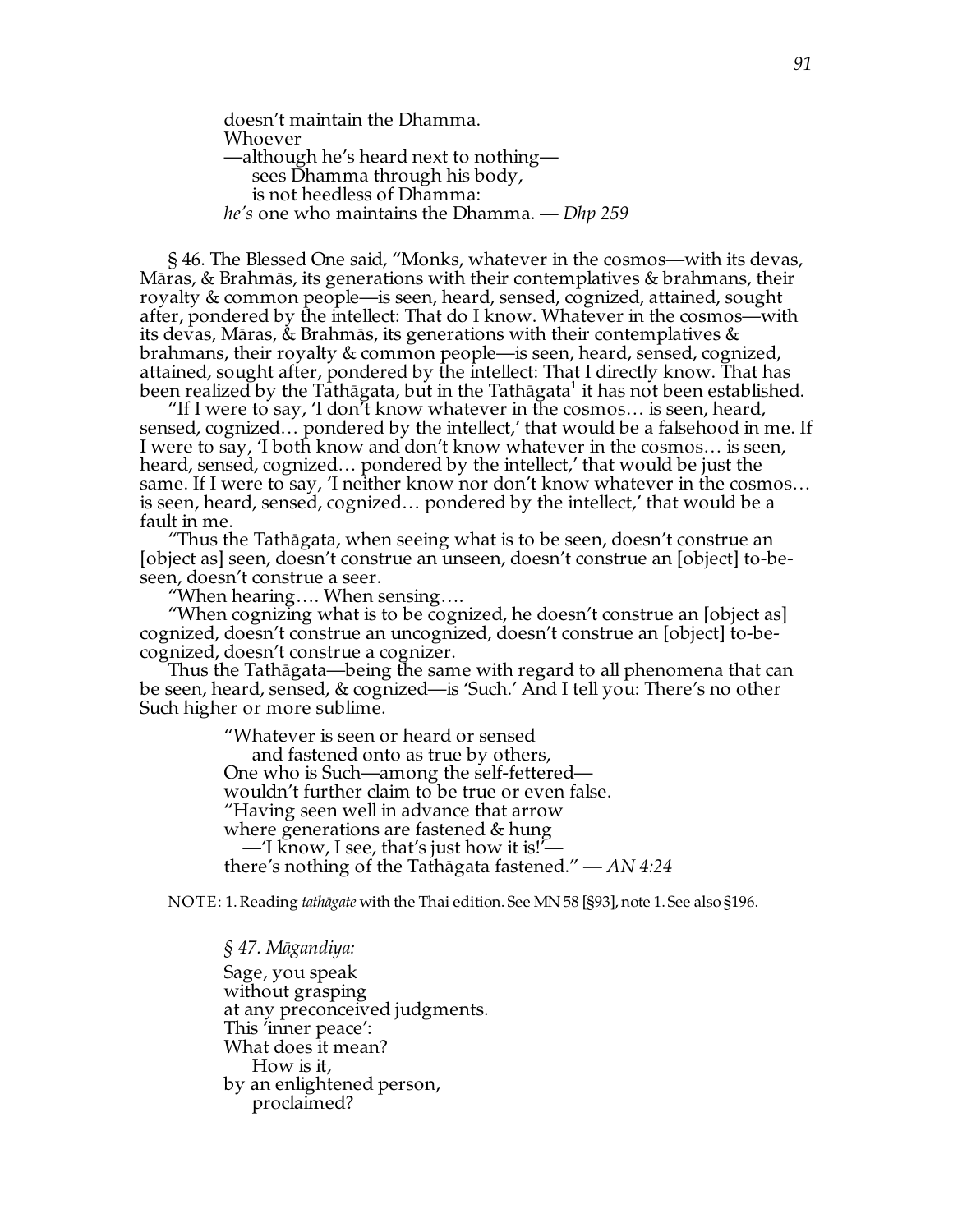*The Buddha:* He doesn't speak of purity in connection with view, learning, knowledge, habit or practice. Nor is it found by a person through lack of view, of learning, of knowledge, of habit or practice. Letting these go, without grasping, at peace, independent, one wouldn't long for becoming. *M›gandiya:*

If he doesn't speak of purity in connection with view, learning, knowledge, habit or practice ; and it isn't found by a person through lack of view, of learning, of knowledge, of habit or practice, it seems to me that this teaching's confused, for some assume a purity  $\equiv$ by means of $\equiv$ a view.

*The Buddha:*

Asking questions dependent on view, you're confused by what you have grasped. And so you don't glimpse even the slightest notion [of what I am saying]. That's why you think it's confused. Whoever construes 'equal,' 'superior,' or 'inferior,' by that he'd dispute; whereas to one unaffected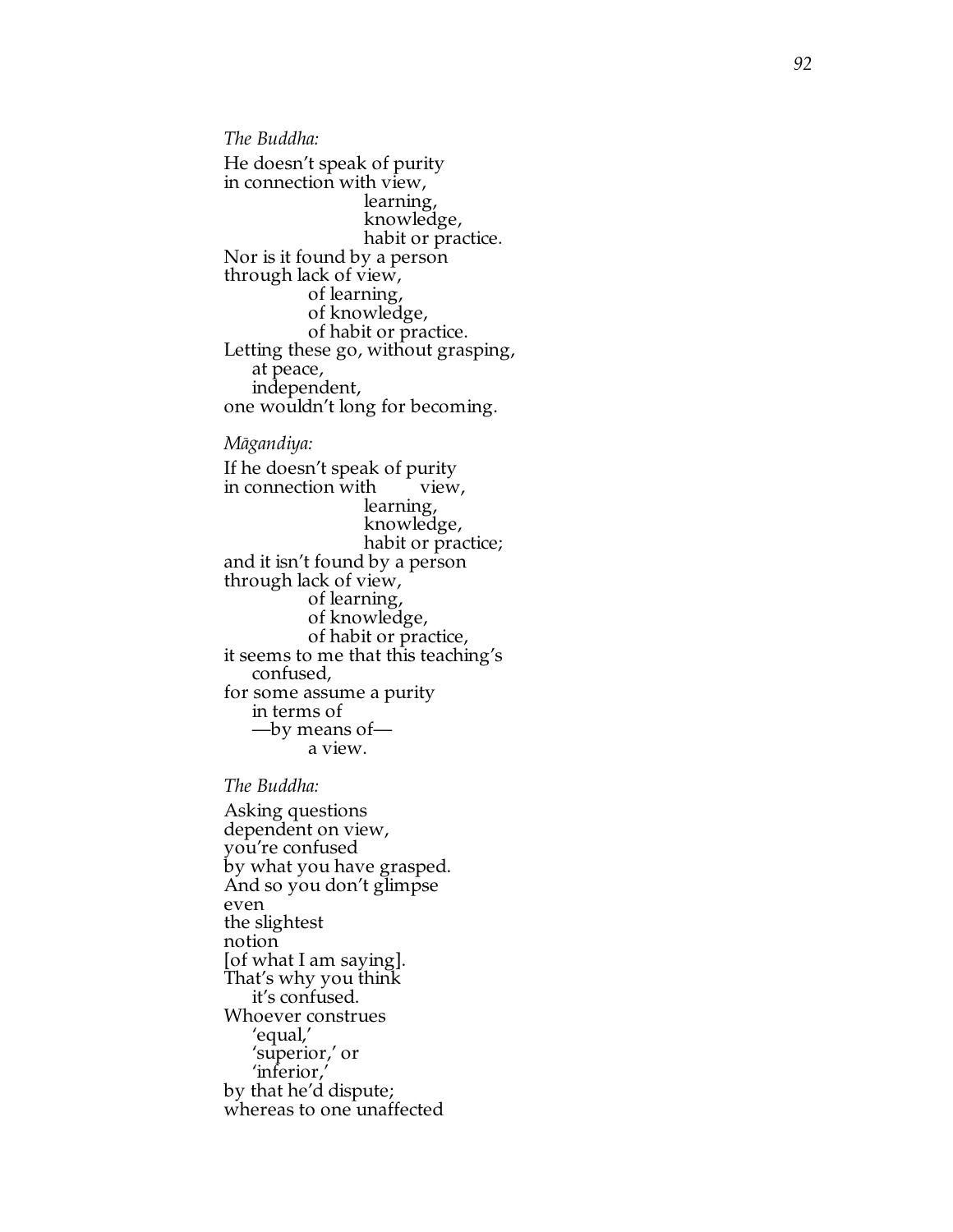by these three, 'equal,' 'superior,' do not occur. Of what would the brahman say 'true' or 'false,' disputing with whom: he in whom 'equal,' 'unequal' are not. — *Sn 4:9*

§ 48. "What some say is true —'That's how it is' others say is 'falsehood, a lie.' Thus quarreling, they dispute. Why can't contemplatives say one thing & the same?"

"The truth is one, there is no second about which a person who knows it would argue with one who knows. Contemplatives promote their various personal truths, that's why they don't say one thing & the same."

"But why do they say various truths, those who say they are skilled? Have they learned many various truths or do they follow conjecture?"

"Apart from their perception there are no many various constant truths in the world." — *Sn 4:12*

§ 49. "His release, being founded on truth, doesn't fluctuate, for whatever is deceptive is false; unbinding—the undeceptive—is true. Thus a monk so endowed is endowed with the highest determination for truth, for this unbinding, the undeceptive—is the highest noble truth." — *MN 140*

# **PAPAÑCA**

§ 50. Ven. MahāKaccāyana said this: "Concerning the brief statement the Blessed One made, after which he went into his dwelling without analyzing the detailed meaning—i.e., 'If, with regard to the cause whereby the perceptions  $\&$ categories of objectification assail a person, there is nothing there to relish, welcome, or remain fastened to, then that is the end of the obsessions of passion, the obsessions of resistance, the obsessions of views, the obsessions of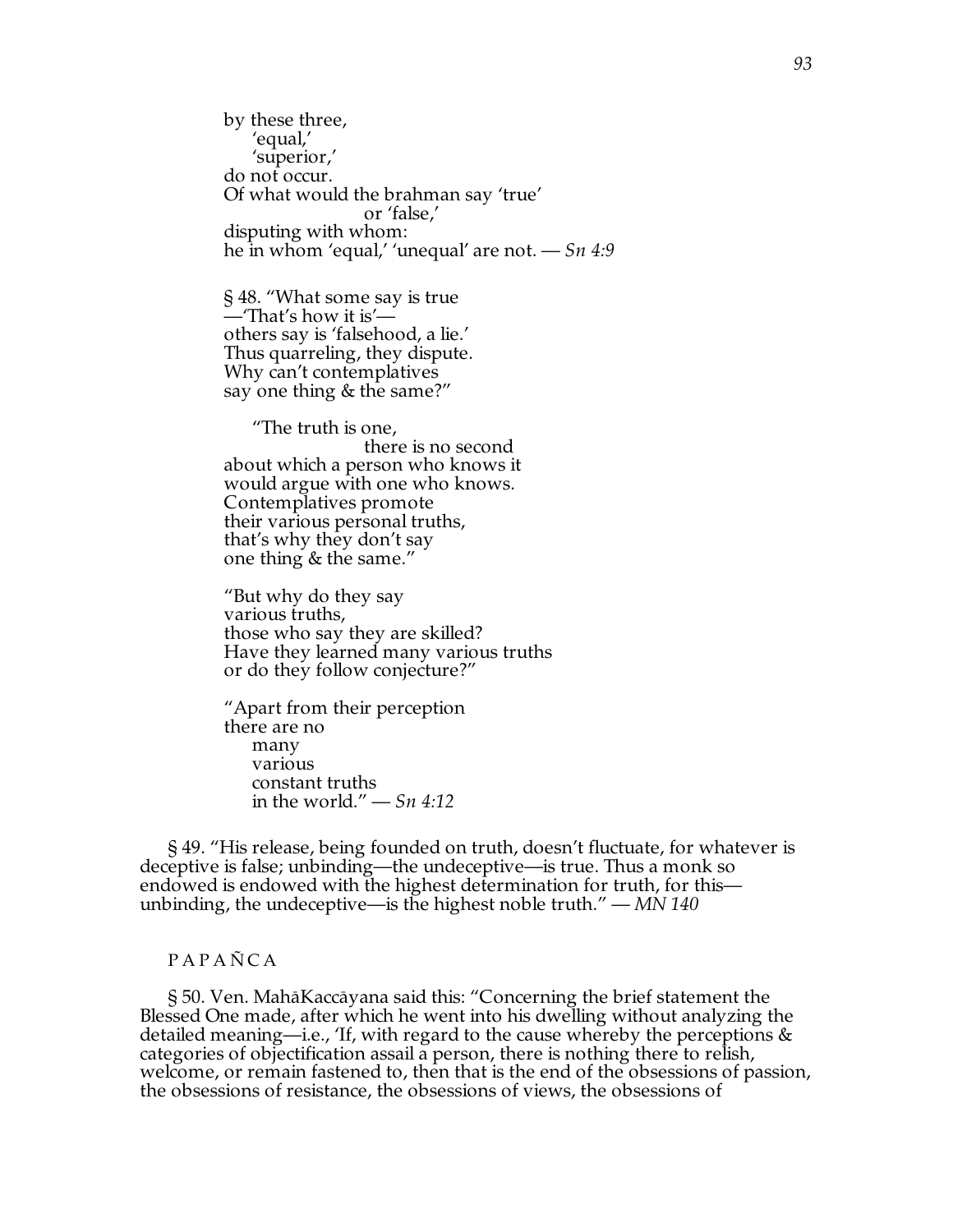uncertainty, the obsessions of conceit, the obsessions of passion for becoming,  $\&$ the obsessions of ignorance. That is the end of taking up rods & bladed weapons, of arguments, quarrels, disputes, accusations, divisive tale-bearing, & false speech. That is where these evil, unskillful things cease without remainder'—I understand the detailed meaning to be this:

 "Dependent on eye & forms, eye-consciousness arises. The meeting of the three is contact. With contact as a requisite condition, there is feeling. What one feels, one perceives [labels, assigns a meaning in the mind]. What one perceives, one thinks about. What one thinks about, one objectifies. Based on what a person objectifies, the perceptions & categories of objectification assail him/her with regard to past, present, & future forms cognizable via the eye.

"Dependent on ear & sounds, ear-consciousness arises….

"Dependent on nose & aromas, nose-consciousness arises….

"Dependent on tongue & flavors, tongue-consciousness arises….

"Dependent on body & tactile sensations, body-consciousness arises….

"Dependent on intellect & ideas, intellect-consciousness arises. The meeting of the three is contact. With contact as a requisite condition, there is feeling. What one feels, one perceives. What one perceives, one thinks about. What one thinks about, one objectifies. Based on what a person objectifies, the perceptions & categories of objectification assail him/her with regard to past, present, & future ideas cognizable via the intellect.

"Now, when there is the eye, when there are forms, when there is eyeconsciousness, it is possible that one will delineate a delineation of contact. When there is a delineation of contact, it is possible that one will delineate a delineation of feeling. When there is a delineation of feeling, it is possible that one will delineate a delineation of perception. When there is a delineation of perception, it is possible that one will delineate a delineation of thinking. When there is a delineation of thinking, it is possible that one will delineate a delineation of being assailed by the perceptions & categories of objectification.

"When there is the ear….

"When there is the nose….

"When there is the tongue….

"When there is the body….

"When there is the intellect, when there are ideas, when there is intellectconsciousness, it is possible that one will delineate a delineation of contact. When there is a delineation of contact, it is possible that one will delineate a delineation of feeling. When there is a delineation of feeling, it is possible that one will delineate a delineation of perception. When there is a delineation of perception, it is possible that one will delineate a delineation of thinking. When there is a delineation of thinking, it is possible that one will delineate a delineation of being assailed by the perceptions & categories of objectification.

"Now, when there is no eye, when there are no forms, when there is no eyeconsciousness, it is impossible that one will delineate a delineation of contact. When there is no delineation of contact, it is impossible that one will delineate a delineation of feeling. When there is no delineation of feeling, it is impossible that one will delineate a delineation of perception. When there is no delineation of perception, it is impossible that one will delineate a delineation of thinking. When there is no delineation of thinking, it is impossible that one will delineate a delineation of being assailed by the perceptions & categories of objectification.

"When there is no ear….

"When there is no nose….

"When there is no tongue….

"When there is no body….

"When there is no intellect, when there are no ideas, when there is no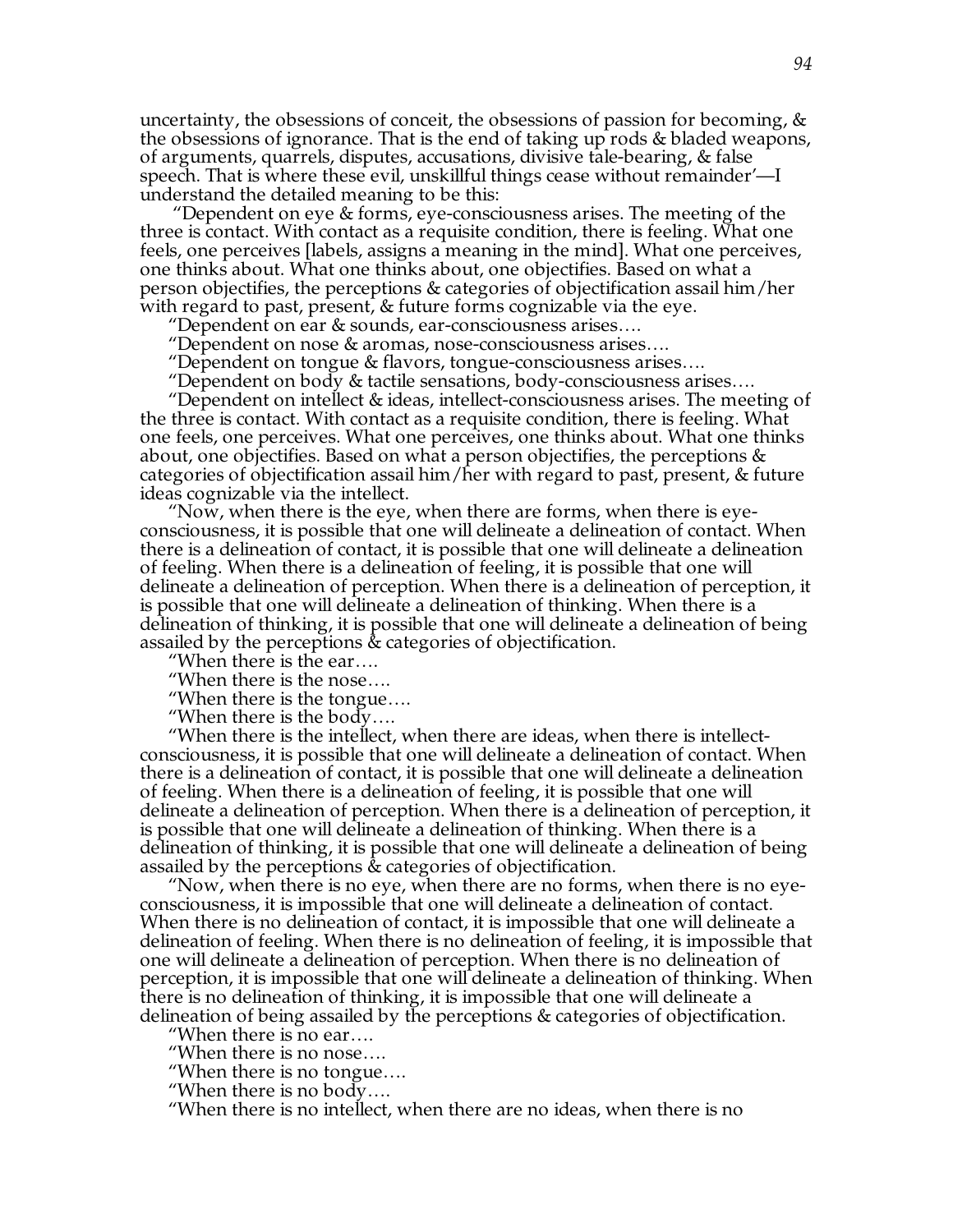intellect-consciousness, it is impossible that one will delineate a delineation of contact. When there is no delineation of contact, it is impossible that one will delineate a delineation of feeling. When there is no delineation of feeling, it is impossible that one will delineate a delineation of perception. When there is no delineation of perception, it is impossible that one will delineate a delineation of thinking. When there is no delineation of thinking, it is impossible that one will delineate a delineation of being assailed by the perceptions & categories of objectification." — *MN 18* 

> § 51. "For one arriving at what does form disappear? How do pleasure & pain disappear? Tell me this. My heart is set on knowing how they disappear."

"One not percipient of perceptions not percipient of special perceptions, not unpercipient, nor percipient of what's disappeared: for one arriving at this, form disappears for objectification-classifications have their cause in perception." — *Sn 4:11*

§ 52. "I ask the kinsman of the Sun, the great seer, about seclusion & the state of peace. Seeing in what way is a monk unbound, clinging to nothing in the world?"

"He should put an entire stop to the root of objectification-classifications: 'I am the thinker.' He should train, always mindful, to subdue any craving inside him. Whatever truth he may know, within or without, he shouldn't get entrenched in connection with it, for that isn't called unbinding by the good. He shouldn't, because of it, think himself better, lower, or equal. Touched by contact in various ways, he shouldn't keep conjuring self. Stilled right within, a monk shouldn't seek peace from another, from anything else.

For one stilled right within,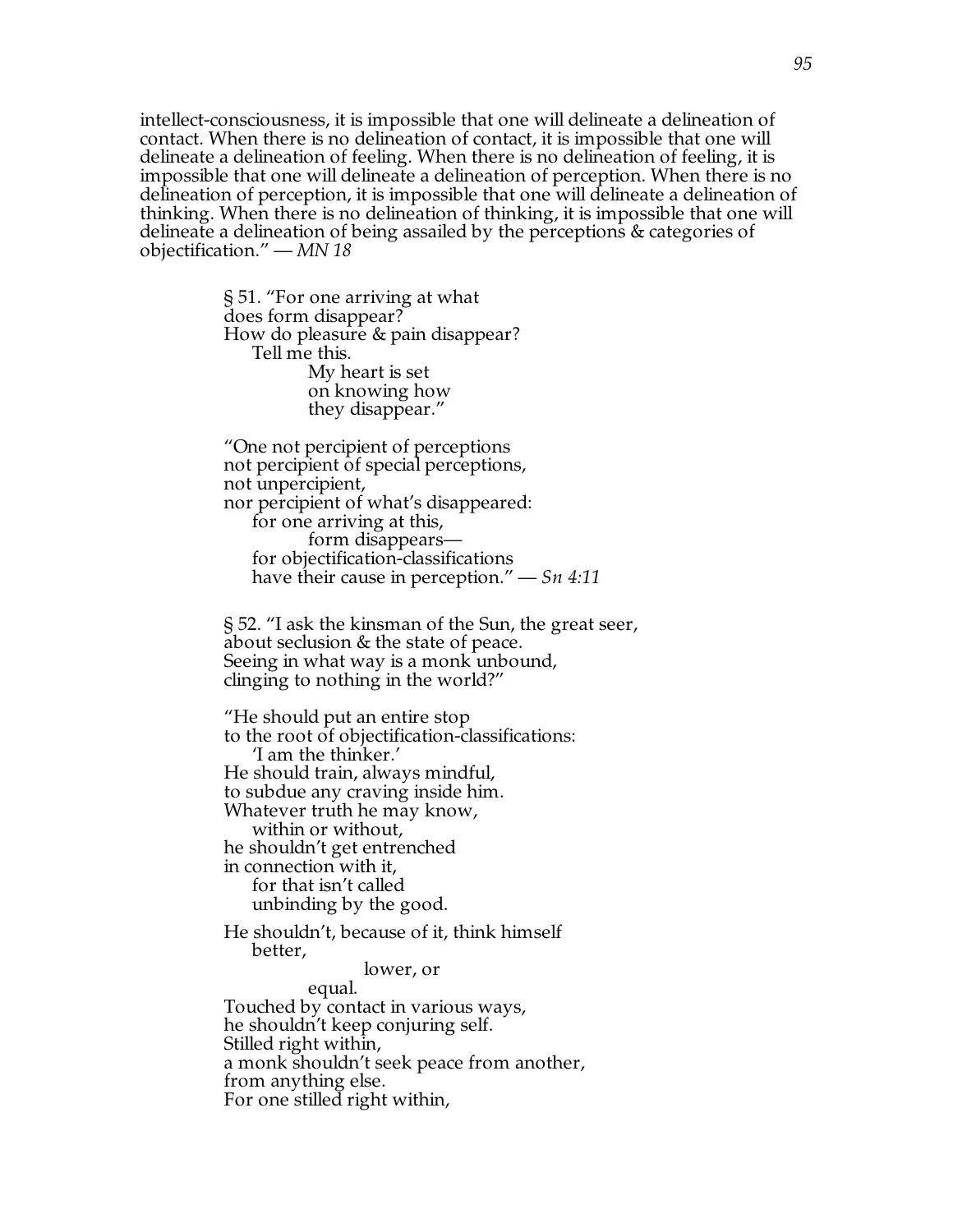there's nothing embraced, so how rejected? As in the middle of the sea it is still, with no waves upwelling,

so the monk—unperturbed, still should not swell himself anywhere." — *Sn 4:14*

§ 53. "There is the case, monks, where a certain contemplative or brahman, with the relinquishing of speculations about the past and the relinquishing of speculations about the future, from being totally not determined on the fetters of sensuality, and from the surmounting of the rapture of seclusion [in the first jhāna], of unworldly pleasure,  $\&$  of the feeling of neither-pleasure-nor-pain [in] the fourth jhāna], thinks, 'I am at peace, I am unbound, I am without clinging/ sustenance!'

"With regard to this, the Tathāgata discerns: 'This venerable contemplative or brahman, with the relinquishing of speculations about the past… thinks, "I am at peace, I am unbound, I am without clinging/sustenance!' Yes, he affirms a practice conducive to unbinding. But still he clings, clinging to a speculation about the past or… a speculation about the future… or a fetter of sensuality… or the rapture of seclusion… or unworldly pleasure… or a feeling of neither-pleasurenor-pain. And the fact that he thinks, "I am at peace, I am unbound, I am without clinging/sustenance!"—that in itself points to his clinging.'

"With regard to this—fabricated, gross—there is still the cessation of fabrications. Knowing, 'There is that,' seeing the escape from it, the Tathagata has gone beyond it." — *MN 102*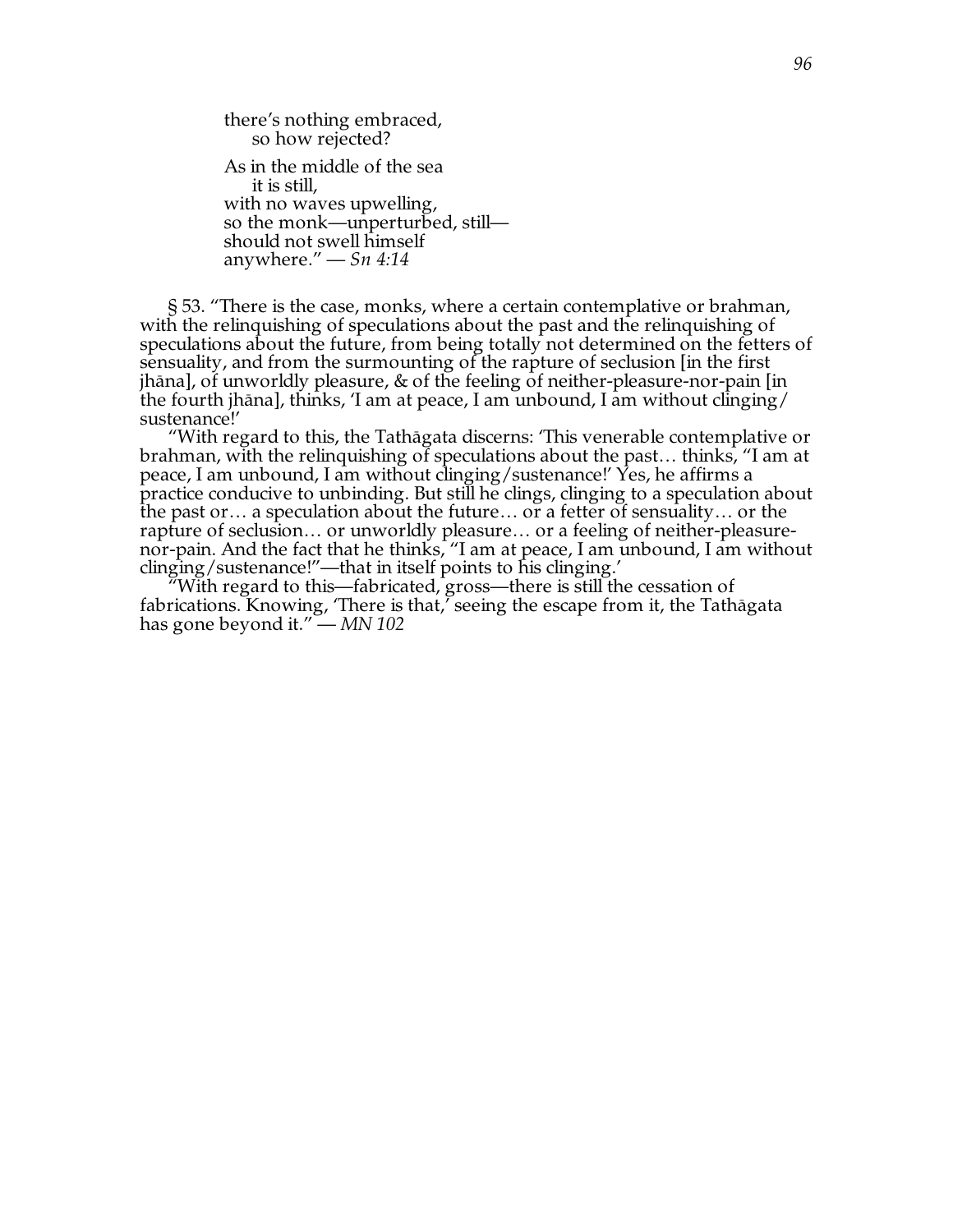# *Analytical Answers*

The Canon contains many discourses where the Buddha and his disciples provide detailed analyses of important topics. The chapter of twelve analysis *(vibhanga)* discourses in the Majjhima Nikaya, and the analysis discourses for each of the seven sets in the wings to awakening *(bodhipakkhiya-dhamma)* in the Samyutta Nikāya, are only a few prominent examples of a common format. The speaker starts with a topic or statement, and then gives a detailed explanation of all its important terms.

However, when the Buddha explicitly states that a question deserves an analytical *(vibhajja)* answer, he is speaking of a somewhat different approach. This sort of question is one that addresses a valid issue but, coming from mistaken assumptions, analyzes the issue either in inappropriate terms or in too few variables to do it justice. An analytical answer in this case is one that recognizes those mistaken assumptions and so reframes the issue appropriately before giving a categorical answer.

As the passages collected in this chapter show, there are times when the Buddha treats declarative statements as if they too were questions deserving this sort of response. The following chapters will also contain examples of statements that the Buddha treats as if they were questions deserving cross-questioning or being put aside. This shows that his skill in questions involves seeing not just the assumption behind a question, but also the question behind a statement.

Of the four categories of questions, this is the one with the fewest examples in the discourses, and the examples all center on a common theme: a misunderstanding of skillful and unskillful action. Thus this is the easiest strategy to understand. But a survey of how the Buddha and his disciples use this strategy yields some surprises, for their approach to questions of this sort challenges a number of views about the Dhamma that are currently widespread.

In surveying the Canon's examples of questions deserving analytical answers, we find that they grow from seven types of misunderstanding about skillful and unskillful action:

1) The question in MN 126 [§67] comes from the assumption that kamma is barren, that the holy life bears no fruit even if one practices with a strong wish for results. The correct analytical response shows that the *method* employed in following the holy life is what matters, not the presence or absence of a wish.

2) The question in DN 12 [§68] comes from the assumption that the workings of kamma make it impossible to teach others, for—arguing from the principle that each person has his or her own kamma—one person cannot do anything for another. Thus those who try to teach others are to be criticized for creating a new bond for themselves. The correct analytical response asserts that it is possible to help others through teaching them, and that teachers are to be criticized only if they haven't reached the Dhamma they teach or if their students don't pay attention to or follow their instructions.

3) The question in SN 42:9 [§70] takes a materialistic and exclusively this-life perspective on what sort of behavior is beneficial or harmful. The two-pronged question asked of the Buddha comes from assuming that families are harmed if they are encouraged to be generous during a famine. The correct analytical response shows that generosity leads to genuine long-term well-being for families, and that their genuine ruin comes from any of eight other factors, none of which include generosity.

4) The largest group of examples under this category consists of questions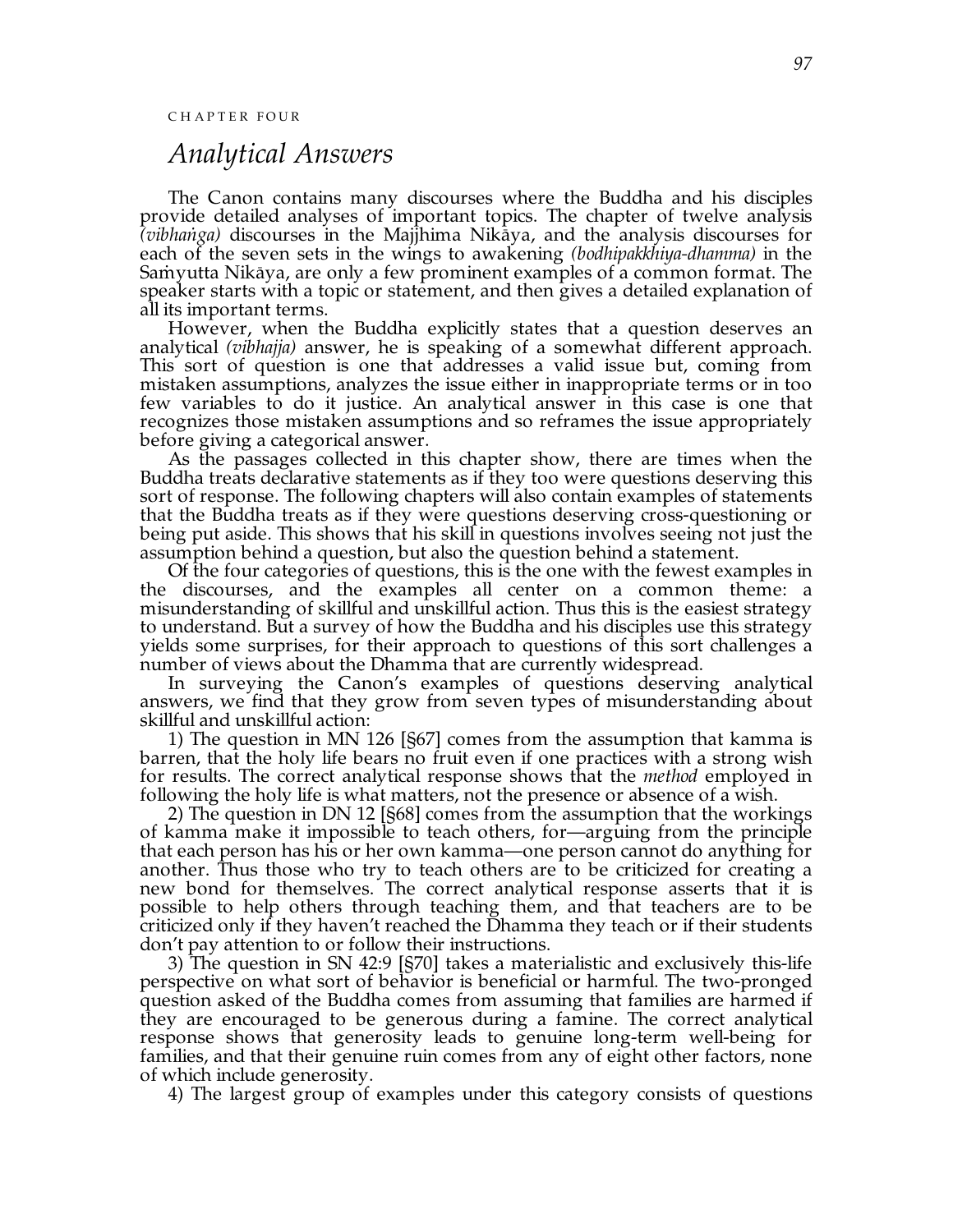that assume a particular practice or way of life to be beneficial or unbeneficial across the board. These practices include the householder life [§60], the life gone forth [§62], ascetic practices [§61, §63], meditative absorption [§64], pleasing words, and unpleasing words [§69]. The correct analytical response shows that each of these practices is to be judged, not categorically as good or bad, but as to whether it is conducted in a way that yields beneficial or unbeneficial results. In other words, the variables cited in the question are insufficient to pass valid judgment, and so the analytical answer introduces additional variables to do justice to the issue at hand. Included in this group is a discourse [§61] whose analytical answer contains a long exposition on the first two paragraphs in the Buddha's first sermon, rating different ways of life that pursue the extremes deviating from the middle way. This discourse underlines the point made in Chapter Two that the first two paragraphs in the Buddha's first sermon constitute an analytical answer to a question for which his listeners had assumed they knew the categorical answer.

5) In MN 90 [§103], a similar question is posed as to as to whether anything distinguishes the four social castes with regard to the life after death. This question is sparked by the assertion made by brahmans that one's social caste in this lifetime will be maintained in all future lives. The correct analytical answer shows that one's future course is determined by one's capacity for exertion analyzed into five factors—and one's actual use of that capacity, whereas one's current caste is a totally irrelevant factor.

6) In a discourse of a similar sort [§65]—dealing with categories for judging individuals—three arahants discuss the relationship of three types of temperament to the preliminary stages of awakening: Which is the most sublime, an individual whose first stage of awakening is dominated by conviction, by concentration, or by discernment? They then take the question to the Buddha, who states that there is no categorical answer to this question, and that the individuals should instead be judged in ascending order as to whether they are once-returners, non-returners, or on the path to arahantship. In other words, individuals are to be judged not on temperament, but on the level of their attainment.

7) The question in MN 136 [§66] is perhaps the most interesting of the lot. A wanderer, asserting that he understands the Buddha as teaching that only mental action is fruitful, asks a junior monk: What does one experience on performing a bodily, verbal, or mental action? The monk answers that one experiences stress. As another monk later explains, this answer could be justified with reference to the statement that all feelings are stressful [§140], but the Buddha rebukes both monks, saying that the original question had to do with the three kinds of feeling: pleasant, painful, and neither pleasant nor painful. Thus the junior monk's categorical response was incorrect because it assumed that a teaching appropriate for one context would apply to another context where it actually doesn't.

As we will see in Chapter Six, the statement that all feelings are stressful is meant to be applied in a systematic practice of self cross-examination aimed at the ending of clinging, an advanced stage in the practice requiring an advanced level of right view. The context here, however, is simply a basic understanding of the relationship between kamma and feeling at a more preliminary stage, where the concepts of skillful and unskillful are not yet mastered and where the mundane level of right view has to be applied. To assert at this stage that all actions lead to the same result—stress—would discourage the listener from developing skillful kamma and abandoning unskillful kamma.

After making this point, the Buddha then proceeds to give an analysis discourse that goes into detail far beyond the relationship of kamma to the three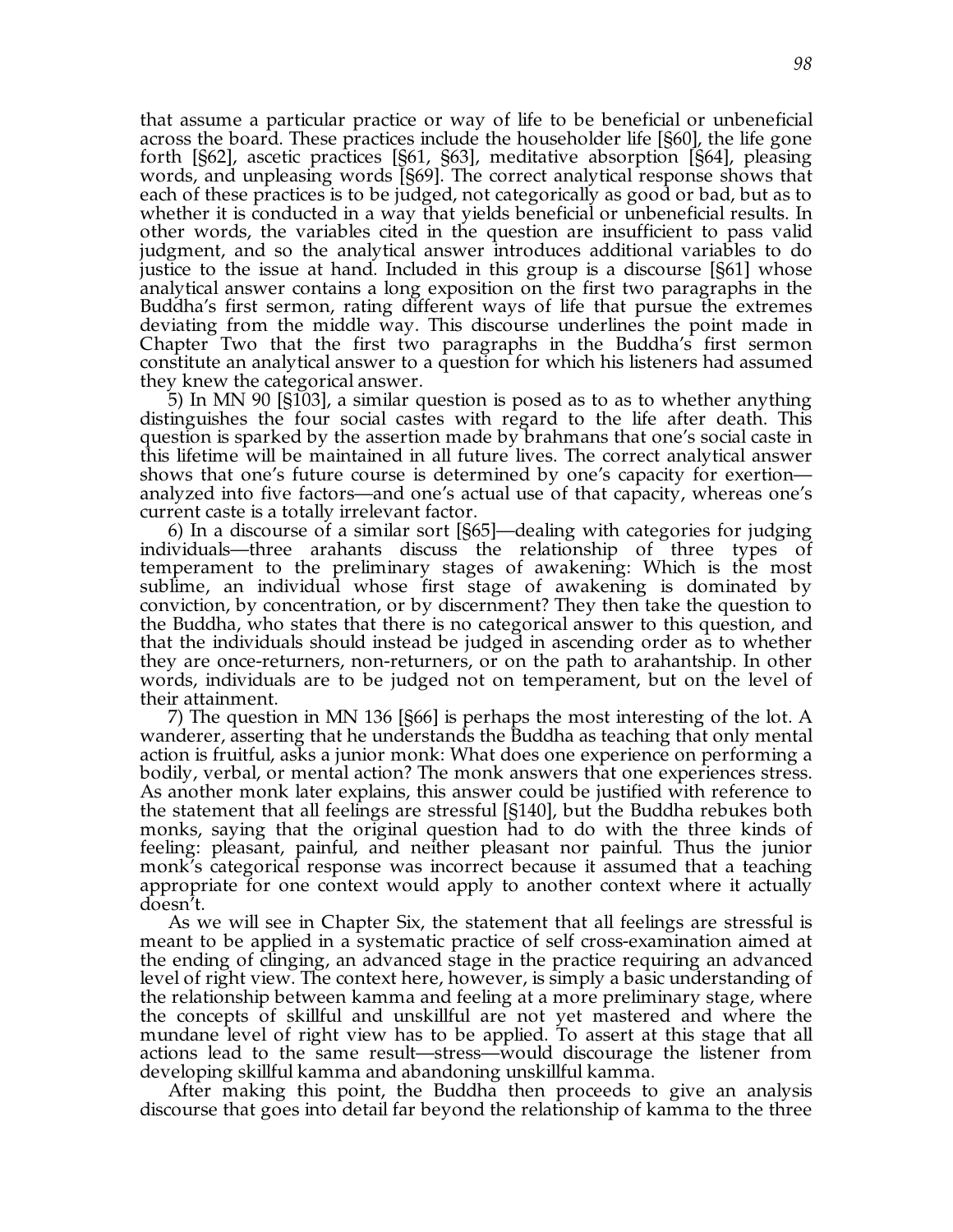types of feeling, touching on how actions may take several lifetimes to show their effect, how a skillful or unskillful action can have its results delayed by the effects of an earlier or later action of the opposite sort, and how a person with a limited ability to see beings dying and being reborn would misunderstand the actual workings of kamma—to say nothing of a person with no such abilities at all.

As we survey the range of questions deserving analytical answers, we see that they highlight five important points in the Buddha's teaching that are often misunderstood or underappreciated at present.

The first is that the Buddha had no qualms about judging people and their way of life [§§54-58, §126]. In fact, given that admirable friendship is a basic prerequisite to the practice (SN 45:2), the ability to judge whether a person's behavior is admirable is of primary importance for anyone hoping to follow the path. Because this is such an important part of the practice, and because it is so difficult to judge people accurately, the Buddha advises devoting time and one's full powers of observation to passing judgment, thus taking care to be judicious rather than judgmental [§55]. In judging a person's way of life, one is not passing final judgment on that person's worth; one is simply trying to decide whether his or her example should be followed and extolled to others. In this way, judgment is not an unkind or hurtful action; instead, it is a necessary element in the development of greater skill.

This point is reflected in the Vinaya, where the monks are instructed to keep watch over one another's behavior. As we will see in Chapter Seven, if they suspect that a fellow monk has broken a rule, they are to approach him about the matter. If dissatisfied with his response, they have to meet as a full community and pass judgment on whether he has, in fact, committed an offense. If he has, and the offense is reparable, they help in his rehabilitation. If the offense is irreparable, he is automatically expelled. If it is reparable but the offender stubborn and recalcitrant, they are empowered to suspend him from the group. In this way, they ensure that the monastic Sangha provides an environment of admirable friends who can aid anyone desiring training, whether monastic or lay.

Thus the ability to pass fair and accurate judgment on the behavior of others is an important part of the path. However, progress on the path requires not only the ability skillfully to judge the behavior of others, but also—as we will see in Chapter Six—the ability skillfully to judge your own. MN 110 [§56] shows that these two abilities go hand in hand, in that only when you have developed integrity in your own behavior can you recognize integrity in others. Conversely, AN 8:54 [§59] shows that one of the best ways to develop integrity is to associate with admirable people and to emulate their good qualities. So to develop the path, you have to use whatever integrity you have in choosing a teacher; if you've found one, you can then develop the integrity needed to refine your powers of judgment.

It's a basic truth that if you cannot judge other people objectively, it's hard to be objective in judging yourself, for the habits of delusion obscure your awareness both of the motivations and of the results of your actions. MN 61 [§131] shows that on the question of whether actions are to be judged by their motivation or their results, the Buddha's answer was, "Both." His approach to judgment was not that of a judge in a court of law passing final judgment on a person's guilt, but of a craftsman or musician judging a work in progress. By judging the results of a past mistake, one can then adjust one's motivation to improve one's future deeds.

The need to judge others' behavior skillfully does not end with the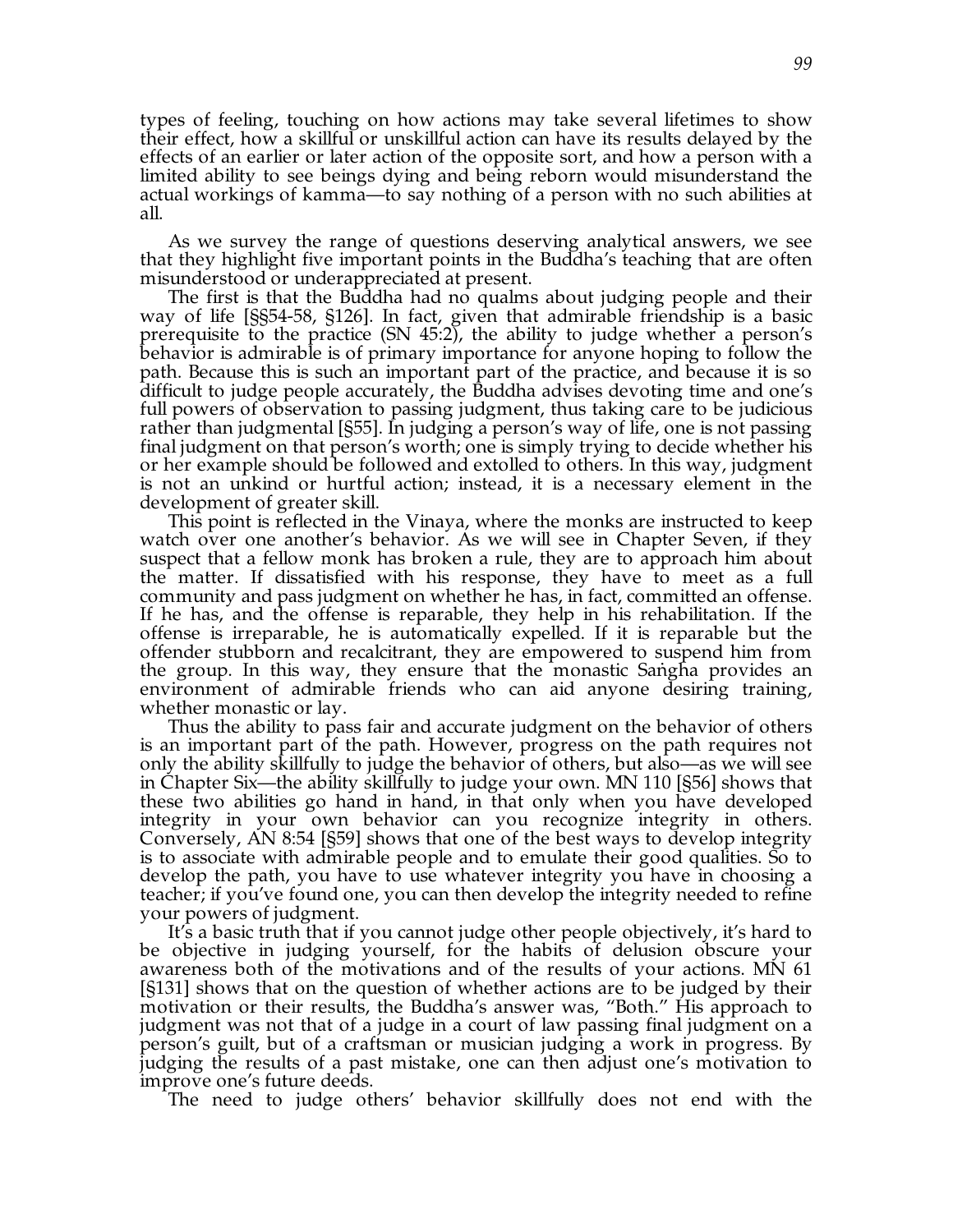attainment of the goal. As AN 3:68 [§118] and AN 4:111 [§98] point out, a teacher must be careful to assess who is worthy of teaching and engaging in debate, and who is not. Otherwise, time that could be well used in teaching those responsive to the Dhamma would be wasted in fruitless arguments. Thus the ability to pass skillful judgment on behavior—one's own and that of others—is not an unkind act. Instead, it is an essential skill both while learning and while teaching the Dhamma.

The second point in the Buddha's teachings frequently misunderstood is that the distinction between *skillful* and *unskillful* is not the same as the distinction between *pleasing* and *displeasing* to others. This point is explicitly made in MN 58, which states that the Buddha's concept of skillful speech allowed for unpleasant statements. Pleasing words are not always skillful, nor are unpleasing words always unskillful. Here again, both the actual motivation behind one's words and their effect is what counts. Contrary to the popular picture of a Buddha whose words were invariably gentle and sweet, MN 58 [§69] cites an example where the Buddha found it necessary to be extremely critical and harsh: Devadatta was working toward a schism in the Sangha, and the Buddha had to show the other monks in no uncertain terms that Devadatta was not to be trusted. (The full story is in Cv.VII.) There are many other examples of the Buddha's harsh remarks in this book as well—for example, in §66, §§71-72, and §125. The criteria for skillful speech given in §69 show that these examples were not slips on his part; instead, they are demonstrations of how far the range of skillful action can go.

The third point is reflected in the many misunderstandings about kamma displayed in the questions gathered in this chapter, for these show that the Buddha, in formulating his teaching on kamma, was not simply following a belief already well known and widely accepted in his culture. He was saying something distinctively new: that the present is shaped not only by past actions but also by present ones, that actions could be developed as skills, and that those skills could lead all the way to the end of suffering and stress. Because this was such a new understanding of the power of action, his listeners naturally had trouble grasping both what he was saying and how its implications should be applied to the various aspects of their lives. That's why their questions concerning kamma had to be reanalyzed before they could properly be answered.

This point will be reinforced in the next chapter, where we will see that kamma is the primary topic that the Buddha approached through crossquestioning, another response-strategy designed to help clarify issues that questioners might find hard to understand. The fact that he felt compelled to cross-question his listeners on the analogies and examples he cited to explain questions of kamma shows that he knew his teaching was new, that his listeners would have trouble understanding it, and so he needed to put forth extra effort to make it clear.

The fourth point, related to the third, is that the multiple variables needed to answer some of the questions dealing with kamma show that kamma is not as simple a process—or as simplistic a teaching—as is sometimes assumed.

The fifth point is one we have already touched on in Chapter Three: that some of the Buddha's teachings are appropriate for certain stages of the practice and not for others. The statement that all feelings are stressful is not a useful teaching for someone who still doesn't understand the basics of kamma. It's not to be taken as a first principle of the Buddha's system and applied to all questions across the board. As the Buddha noted himself in SN 22:60, if feelings were exclusively stressful, no one would be attached to them; if they were exclusively pleasant, no one would ever feel dispassion for them. Thus the skillful approach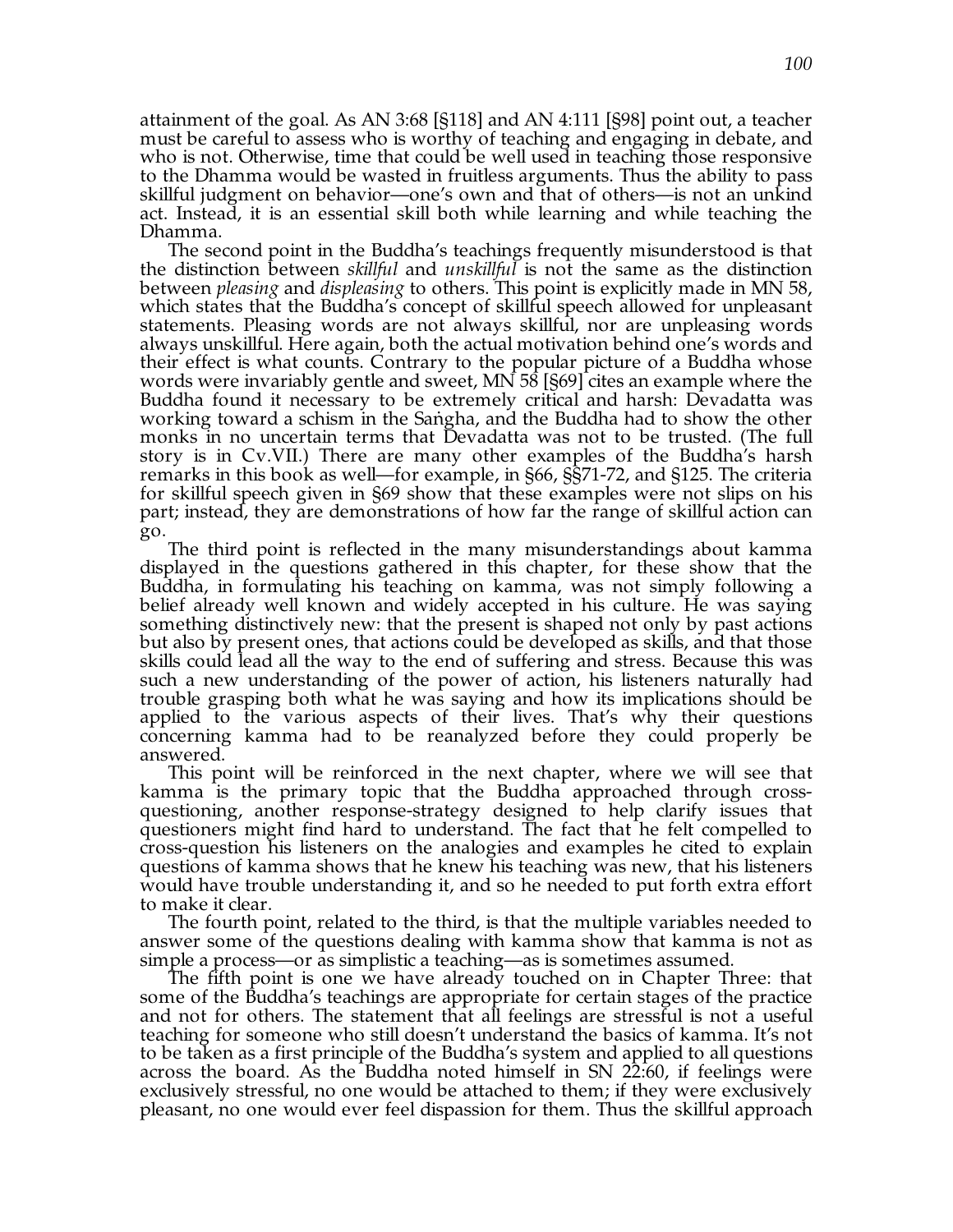in practice is to focus on their range of pleasurable and stressful aspects when trying to develop skillful kamma and abandon unskillful kamma; and to focus exclusively on their stressful aspect when one's practice has reached a level of skill where one is ready to abandon clinging for all fabricated things. Thus when answering a question dealing with this topic, the proper response is rhetorical: to gauge the level of the listener's understanding and to formulate a response that is timely and beneficial in addition to being true.

In the course of teaching lessons about the proper understanding of skillful and unskillful action, the Buddha's analytical answers also teach some important lessons about how a skillful question should be formulated. Simply by pointing out that a question needs to be treated analytically, the Buddha is saying that the original question was unskillful. The way he analyzes the question shows, by implication, how a skillful question on the same topic should be phrased.

This sort of lesson is made even clearer in three examples where the Buddha takes pains to preface his analytical answer with a cross-question. In MN 90 [§103], the Buddha is addressing a listener—King Pasenadi—who is generally portrayed in the Canon as honest but inept at phrasing his questions. Thus the Buddha takes pains to illustrate his analytical answers with examples and analogies that make the need for an analytical answer clear.

In the other two examples, however, the motivation behind the original question is dishonest and hard-hearted, so the Buddha gives analogies to demonstrate that fact. In DN 12 he shows in a direct way that the attack behind Lohicca's question—that a person who has achieved the goal should not teach it to others—was based on uncompassionate motives. Thus the question in and of itself was unskillful.

In MN 58 [§69] he makes a similar point, though more indirectly. Nigantha Nātaputta, who had incited Prince Abhaya to ask a trick question of the Buddha, had claimed that the Buddha would end up like a person with a two-horned chestnut stuck in his throat, unable to swallow it or spit it out. The Buddha, however, taking Nigantha Nātaputta's image of a dangerous object stuck in the throat, applies it to the infant sitting on the prince's lap: What would the prince do if the child got a sharp object in its mouth? The prince replies that he would remove the object, even if it meant drawing blood, out of compassion for the child. Upon receiving this answer, the Buddha states that, unlike the Niganthas who were content to leave someone choking on a potentially lethal object—his desire in teaching is analogous to the prince's in removing the sharp object: to remove misunderstandings that cause suffering, out of sympathy and compassion for his listeners.

By questioning the prince in this way, the Buddha accomplishes two things. He shows that the Niganthas were evil in their motives and, by allowing the prince to speak of his—the prince's—compassion, he brings a potential opponent over to his side. We will discuss this use of cross-questioning as a means of flattering one's listener in the next chapter.

What these last two examples have in common is that the question in each case is unskillful not only because it was wrongly framed in formal terms, but also because it derived from unskillful—uncompassionate—intentions.

MN 58 also shows—and here it's seconded by SN 42:9 [§70]—that analytical responses are especially useful in handling trick questions. In both passages, the Buddha is presented with false dichotomies, and his analytical responses demonstrate precisely why the dichotomies are false. In the case of MN 58, the Buddha's answer shows that the dichotomy covers only a fraction of the variables that have to be taken into account in judging right speech; in SN 42:9, he shows how the dichotomy is totally off the mark, in that it covers none of the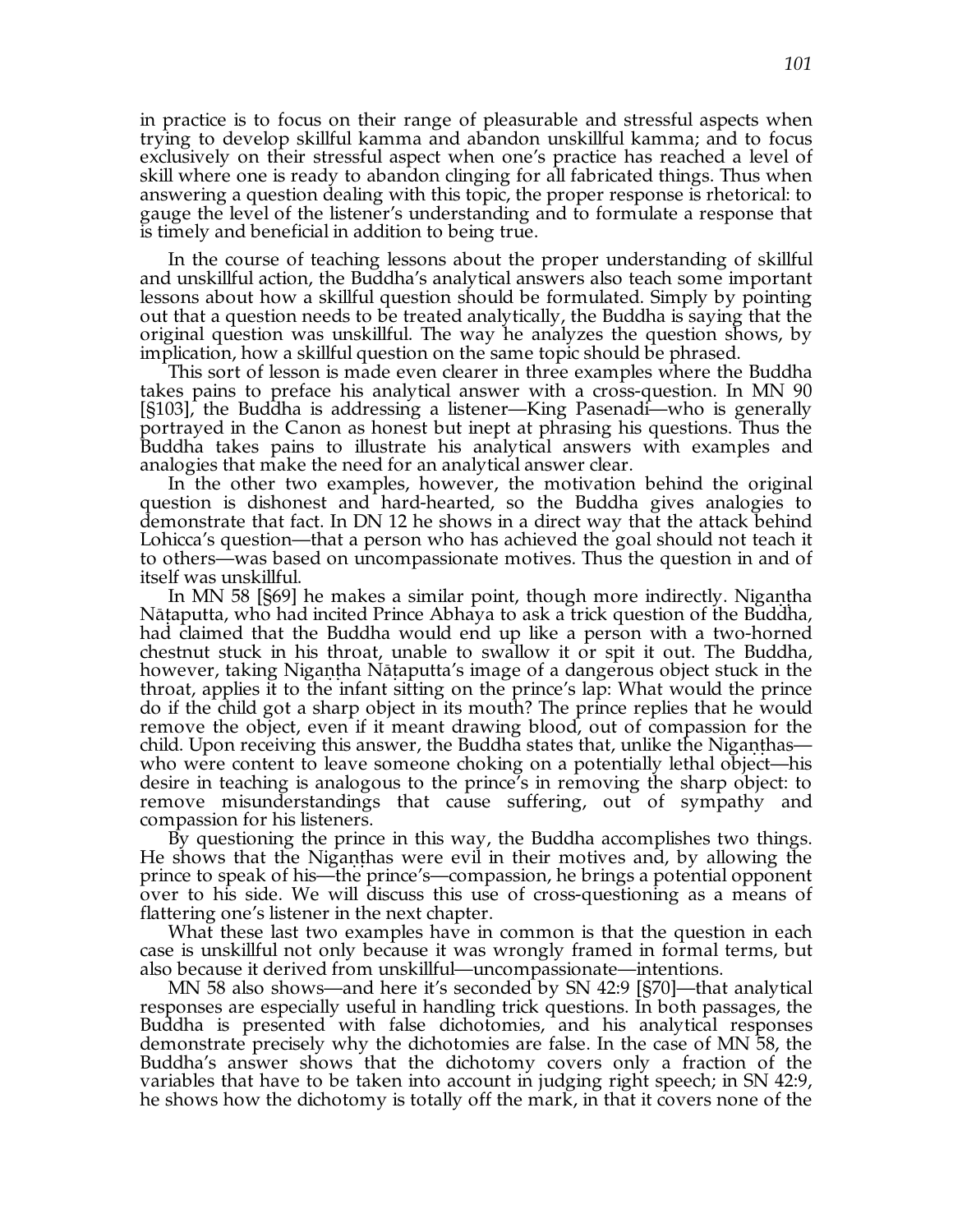variables that account for why families come to ruin.

The passages collected in this chapter also show how the Buddha passed some of his skill in handling questions of this sort on to his disciples. In MN 126 [§67], he approves of Ven. Bhūmija's ability to give an analytical answer to Prince Jayasena's question, and then proceeds to show how the answer would have been made more effective if accompanied by similes. As we will see in the next chapter, similes of this sort would have provided the opportunity to crossquestion the prince, making him a fellow participant in the correct answer and allowing him to see more clearly how skillful that answer was.

In AN 3:79 [§62], the Buddha gives Ven. Ananda the chance to answer a question analytically in front of a group of monks. This was most likely a lesson for them: to see how a wise disciple would handle a question of this sort. The Buddha's comment on Ven. Ananda's discernment after the exchange emphasizes that the ability to respond skillfully to a question in this way is a sign of discernment, and that the monks should try to master this skill as an essential part of their training.

#### **R EADI NGS**

#### ON JUDGING PEOPLE

§ 54. "And how is a monk one with a sense of distinctions among individuals? There is the case where people are known to a monk in terms of two categories.

"Of two people—one who wants to see noble ones and one who doesn't the one who doesn't want to see noble ones is to be criticized for that reason; the one who does want to see noble ones is, for that reason, to be praised.

"Of two people who want to see noble ones—one who wants to hear the true Dhamma and one who doesn't—the one who doesn't want to hear the true Dhamma is to be criticized for that reason; the one who does want to hear the true Dhamma is, for that reason, to be praised.

"Of two people who want to hear the true Dhamma—one who listens with an attentive ear and one who listens without an attentive ear—the one who listens without an attentive ear is to be criticized for that reason; the one who listens with an attentive ear is, for that reason, to be praised.

"Of two people who listen with an attentive ear—one who, having listened to the Dhamma, remembers it, and one who doesn't—the one who, having listened to the Dhamma, doesn't remember it is to be criticized for that reason; the one who, having listened to the Dhamma, does remember the Dhamma is, for that reason, to be praised.

"Of two people who, having listened to the Dhamma, remember it—one who explores the meaning of the Dhamma he has remembered and one who doesn't—the one who doesn't explore the meaning of the Dhamma he has remembered is to be criticized for that reason; the one who does explore the meaning of the Dhamma he has remembered is, for that reason, to be praised.

"Of two people who explore the meaning of the Dhamma they have remembered—one who practices the Dhamma in line with the Dhamma, having a sense of Dhamma, having a sense of meaning, and one who doesn't—the one who doesn't practice the Dhamma in line with the Dhamma, having a sense of Dhamma, having a sense of meaning, is to be criticized for that reason; the one who does practice the Dhamma in line with the Dhamma, having a sense of Dhamma, having a sense of meaning is, for that reason, to be praised.

"Of two people who practice the Dhamma in line with the Dhamma, having a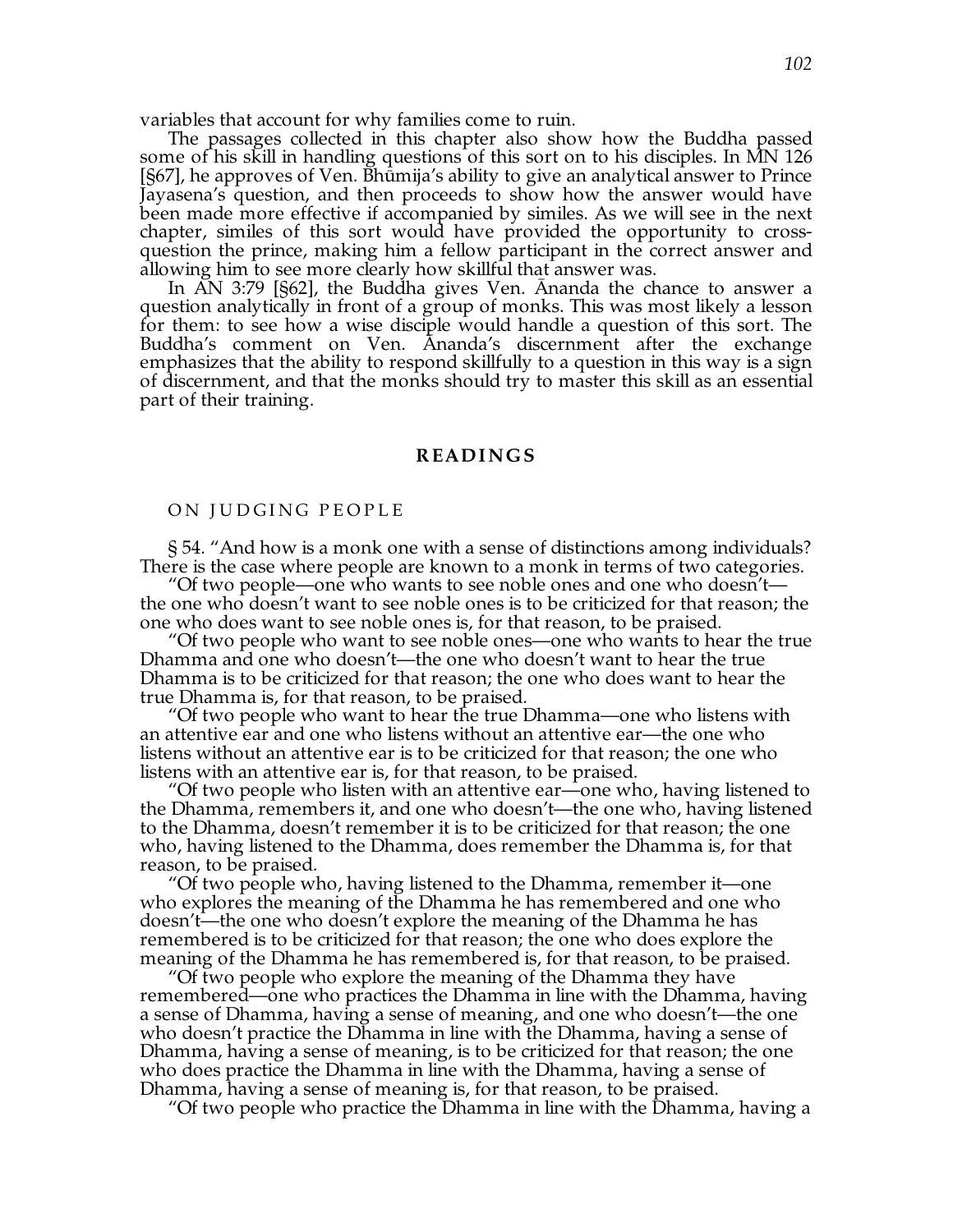sense of Dhamma, having a sense of meaning—one who practices for both his own benefit and that of others, and one who practices for his own benefit but not that of others—the one who practices for his own benefit but not that of others is to be criticized for that reason; the one who practices for both his own benefit and that of others is, for that reason, to be praised.

"This is how people are known to a monk in terms of two categories. And this is how a monk is one with a sense of distinctions among individuals." — *AN 7:64*

§ 55. "'[1] It's through living together that a person's virtue may be known, and then only after a long period, not a short period; by one who is attentive, not by one who is inattentive; by one who is discerning, not by one who is not discerning': Thus it was said. And in reference to what was it said?

"There is the case where one individual, through living with another, knows this: 'For a long time this person has been torn, broken, spotted, splattered in his actions. He hasn't been consistent in his actions. He hasn't practiced consistently with regard to the precepts. He is an unprincipled person, not a virtuous, principled one.' And then there is the case where one individual, through living with another, knows this: 'For a long time this person has been untorn, unbroken, unspotted, unsplattered in his actions. He has been consistent in his actions. He has practiced consistently with regard to the precepts. He is a virtuous, principled person, not an unprincipled one.' …

" $[2]$  It's through dealing with a person that his purity may be known, and then only after a long period, not a short period; by one who is attentive, not by one who is inattentive; by one who is discerning, not by one who is not discerning': Thus it was said. And in reference to what was it said?

"There is the case where one individual, through dealing with another, knows this: 'This person deals one way when one-on-one, another way when with two, another way when with three, another way when with many. His earlier dealings do not jibe with his later dealings. He is impure in his dealings, not pure.' And then there is the case where one individual, through dealing with another, knows this: 'The way this person deals when one-on-one, is the same way he deals when with two, when with three, when with many. His earlier dealings jibe with his later dealings. He is pure in his dealings, not impure.' …

"'[3] It's through adversity that a person's endurance may be known, and then only after a long period, not a short period; by one who is attentive, not by one who is inattentive; by one who is discerning, not by one who is not discerning': Thus it was said. And in reference to what was it said?

"There is the case where a person, suffering loss of relatives, loss of wealth, or loss through disease, doesn't reflect: 'That's how it is when living together in the world. That's how it is when gaining a personal identity *[atta-bhāva*, literally "self-state"]. When there is living in the world, when there is the gaining of a personal identity, these eight worldly conditions spin after the world, and the world spins after these eight worldly conditions: gain, loss, status, disgrace, censure, praise, pleasure, & pain.' Suffering loss of relatives, loss of wealth, or loss through disease, he sorrows, grieves, & laments, beats his breast, becomes distraught. And then there is the case where a person, suffering loss of relatives, loss of wealth, or loss through disease, reflects: 'That's how it is when living together in the world. That's how it is when gaining a personal identity. When there is living in the world, when there is the gaining of a personal identity, these eight worldly conditions spin after the world, and the world spins after these eight worldly conditions: gain, loss, status, disgrace, censure, praise, pleasure, & pain.' Suffering loss of relatives, loss of wealth, or loss through disease, he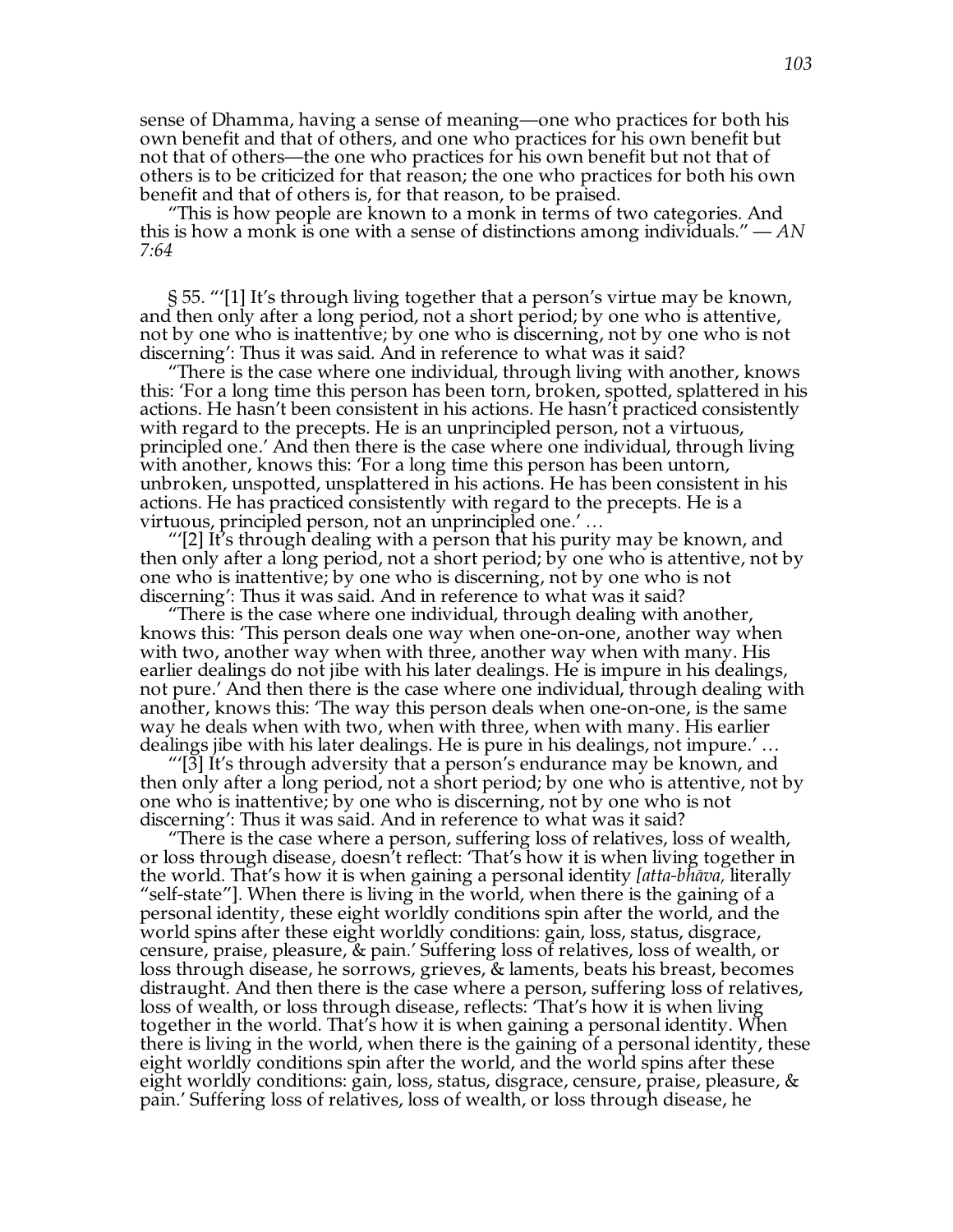doesn't sorrow, grieve, or lament, doesn't beat his breast or become distraught….

"'[4] It's through discussion that a person's discernment may be known, and then only after a long period, not a short period; by one who is attentive, not by one who is inattentive; by one who is discerning, not by one who is not discerning': Thus it was said. And in reference to what was it said?

"There is the case where one individual, through discussion with another, knows this: 'From the way this person rises to an issue, from the way he applies [his reasoning], from the way he addresses a question, he is dull, not discerning. Why is that? He doesn't make statements that are deep, tranquil, refined, beyond the scope of conjecture, subtle, to-be-experienced by the wise. He cannot declare the meaning, teach it, describe it, set it forth, reveal it, explain it, or make it plain. He is dull, not discerning.' Just as if a man with good eyesight standing on the shore of a body of water were to see a small fish rise. The thought would occur to him, 'From the rise of this fish, from the break of its ripples, from its speed, it is a small fish, not a large one.' In the same way, one individual, in discussion with another, knows this: 'From the way this person rises to an issue, from the way he applies [his reasoning], from the way he addresses a question… he is dull, not discerning.'

"And then there is the case where one individual, through discussion with another, knows this: 'From the way this person rises to an issue, from the way he applies [his reasoning], from the way he addresses a question, he is discerning, not dull. Why is that? He makes statements that are deep, tranquil, refined, beyond the scope of conjecture, subtle, to-be-experienced by the wise. He can declare the meaning, teach it, describe it, set it forth, reveal it, explain it,  $\&$ make it plain. He is discerning, not dull.' Just as if a man with good eyesight standing on the shore of a body of water were to see a large fish rise. The thought would occur to him, 'From the rise of this fish, from the break of its ripples, from its speed, it is a large fish, not a small one.' In the same way, one individual, in discussion with another, knows this: 'From the way this person rises to an issue, from the way he applies [his reasoning], from the way he addresses a question… he is discerning, not dull.'" — *AN 4:192*

§ 56. I have heard that on one occasion the Blessed One was staying near Savatthi in the Eastern Monastery, the palace of Migāra's mother. And on that occasion—the uposatha of the fifteenth, the night of a very full moon—he was sitting out in the open with the community of monks. Then, having surveyed the silent community of monks, he addressed them: "Monks, could a person of no integrity know of a person of no integrity: 'This is a person of no integrity'?"

"No, lord."

"Good, monks. It's impossible, there's no way, that a person of no integrity would know of a person of no integrity: 'This is a person of no integrity.'

"Could a person of no integrity know of a person of integrity: 'This is a person of integrity'?"

"No, lord."

"Good, monks. It's impossible, there's no way, that a person of no integrity would know of a person of integrity: 'This is a person of integrity.'

"A person of no integrity is endowed with qualities of no integrity; he is a person of no integrity in his friendship, in the way he wills, the way he gives advice, the way he speaks, the way he acts, the views he holds, & the way he gives a gift.

"And how is a person of no integrity endowed with qualities of no integrity? There is the case where a person of no integrity is lacking in conviction, lacking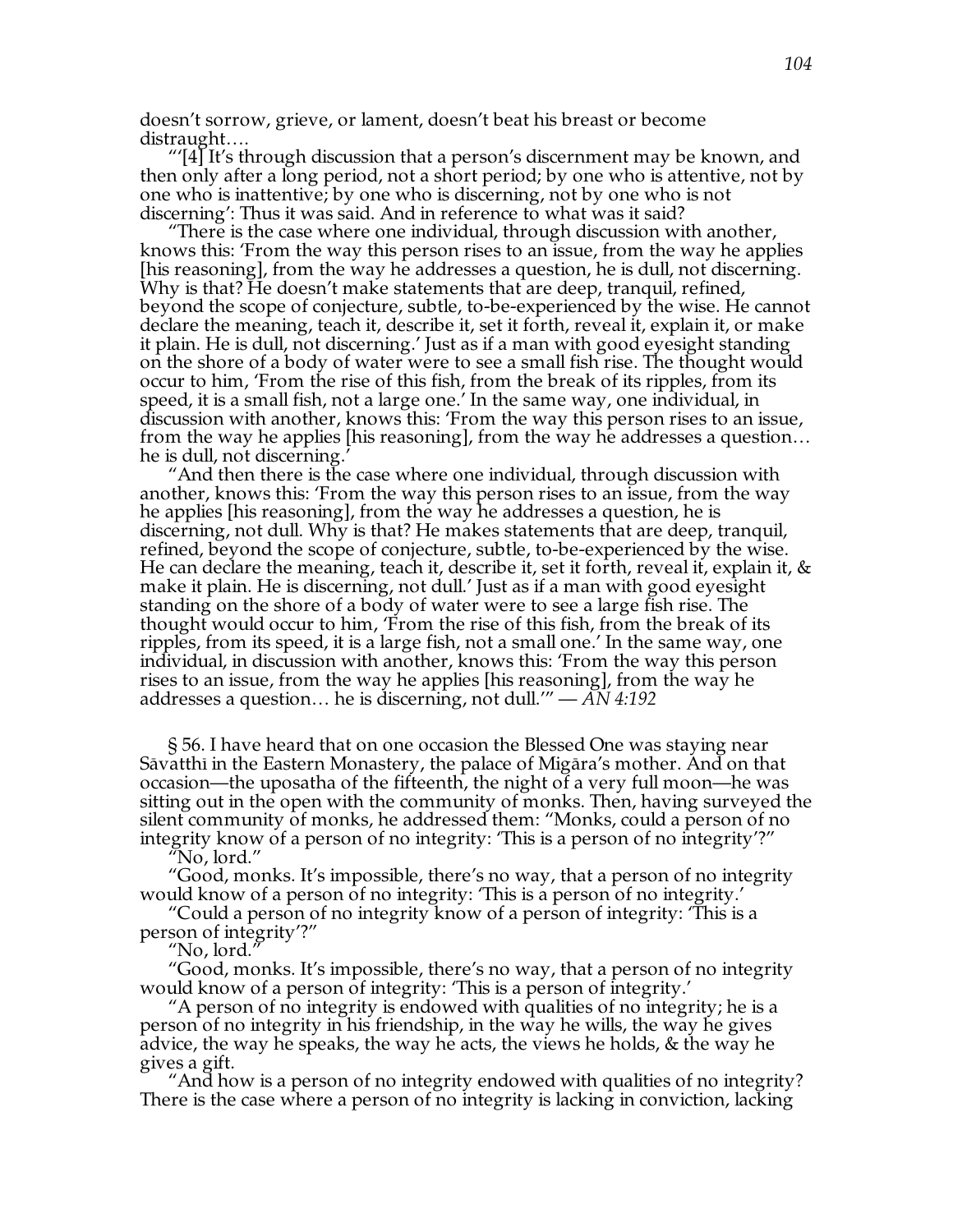in shame, lacking in compunction; he is unlearned, lazy, of muddled mindfulness, & poor discernment. This is how a person of no integrity is endowed with qualities of no integrity."

"And how is a person of no integrity a person of no integrity in his friendship? There is the case where a person of no integrity has, as his friends  $\&$ companions, those contemplatives & brahmans who are lacking in conviction, lacking in shame, lacking in compunction, unlearned, lazy, of muddled mindfulness, & poor discernment. This is how a person of no integrity is a person of no integrity in his friendship.

"And how is a person of no integrity a person of no integrity in the way he wills? There is the case where a person of no integrity wills for his own affliction, or for the affliction of others, or for the affliction of both. This is how a person of no integrity is a person of no integrity in the way he wills.

"And how is a person of no integrity a person of no integrity in the way he gives advice? There is the case where a person of no integrity gives advice for his own affliction, or for the affliction of others, or for the affliction of both. This is how a person of no integrity is a person of no integrity in the way he gives advice.

"And how is a person of no integrity a person of no integrity in the way he speaks? There is the case where a person of no integrity is one who tells lies, engages in divisive tale-bearing, engages in harsh speech, engages in idle chatter. This is how a person of no integrity is a person of no integrity in the way he speaks.

"And how is a person of no integrity a person of no integrity in the way he acts? There is the case where a person of no integrity is one who takes life, steals, engages in illicit sex. This is how a person of no integrity is a person of no integrity in the way he acts.

And how is a person of no integrity a person of no integrity in the views he holds? There is the case where a person of no integrity is one who holds a view like this: 'There is nothing given, nothing offered, nothing sacrificed. There is no fruit or result of good or bad actions. There is no this world, no next world, no mother, no father, no spontaneously reborn beings; no contemplatives or brahmans who, faring rightly & practicing rightly, proclaim this world & the next after having directly known & realized it for themselves.' This is how a person of no integrity is a person of no integrity in the views he holds.

"And how is a person of no integrity a person of no integrity in the way he gives a gift? There is the case where a person of no integrity gives a gift inattentively, not with his own hand, disrespectfully, as if throwing it away, with the view that nothing will come of it. This is how a person of no integrity is a person of no integrity in the way he gives a gift.

"This person of no integrity—thus endowed with qualities of no integrity; a person of no integrity in his friendship, in the way he wills, the way he gives advice, the way he speaks, the way he acts, the views he holds, & the way he gives a gift—on the breakup of the body, after death, reappears in the destination of people of no integrity. And what is the destination of people of no integrity? Hell or the animal womb.

"Now, monks, could a person of integrity know of a person of no integrity: 'This is a person of no integrity'?"

"Yes, lord."

"Good, monks. It is possible that a person of integrity would know of a person of no integrity: 'This is a person of no integrity.'

"Could a person of integrity know of a person of integrity: 'This is a person of integrity'?"

"Yes, lord."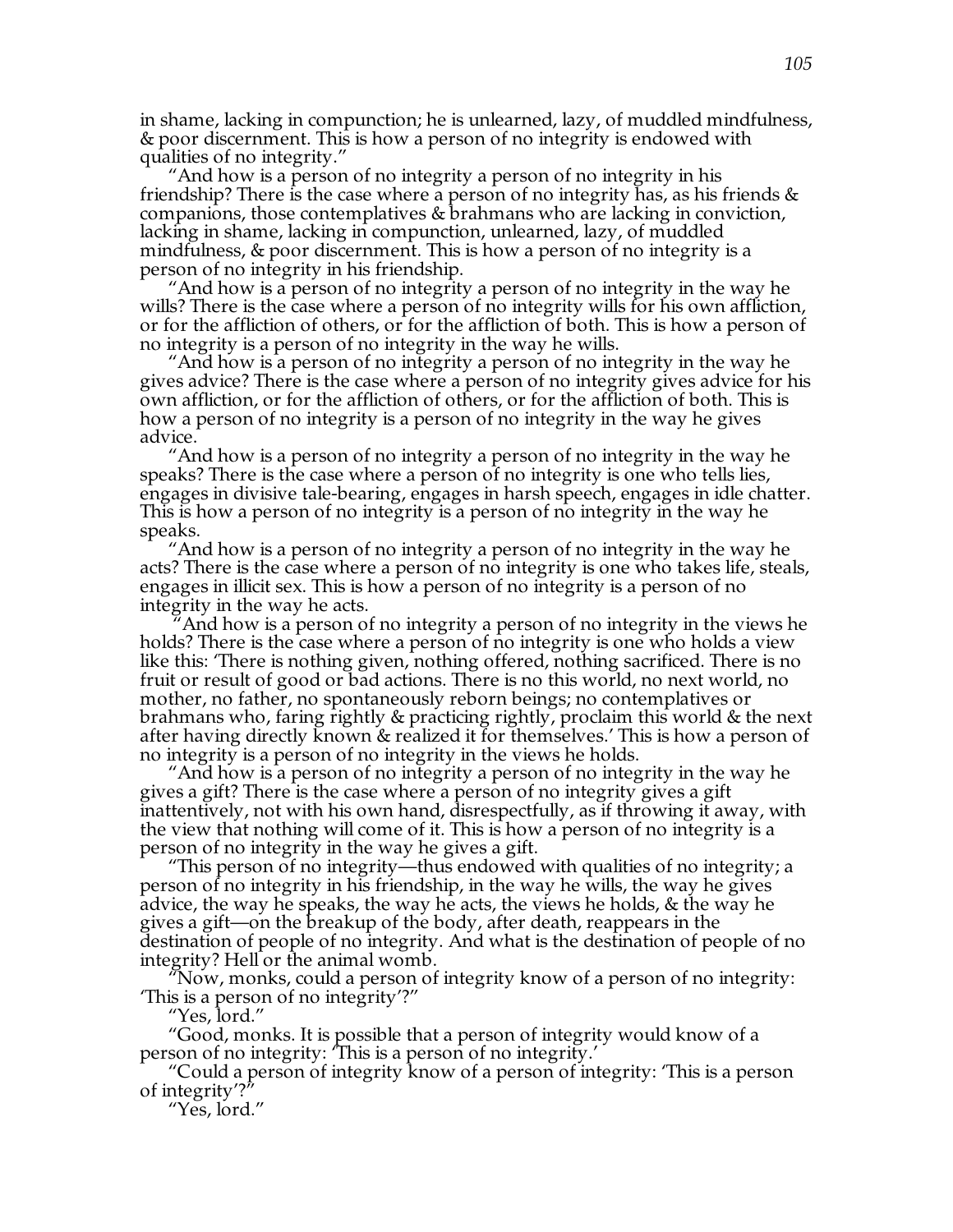"Good, monks. It is possible that a person of integrity would know of a person of integrity: 'This is a person of integrity.'

"A person of integrity is endowed with qualities of integrity; he is a person of integrity in his friendship, in the way he wills, the way he gives advice, the way he speaks, the way he acts, the views he holds, & the way he gives a gift.

And how is a person of integrity endowed with qualities of integrity? There is the case where a person of integrity is endowed with conviction, shame, compunction; he is learned, with aroused persistence, unmuddled mindfulness,  $\&$ good discernment. This is how a person of integrity is endowed with qualities of integrity."

And how is a person of integrity a person of integrity in his friendship? There is the case where a person of integrity has, as his friends & companions, those contemplatives & brahmans who are endowed with conviction, shame, compunction; who are learned, with aroused persistence, unmuddled mindfulness, & good discernment. This is how a person of integrity is a person of integrity in his friendship.

And how is a person of integrity a person of integrity in the way he wills? There is the case where a person of integrity wills neither for his own affliction, nor for the affliction of others, nor for the affliction of both. This is how a person of integrity is a person of integrity in the way he wills.

"And how is a person of integrity a person of integrity in the way he gives advice? There is the case where a person of integrity gives advice neither for his own affliction, nor for the affliction of others, nor for the affliction of both. This is how a person of integrity is a person of integrity in the way he gives advice.

"And how is a person of integrity a person of integrity in the way he speaks? There is the case where a person of integrity is one who refrains from lies, refrains from divisive tale-bearing, refrains from harsh speech, refrains from idle chatter. This is how a person of integrity is a person of integrity in the way he speaks.

"And how is a person of integrity a person of integrity in the way he acts? There is the case where a person of integrity is one who refrains from taking life, refrains from stealing, refrains from illicit sex. This is how a person of integrity is a person of integrity in the way he acts.

 "And how is a person of integrity a person of integrity in the views he holds? There is the case where a person of integrity is one who holds a view like this: There is what is given, what is offered, what is sacrificed. There are fruits  $\&$ results of good & bad actions. There is this world & the next world. There is mother & father. There are spontaneously reborn beings; there are contemplatives & brahmans who, faring rightly & practicing rightly, proclaim this world & the next after having directly known & realized it for themselves.' This is how a person of integrity is a person of integrity in the views he holds.

"And how is a person of integrity a person of integrity in the way he gives a gift? There is the case where a person of integrity gives a gift attentively, with his own hand, respectfully, not as if throwing it away, with the view that something will come of it. This is how a person of integrity is a person of integrity in the way he gives a gift.

"This person of integrity—thus endowed with qualities of integrity; a person of integrity in his friendship, in the way he wills, the way he gives advice, the<br>way he speaks, the way he acts, the views he holds, & the way he gives a gift on the breakup of the body, after death, reappears in the destination of people of integrity. And what is the destination of people of integrity? Greatness among devas or among human beings."

That is what the Blessed One said. Gratified, the monks delighted in the Blessed One's words. — *MN 110*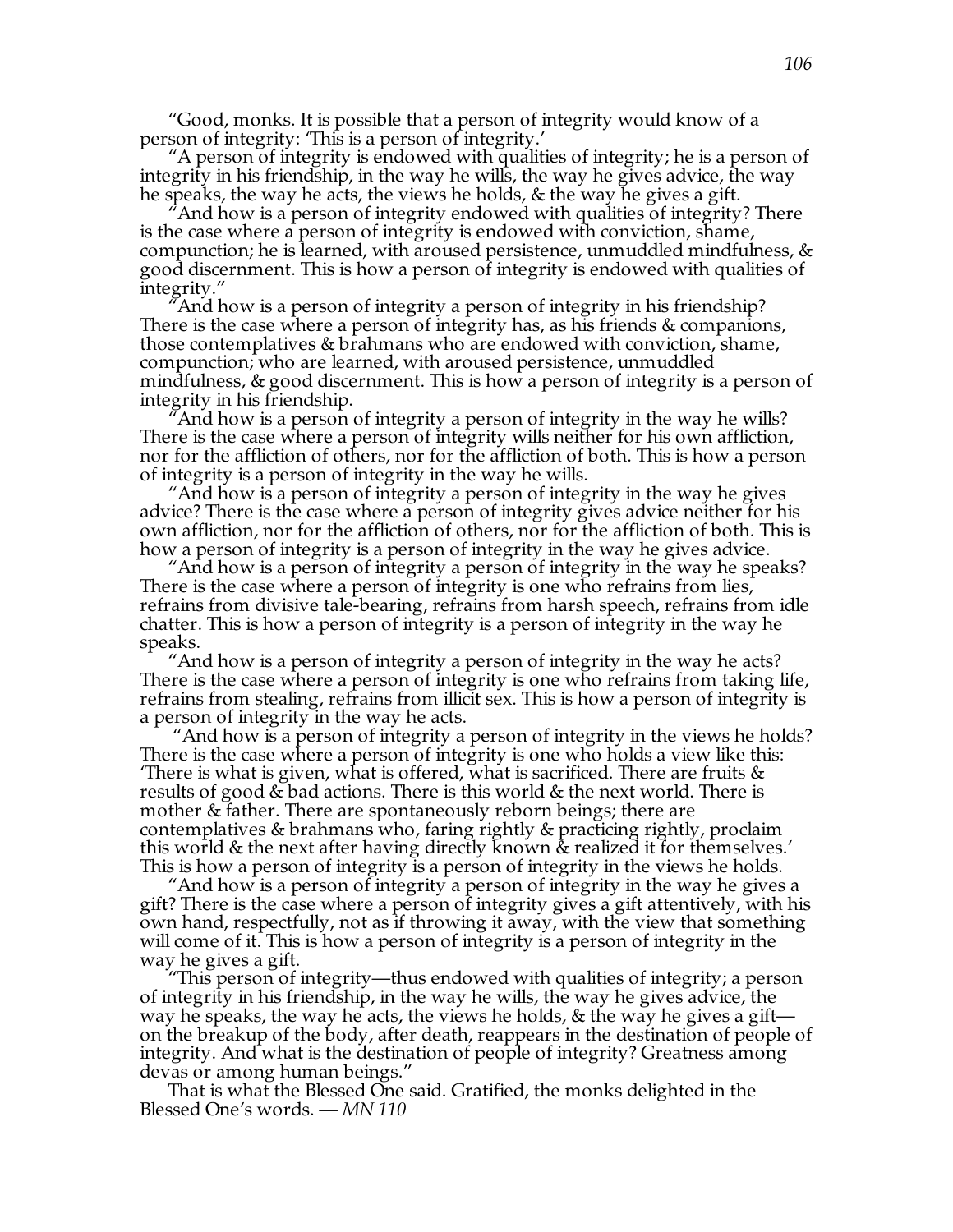§ 57. "Now, what is the level of a person of no integrity? A person of no integrity is ungrateful, does not acknowledge the help given to him. This ingratitude, this lack of acknowledgment is second nature among rude people. It is entirely on the level of people of no integrity. A person of integrity is grateful & acknowledges the help given to him. This gratitude, this acknowledgment is second nature among admirable people. It is entirely on the level of people of integrity." — *AN 2:31*

§ 58. "Monks, a person endowed with these four qualities can be known as 'a person of no integrity.' Which four?

"There is the case where a person of no integrity, when unasked, reveals another person's bad points, to say nothing of when asked. Furthermore, when asked, when pressed with questions, he is one who speaks of another person's bad points in full & in detail, without omission, without holding back. Of this person you may know, 'This venerable one is a person of no integrity.'

"Then again, a person of no integrity, when asked, doesn't reveal another person's good points, to say nothing of when unasked. Furthermore, when asked, when pressed with questions, he is one who speaks of another person's good points not in full, not in detail, with omissions, holding back. Of this person you may know, 'This venerable one is a person of no integrity.'

"Then again, a person of no integrity, when asked, doesn't reveal his own bad points, to say nothing of when unasked. Furthermore, when asked, when pressed with questions, he is one who speaks of his own bad points not in full, not in detail, with omissions, holding back. Of this person you may know, 'This venerable one is a person of no integrity.'

"Then again, a person of no integrity, when unasked, reveals his own good points, to say nothing of when asked. Furthermore, when asked, when pressed with questions, he is one who speaks of his own good points in full & in detail, without omissions, without holding back. Of this person you may know, 'This venerable one is a person of no integrity.'

"Monks, a person endowed with these four qualities can be known as 'a person of no integrity.'

"Now, a person endowed with these four qualities can be known as 'a person of integrity.' Which four?

"There is the case where a person of integrity, when asked, doesn't reveal another person's bad points, to say nothing of when unasked. Furthermore, when asked, when pressed with questions, he is one who speaks of another person's bad points not in full, not in detail, with omissions, holding back. Of this person you may know, 'This venerable one is a person of integrity.'

"Then again, a person of integrity, when unasked, reveals another person's good points, to say nothing of when asked. Furthermore, when asked, when pressed with questions, he is one who speaks of another person's good points in full & in detail, without omissions, without holding back. Of this person you may know, 'This venerable one is a person of integrity.'

"Then again, a person of integrity, when unasked, reveals his own bad points, to say nothing of when asked. Furthermore, when asked, when pressed with questions, he is one who speaks of his own bad points in full & in detail, without omissions, without holding back. Of this person you may know, 'This venerable one is a person of integrity.'

"Then again, a person of integrity, when asked, doesn't reveal his own good points, to say nothing of when unasked. Furthermore, when asked, when pressed with questions, he is one who speaks of his own good points not in full,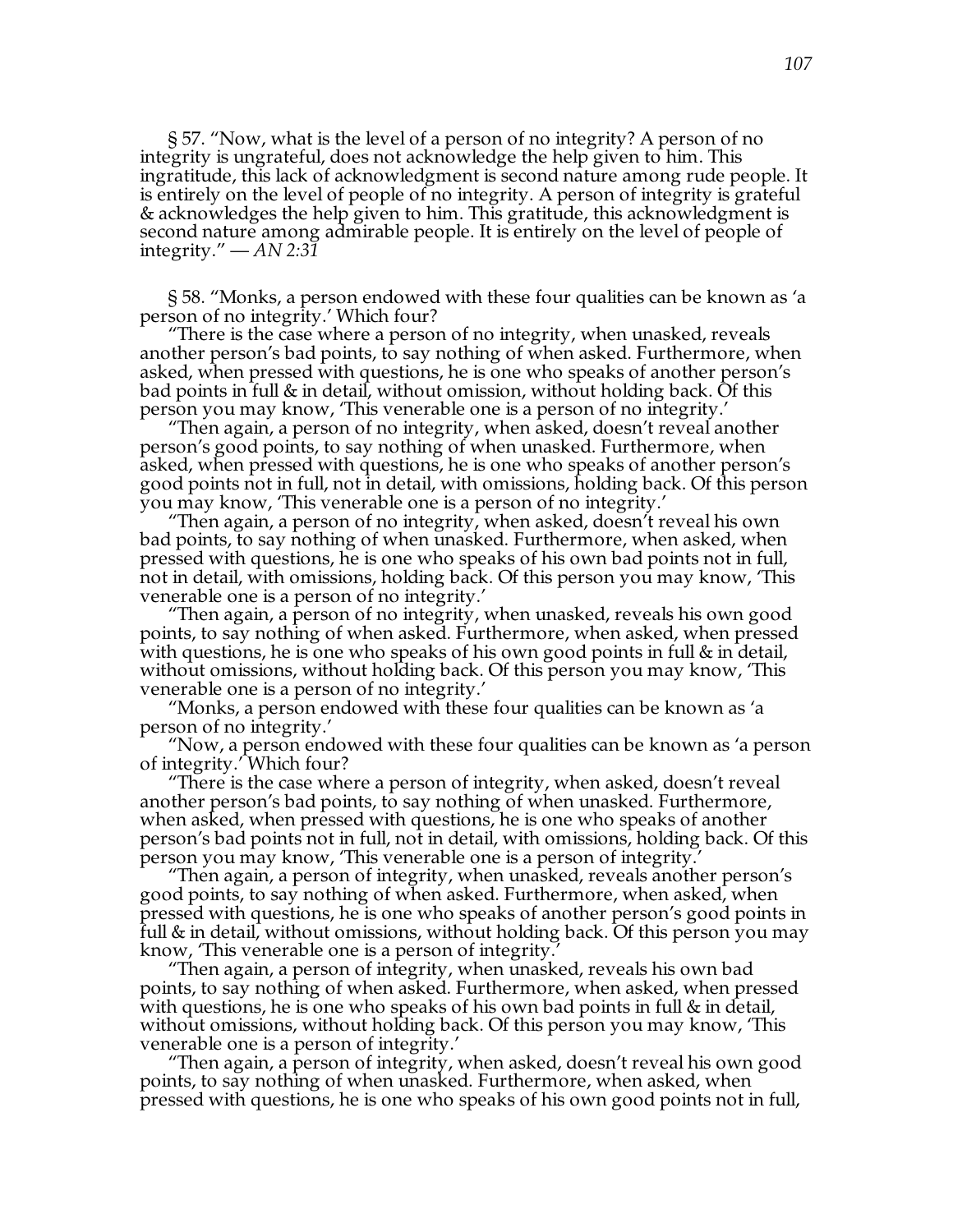not in detail, with omissions, holding back. Of this person you may know, 'This venerable one is a person of integrity.'

"Monks, a person endowed with these four qualities can be known as 'a person of integrity.'" — *AN 4:73*

§ 59. "And what is meant by admirable friendship? There is the case where a layperson, in whatever town or village he may dwell, spends time with householders or householders' sons, young or old, who are advanced in virtue. He talks with them, engages them in discussions. He emulates consummate conviction in those who are consummate in conviction, consummate virtue in those who are consummate in virtue, consummate generosity in those who are consummate in generosity, and consummate discernment in those who are consummate in discernment. This is called admirable friendship….

"And what does it mean to be consummate in conviction? There is the case where a disciple of the noble ones has conviction, is convinced of the Tathagata's awakening: 'Indeed, the Blessed One is pure and rightly self-awakened, consummate in knowledge and conduct, well-gone, an expert with regard to the world, unexcelled as a trainer for those people fit to be tamed, the Teacher of divine and human beings, awakened, blessed.' This is called being consummate in conviction.

"And what does it mean to be consummate in virtue? There is the case where a disciple of the noble ones abstains from taking life, abstains from stealing, abstains from illicit sexual conduct, abstains from lying, abstains from taking intoxicants that cause heedlessness. This is called being consummate in virtue.

"And what does it mean to be consummate in generosity? There is the case of a disciple of the noble ones, his awareness cleansed of the stain of miserliness, living at home, freely generous, openhanded, delighting in being magnanimous, responsive to requests, delighting in the distribution of alms. This is called being consummate in generosity.

"And what does it mean to be consummate in discernment? There is the case where a disciple of the noble ones is discerning, endowed with discernment of arising and passing away—noble, penetrating, leading to the right ending of stress. This is called being consummate in discernment." — *AN 8:54*

#### JUDGING WAYS OF LIFE

§ 60. As he was sitting to one side, Subha the brahman student, Todeyya's son, said to the Blessed One, "Master Gotama, the brahmans say this: 'The householder is accomplishing the Dhamma of the true way, skillful. The one gone forth is not accomplishing the Dhamma of the true way, skillful.' What does Master Gotama have to say with regard to this?"

"Here, student, I am one who speaks analytically, not one who speaks categorically. I don't praise the wrong practice of a householder or of one gone forth. For when a householder or one gone forth practices wrongly, then by reason of that wrong practice he is not accomplishing the Dhamma of the true way, skillful. I do praise the right practice of a householder or of one gone forth. For when a householder or one gone forth practices rightly, then by reason of that right practice he is accomplishing the Dhamma of the true way, skillful."

"Master Gotama, the brahmans say this: 'This householder-occupation involving great needs, great duties, great issues, great arrangements—is of great fruit. This going-forth-occupation—involving meager needs, meager duties, meager issues, meager arrangements—is of meager fruit. What does Master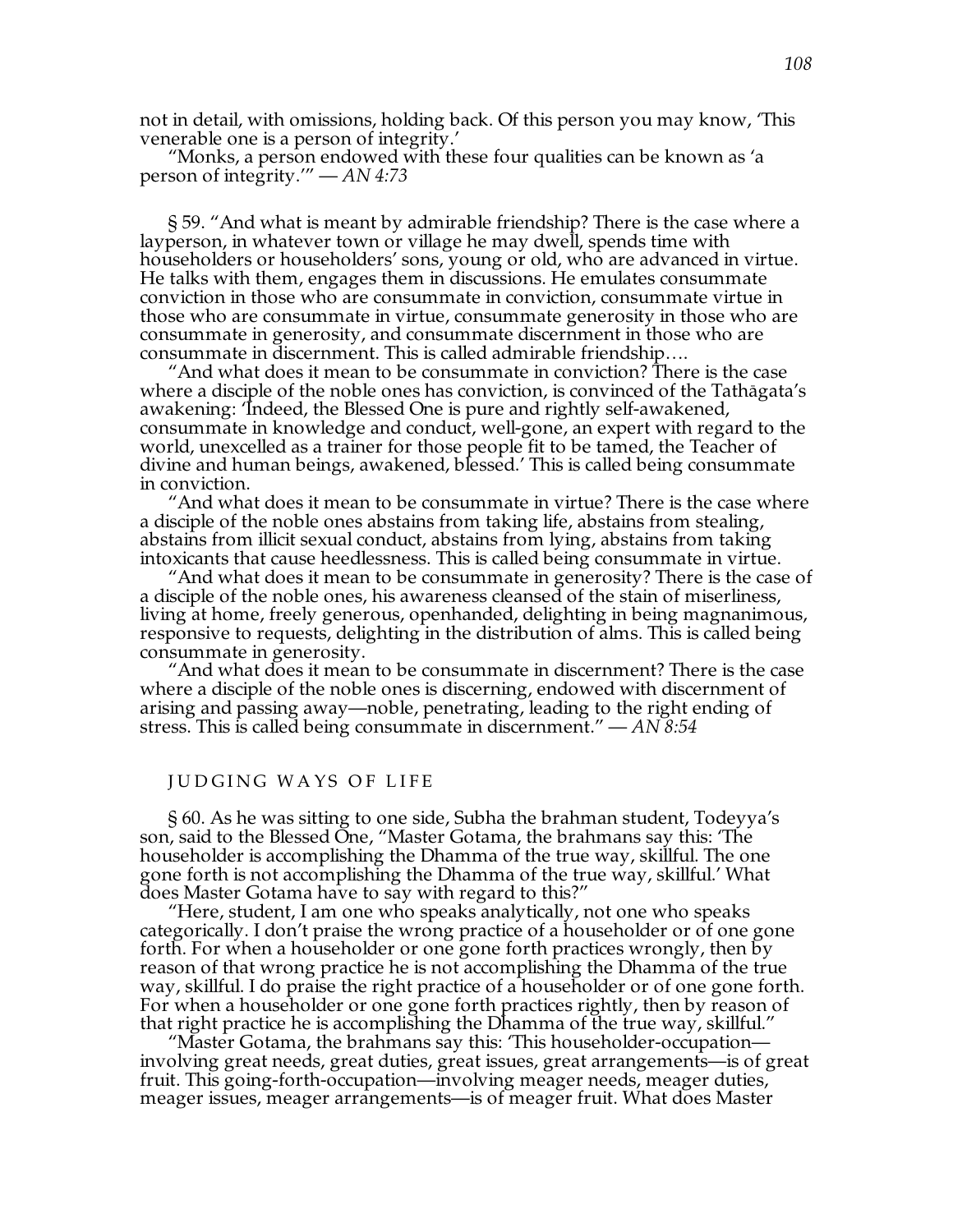Gotama have to say with regard to this?"

 "Here too student, I am one who speaks analytically, not one who speaks categorically. There is the occupation involving great needs, great duties, great issues, great arrangements, that—when failing—is of meager fruit. There is the occupation involving great needs, great duties, great issues, great arrangements, that—when succeeding—is of great fruit. There is the occupation involving meager needs, meager duties, meager issues, meager arrangements, that—when failing—is of meager fruit. There is the occupation involving meager needs, meager duties, meager issues, meager arrangements, that—when succeeding—is of great fruit.

"And which is an occupation involving great needs… great arrangements that—when failing—is of meager fruit? Agriculture…. And which is an occupation involving great needs… great arrangements that—when succeeding—is of great fruit? Agriculture again…. And which is an occupation involving meager needs… meager arrangements that—when failing—is of meager fruit? Trade…. And which is an occupation involving meager needs… meager arrangements that—when succeeding—is of great fruit? Trade again….

"Just as the agriculture-occupation is one involving great needs… great arrangements that—when failing—is of meager fruit, in the same way, the householder-occupation is one involving great needs… great arrangements that—when failing—is of meager fruit. Just as the agriculture-occupation is one involving great needs… great arrangements that—when succeeding—is of great fruit, in the same way, the householder-occupation is one involving great needs… great arrangements that—when succeeding—is of great fruit. Just as the trade-occupation is one involving meager needs… meager arrangements that when failing—is of meager fruit, in the same way, the going-forth-occupation is one involving meager needs… meager arrangements that—when failing—is of meager fruit. Just as the trade-occupation is one involving meager needs… meager arrangements that—when succeeding—is of great fruit, in the same way, the going-forth-occupation is one involving meager needs… meager arrangements that—when succeeding—is of great fruit." — *MN 99* 

 $\S 61$ . Then Rāsiya the headman went to the Blessed One and, on arrival, having bowed down to him, sat to one side. As he was sitting there, he said to the Blessed One, "I have heard that, 'Gotama the contemplative criticizes all asceticism, that he categorically denounces & disparages all ascetics who live the rough life.' I trust that those who say that, 'Gotama the contemplative criticizes all asceticism, that he categorically denounces & disparages all ascetics who live the rough life' do not slander the Blessed One with what is unfactual, that they declare the Dhamma in accordance with the Dhamma, and that the legitimate implications of what they say give no grounds for criticism."

"Headman, those who say, 'Gotama the contemplative criticizes all asceticism, that he categorically denounces & disparages all ascetics who live the rough life,' are not saying what I have said, and they slander me with what is unfactual & untrue.

"Headman, there are these two extremes that are not to be indulged in by one who has gone forth. Which two? That which is devoted to sensuality with reference to sensual objects: base, vulgar, common, ignoble, unprofitable; and that which is devoted to self-affliction: painful, ignoble, unprofitable. Avoiding both of these extremes, the middle way realized by the Tathāgata—producing vision, producing knowledge—leads to calm, to direct knowledge, to self- awakening, to unbinding.

"And which is the middle way realized by the Tathagata that—producing vision, producing knowledge—leads to calm, to direct knowledge, to self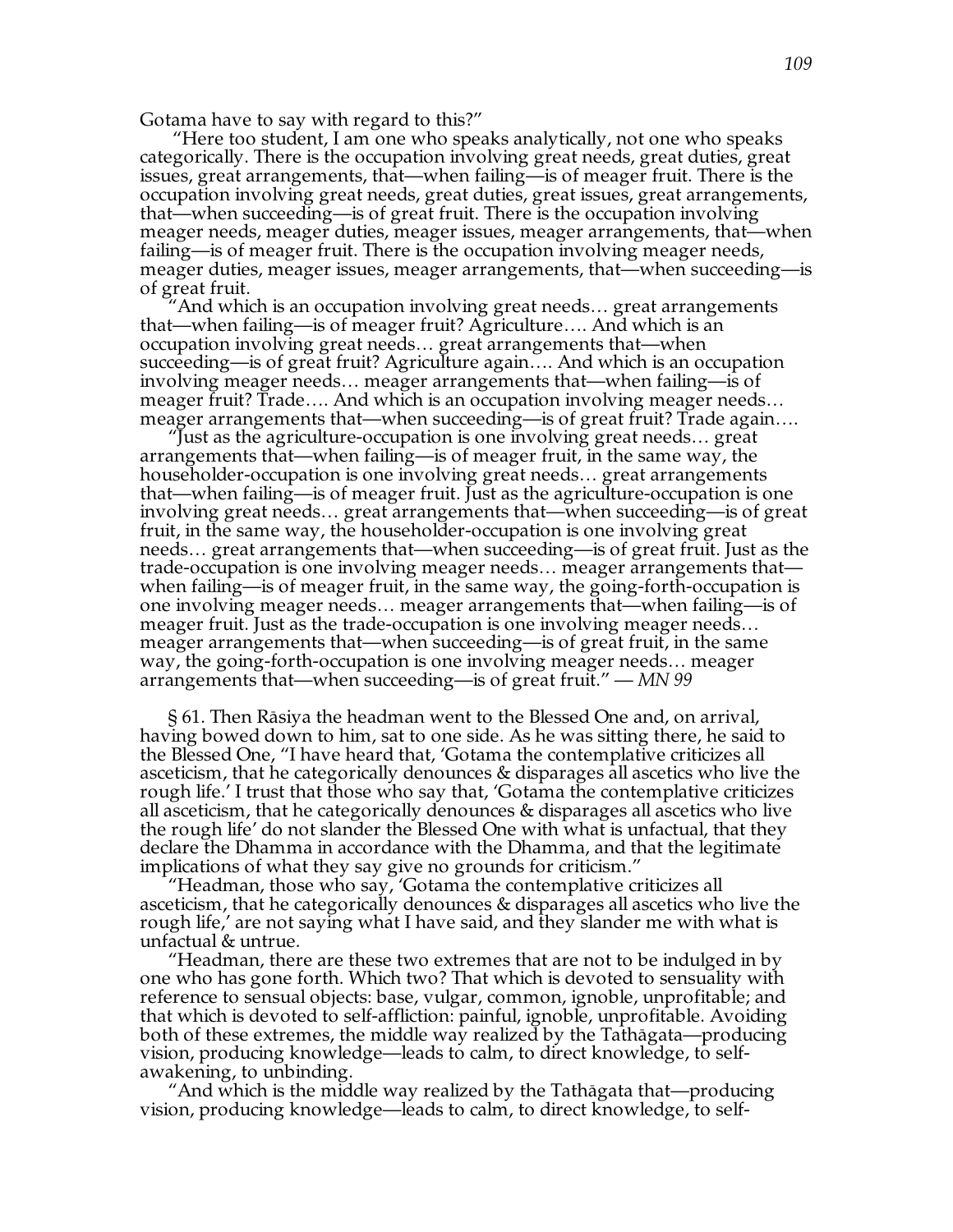awakening, to unbinding? Precisely this noble eightfold path: right view, right resolve, right speech, right action, right livelihood, right effort, right mindfulness, right concentration. This is the middle way realized by the Tathāgata that—producing vision, producing knowledge—leads to calm, to direct knowledge, to self-awakening, to unbinding.

[The Buddha then lists ten types of individuals who enjoy sensual pleasures:

1. One who seeks wealth unlawfully, by violence; doesn't make himself happy with it, doesn't share it with others, and doesn't make merit.

2. One who seeks wealth unlawfully, by violence; makes himself happy with it, but doesn't share it with others, and doesn't make merit.

3. One who seeks wealth unlawfully, by violence; makes himself happy with it, shares it with others, and makes merit.

4. One who seeks wealth lawfully and unlawfully, by violence and without violence; doesn't make himself happy with it, doesn't share it with others, and doesn't make merit.

5. One who seeks wealth lawfully and unlawfully, by violence and without violence; makes himself happy with it, but doesn't share it with others, and doesn't make merit.

6. One who seeks wealth lawfully and unlawfully, by violence and without violence; makes himself happy with it, shares it with others, and makes merit.

7. One who seeks wealth lawfully, without violence; doesn't make himself happy with it, doesn't share it with others, and doesn't make merit.

8. One who seeks wealth lawfully, without violence; makes himself happy with it, but doesn't share it with others, and doesn't make merit.

9. One who seeks wealth lawfully, without violence; makes himself happy with it, shares it with others, and makes merit; he uses his wealth tied to it, infatuated with it, guilty, not seeing the drawbacks, and not discerning the escape (from those drawbacks)].

10. One who seeks wealth lawfully, without violence; makes himself happy with it, shares it with others, and makes merit; he uses his wealth not tied to it, not infatuated with it, guiltless, seeing the drawbacks, and discerning the escape (from those drawbacks).

The Buddha then says that these individuals are to be variously criticized to the extent that they

seek wealth unlawfully, by violence

do not make themselves happy with it

do not share it with others or make merit

use their wealth tied to it, infatuated with it, guilty, not seeing the drawbacks, and not discerning the escape.

They are to be variously praised to the extent that they

seek wealth lawfully, without violence

make themselves happy with it

share it with others or make merit

use their wealth not tied to it, uninfatuated with it, guiltless, seeing the drawbacks, and discerning the escape.

The Buddha then describes three types of ascetics living the rough life:]

"Which three? There is the case, headman, where an ascetic who lives the rough life, having—through conviction—gone forth from the home life into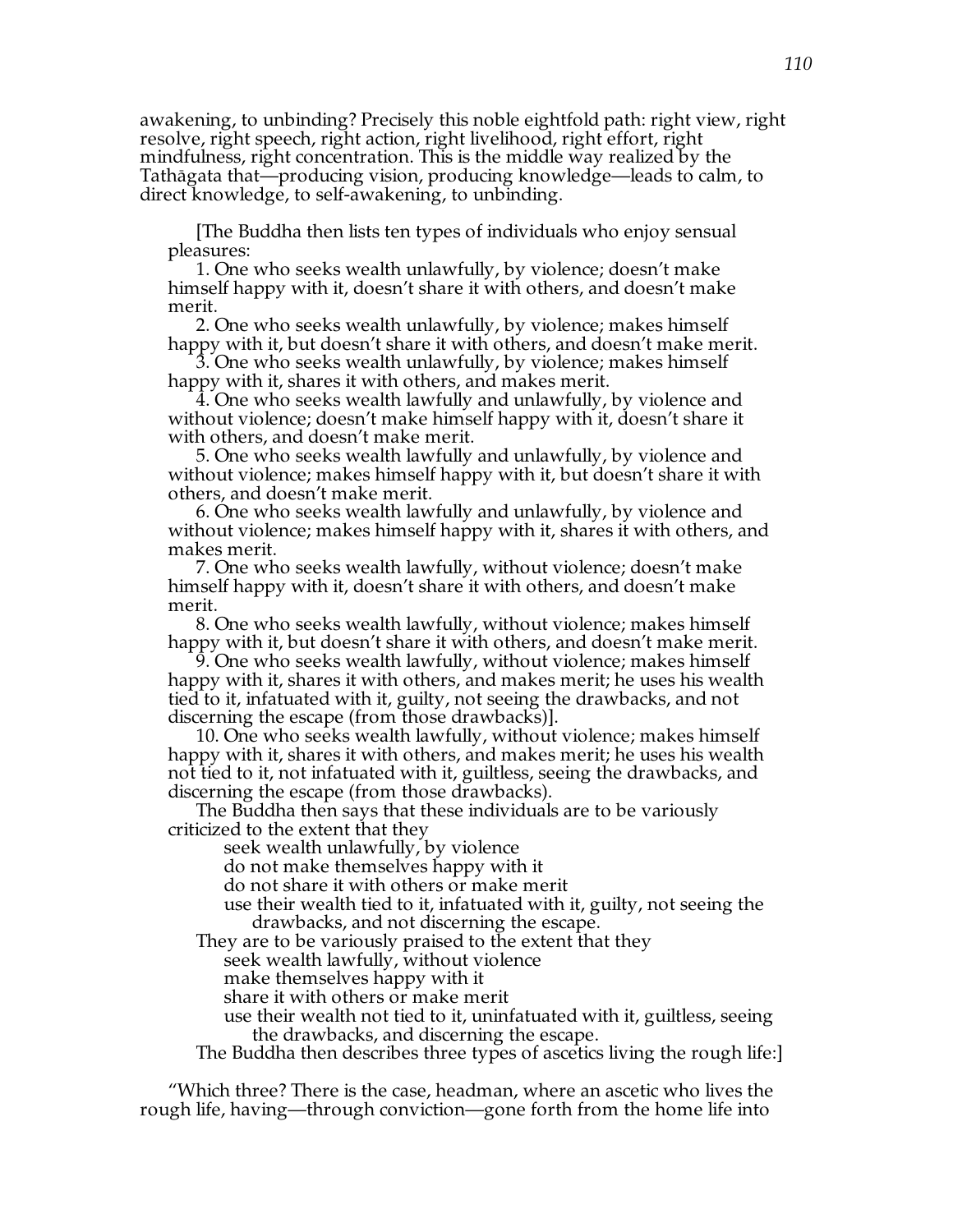homelessness, (with the thought,) 'Perhaps I will attain a skilled state. Perhaps I will realize a superior human state, a truly noble distinction of knowledge  $\&$ vision.' He afflicts & torments himself. He doesn't attain a skilled state. He doesn't realize a superior human state, a truly noble distinction of knowledge & vision.

"Furthermore, there is the case where an ascetic who lives the rough life, having—through conviction—gone forth from the holy life into homelessness, (with the thought,) 'Perhaps I will attain a skilled state. Perhaps I will realize a superior human state, a truly noble distinction of knowledge & vision.' He afflicts & torments himself. He attains a skilled state. He doesn't realize a superior human state, a truly noble distinction of knowledge & vision.

"Furthermore, there is the case where an ascetic who lives the rough life, having—through conviction—gone forth from the holy life into homelessness, (with the thought,) 'Perhaps I will attain a skilled state. Perhaps I will realize a superior human state, a truly noble distinction of knowledge & vision.' He afflicts & torments himself. He attains a skilled state. He realizes a superior human state, a truly noble distinction of knowledge & vision.

"As for the ascetic living the rough life who afflicts & torments himself, who doesn't attain a skilled state, and doesn't realize a superior human state, a truly noble distinction of knowledge & vision: This ascetic living the rough life can be criticized on three grounds. On which three grounds can he be criticized? 'He afflicts & torments himself': This is the first ground on which he can be criticized. 'He doesn't attain a skilled state': This is the second ground on which he can be criticized. 'He doesn't realize a superior human state, a truly noble distinction of knowledge & vision': This is the third ground on which he can be criticized….

"As for the ascetic living the rough life who afflicts & torments himself, who attains a skilled state, but doesn't realize a superior human state, a truly noble distinction of knowledge & vision: This ascetic living the rough life can be criticized on two grounds and praised on one. On which two grounds can he be criticized? 'He afflicts & torments himself': This is the first ground on which he can be criticized. 'He doesn't realize a superior human state, a truly noble distinction of knowledge & vision': This is the second ground on which he can be criticized…. On which one ground can he be praised? 'He attains a skilled state': This is the one ground on which he can be praised….

"As for the ascetic living the rough life who afflicts  $\&$  torments himself, who attains a skilled state, and who realizes a superior human state, a truly noble distinction of knowledge & vision: This ascetic living the rough life can be criticized on one ground and praised on two. On which one ground can he be criticized? 'He afflicts & torments himself': This is the one ground on which he can be criticized…. On which two grounds can he be praised? 'He attains a skilled state': This is the first ground on which he can be praised. 'He realizes a superior human state, a truly noble distinction of knowledge & vision': This is the second ground on which he can be praised." — *SN 42:12*

§ 62. Then Ven. Ananda went to the Blessed One and, on arrival, having bowed down to him, sat to one side. As he was sitting there, the Blessed One said to him, "Ananda, every habit & practice, every life, every holy life that is followed as of essential worth: Is every one of them fruitful?"

"Lord, that is not [to be answered] with a categorical answer."

"Very well then, Ananda, give an analytical answer."

"When—by following a life of habit & practice, a life, a holy life that is followed as of essential worth—one's unskillful qualities increase while one's skillful qualities decline: that sort of habit & practice, life, holy life that is followed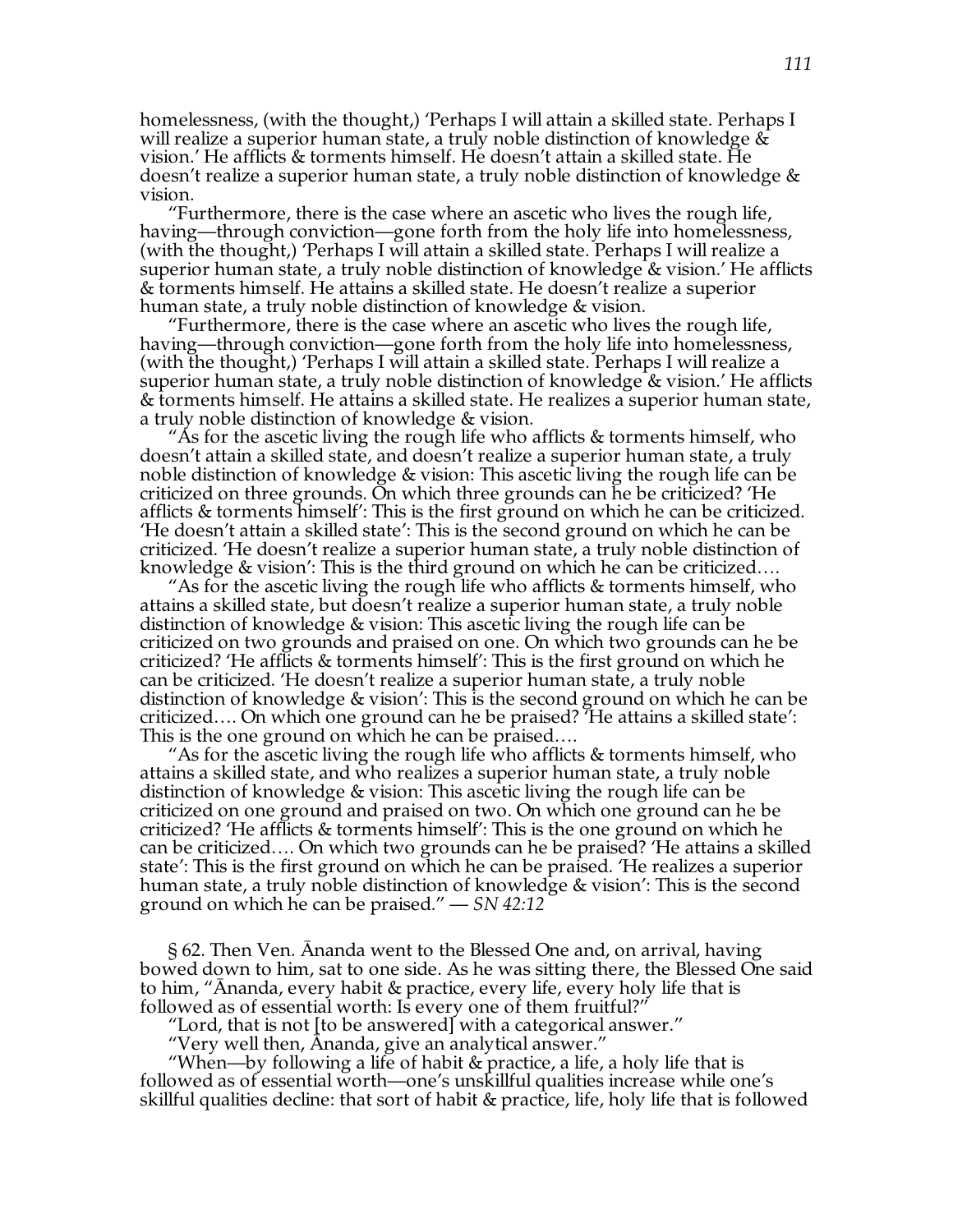as of essential worth is fruitless. But when—by following a life of habit & practice, a life, a holy life that is followed as of essential worth—one's unskillful qualities decline while one's skillful qualities increase: that sort of habit & practice, life, holy life that is followed as of essential worth is fruitful."

That is what Ven. Ananda said, and the Teacher approved. Then Ven. Ananda, (realizing,) "The Teacher approves of me," got up from his seat and, having bowed down to the Blessed One and circumambulating him, left.

Then not long after Ven. Ananda had left, the Blessed One said to the monks, "Monks, Ananda is still in training, but it would not be easy to find his equal in discernment." — *AN 3:79*

§ 63. Then Vajjiya Māhita the householder went to where the wanderers of other sects were staying. On arrival he greeted them courteously. After an exchange of friendly greetings & courtesies, he sat to one side. As he was sitting there, the wanderers said to him, "Is it true, householder, that Gotama the contemplative criticizes all asceticism, that he categorically denounces  $\&$ disparages all ascetics who live the rough life?"

"No, venerable sirs, the Blessed One doesn't criticize all asceticism, nor does he categorically denounce or disparage all ascetics who live the rough life. The Blessed One criticizes what should be criticized, and praises what should be praised. Criticizing what should be criticized, praising what should be praised, the Blessed One is one who speaks analytically, not one who speaks categorically on this matter."

When this was said, one of the wanderers said to Vajjiya Māhita the householder, "Now wait a minute, householder. This contemplative Gotama whom you praise is a nihilist, one who doesn't declare anything."

"I tell you, venerable sirs, that the Blessed One righteously declares that 'This is skillful.' He declares that 'This is unskillful.' Declaring that 'This is skillful' and 'This is unskillful,' he is one who has declared [a teaching]. He is not a nihilist, one who doesn't declare anything."

When this was said, the wanderers fell silent, abashed, sitting with their shoulders drooping, their heads down, brooding, at a loss for words.

Vajjiya Māhita the householder, perceiving that the wanderers were silent, abashed… at a loss for words, got up & went to the Blessed One. On arrival, having bowed down to the Blessed One, he sat to one side. As he was sitting there, he told the Blessed One the entirety of his discussion with the wanderers.

[The Blessed One said,] "Well done, householder. Well done. That is how you should periodically & righteously refute those foolish men. I don't say that all asceticism is to be pursued, nor do I say that all asceticism is not to be pursued. I don't say that all observances should be observed, nor do I say that all observances should not be observed. I don't say that all exertions are to be pursued, nor do I say that all exertions are not to be pursued. I don't say that all forfeiture should be forfeited, nor do I say that all forfeiture should not be forfeited. I don't say that all release is to be used for release, nor do I say that all release is not to be used for release.

"If, when an asceticism is pursued, unskillful qualities grow and skillful qualities wane, then I tell you that that sort of asceticism is not to be pursued. But if, when an asceticism is pursued, unskillful qualities wane and skillful qualities grow, then I tell you that that sort of asceticism is to be pursued.

"If, when an observance is observed, unskillful qualities grow and skillful qualities wane, then I tell you that that sort of observance is not to be observed. But if, when an observance is observed, unskillful qualities wane and skillful qualities grow, then I tell you that that sort of observance is to be observed.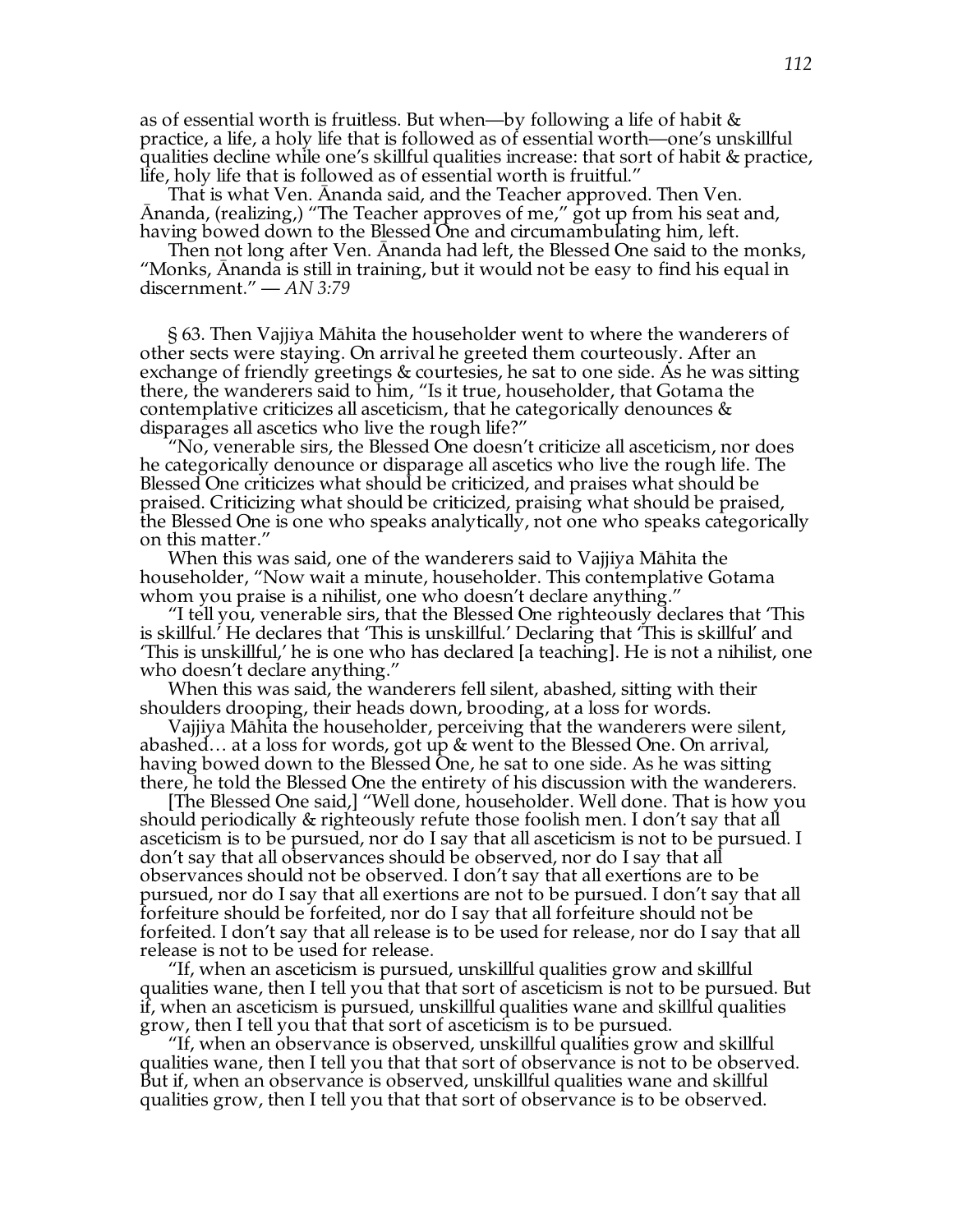"If, when an exertion is pursued….

"If, when a forfeiture is forfeited….

"If, when a release is used for release, unskillful qualities grow and skillful qualities wane, then I tell you that that sort of release is not to be used for release. But if, when a release is used for release, unskillful qualities wane and skillful qualities grow, then I tell you that that sort of release is to be used for release."

When Vajjiya Māhita the householder had been instructed, urged, roused  $\&$ encouraged by the Blessed One with a talk on Dhamma, he got up from his seat and, having bowed down to the Blessed One, left, keeping the Blessed One on his right side. Not long afterward, the Blessed One addressed the monks: "Monks, even a monk who has long penetrated the Dhamma in this Dhamma & Vinaya would do well, periodically & righteously, to refute the wanderers of other sects in just the way  $\bar{V}$ ajjiya Māhita the householder has done." — *AN* 10:94

## JUDGING PRACTICES

§ 64. [Vassakāra the brahman:] "Once, Ven. Ananda, Master Gotama was staying near Vesālī in the Peaked Roofed Pavilion in the Great Wood. I went to him at the Peaked Roofed Pavilion in the Great Wood, and there he spoke in a variety of ways on mental absorption *(jhāna)*. Master Gotama was both endowed with mental absorption & made mental absorption his habit. In fact, he praised mental absorption of every sort."

[Ven. Ananda:] "It wasn't the case, brahman, that the Blessed One praised mental absorption of every sort, nor did he criticize mental absorption of every sort. And what sort of mental absorption did he not praise? There is the case where a certain person dwells with his awareness overcome by sensual passion, seized with sensual passion. He doesn't discern the escape, as it actually is present, from sensual passion once it has arisen. Making that sensual passion the focal point, he absorbs himself with it, besorbs, resorbs,  $\&$  supersorbs $^1$  himself with it.

"He dwells with his awareness overcome by ill will….

"He dwells with his awareness overcome by sloth & drowsiness….

"He dwells with his awareness overcome by restlessness & anxiety….

"He dwells with his awareness overcome by uncertainty, seized with uncertainty. He doesn't discern the escape, as it actually is present, from uncertainty once it has arisen. Making that uncertainty the focal point, he absorbs himself with it, besorbs, resorbs, & supersorbs himself with it. This is the sort of mental absorption that the Blessed One did not praise.

"And what sort of mental absorption did he praise? There is the case where a monk—quite secluded from sensuality, secluded from unskillful qualities—enters  $\&$  remains in the first jhāna: rapture  $\&$  pleasure born of seclusion, accompanied by directed thought & evaluation. With the stilling of directed thoughts & evaluations, he enters  $\&$  remains in the second jhāna: rapture  $\&$  pleasure born of concentration, unification of awareness free from directed thought & evaluation—internal assurance. With the fading of rapture, he remains equanimous, mindful,  $\&$  alert, and senses pleasure with the body. He enters  $\&$ remains in the third jhana, of which the noble ones declare, 'Equanimous  $\&$ mindful, he has a pleasant abiding.' With the abandoning of pleasure & pain—as with the earlier disappearance of joys & distresses—he enters & remains in the fourth jhana: purity of equanimity & mindfulness, neither pleasure nor pain. This is the sort of mental absorption that the Blessed One praised.

"It would seem, Ven. Ananda, that Master Gotama criticized the mental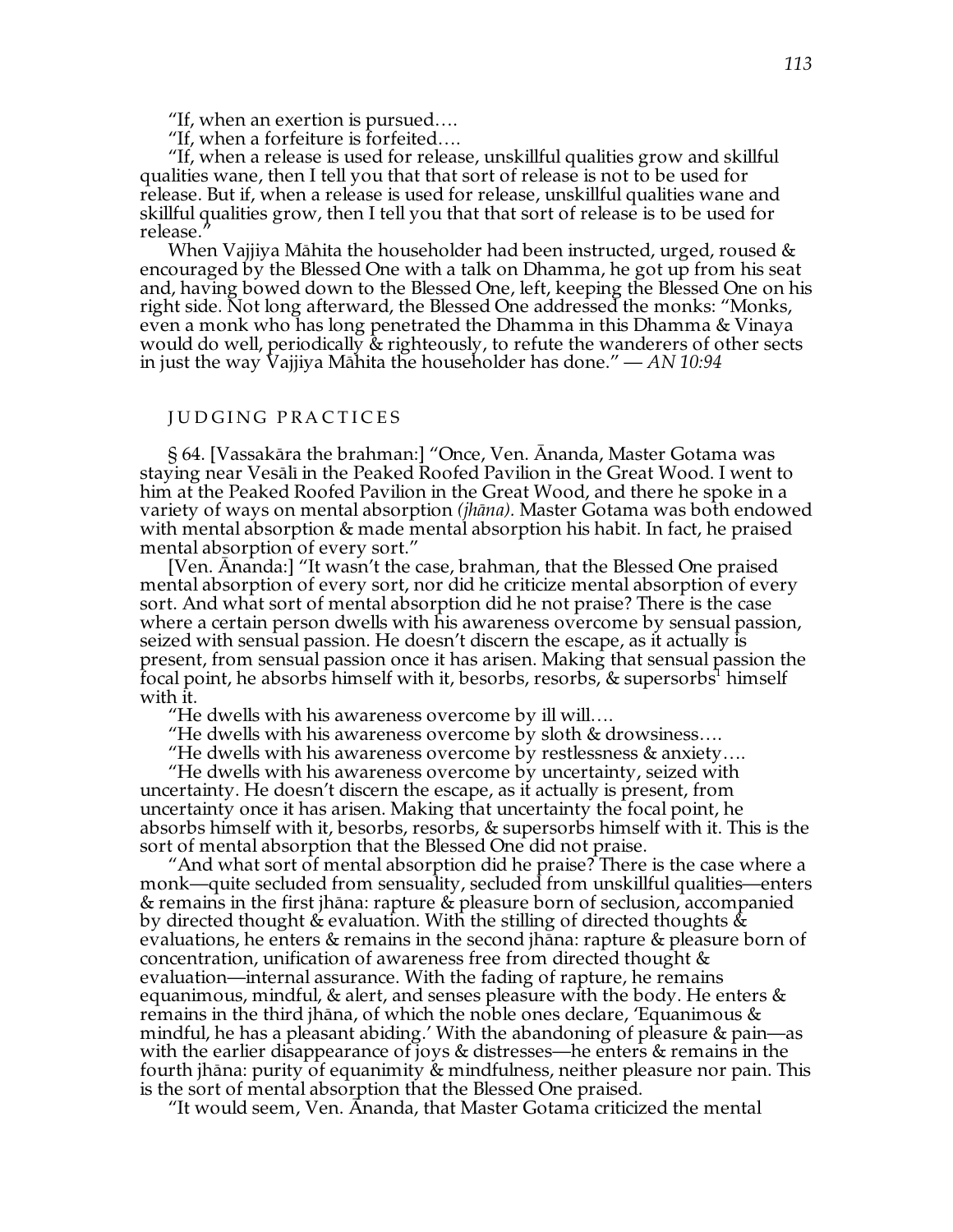absorption that deserves criticism, and praised that which deserves praise." — *MN 108*

NOTE: 1. These neologisms are an attempt to render the wordplay of the Pali into English. The sense is that there is a type of strong concentration involved when one is obsessed with unskillful thoughts, but that it is carried to ludicrous and unhealthy degrees.

§ 65. Then Ven. Savittha and Ven. MahāKotthita went to Ven. Sāriputta and, on arrival, greeted him courteously. After an exchange of friendly greetings & courtesies, they sat to one side. As they were sitting there, Ven. Sariputta said to Ven. Savittha, "Friend, there are these three individuals found existing in the world. Which three? The bodily witness, the one attained to view, and the one released through conviction…. Of these three, which pleases you as the most splendid & most sublime?"

"… The one released through conviction, friend. Why is that? In this individual the faculty of conviction is dominant."

Then Ven. Sariputta said to Ven. MahaKotthita, "...Of these three, which pleases you as the most splendid & most sublime?"

"… The bodily witness, friend. Why is that? In this individual the faculty of concentration is dominant."

Then Ven. MahāKoṭṭhita said to Ven. Sāriputta, "...Of these three, which pleases you as the most splendid & most sublime?"

"… The one attained to view, friend. Why is that? In this individual the faculty of discernment is dominant."

Then Ven. Sāriputta said to Ven. Savittha and Ven. MahāKotthita, "Friends, we have each answered in line with our own understanding. Come, friends, let's go to the Blessed One and tell him about this matter. However he answers, that's how we'll remember it."

"As you say, friend," Ven. Savittha and Ven. MahāKotthita responded to Ven. Sāriputta.

Then Ven. Sāriputta, Ven. Savittha, and Ven. MahāKotthita went to the Blessed One and, on arrival, having bowed down to him, sat to one side. As they were sitting there, Ven. Sariputta told the Blessed One everything covered in his discussion with Ven. Savittha and Ven. MahāKotthita.

[The Blessed One said,] "It's not easy, Sariputta, to give a categorical answer as to which of these three is the most splendid & most sublime. There's the possibility that the individual who is released through conviction is practicing the returner or a non-returner, and the individual who is attained to view is a once-<br>returner or a non-returner.

"It's not easy, Sariputta, to give a categorical answer as to which of these three is the most splendid & most sublime. There's the possibility that the individual who is a bodily witness is practicing the way to arahantship, while the individual who is released through conviction is a once-returner or a nonreturner, and the individual who is attained to view is a once-returner or a nonreturner.

"It's not easy, Sariputta, to give a categorical answer as to which of these three is the most splendid & most sublime. There's the possibility that the individual who is attained to view is practicing the way to arahantship, while the individual who is a bodily witness is a once-returner or a non-returner, and the individual who is released through conviction is a once-returner or a nonreturner.

"It's not easy, Sāriputta, to give a categorical answer as to which of these three is the most splendid & most sublime." — *AN 3:21*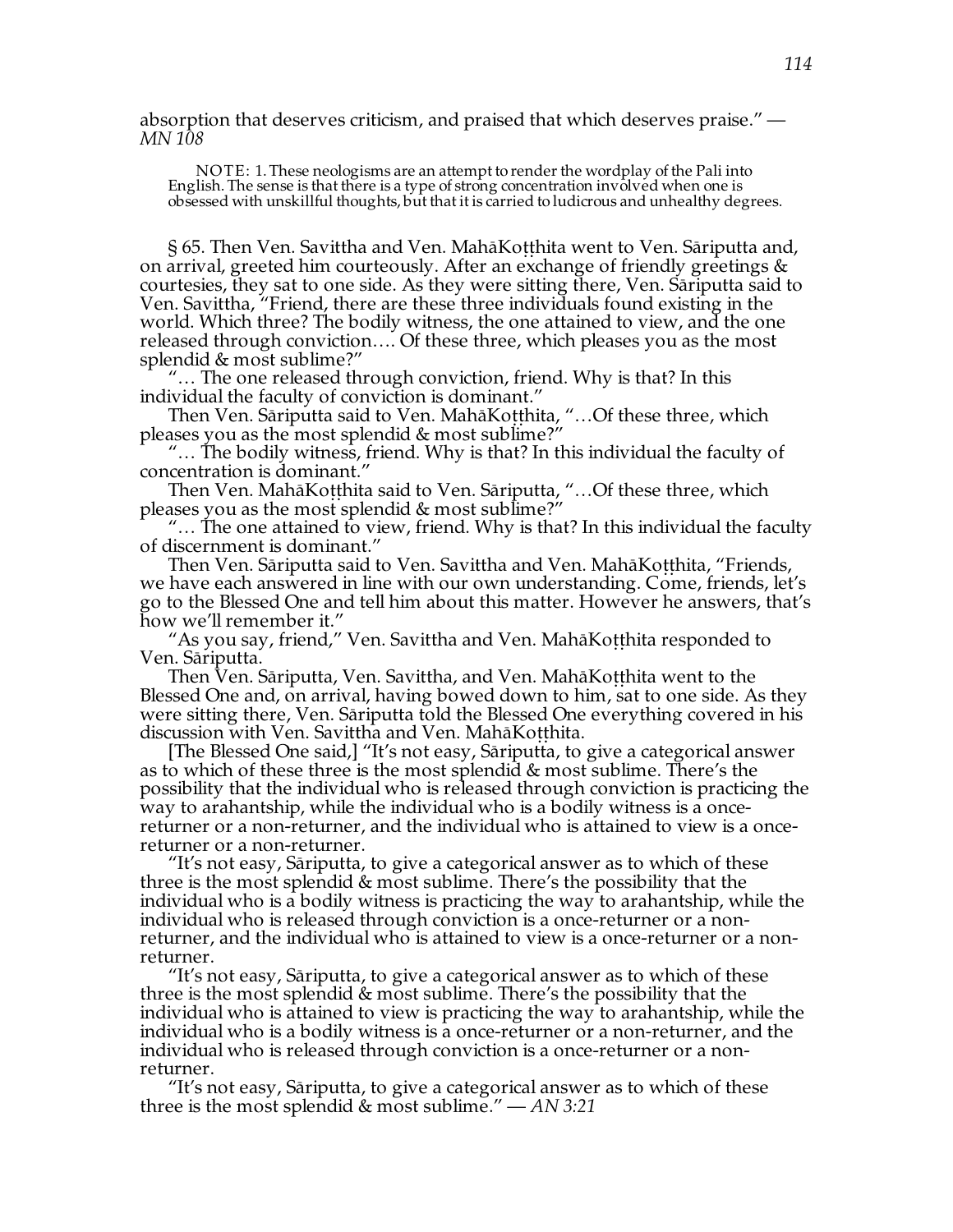## K A M M A *&* F E E L I N G

§ 66. As he was sitting to one side, Potaliputta the wanderer said to Ven. Samiddhi, "Face to face with Gotama the contemplative have I heard this, face to face have I learned this: 'Bodily action is barren, verbal action is barren, only mental action is true. And there is an attainment in which, on being attained, one doesn't feel anything.'"

"Don't say that, friend. Don't misrepresent the Blessed One. For it's not good to misrepresent the Blessed One, and the Blessed One would not say that: 'Bodily action is barren, verbal action is barren, only mental action is true.' But there is, friend, an attainment in which, on being attained, one doesn't feel anything."

"How long has it been, friend Samiddhi, since you went forth (into homelessness)?"

"Not long, friend. Three years."

"Then what now should I say about the elder monks, when a junior monk would suppose that his Teacher is to be defended in this way? Having intentionally done an action with body, with speech, or with mind, what does one experience?"

"Having intentionally done an action with body, with speech, or with mind, one experiences stress."

Then Potaliputta the wanderer neither delighted in nor scorned Ven. Samiddhi's words. Neither delighting nor scorning, he got up from his seat and left.

[Ven. Samiddhi then went to Ven. Ananda to report this discussion. Ven. finanda then went, together with Ven. Samiddhi, to see the Blessed One and told him what had happened.]

When this was said, the Blessed One said, "I do not recall even having seen Potaliputta the wanderer, much less having that sort of discussion. And his question, which deserved an analytical answer, has been given a categorical answer by this worthless man, Samiddhi."

When this was said, Ven. Udāyin said to the Blessed One, "But what if Ven. Samiddhi was speaking in reference to this: 'Whatever is felt comes under stress'?"

When this was said, the Blessed One said to Ven. Ananda, "Look, Ananda, at how this worthless Udayin interrupts. I knew just now that he would interrupt in an inappropriate way. From the very beginning, Potaliputta the wanderer was asking about the three kinds of feeling. When this worthless Samiddhi was asked by him in this way, he should have answered, 'Having intentionally done—with body, with speech, or with mind—an action that is to be experienced as pleasure, one experiences pleasure. Having intentionally done—with body, with speech, or with mind—an action that is to be experienced as pain, one experiences pain. Having intentionally done—with body, with speech, or with mind—an action that is to be experienced as neither-pleasure-nor-pain, one experiences neitherpleasure-nor-pain. Answering this way, this worthless Samiddhi would have rightly answered Potaliputta the wanderer."

[The Buddha then analyses four cases, one in which a person performs an unskillful action and after death is reborn in a bad destination, one in which a person performs an unskillful action and after death is reborn in a good destination, one in which a person abstains from unskillful action and after death is reborn in a good destination, and one which a person abstains from unskillful action and after death is reborn in a bad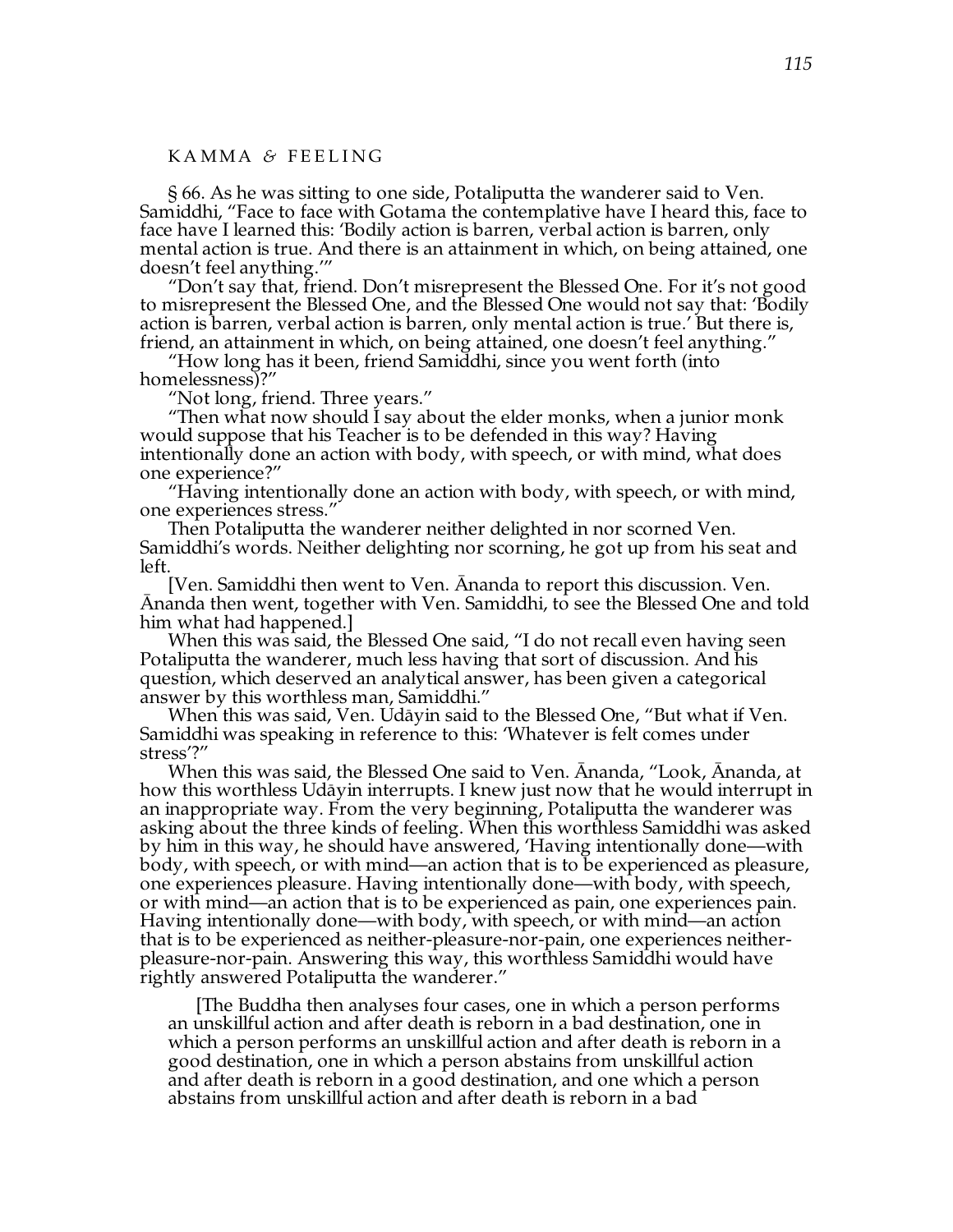destination. In each case, a contemplative develops the clairvoyant ability to see this happening, and from the individual case announces that what he saw happens in all cases, and that anyone who claims otherwise is wrong. Thus in the first and third case, the contemplatives announce categorically that good and bad actions do bear results and always lead to immediate reward or retribution in the next life; in the second and fourth cases, they announce categorically that good and bad actions are barren and lead to no reward or retribution at all. The Buddha then gives an analytical explanation to cover all the four cases:]

"There are four kinds of person to be found in the world. Which four? There is the case where a certain person takes life, takes what is not given (steals), engages in illicit sex, lies, speaks divisively, speaks abusively, engages in idle chatter; is covetous, malevolent, & holds wrong views. On the breakup of the body, after death, he reappears in the plane of deprivation, the bad destination, the lower realms, in hell.

"But there is also the case where a certain person takes life… holds wrong views, [yet] on the breakup of the body, after death, he reappears in the good destinations, in the heavenly world.

"And there is the case where a certain person abstains from taking life, abstains from taking what is not given… is not covetous, not malevolent, & holds right views. On the breakup of the body, after death, he reappears in the good destinations, in the heavenly world.

"But there is also the case where a certain person abstains from taking life, abstains from taking what is not given… is not covetous, not malevolent, & holds right views, [yet] on the breakup of the body, after death, he reappears in the plane of deprivation, the bad destination, the lower realms, in hell….

"In the case of the person who takes life… [yet] on the breakup of the body, after death, reappears in the good destinations, in the heavenly world: either earlier he performed fine kamma that is to be felt as pleasant, or later he performed fine kamma that is to be felt as pleasant, or at the time of death he adopted & carried out right views. Because of that, on the breakup of the body, after death, he reappears in the good destinations, in the heavenly world. But as for the results of taking life… holding wrong views, he will feel them either right here & now, or later [in this lifetime], or following that….

"In the case of the person who abstains from taking life… [yet] on the breakup of the body, after death, reappears in the plane of deprivation, the bad destination, the lower realms, in hell: either earlier he performed evil kamma that is to be felt as painful, or later he performed evil kamma that is to be felt as painful, or at the time of death he adopted & carried out wrong views. Because of that, on the breakup of the body, after death, he reappears in the plane of deprivation, the bad destination, the lower realms, in hell. But as for the results of abstaining from taking life… holding right views, he will feel them either right here & now, or later [in this lifetime], or following that." — *MN 136*

§ 67. Then, early in the morning, Ven. Bhūmija put on his robes and, carrying his bowl & outer robe, went to the residence of Prince Jayasena [his nephew]. On arrival, he sat down on a seat made ready. Prince Jayasena went to Ven. Bhūmija and, on arrival, exchanged courteous greetings with him. After an exchange of friendly greetings & courtesies, he sat to one side. As he was sitting there, he said to Ven. Bhūmija, "Master Bhūmija, there are some contemplatives & brahmans who espouse this teaching, espouse this view: 'If one follows the holy life, even when having made a wish [for results], one is incapable of obtaining results. If one follows the holy life even when having made no wish, one is incapable of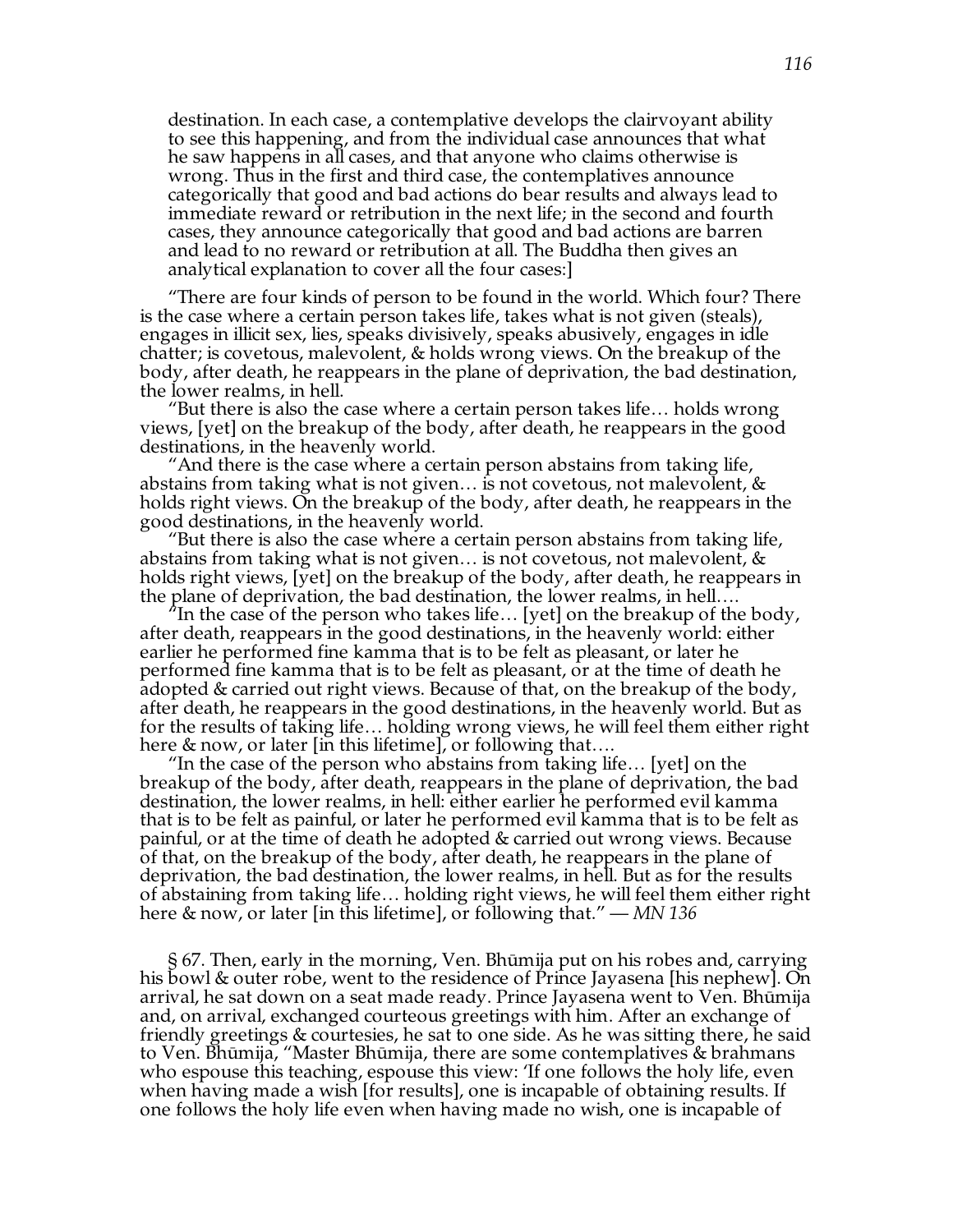obtaining results. If one follows the holy life even when both having made a wish and having made no wish, one is incapable of obtaining results. If one follows the holy life even when neither having made a wish nor having made no wish, one is incapable of obtaining results.' With regard to that, what does Master Bhūmija's teacher say, what is his view, what does he declare?"

"I haven't heard this face to face with the Blessed One, prince, I haven't received this face to face with the Blessed One, but there is the possibility that the Blessed One would answer in this way: 'If one follows the holy life inappropriately, even when having made a wish [for results], one is incapable of obtaining results. If one follows the holy life inappropriately, even when having made no wish… both having made a wish and having made no wish… neither having made a wish nor having made no wish, one is incapable of obtaining results. [But] if one follows the holy life appropriately, even when having made a wish, one is capable of obtaining results. If one follows the holy life appropriately, even when having made no wish… both having made a wish and having made no wish… neither having made a wish nor having made no wish, one is capable of obtaining results.' I haven't heard this face to face with the Blessed One, I haven't received this face to face with the Blessed One, but there is the possibility that the Blessed One would answer in this way."

'If that is what Master Bhūmija's teacher says, if that is his view, if that is what he declares, then yes, Master Bhūmija's teacher stands, as it were, having struck all of those many contemplatives & brahmans down by the head."

Prince Jayasena then served  $\bar{V}$ en. Bhūmija from his own dish of milk rice. Then Ven. Bhūmija, after his meal, returning from his alms round, went to

the Blessed One [and reported the entirety of his discussion with Prince Jayasena]. "Answering in this way when thus asked, lord, I trust that I am speaking in line with what the Blessed One has said, that I am not misrepresenting the Blessed One with what is unfactual, that I am answering in line with the Dhamma, and that the legitimate implications of what I say give no grounds for criticism."

"Certainly, Bhūmija, in answering in this way when thus asked, you are speaking in line with what I have said, you are not misrepresenting me with what is unfactual, and you are answering in line with the Dhamma and that the legitimate implications of what you say give no grounds for criticism. For any contemplatives or brahmans endowed with wrong view, wrong resolve, wrong speech, wrong action, wrong livelihood, wrong effort, wrong mindfulness, & wrong concentration: If they follow the holy life even when having made a wish [for results], they are incapable of obtaining results. If they follow the holy life even when having made no wish, they are incapable of obtaining results. If they follow the holy life even when both having made a wish and having made no wish, they are incapable of obtaining results. If they follow the holy life even when neither having made a wish nor having made no wish, they are incapable of obtaining results. Why is that? Because it is an inappropriate way of obtaining results.

"Suppose a man in need of oil, looking for oil, wandering in search of oil, would pile gravel in a tub and press it, sprinkling it again & again with water. If he were to pile gravel in a tub and press it, sprinkling it again & again with water even when having made a wish [for results]… having made no wish… both having made a wish and having made no wish… neither having made a wish nor having made no wish, he would be incapable of obtaining results. Why is that? Because it is an inappropriate way of obtaining results….

"Suppose a man in need of milk, looking for milk, wandering in search of milk, would twist the horn of a newly-calved cow. If he were to twist the horn of a newly-calved cow even when having made a wish [for results]… having made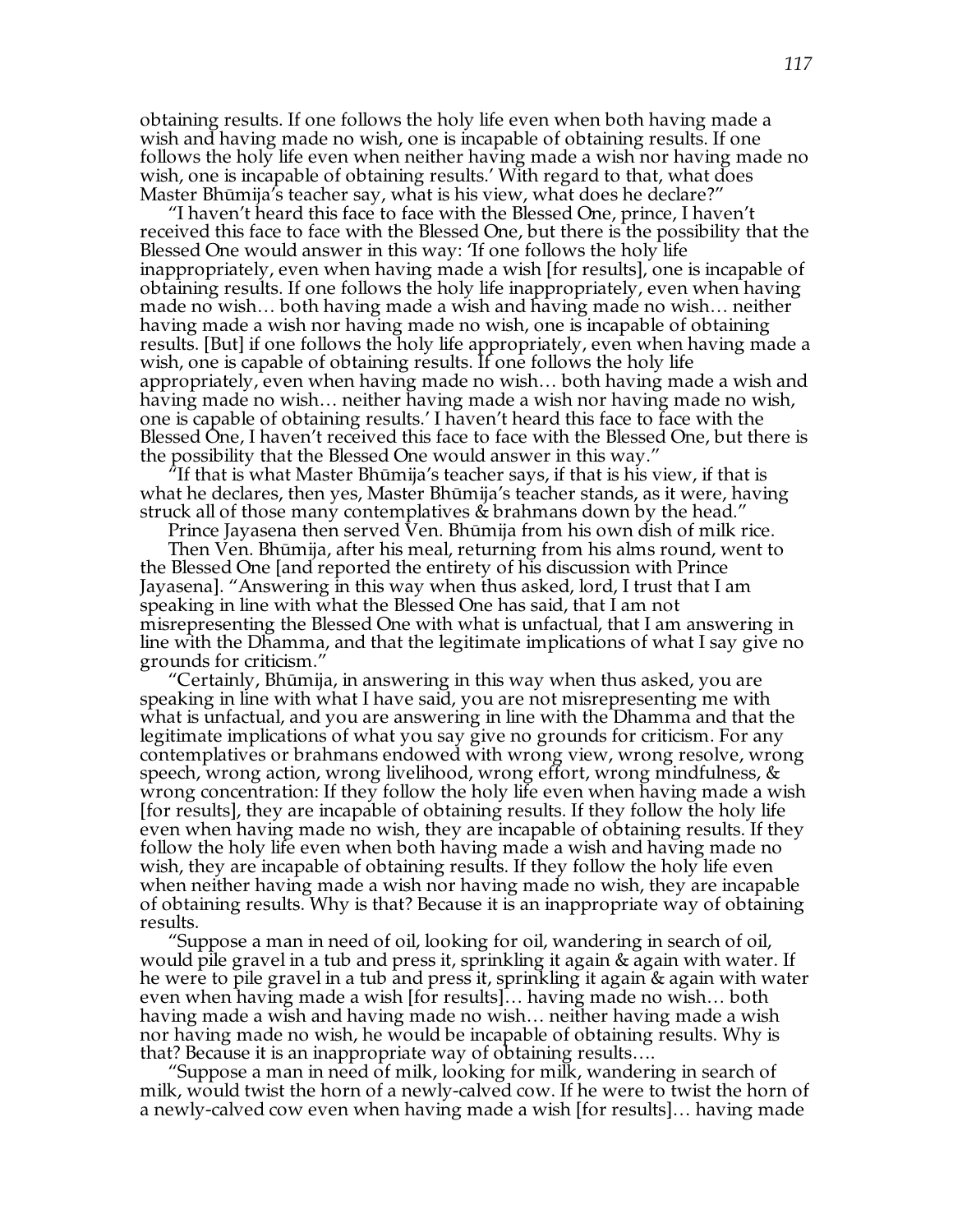no wish… both having made a wish and having made no wish… neither having made a wish nor having made no wish, he would be incapable of obtaining results. Why is that? Because it is an inappropriate way of obtaining results….

"Suppose a man in need of butter, looking for butter, wandering in search of butter, would sprinkle water on water in a crock and twirl it with a churn-stick. If he were to sprinkle water on water in a crock and twirl it with a churn-stick even when having made a wish [for results]… having made no wish… both having made a wish and having made no wish… neither having made a wish nor having made no wish, he would be incapable of obtaining results. Why is that? Because it is an inappropriate way of obtaining results….

"Suppose a man in need of fire, looking for fire, wandering in search of fire, would take a fire stick and rub it into a wet, sappy piece of wood. If he were to take a fire stick and rub it into a wet, sappy piece of wood even when having made a wish [for results]… having made no wish… both having made a wish and having made no wish… neither having made a wish nor having made no wish, he would be incapable of obtaining results. Why is that? Because it is an inappropriate way of obtaining results.

"In the same way, any contemplatives or brahmans endowed with wrong view, wrong resolve, wrong speech, wrong action, wrong livelihood, wrong effort, wrong mindfulness, & wrong concentration: If they follow the holy life even when having made a wish [for results]… having made no wish… both having made a wish and having made no wish… neither having made a wish nor having made no wish, they are incapable of obtaining results. Why is that? Because it is an inappropriate way of obtaining results.

"But as for any contemplatives or brahmans endowed with right view, right resolve, right speech, right action, right livelihood, right effort, right mindfulness, & right concentration: If they follow the holy life even when having made a wish, they are capable of obtaining results. If they follow the holy life even when having made no wish, they are capable of obtaining results. If they follow the holy life even when both having made a wish and having made no wish, they are capable of obtaining results. If they follow the holy life even when neither having made a wish nor having made no wish, they are capable of obtaining results. Why is that? Because it is an appropriate way of obtaining results.

"Suppose a man in need of oil, looking for oil, wandering in search of oil, would pile sesame seeds in a tub and press them, sprinkling them again & again with water. If he were to pile sesame seeds in a tub and press them, sprinkling them again & again with water, even when having made a wish [for results]… having made no wish… both having made a wish and having made no wish… neither having made a wish nor having made no wish, he would be capable of obtaining results. Why is that? Because it is an appropriate way of obtaining results….

"Suppose a man in need of milk, looking for milk, wandering in search of milk, would pull the teat of a newly-calved cow. If he were to pull the teat of a newly-calved cow even when having made a wish [for results]… having made no wish… both having made a wish and having made no wish… neither having made a wish nor having made no wish, he would be capable of obtaining results. Why is that? Because it is an appropriate way of obtaining results….

"Suppose a man in need of butter, looking for butter, wandering in search of butter, would sprinkle water on curds in a crock and twirl them with a churn- stick. If he were to sprinkle water on curds in a crock and twirl them with a churn-stick even when having made a wish [for results]… having made no wish… both having made a wish and having made no wish… neither having made a wish nor having made no wish, he would be capable of obtaining results.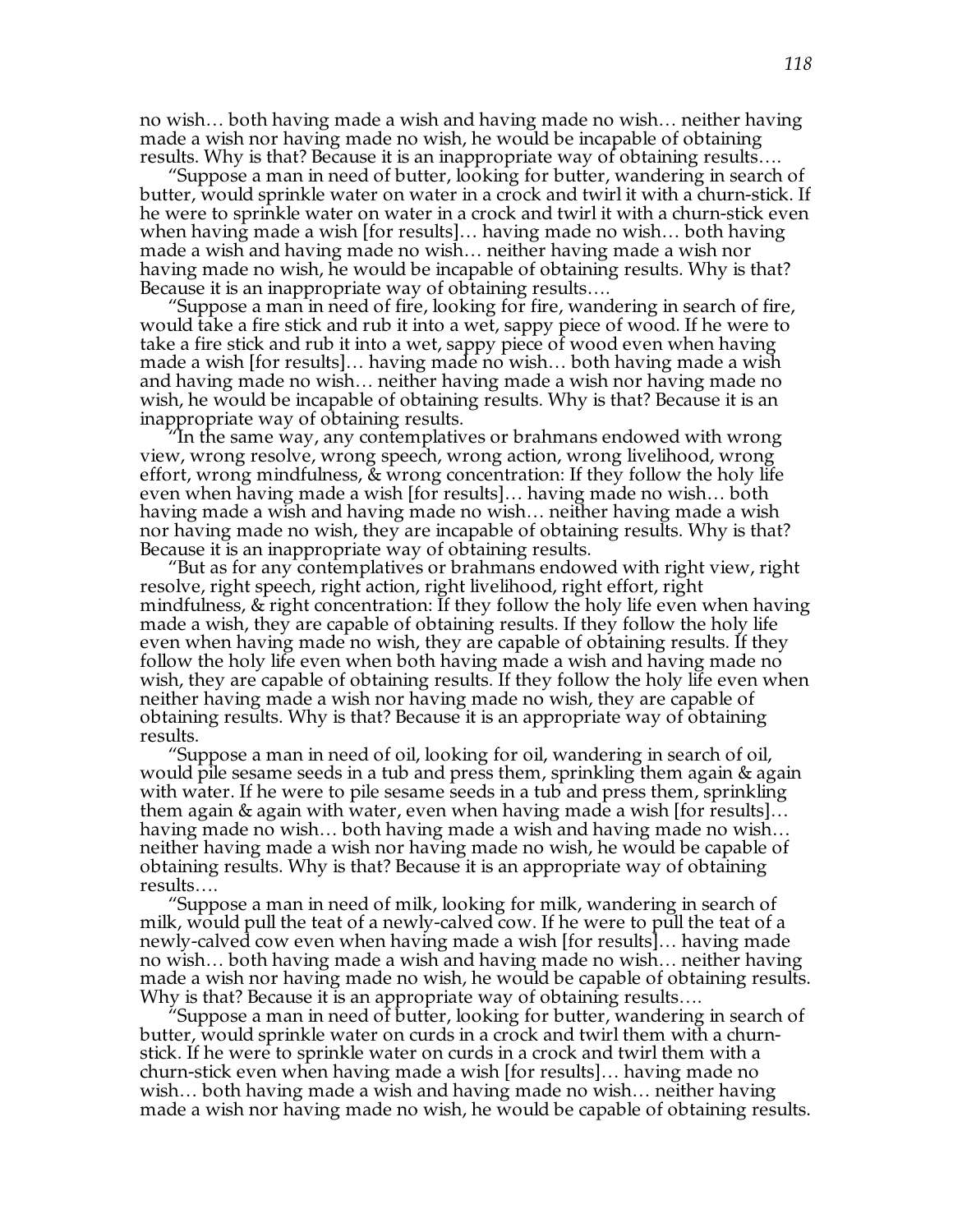Why is that? Because it is an appropriate way of obtaining results.

"Suppose a man in need of fire, looking for fire, wandering in search of fire, would take a fire stick and rub it into a dry, sapless piece of wood. If he were to take a fire stick and rub it into a dry, sapless piece of wood even when having made a wish [for results]… having made no wish… both having made a wish and having made no wish… neither having made a wish nor having made no wish, he would be capable of obtaining results. Why is that? Because it is an appropriate way of obtaining results.

"In the same way, any contemplatives or brahmans endowed with right view, right resolve, right speech, right action, right livelihood, right effort, right mindfulness, & right concentration: If they follow the holy life even when having made a wish [for results], they are capable of obtaining results. If they follow the holy life even when having made no wish, they are capable of obtaining results. If they follow the holy life even when both having made a wish and having made no wish, they are capable of obtaining results. If they follow the holy life even when neither having made a wish nor having made no wish, they are capable of obtaining results. Why is that? Because it is an appropriate way of obtaining results.

"Bhūmija, if these four similes had occurred to you in the presence of Prince Jayasena, he would have naturally felt confidence in you and—feeling confidence—would have shown his confidence in you."

"But, lord, how could these four similes have occurred to me in the presence of Prince Jayasena, as they are natural to the Blessed One and have never before been heard from him?"

That is what the Blessed One said. Gratified, Ven. Bhūmija delighted in the Blessed One's words. — *MN 126*

## ON THE BUDDHA AS TEACHER

§ 68. Then the Blessed One went to the brahman Lohicca's home. On arrival, he sat down on a seat made ready. The brahman Lohicca, with his own hand, served & satisfied the Blessed One & the community of monks with choice staple & non-staple foods. Then, when the Blessed One had eaten and had removed his hand from his bowl, the brahman Lohicca took a lower seat and sat to one side. As he was sitting there, the Blessed One said to him, "Is it true, Lohicca, that an evil viewpoint to this effect has arisen in you: 'Suppose that a contemplative or brahman were to arrive at a skillful doctrine. Having arrived at a skillful doctrine, he should not declare it to anyone else, for what can one person do for another? It would be just the same as if, having cut through an old bond, one were to make another new bond. I say that such a thing is an evil, greedy deed, for what can one person do for another'?"

"Yes, Master Gotama."

"What do you think, Lohicca? Don't you reign over Sālavatikā?"

"Yes, Master Gotama."

"Now, suppose someone were to say, 'The brahman Lohicca reigns over Sālavatikā. He alone should consume the fruits  $\&$  revenues of Sālavatikā, and not share them with others.' Would someone speaking in this way be a creator of obstacles for your subjects, or would he not?"

"He would be a creator of obstacles, Master Gotama."

"And, being a creator of obstacles, would he be sympathetic for their benefit or not?"

"He would not be sympathetic for their benefit, Master Gotama."

"And in one not sympathetic for their benefit, would his mind be established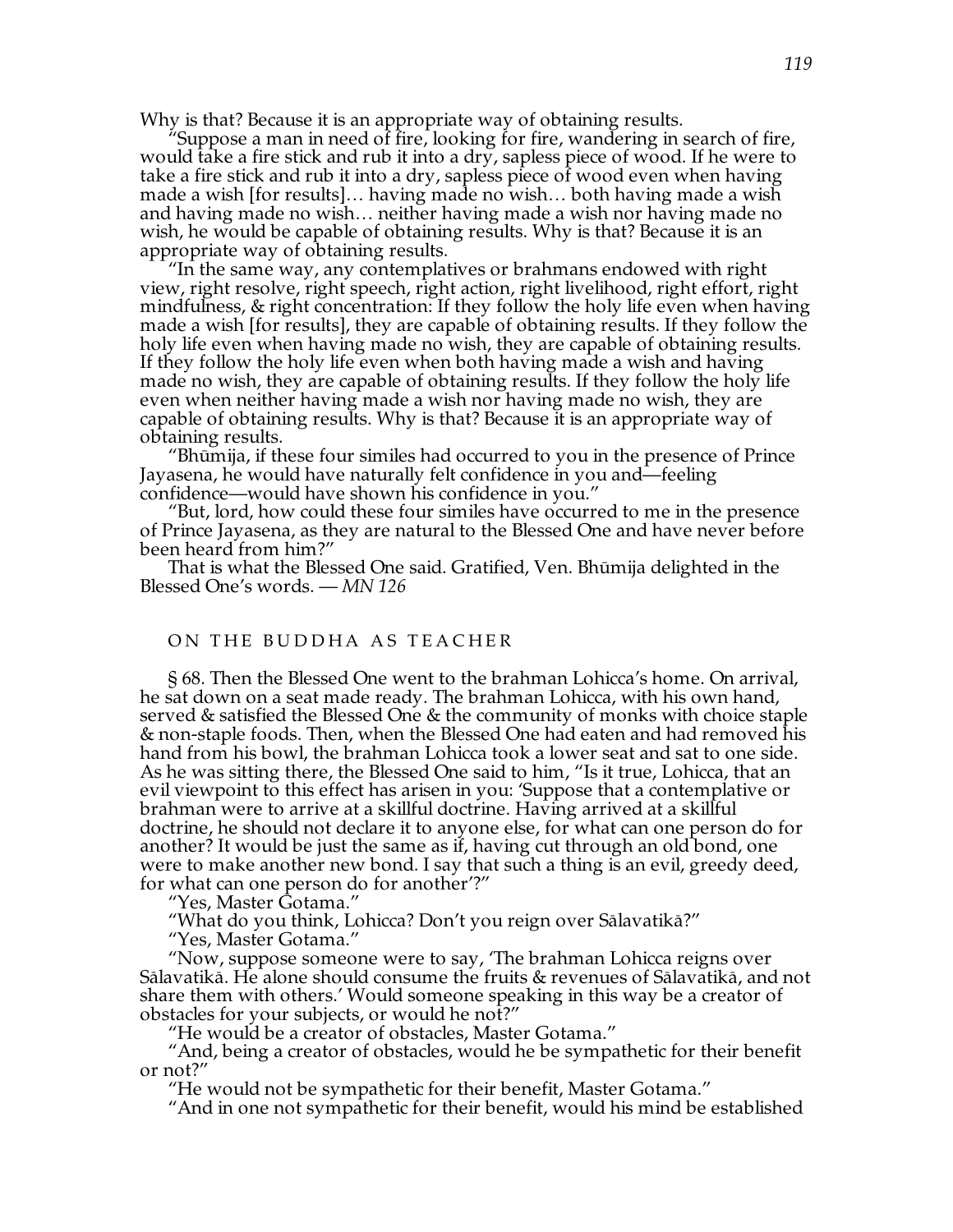in good will for them, or in animosity?"

"In animosity, Master Gotama."

"When the mind is established in animosity, is there wrong view or right view?"

"Wrong view, Master Gotama."

"Now, for one of wrong view, Lohicca, I tell you, there is one of two destinations: either hell or the animal womb.

"What do you think, Lohicca? Doesn't King Pasenadi Kosala reign over Kasi & Kosala?"

"Yes, Master Gotama."

"Now, suppose someone were to say, 'King Pasenadi Kosala reigns over Kasi & Kosala. He alone should consume the fruits & revenues of Kasi & Kosala, and not share them with others.' Would someone speaking in this way be a creator of obstacles for King Pasenadi's subjects—you & others—or would he not?"

"He would be a creator of obstacles, Master Gotama."

"And, being a creator of obstacles, would he be sympathetic for their benefit or not?"

"He would not be sympathetic for their benefit, Master Gotama."

"And in one not sympathetic for their benefit, would his mind be established in good will for them, or in animosity?"

"In animosity, Master Gotama."

"When the mind is established in animosity, is there wrong view or right view?"

"Wrong view, Master Gotama."

"Now, for one of wrong view, Lohicca, I tell you, there is one of two destinations: either hell or the animal womb.

"So then, Lohicca, if anyone were to say, 'The brahman Lohicca reigns over Sālavatikā. He alone should consume the fruits  $\&$  revenues of Sālavatikā, and not share them with others,' he, speaking in this way, would be a creator of obstacles for your subjects. Being a creator of obstacles, he would not be sympathetic for their benefit. In one not sympathetic for their benefit, the mind would be established in animosity for them. When the mind is established in animosity, there is wrong view. For one of wrong view, I tell you, there is one of two destinations: either hell or the animal womb. In the same way, if anyone were to say, 'Suppose that a contemplative or brahman were to arrive at a skillful doctrine. Having arrived at a skillful doctrine, he should not declare it to anyone else, for what can one person do for another? It would be just the same as if, having cut through an old bond, one were to make another new bond. I say that such a thing is an evil, greedy deed, for what can one person do for another?' he, speaking in this way, would be a creator of obstacles for those children of good family who, coming to the Dhamma & Vinaya revealed by the Tathāgata, attain the sort of grand distinction where they attain the fruit of stream-entry, the fruit of once-returning, the fruit of non-returning, the fruit of arahantship; and for those who ripen deva wombs for the sake of bringing about the deva state. Being a creator of obstacles, he would not be sympathetic for their benefit. In one not sympathetic for their benefit, the mind would be established in animosity for them. When the mind is established in animosity, there is wrong view. For one of wrong view, I tell you, there is one of two destinations: either hell or the animal womb.

"And if anyone were to say, 'King Pasenadi Kosala reigns over Kasi  $\&$ Kosala. He alone should consume the fruits & revenues of Kasi & Kosala, and not share them with others,' he, speaking in this way, would be a creator of obstacles for King Pasenadi's subjects—you & others. Being a creator of obstacles, he would not be sympathetic for their benefit. In one not sympathetic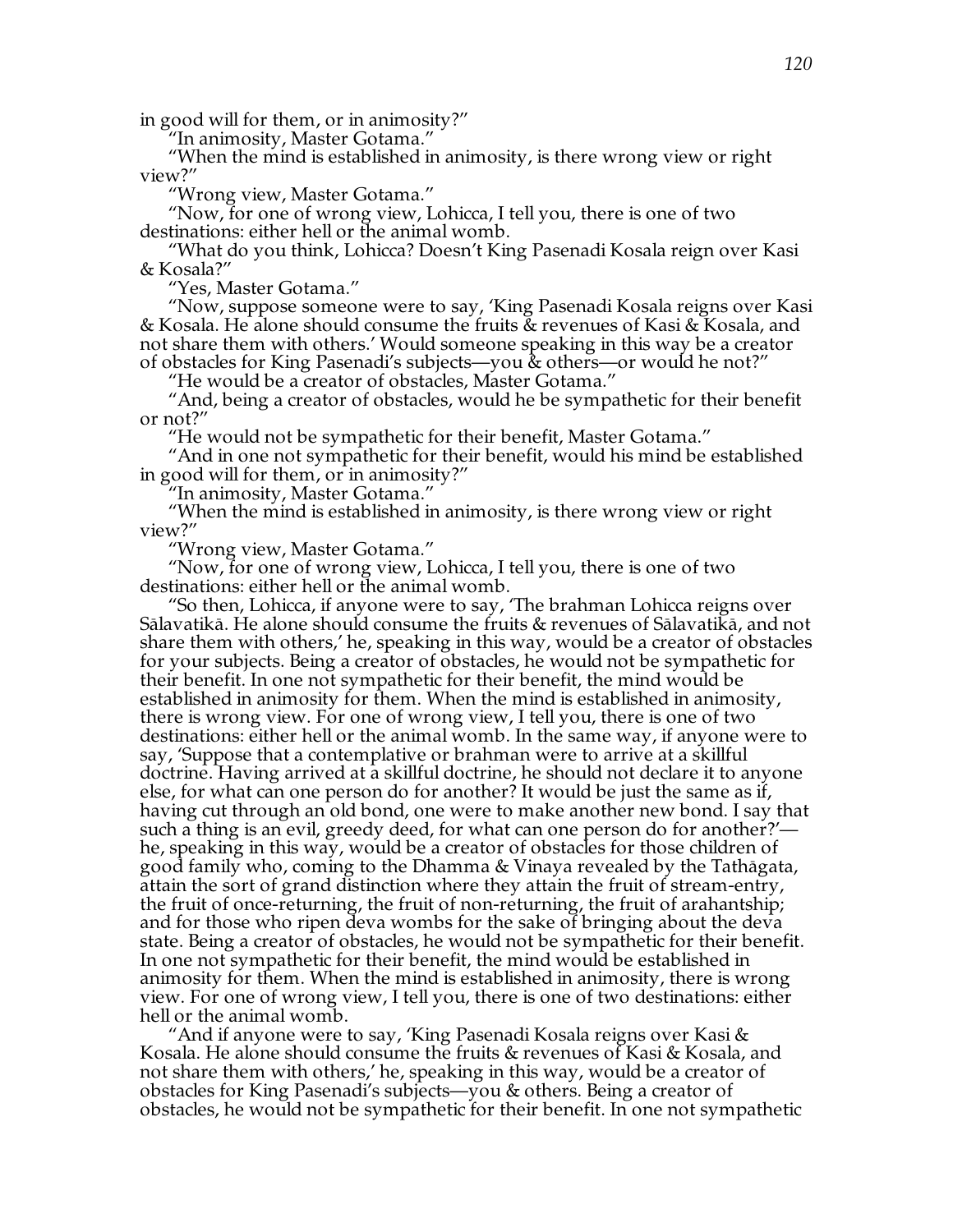for their benefit, the mind would be established in animosity for them. When the mind is established in animosity, there is wrong view. For one of wrong view, I tell you, there is one of two destinations: either hell or the animal womb. In the same way, if anyone were to say, 'Suppose that a contemplative or brahman were to arrive at a skillful doctrine. Having arrived at a skillful doctrine, he should not declare it to anyone else, for what can one person do for another? It would be just the same as if, having cut through an old bond, one were to make another new bond. I say that such a thing is an evil, greedy deed, for what can one person do for another?'—he, speaking in this way, would be a creator of obstacles for those children of good family who, coming to the Dhamma & Vinaya revealed by the Tathāgata, attain the sort of grand distinction where they attain the fruit of stream-entry, the fruit of once-returning, the fruit of nonreturning, the fruit of arahantship; and also for those who ripen deva wombs for the sake of bringing about the deva state. Being a creator of obstacles, he would not be sympathetic for their benefit. In one not sympathetic for their benefit, the mind would be established in animosity for them. When the mind is established in animosity, there is wrong view. For one of wrong view, I tell you, there is one of two destinations: either hell or the animal womb.

"Lohicca, there are these three sorts of teachers who are worthy of criticism in the world, and when anyone criticizes these sorts of teachers, the criticism is true, factual, righteous, & unblameworthy. Which three?

"There is the case where a certain teacher has not attained the goal of the contemplative life for which one goes forth from the home life into homelessness. He, not having attained that goal of the contemplative life, teaches his disciples, 'This is for your benefit. This is for your happiness.' His disciples don't listen, don't lend ear, don't put forth an intent for gnosis *[añña].* They practice in a way deviating from the teacher's instructions. He should be criticized, saying, 'You, venerable sir, have not attained the goal of the contemplative life for which one goes forth from the home life into homelessness. Not having attained that goal of the contemplative life, you teach your disciples, "This is for your benefit. This is for your happiness." Your disciples don't listen, don't lend ear, don't put forth an intent for gnosis, and practice in a way deviating from the teacher's instructions. It's just as if a man were to pursue [a woman] who pulls away, or to embrace one who turns her back. I say that such a thing is an evil, greedy deed, for what can one person do for another?' This is the first teacher who is worthy of criticism in the world, and when anyone criticizes this sort of teacher, the criticism is true, factual, righteous, & unblameworthy.

"Then there is the case where a certain teacher has not attained the goal of the contemplative life for which one goes forth from the home life into homelessness. He, not having attained that goal of the contemplative life, teaches his disciples, 'This is for your benefit. This is for your happiness.' His disciples listen, lend ear, put forth an intent for gnosis, and practice in a way not deviating from the teacher's instructions. He should be criticized, saying, 'You, venerable sir, have not attained the goal of the contemplative life for which one goes forth from the home life into homelessness. Not having attained that goal of the contemplative life, you teach your disciples, "This is for your benefit. This is for your happiness." Your disciples listen, lend ear, put forth an intent for gnosis, and practice in a way not deviating from the teacher's instructions. It's just as if a man, neglecting his own field, were to imagine that another's field should be weeded. I say that such a thing is an evil, greedy deed, for what can one person do for another?' This is the second teacher who is worthy of criticism in the world, and when anyone criticizes this sort of teacher, the criticism is true, factual, righteous, & unblameworthy.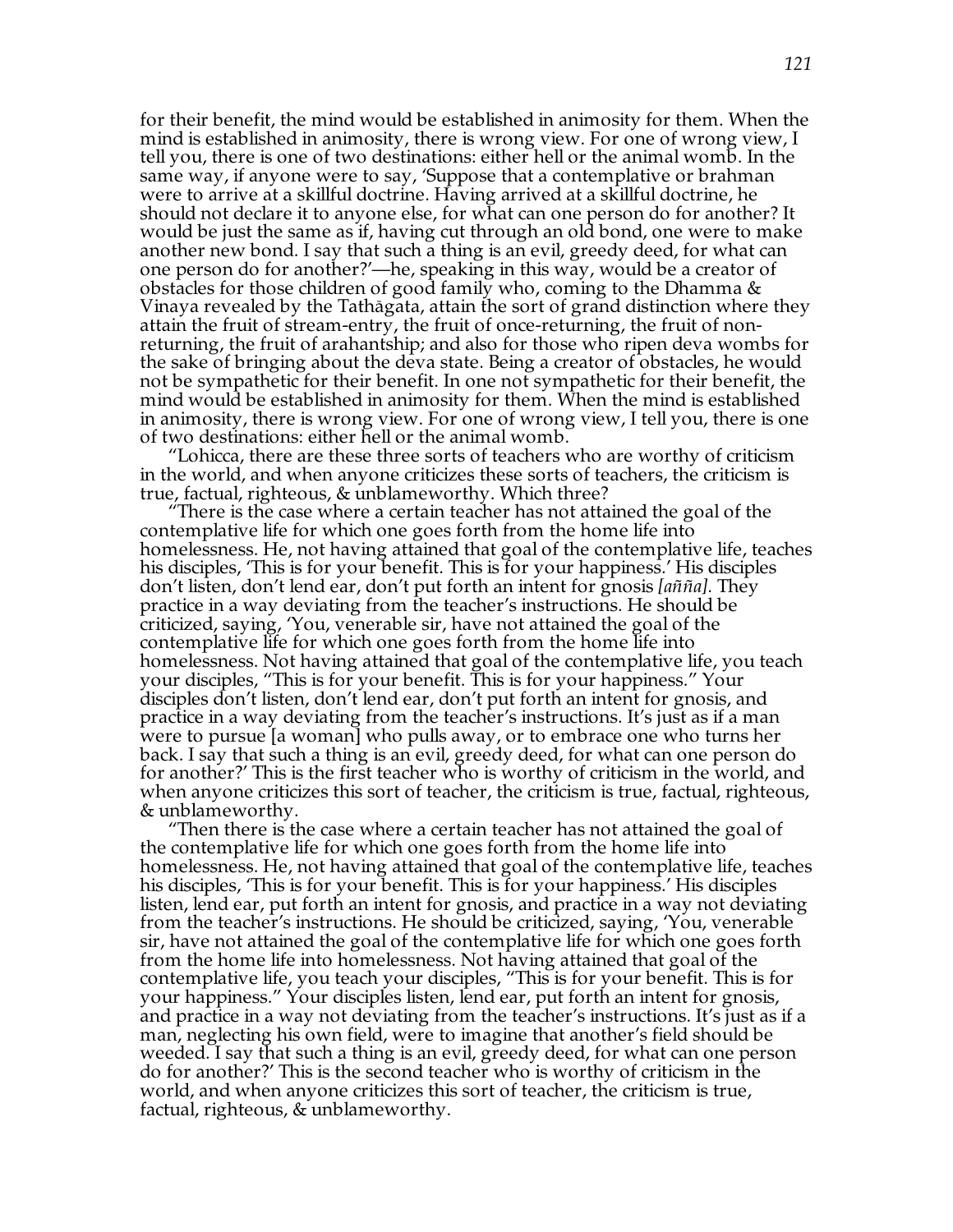"Then there is the case where a certain teacher has attained the goal of the contemplative life for which one goes forth from the home life into homelessness. He, having attained that goal of the contemplative life, teaches his disciples, 'This is for your benefit. This is for your happiness.' His disciples don't listen, don't lend ear, don't put forth an intent for gnosis. They practice in a way deviating from the teacher's instructions. He should be criticized, saying, 'You, venerable sir, have attained the goal of the contemplative life for which one goes forth from the home life into homelessness. Having attained that goal of the contemplative life, you teach your disciples, "This is for your benefit. This is for your happiness," but your disciples don't listen, don't lend ear, don't put forth an intent for gnosis, and practice in a way deviating from the teacher's instructions. It's just as if, having cut through an old bond, one were to make another new bond. I say that such a thing is an evil, greedy deed, for what can one person do for another?' This is the third teacher who is worthy of criticism in the world, and when anyone criticizes this sort of teacher, the criticism is true, factual, righteous, & unblameworthy."

When this was said, the brahman Lohicca said to the Blessed One, "But is there, Master Gotama, any teacher who is not worthy of criticism in the world?"

"There is, Lohicca, a teacher who is not worthy of criticism in the world."

"But which teacher, Master Gotama, is not worthy of criticism in the world?" "There is the case, Lohicca, where a Tathagata appears in the world, worthy

& rightly self-awakened. He teaches the Dhamma admirable in its beginning, admirable in its middle, admirable in its end. He proclaims the holy life both in its particulars & in its essence, entirely perfect, surpassingly pure.

"A householder or householder's son, hearing the Dhamma, gains conviction in the Tathāgata and reflects: 'Household life is confining, a dusty path. The life gone forth is like the open air. It is not easy living at home to practice the holy life totally perfect, totally pure, like a polished shell. What if I were to shave off my hair & beard, put on the ochre robes, and go forth from the household life into homelessness?'

"So after some time he abandons his mass of wealth, large or small; leaves his circle of relatives, large or small; shaves off his hair & beard, puts on the ochre robes, and goes forth from the household life into homelessness.

"When he has thus gone forth, he lives restrained by the rules of the monastic code, seeing danger in the slightest faults. Consummate in his virtue, he guards the doors of his senses, is possessed of mindfulness & alertness, and is content….

"Endowed with this noble aggregate of virtue, this noble restraint over the sense faculties, this noble mindfulness & alertness, and this noble contentment, he seeks out a secluded dwelling: a wilderness, the shade of a tree, a mountain, a glen, a hillside cave, a charnel ground, a forest grove, the open air, a heap of straw. After his meal, returning from his alms round, he sits down, crosses his legs, holds his body erect, and brings mindfulness to the fore.

"Abandoning covetousness with regard to the world, he dwells with an awareness devoid of covetousness. He cleanses his mind of covetousness. Abandoning ill will & anger, he dwells with an awareness devoid of ill will, sympathetic with the benefit of all living beings. He cleanses his mind of ill will & anger. Abandoning sloth & drowsiness, he dwells with an awareness devoid of sloth & drowsiness, mindful, alert, percipient of light. He cleanses his mind of sloth & drowsiness. Abandoning restlessness & anxiety, he dwells undisturbed, his mind inwardly stilled. He cleanses his mind of restlessness & anxiety. Abandoning uncertainty, he dwells having crossed over uncertainty, with no perplexity with regard to skillful qualities. He cleanses his mind of uncertainty…

"When these five hindrances are abandoned in himself, he regards it as unindebtedness, good health, release from prison, freedom, a place of security.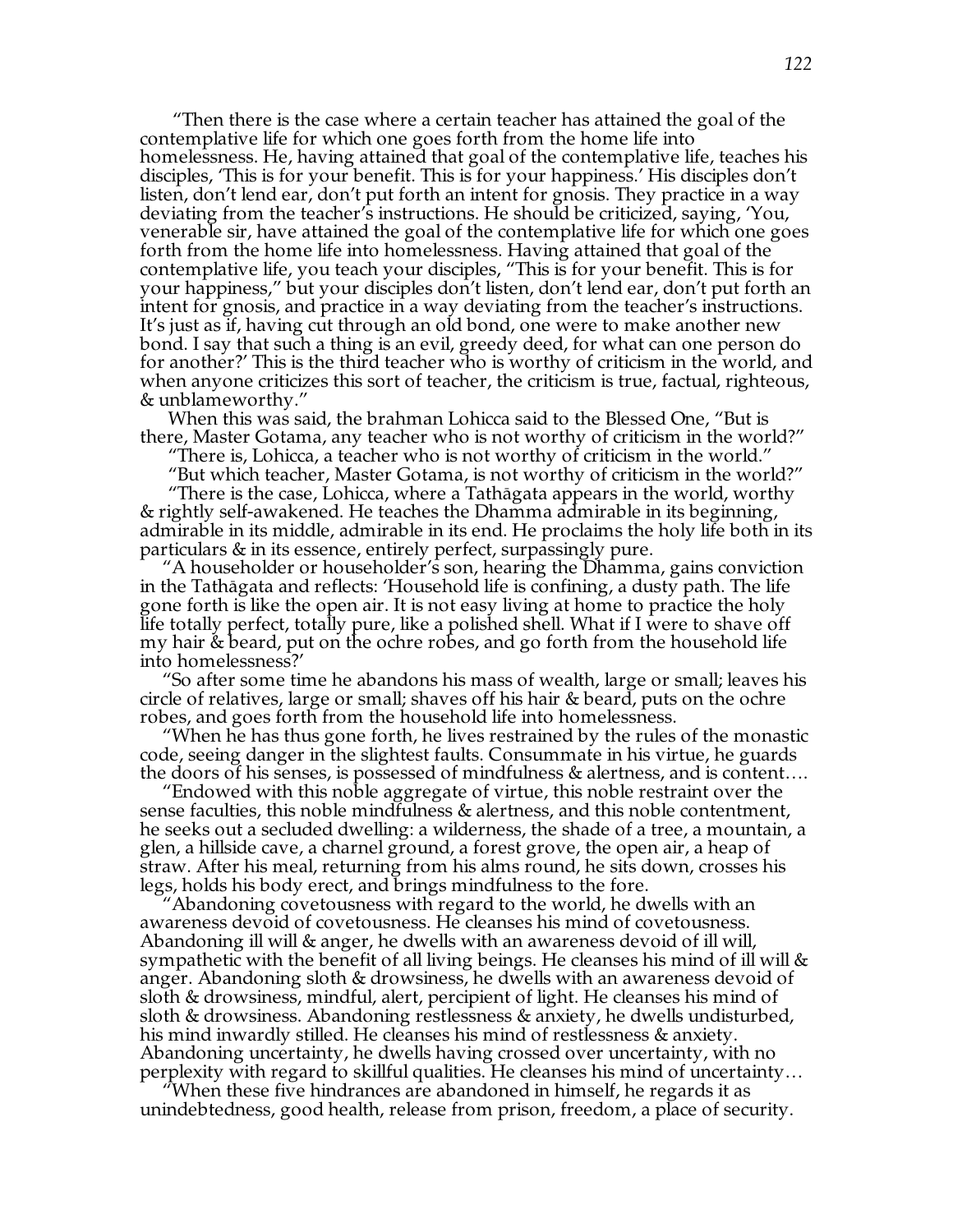Seeing that they have been abandoned within him, he becomes glad. Glad, he becomes enraptured. Enraptured, his body grows tranquil. His body tranquil, he is sensitive to pleasure. Feeling pleasure, his mind becomes concentrated.

"Quite secluded from sensual pleasures, secluded from unskillful qualities, he enters and remains in the first jhana: rapture & pleasure born of seclusion, accompanied by directed thought & evaluation. He permeates & pervades, suffuses & fills this very body with the rapture & pleasure born of seclusion. Just as if a skilled bathman or bathman's apprentice would pour bath powder into a brass basin and knead it together, sprinkling it again & again with water, so that his ball of bath powder—saturated, moisture-laden, permeated within & without—would nevertheless not drip; even so, the monk permeates… this very body with the rapture & pleasure born of seclusion. There is nothing of his entire body unpervaded by rapture & pleasure born of seclusion. When a disciple of a teacher attains this sort of grand distinction, Lohicca, that is a teacher not worthy of criticism in the world, and if anyone were to criticize this sort of teacher, the criticism would be false, unfactual, unrighteous, & blameworthy.

"Then, with the stilling of directed thoughts & evaluations, he enters & remains in the second jhāna…. the third jhāna…. the fourth jhāna: purity of equanimity & mindfulness, neither-pleasure-nor-pain. He sits, permeating the body with a pure, bright awareness. Just as if a man were sitting covered from head to foot with a white cloth so that there would be no part of his body to which the white cloth did not extend; even so, the monk sits, permeating the body with a pure, bright awareness. There is nothing of his entire body unpervaded by pure, bright awareness. When a disciple of a teacher attains this sort of grand distinction, Lohicca, that is a teacher not worthy of criticism in the world, and if anyone were to criticize this sort of teacher, the criticism would be false, unfactual, unrighteous, & blameworthy.

"With his mind thus concentrated, purified, & bright, unblemished, free from defects, pliant, malleable, steady, & attained to imperturbability, he directs and inclines it to knowledge & vision… to creating a mind-made body… to the modes of supranormal powers… to the divine ear-property… to knowledge of the awareness of other beings… to knowledge of the recollection of past lives… to knowledge of the passing away & re-appearance of beings… to the knowledge of the ending of fermentations. He discerns, as it has come to be, that *'This is stress… This is the origination of stress… This is the cessation of stress… This is the way leading to the cessation of stress... These are fermentations... This is the origination of fermentations… This is the cessation of fermentations… This is the way leading to the cessation of fermentations.'* His heart, thus knowing, thus seeing, is released from the fermentation of sensuality, the fermentation of becoming, the fermentation of ignorance. With release, there is the knowledge, 'Released.' He discerns that 'Birth is ended, the holy life fulfilled, the task done. There is nothing further for this world…. When a disciple of a teacher attains this sort of grand distinction, Lohicca, that is a teacher not worthy of criticism in the world, and if anyone were to criticize this sort of teacher, the criticism would be false, unfactual, unrighteous, & blameworthy." — *DN 12*

§ 69. I have heard that on one occasion the Blessed One was staying near Rājagaha in the Bamboo Grove, the Squirrels' Sanctuary.

Then Prince Abhaya went to [the Jain teacher] Nigantha Nātaputta and on arrival, having bowed down to him, sat to one side. As he was sitting there, Nigantha Nātaputta said to him, "Come, now, prince. Refute the words of Gotama the contemplative, and this admirable report about you will spread afar: 'The words of Gotama the contemplative—so mighty, so powerful—were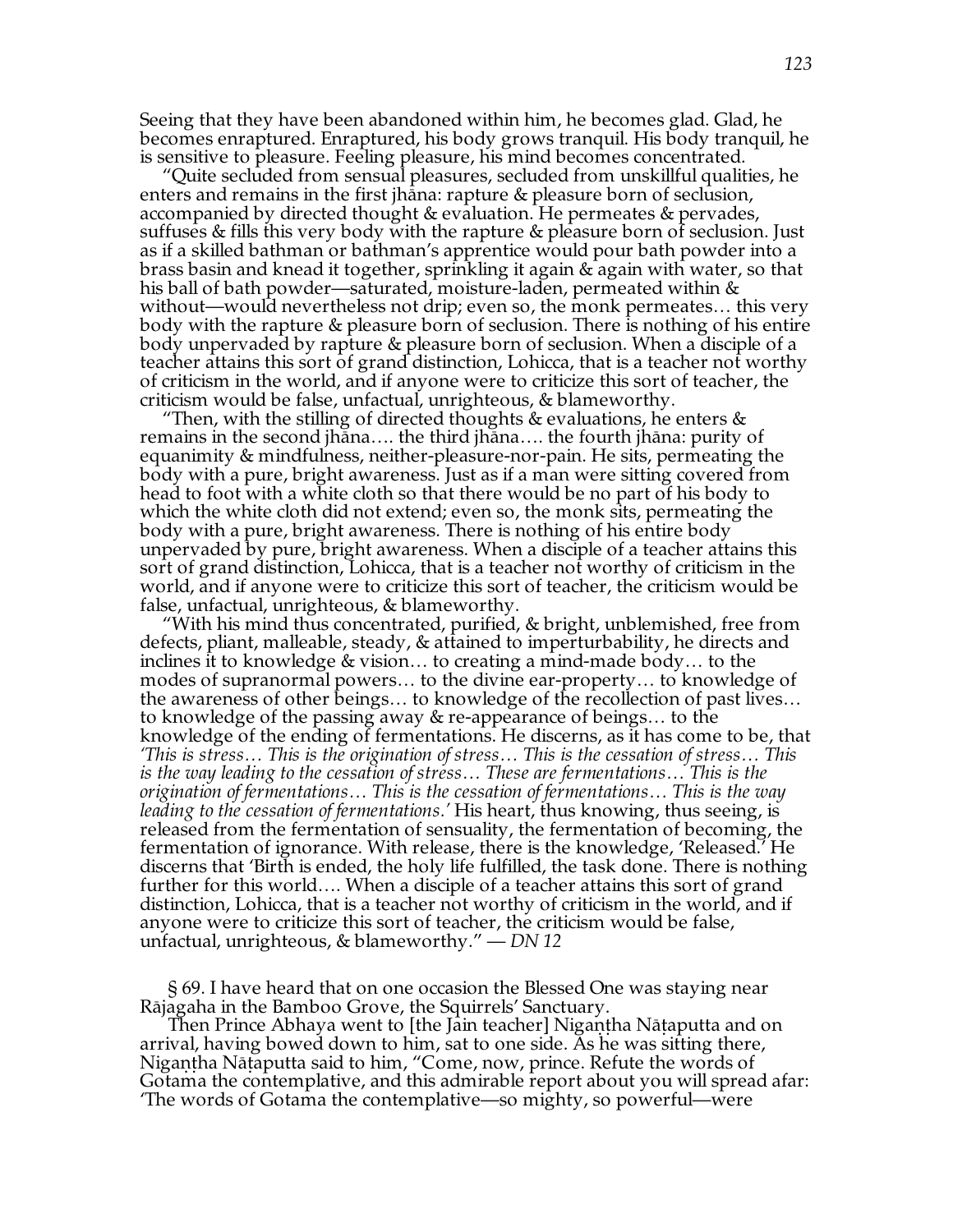refuted by Prince Abhaya!'"

"But how, venerable sir, will I refute the words of Gotama the contemplative—so mighty, so powerful?"

"Come now, prince. Go to Gotama the contemplative and on arrival say this: 'Venerable sir, would the Tathagata say words that are unendearing  $\&$ displeasing to others?' If Gotama the contemplative, thus asked, answers, 'The Tathāgata would say words that are unendearing & displeasing to others,' then you should say, 'Then how is there any difference between you, venerable sir, and run-of-the-mill people? For even run-of-the-mill people say words that are unendearing & displeasing to others.' But if Gotama the contemplative, thus asked, answers, The Tathāgata would not say words that are unendearing  $\&$ displeasing to others,' then you should say, 'Then how, venerable sir, did you say of Devadatta that "Devadatta is headed for destitution, Devadatta is headed for hell, Devadatta will boil for an eon, Devadatta is incurable"? For Devadatta was upset & disgruntled at those words of yours.' When Gotama the contemplative is asked this two-pronged question by you, he won't be able to swallow it down or spit it up. Just as if a two-horned chestnut were stuck in a man's throat: he would not be able to swallow it down or spit it up. In the same way, when Gotama the contemplative is asked this two-pronged question by you, he won't be able to swallow it down or spit it up."

Responding, "As you say, venerable sir," Prince Abhaya got up from his seat, bowed down to Nigantha Nātaputta, circumambulated him, and then went to the Blessed One. On arrival, he bowed down to the Blessed One and sat to one side. As he was sitting there, he glanced up at the sun and thought, "Today is not the time to refute the Blessed One's words. Tomorrow in my own home I will overturn the Blessed One's words." So he said to the Blessed One, "May the Blessed One, together with three others, acquiesce to my offer of tomorrow's meal."

The Blessed One acquiesced with silence.

Then Prince Abhaya, understanding the Blessed One's acquiescence, got up from his seat, bowed down to the Blessed One, circumambulated him, and left.

 Then, after the night had passed, the Blessed One early in the morning put on his robes and, carrying his bowl and outer robe, went to Prince Abhaya's home. On arrival, he sat down on a seat made ready. Prince Abhaya, with his own hand, served & satisfied the Blessed One with fine staple & non-staple foods. Then, when the Blessed One had eaten and had removed his hand from his bowl, Prince Abhaya took a lower seat and sat to one side. As he was sitting there, he said to the Blessed One, "Venerable sir, would the Tathagata say words that are unendearing & displeasing to others?"

"Prince, there is no categorical answer to that."

"Then right here, venerable sir, the Niganthas are destroyed."

"But prince, why do you say, 'Then right here, venerable sir, the Niganthas are destroyed'?"

"Just yesterday, venerable sir, I went to Nigantha Nātaputta and... he said to me… 'Come now, prince. Go to Gotama the contemplative and on arrival say this: "Venerable sir, would the Tathagata say words that are unendearing  $\&$ displeasing to others?" … Just as if a two-horned chestnut were stuck in a man's throat: he would not be able to swallow it down or spit it up. In the same way, when Gotama the contemplative is asked this two-pronged question by you, he won't be able to swallow it down or spit it up.'"

Now at that time a baby boy was lying face-up on the prince's lap. So the Blessed One said to the prince, "What do you think, prince: If this young boy, through your own negligence or that of the nurse, were to take a stick or a piece of gravel into its mouth, what would you do?"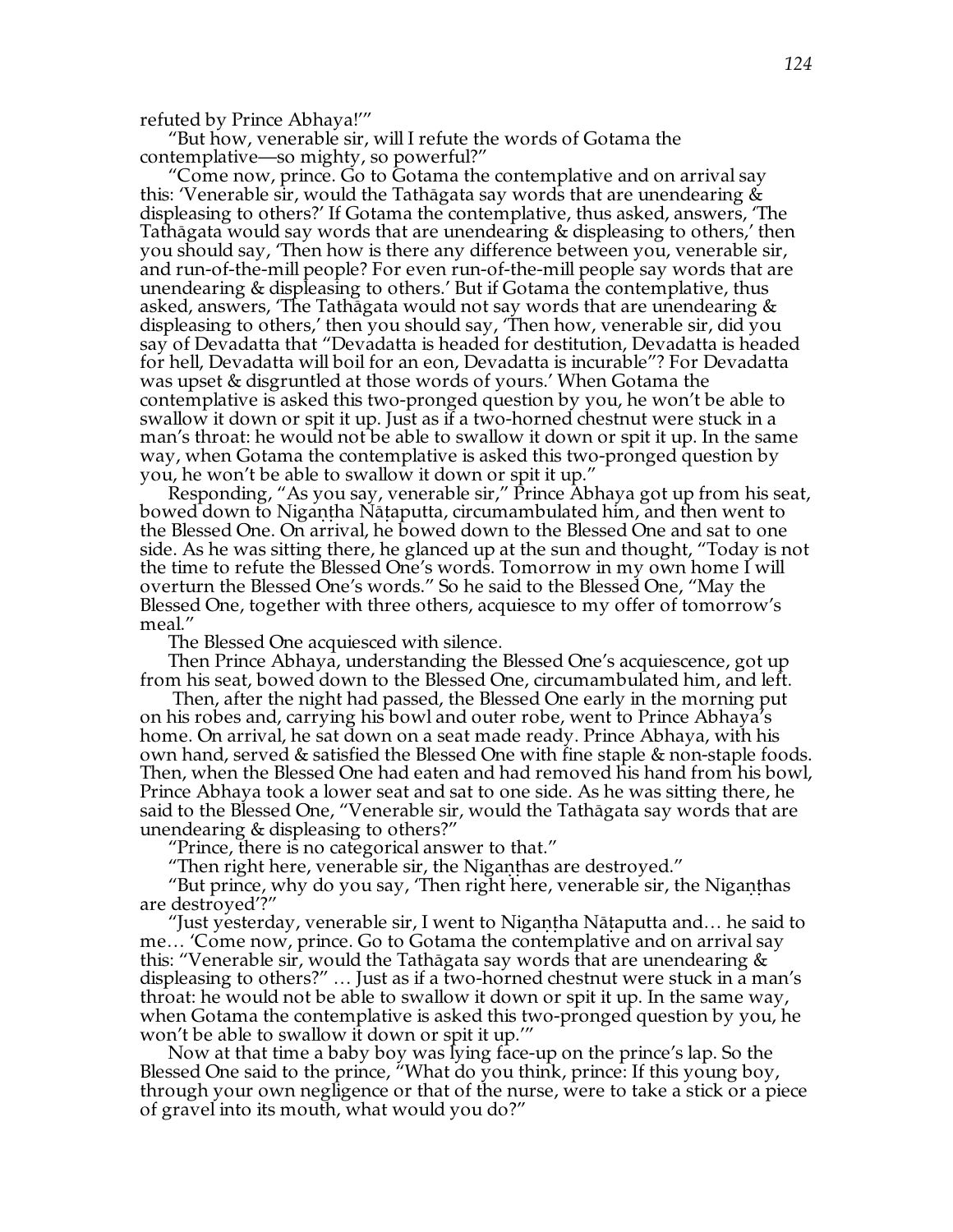"I would take it out, venerable sir. If I couldn't get it out right away, then holding its head in my left hand and crooking a finger of my right, I would take it out, even if it meant drawing blood. Why is that? Because I have sympathy for the young boy."

"In the same way, prince:

[1] In the case of words that the Tath $\bar{a}$ gata knows to be unfactual, untrue, unbeneficial [or: not connected with the goal], unendearing & displeasing to others, he doesn't say them.

[2] In the case of words that the Tath $a$ gata knows to be factual, true, unbeneficial, unendearing & displeasing to others, he doesn't say them.

[3] In the case of words that the Tathagata knows to be factual, true, beneficial, but unendearing & displeasing to others, he has a sense of the proper time for saying them.

[4] In the case of words that the Tathagata knows to be unfactual, untrue, unbeneficial, but endearing & pleasing to others, he doesn't say them.

[5] In the case of words that the Tathagata knows to be factual, true, unbeneficial, but endearing & pleasing to others, he doesn't say them.

[6] In the case of words that the Tath $\bar{a}$ gata knows to be factual, true, beneficial, and endearing & pleasing to others, he has a sense of the proper time for saying them. Why is that? Because the Tathagata has sympathy for living beings." — *MN 58 [§79]*

§ 70. On one occasion the Blessed One, while wandering on tour among the Kosalans together with a large community of monks, arrived at Nālandā. There he stayed at Nālandā in Pāvarika's Mango Grove.

Now at that time Nalanda was in the midst of famine, a time of scarcity, the crops white with blight and turned to straw. And at that time Nigantha Nātaputta was staying in Nālandā together with a large following of Niganthas. Then Asibandhakaputta the headman, a disciple of the Niganthas, went to Nigantha Nātaputta and, on arrival, having bowed down to him, sat to one side. As he was sitting there, Nigaṇṭha Nāṭaputta said to him, "Come, now, headman. Refute the words of Gotama the contemplative, and this admirable report about you will spread afar: 'The words of Gotama the contemplative—so mighty, so powerful—were refuted by Asibandhakaputta the headman!'"

"But how, venerable sir, will I refute the words of Gotama the contemplative—so mighty, so powerful?"

"Come now, headman. Go to Gotama the contemplative and on arrival say this: 'Venerable sir, doesn't the Blessed One in many ways praise kindness, protection, & sympathy for families?' If Gotama the contemplative, thus asked, answers, 'Yes, headman, the Tathāgata in many ways praises kindness, protection, & sympathy for families,' then you should say, 'Then why, venerable sir, is the Blessed One, together with a large community of monks, wandering on tour around Nalanda in the midst of famine, a time of scarcity, when the crops are white with blight and turned to straw? The Blessed One is practicing for the ruin of families. The Blessed One is practicing for the demise of families. The Blessed One is practicing for the downfall of families.' When Gotama the contemplative is asked this two-pronged question by you, he won't be able to swallow it down or spit it up."

Responding, "As you say, venerable sir," Asibandhakaputta the headman got up from his seat, bowed down to Nigantha Nātaputta, circumambulated him, and then went to the Blessed One. On arrival, he bowed down to the Blessed One and sat to one side. As he was sitting there, he said to the Blessed One, "Venerable sir, doesn't the Blessed One in many ways praise kindness,